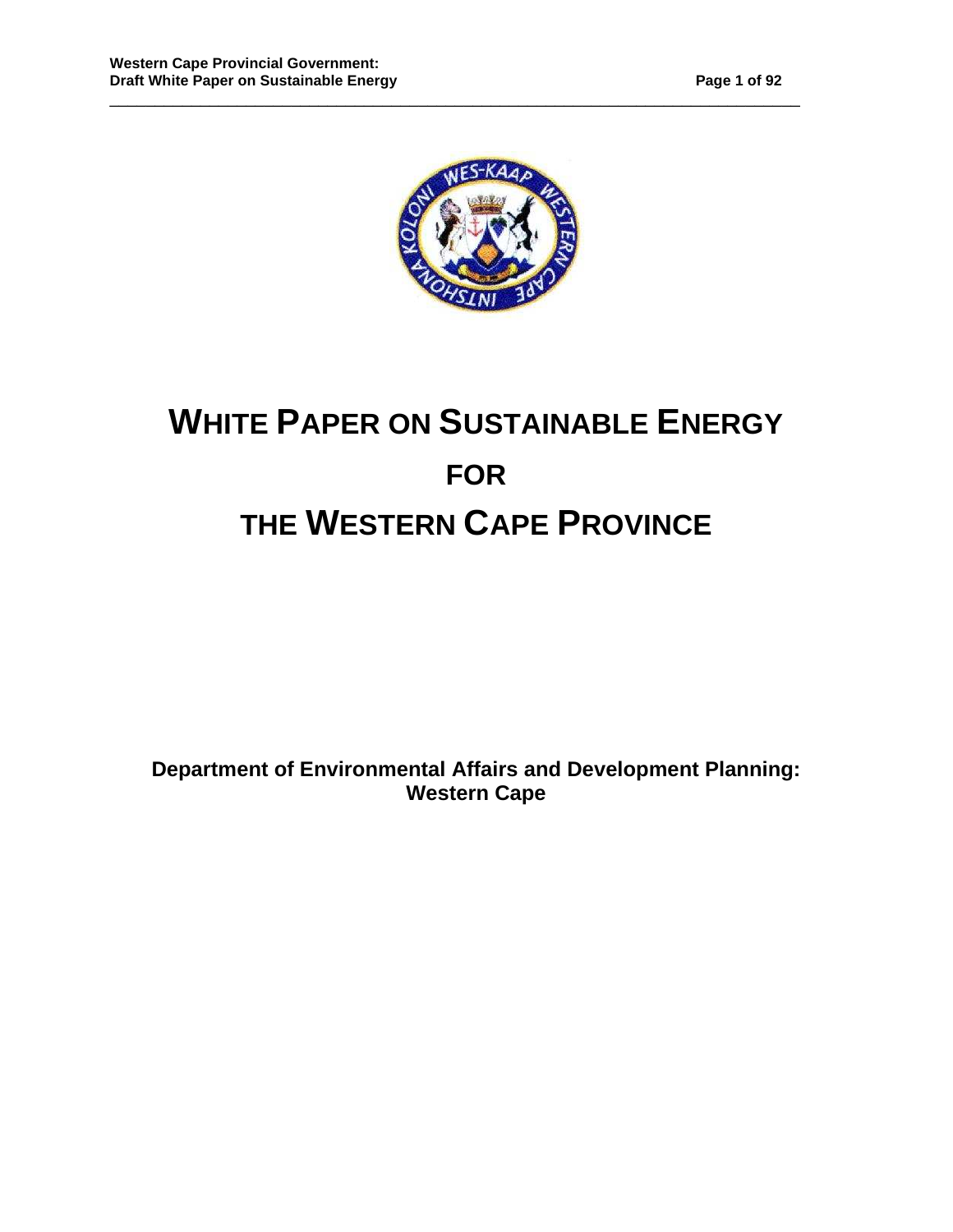# **Table of Contents**

\_\_\_\_\_\_\_\_\_\_\_\_\_\_\_\_\_\_\_\_\_\_\_\_\_\_\_\_\_\_\_\_\_\_\_\_\_\_\_\_\_\_\_\_\_\_\_\_\_\_\_\_\_\_\_\_\_\_\_\_\_\_\_\_\_\_\_\_\_\_\_\_\_\_\_\_

| 1.   | <b>Chapter 1: Overview, Vision and Motivation for a Sustainable</b>                                                   |  |
|------|-----------------------------------------------------------------------------------------------------------------------|--|
|      |                                                                                                                       |  |
| 1.1. |                                                                                                                       |  |
| 1.2. |                                                                                                                       |  |
| 1.3. |                                                                                                                       |  |
| 2.   | The Provincial Mandate, The Legal Context,<br>Chapter 2:<br>Role of the Province and the Provincial Policy Context 26 |  |
| 2.1. |                                                                                                                       |  |
| 2.2. |                                                                                                                       |  |
| 2.3. | The Role of the PGWC in Sustainable Development for the Western Cape 29                                               |  |
| 2.4. |                                                                                                                       |  |
| 3.   | Chapter 3: Western Cape Sustainable Energy Goals33                                                                    |  |
| 3.1. |                                                                                                                       |  |
| 3.2. |                                                                                                                       |  |
| 3.3. |                                                                                                                       |  |
| 4.   | Chapter 4: Future Demand Side and Energy Efficiency Scenarios 35                                                      |  |
| 4.1. |                                                                                                                       |  |
| 4.2. |                                                                                                                       |  |
| 4.3. |                                                                                                                       |  |
| 4.4. | Viability and Challenges of the Energy Efficiency Measures58                                                          |  |
| 5.   |                                                                                                                       |  |
| 5.1. |                                                                                                                       |  |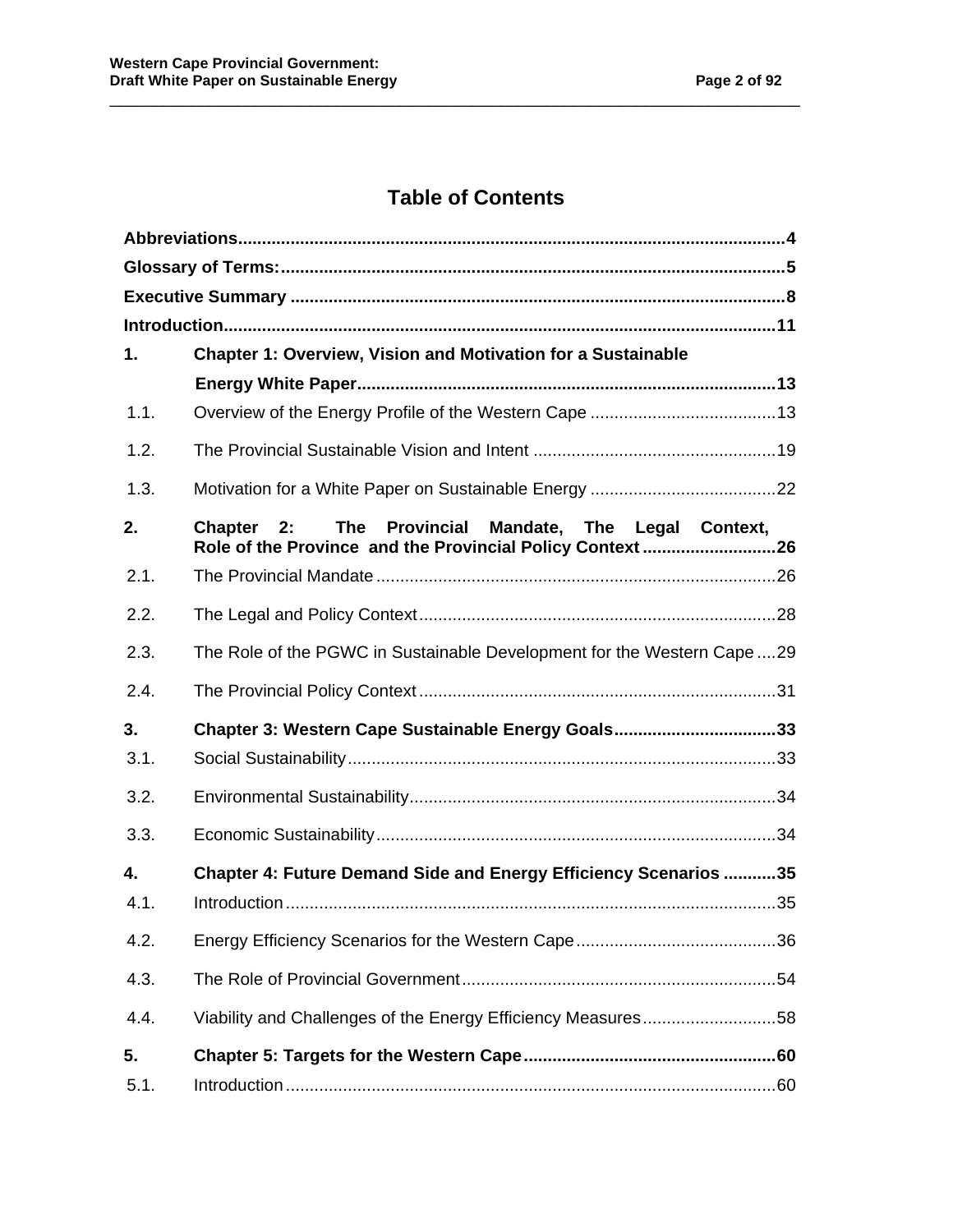| 5.2.       |                                                                               |  |
|------------|-------------------------------------------------------------------------------|--|
| 5.3.       |                                                                               |  |
| 5.4.       |                                                                               |  |
| 5.5.       |                                                                               |  |
| 5.6.       |                                                                               |  |
| 5.7.       |                                                                               |  |
| 5.8.       |                                                                               |  |
| 6.         |                                                                               |  |
| 6.1.       |                                                                               |  |
|            |                                                                               |  |
| 6.2.       |                                                                               |  |
| 6.3.       |                                                                               |  |
| 6.4.       |                                                                               |  |
| 6.5.       |                                                                               |  |
| 6.6.       |                                                                               |  |
| 6.7.       |                                                                               |  |
| 6.8.       |                                                                               |  |
| 6.9.       |                                                                               |  |
| 7.         |                                                                               |  |
| Conclusion | 88                                                                            |  |
|            |                                                                               |  |
| 7.1.       | Appendix 1: Process and Participation in the Energy policy development in the |  |
| 7.2        | Appendix 2: Key Stakeholder Roles for Development of WCPG Sustainable         |  |
| 7.3        |                                                                               |  |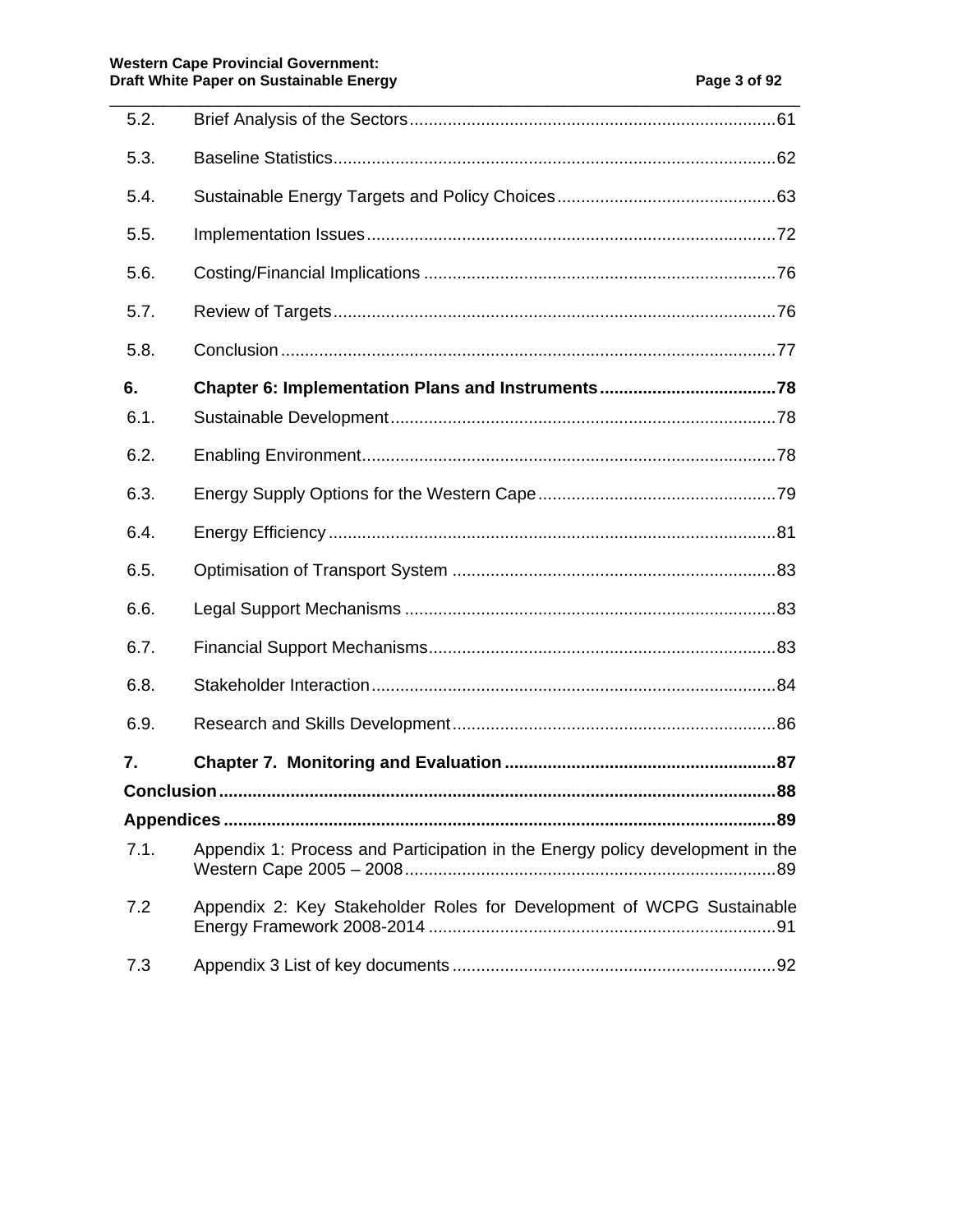# **Abbreviations**

\_\_\_\_\_\_\_\_\_\_\_\_\_\_\_\_\_\_\_\_\_\_\_\_\_\_\_\_\_\_\_\_\_\_\_\_\_\_\_\_\_\_\_\_\_\_\_\_\_\_\_\_\_\_\_\_\_\_\_\_\_\_\_\_\_\_\_\_\_\_\_\_\_\_\_\_

| <b>ASGISA</b>    | Accelerated and Shared Growth Initiative for South Africa                     |  |
|------------------|-------------------------------------------------------------------------------|--|
| <b>CCRS</b>      | <b>Climate Change Response Strategy</b>                                       |  |
| D:EA&DP          | Department of Environmental Affairs and Development Planning                  |  |
| <b>DEAT</b>      | Department of Environmental Affairs and Tourism (see DEA below)               |  |
| <b>DME</b>       | National Department for Minerals and Energy (see DoE below)                   |  |
| <b>DoE</b>       | National Department of Energy (formerly known as DME)                         |  |
| DTI              | Department of Trade and Industry                                              |  |
| <b>DEA</b>       | Department of Environmental Affairs (formerly known as DEAT)                  |  |
| EE               | <b>Energy Efficiency</b>                                                      |  |
| <b>ESCO</b>      | Energy service company                                                        |  |
| <b>GDP</b>       | Gross domestic product                                                        |  |
| <b>GDS</b>       | Growth and Development Strategy                                               |  |
| <b>HCDS</b>      | Human Capital Development Strategy                                            |  |
| <b>IAEA</b>      | International Atomic Energy Agency                                            |  |
| <b>IDP</b>       | Integrated Development Plan                                                   |  |
| <b>IEA</b>       | International Energy Agency                                                   |  |
| <b>IGRF Act</b>  | Intergovernmental Relations Framework Act 13 of 2005                          |  |
| iKapa            | Western Cape                                                                  |  |
| <b>ILRP</b>      | Integrated Law Reform Project                                                 |  |
| <b>IPP</b>       | Independent Power Producer                                                    |  |
| Isidima          | Sustainable Human Settlements Strategy                                        |  |
| LED              | local economic development                                                    |  |
| <b>MDGs</b>      | Millennium Development Goals                                                  |  |
| <b>MEDS</b>      | Micro-economic Development Strategy                                           |  |
| <b>MTSF</b>      | Medium-term Strategic Framework                                               |  |
| <b>NERSA</b>     | National Energy Regulator of South Africa                                     |  |
| <b>NFLED</b>     | National Framework for Local Economic Development                             |  |
| <b>NFSD</b>      | National Framework for Sustainable Development                                |  |
| <b>NGO</b>       | Non-governmental organisation                                                 |  |
| <b>NIPF</b>      | National Industrial Policy Framework                                          |  |
| <b>NSDP</b>      | National Spatial Development Perspective                                      |  |
| OECD             | Organisation for Economic Co-operation and Development                        |  |
| <b>IKAPA GDS</b> | Provincial Growth and Development Strategy                                    |  |
| <b>PGWC</b>      | Provincial Government of the Western Cape                                     |  |
| <b>PRS</b>       | <b>Poverty Reduction Strategy</b>                                             |  |
| <b>PSDF</b>      | Provincial Spatial Development Framework                                      |  |
| R&D              | Research and development                                                      |  |
| <b>RDP</b>       | Reconstruction and Development Programme of the Government of South<br>Africa |  |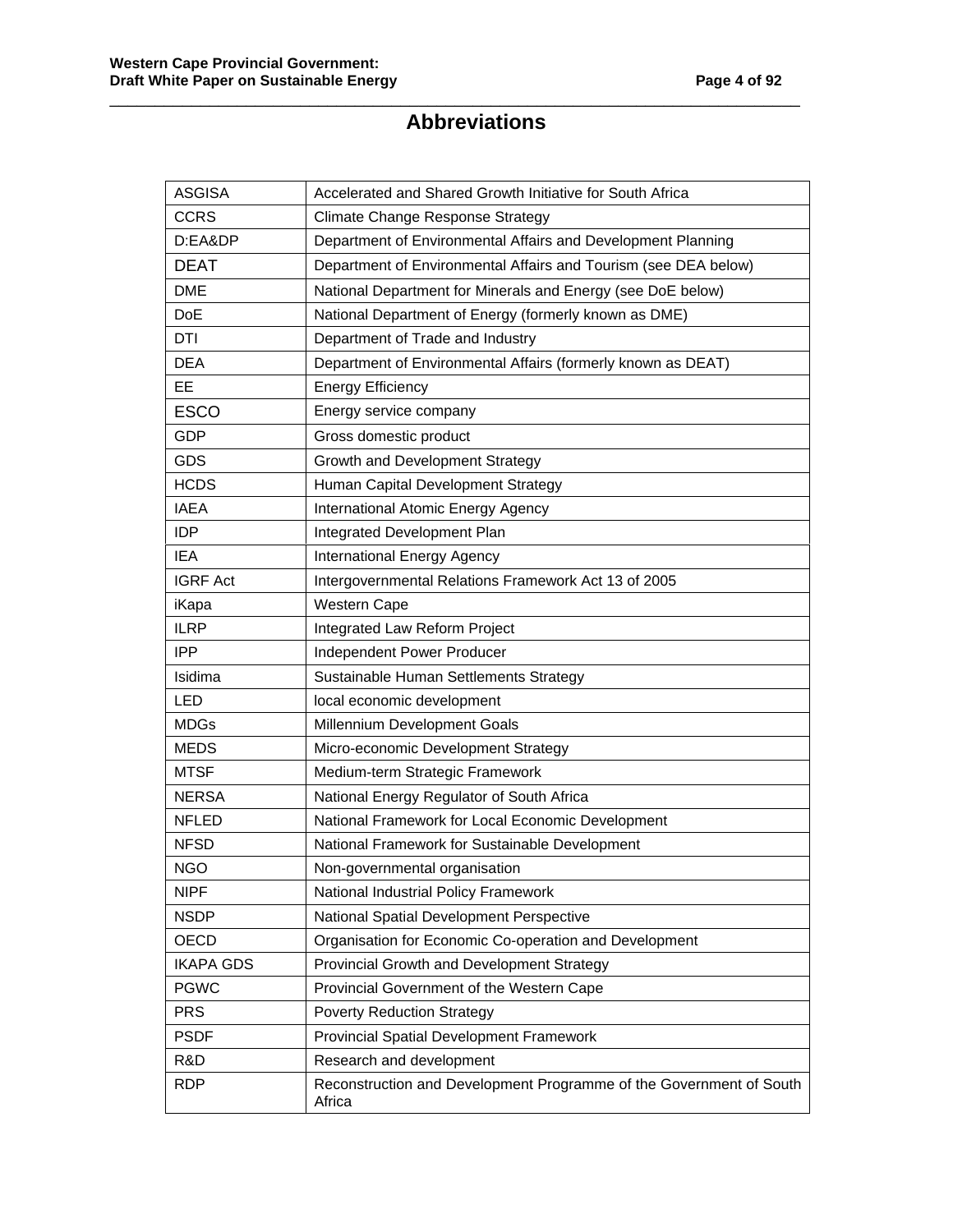| <b>RE</b>     | Renewable energy                                          |
|---------------|-----------------------------------------------------------|
| <b>SANERI</b> | South African National Energy Research Institute          |
| <b>SAWEP</b>  | South African Wind Energy Programme                       |
| <b>SCFS</b>   | Social Capital Formation Strategy                         |
| <b>SDIP</b>   | Sustainable Development Implementation Plan, Western Cape |
| <b>SIP</b>    | Strategic Infrastructure Plan                             |
| <b>SOE</b>    | <b>State-Owned Enterprise</b>                             |
| <b>SPV</b>    | Special-Purpose Vehicle                                   |
| <b>SWH</b>    | Solar Water Heater                                        |
| UN            | <b>United Nations</b>                                     |
| <b>UNIDO</b>  | United National Industrial Development Organisation       |
| <b>WC</b>     | Western Cape                                              |

## **Glossary of Terms:**

#### **Energy units**

 $kWh = kilowatt-hour$ 

GWh = gigawatt-hour (1,000,000 kWh = 1 GWh)

1 GWh = 3600 Gigajoules (GJ)

1 kg coal =  $1.89$  kWh

I kwh =  $0.963$  kg  $CO<sub>2</sub>$ 

1 kwh = 1.26 Litres of water used

A kilowatt-hour (kWh) is one unit of electricity; one 60 Watt light bulb burned for one hour will use 0.06 kWh (60 Watts) x (1 kilowatt/1000 Watts) x 1 hour) =  $0.06$  kWh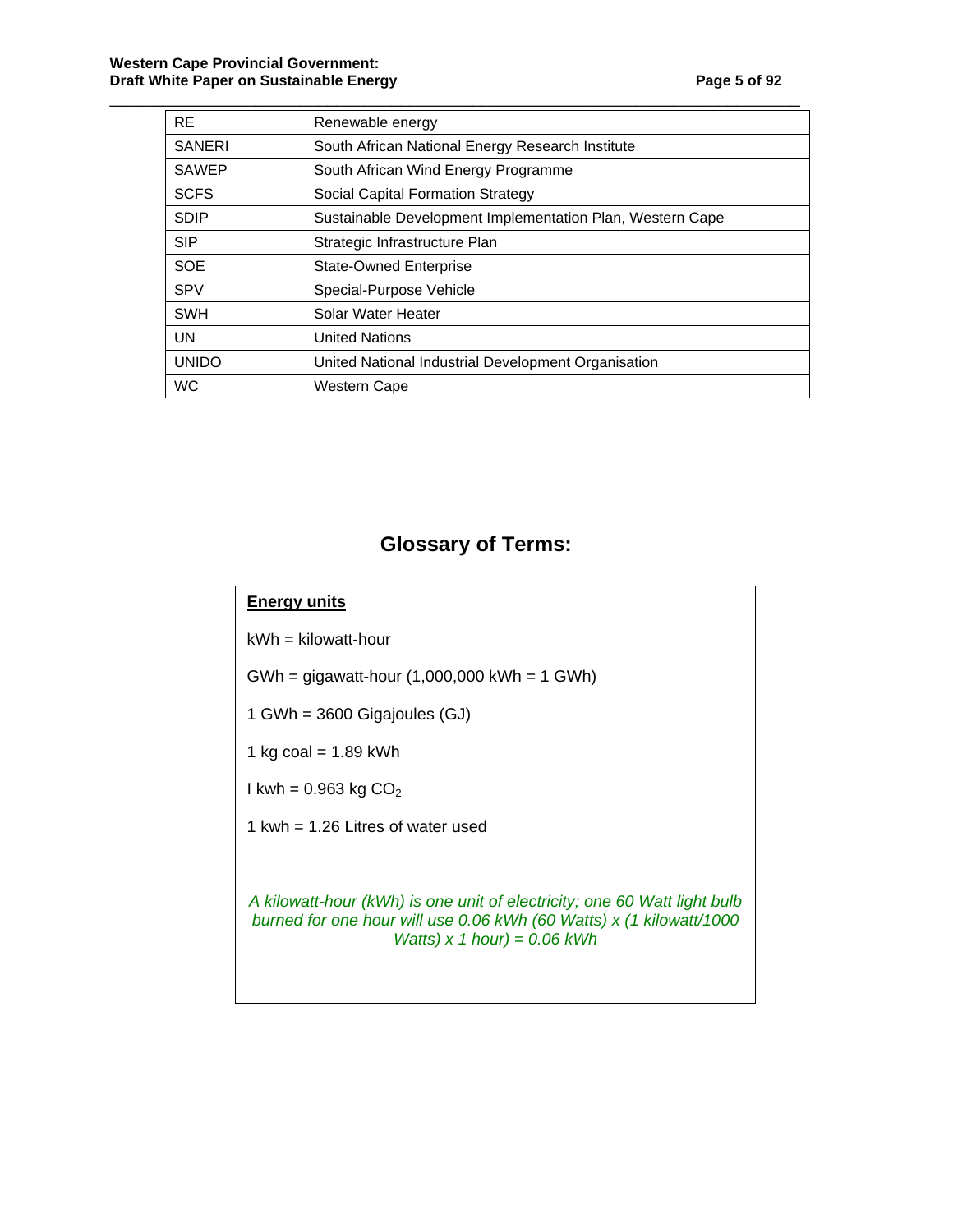| <b>Biodiesel</b>                                  | Refers to a diesel-equivalent, processed fuel derived from biological<br>sources, such as, vegetable-oils which can be used in unmodified diesel-<br>engine vehicles.                                                                                                                  |
|---------------------------------------------------|----------------------------------------------------------------------------------------------------------------------------------------------------------------------------------------------------------------------------------------------------------------------------------------|
| <b>Biogas</b>                                     | Biogas is a low cost form of energy derived from renewable 'waste'<br>resources: animal manures, agricultural residues, industrial wastewater,<br>human waste and other organic material                                                                                               |
| <b>Biomass Energy</b>                             | Energy from the burning of agricultural, forestry, and other organic<br>material                                                                                                                                                                                                       |
| <b>Carbon Footprint</b>                           | A representation of the effect human activities have on the climate in<br>terms of the total amount of greenhouse gases produced (measured in<br>units of carbon dioxide).                                                                                                             |
| <b>Carbon Tax</b>                                 | A tax on energy sources which emit carbon dioxide into the atmosphere. It<br>is an example of a pollution tax.                                                                                                                                                                         |
| <b>CFL</b>                                        | Compact Fluorescent Lamp - relatively efficient light bulbs, using about<br>25% of the power of incandescent light bulbs, for the same light output.                                                                                                                                   |
| <b>Coal Thermal Power</b><br><b>Plant/Station</b> | A power station that generates electricity through the burning of coal.                                                                                                                                                                                                                |
| Co-generation                                     | The simultaneous production by means of a single source of useful energy<br>(usually electricity) and heat (e.g. process steam) that can then be<br>recovered for use as additional energy.                                                                                            |
| <b>Climate change</b>                             | A statistically significant difference noted either in the mean state of the<br>climate or in its variability persisting for an extended period of time.<br>Presently, climate change is thought to be caused by human activity, the<br>most prominent being the generation of energy. |
| <b>Electricity Grid</b>                           | The electricity supply line system.                                                                                                                                                                                                                                                    |
| <b>Energy</b>                                     | A measure of the ability to do work. E.g. energy is required to lift a bucket<br>of water 10 metres, and a certain amount of energy is required to keep a<br>light bulb alight for 1 hour. Basic unit of measurement is the Joule (J).                                                 |
| <b>Energy Audit</b>                               | A process whereby the energy use profile of an entity is determined i.e.<br>amounts of energy used, types of energy used etc.                                                                                                                                                          |
| <b>Energy Efficiency</b>                          | Using less energy to achieve the same objective, e.g. an energy efficient<br>air conditioner uses less energy to achieve the same cooling.                                                                                                                                             |
| <b>Energy Conservation</b>                        | Measures to avoid the use of energy services.                                                                                                                                                                                                                                          |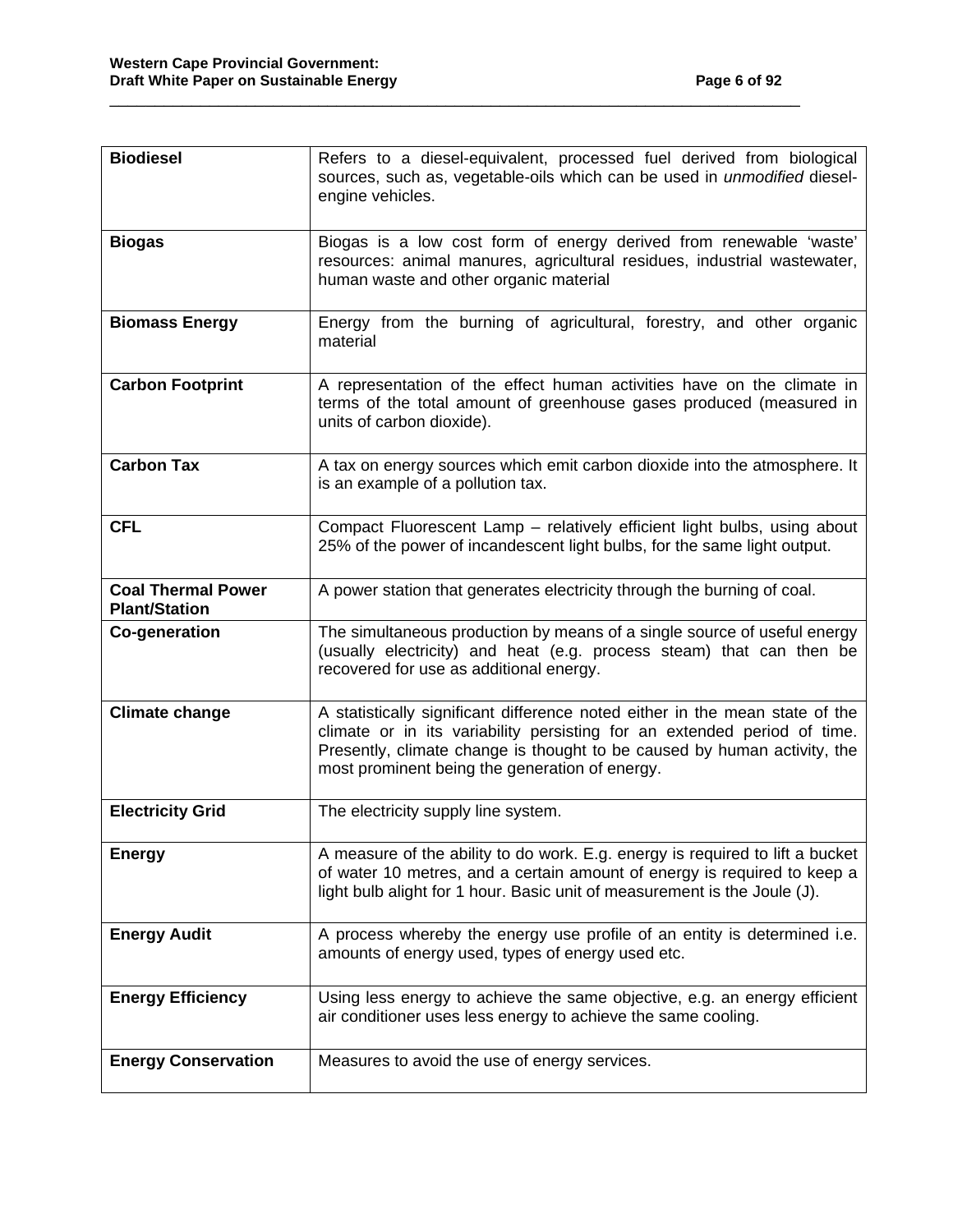| <b>ESCO</b>                                                                                                                                                        | Energy Services Company. A company that specializes in energy<br>efficiency measures under a contractual arrangement in which the<br>company shares the value of energy savings with the customer.                                                        |  |  |
|--------------------------------------------------------------------------------------------------------------------------------------------------------------------|-----------------------------------------------------------------------------------------------------------------------------------------------------------------------------------------------------------------------------------------------------------|--|--|
| <b>Fossil Fuel</b>                                                                                                                                                 | A fuel such as coal, oil, natural gas, produced from the decomposition of<br>ancient plants and animals.                                                                                                                                                  |  |  |
| <b>Fossil Fuel Power</b><br><b>Station/Plant</b>                                                                                                                   | A power station that generates electricity through the burning of any fossil<br>fuel.                                                                                                                                                                     |  |  |
| <b>Global Warming</b>                                                                                                                                              | An overall rise in the global temperature presently thought to be faster<br>than the natural rate, due to human activity (see Climate Change).                                                                                                            |  |  |
| <b>Gigajoules</b>                                                                                                                                                  | A gigajoule (GJ) is 1,000,000,000 joules. It is a unit of energy.                                                                                                                                                                                         |  |  |
| <b>Natural Gas</b>                                                                                                                                                 | A mixture of hydrocarbon compounds and small quantities of various non-<br>hydrocarbons, widely used as a fuel throughout the industrialized world; it<br>exists in the gaseous phase or in solution with crude oil in natural<br>underground reservoirs. |  |  |
| <b>Hydropower</b>                                                                                                                                                  | Energy derived at a variety of scales from water pressure, especially the<br>force or pressure of falling water used to power a water wheel, turbine,<br>and so on.                                                                                       |  |  |
| <b>Nuclear Energy</b>                                                                                                                                              | Energy released by radioactive decay, through a nuclear reaction, or in<br>the course of fission or fusion of atomic nuclei.                                                                                                                              |  |  |
| <b>Renewable Energy</b>                                                                                                                                            | Energy which can be replenished at the same rate it is used.                                                                                                                                                                                              |  |  |
| <b>Solar Radiation</b>                                                                                                                                             | All the constituents that make up the total electromagnetic radiation<br>emitted by the sun.                                                                                                                                                              |  |  |
| <b>Sustainability</b>                                                                                                                                              | An attempt to provide the best social, environmental and economic<br>outcomes for the human and natural environments both now and into the<br>indefinite future.                                                                                          |  |  |
| <b>Solar Water Heater</b><br>Water heated by the sun for use in home or other. It can be backed up by<br>electricity so as to heat the water when days are cloudy. |                                                                                                                                                                                                                                                           |  |  |
| <b>Wave Power</b>                                                                                                                                                  | Energy generated by the oceans' wave currents, especially wind-<br>generated waves.                                                                                                                                                                       |  |  |
| <b>Wind Energy</b>                                                                                                                                                 | The energy contained in the movement of air masses; in human energy<br>use traditionally captured by means of the sails of a ship or the vanes of a<br>windmill, and currently by mechanical blades similar to airplane propellers.                       |  |  |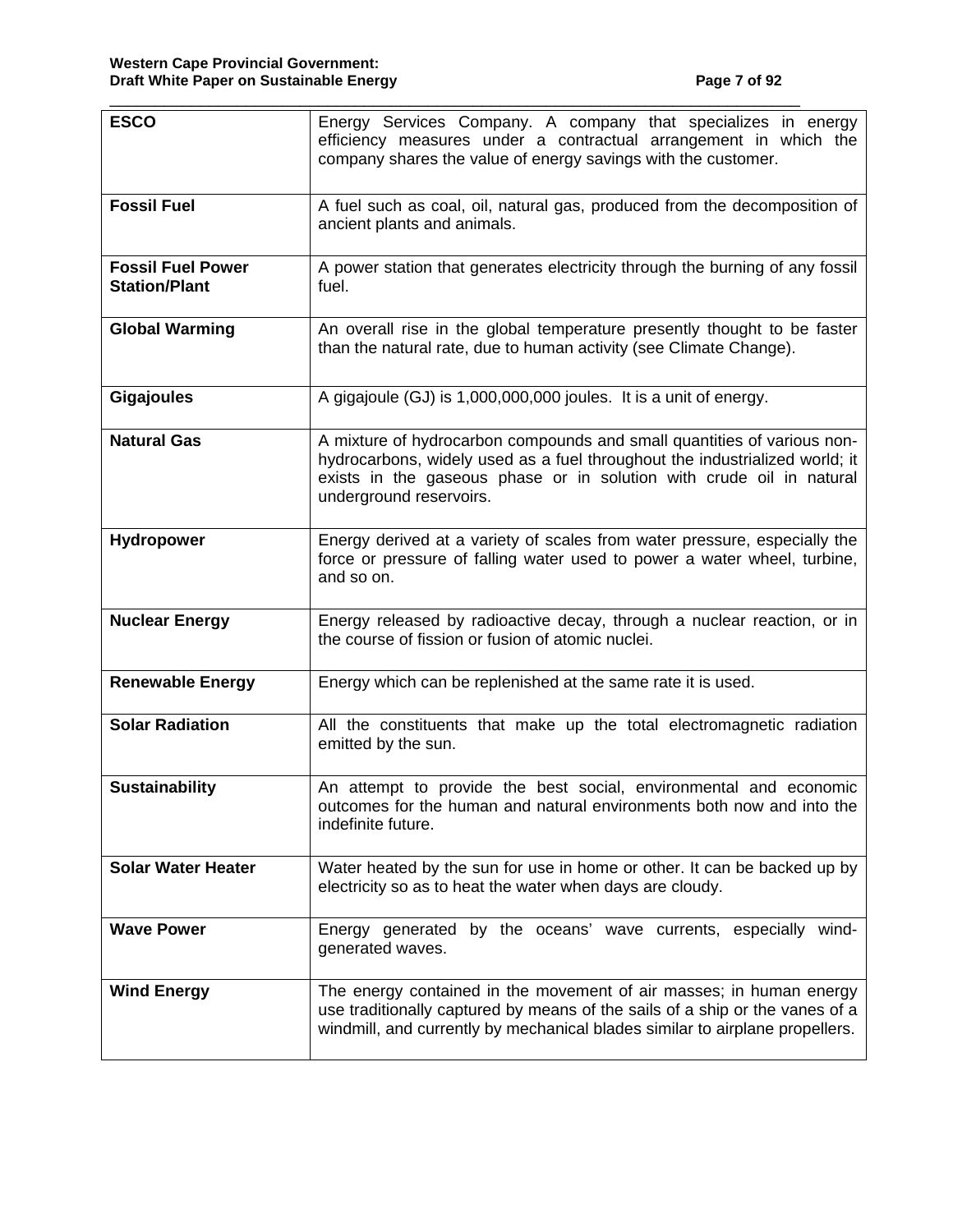#### **Executive Summary**

This document is the Western Cape White Paper on Sustainable Energy for the Province. The document has been prepared by the Provincial Department of Environmental Affairs and Development Planning (D:EA&DP) of the Western Cape and its partners. This White Paper sets out the vision, policy, principles, goals and objectives to develop a sustainable energy system which is built around the sustainable development goals aimed at social, environmental and economic development. It also informs the public and the different spheres of government of the Province's vision and how the Province will set out to achieve these objectives as well as informing its stakeholders and organs of their roles in achieving the objectives.

\_\_\_\_\_\_\_\_\_\_\_\_\_\_\_\_\_\_\_\_\_\_\_\_\_\_\_\_\_\_\_\_\_\_\_\_\_\_\_\_\_\_\_\_\_\_\_\_\_\_\_\_\_\_\_\_\_\_\_\_\_\_\_\_\_\_\_\_\_\_\_\_\_\_\_\_

The Western Cape's share of total national energy demand is roughly 10% of South Africa's total energy demand. In 2004, approximately 250 million GJ of energy was consumed in the Province. By 2020, if the economy continues to grow as expected, it is predicted that the demand will grow to 375 million GJ, unless energy consumption patterns are drastically changed.

The Western Cape is heavily dependent on fossil fuels for its energy needs. This is in line with the national demand. The reliance on fossil fuels leaves a significant negative footprint on the environment. The White Paper on Sustainable Energy is an essential first step to move the Western Cape Province on to a more sustainable path of energy production and use. The vision of the White Paper is to contribute towards affordable energy use for all and to minimise the negative effects of energy usage upon human health development and energy use through efficient practices. The three pillars of sustainable development are embraced within the strategic goals and outcomes of The White Paper, these being environmental, social and economic sustainability.

The White Paper on Sustainable Energy is rooted in an integrated set of high-level documents initiated by the Provincial Government of the Western Cape (PGWC) over a period of time, amongst others, the Sustainable Development Implementation Plan (SDIP), 2008: Sustainable Energy Strategy and Programme of Action and the Climate Change Response Strategy and Action Plan prepared in 2008 also formed part of a background document for this White Paper. Most recently, the White Paper was aligned with the 2009/10 Strategic Framework for the Western Cape.

The 2014 Sustainable Energy Vision for the Western Cape is presented as: **"**The Western Cape has a secure supply of quality, reliable, clean and safe energy, which delivers social, economic and environmental benefits to the Province's citizens, while also addressing the climate change challenges facing the region and the eradication of energy poverty."

To achieve this 2014 vision, the potential for technological, institutional, economic and social change will have to be harmonised in order to create a sustainable energy system, aided by determined energy demand management programmes and support for a mix of renewable and clean energy technologies.

Achieving a sustainable energy system across the Province will require understanding of the present situation and good knowledge of the options and technologies available to bring about the desired changes. Changes are required in both our energy production system, sources of supply and in energy consumption patterns. To bring these changes into effect, the sustainable energy system will need to be supported by appropriate legislation and cost structures as well as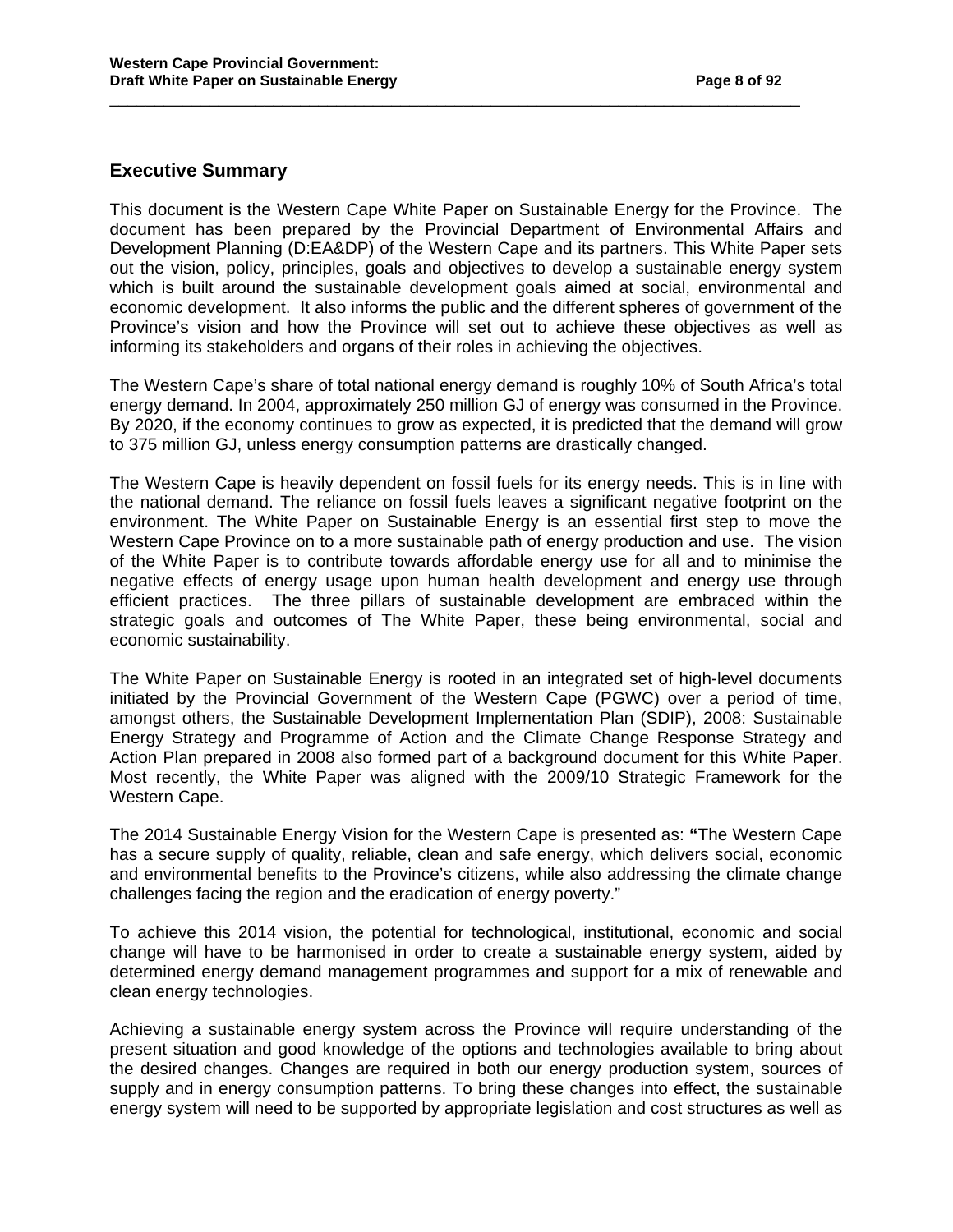incentive systems such as standards, information, education, financial incentives and availability of technology. In addition, institutional capacity to support the new system must be developed.

\_\_\_\_\_\_\_\_\_\_\_\_\_\_\_\_\_\_\_\_\_\_\_\_\_\_\_\_\_\_\_\_\_\_\_\_\_\_\_\_\_\_\_\_\_\_\_\_\_\_\_\_\_\_\_\_\_\_\_\_\_\_\_\_\_\_\_\_\_\_\_\_\_\_\_\_

The target for electricity from renewable sources in the Province reads as follows: "15% of the electricity consumed in the Western Cape will come from renewable energy sources in 2014, measured against the 2004 consumption baseline of 63.61 million GJ"

The White Paper target for energy efficiency is also derived from the Sustainable Development Implementation Plan (SDIP). The energy efficiency target is: "A final energy demand reduction of 15% by 2014".

Poverty alleviation is an integrated part of all policies in the Western Cape. Social sustainability is an integrated part of sustainable energy development and needs special attention so that the poverty challenges of people can be addressed.

Therefore, the targets developed in the White Paper will have a cross cutting effect on all aspects of interventions so as to address energy poverty.

The carbon reduction target relates to carbon emissions: **"**The carbon emissions are reduced by 14% by 2014 measured against the 2004 emission levels "

The White Paper objectives promote the implementation of renewable energy and energy efficiency through technology and behavioural change. There will be a special focus on some technologies in order to gain critical mass of installation sufficient to drive prices down and support permanent employment. This can include both wind and solar energy but also other sources of renewable energy. The focus on some technologies does not mean that other technologies are excluded.

The focus on energy efficiency in the Western Cape is to optimise security of supply for all, minimise the collective carbon footprint and improve the economy. Using less energy for the same production output leads to relative lower energy bills. The implementation of energy efficiency follows the national strategy and initiatives and the PGWC will ensure that programmes and facilities are brought to the Province so that they support the achievement of set targets.

It is well recognised that poverty eradication is a cross cutting issue and the mandate for poverty eradication lies with a number of departments and stakeholders. It is the intention of the PGWC to participate actively in already established fora as well as initiate the establishment of a cross cutting reference and implementation group that can drive a consolidated effort towards energy poverty eradication.

The implementation of the White Paper is the responsibility of the Provincial Government. The Provincial Government will facilitate an environment conducive to smooth implementation through interactive engagement with the municipalities.

The successful implementation of this White Paper also hinges on effective and supportive cooperation with and by all municipalities in the Province. The PGWC will support the development of local energy plans, establishment of data bases and data collection that collectively can contribute to the achievement of the targets set out in the White Paper.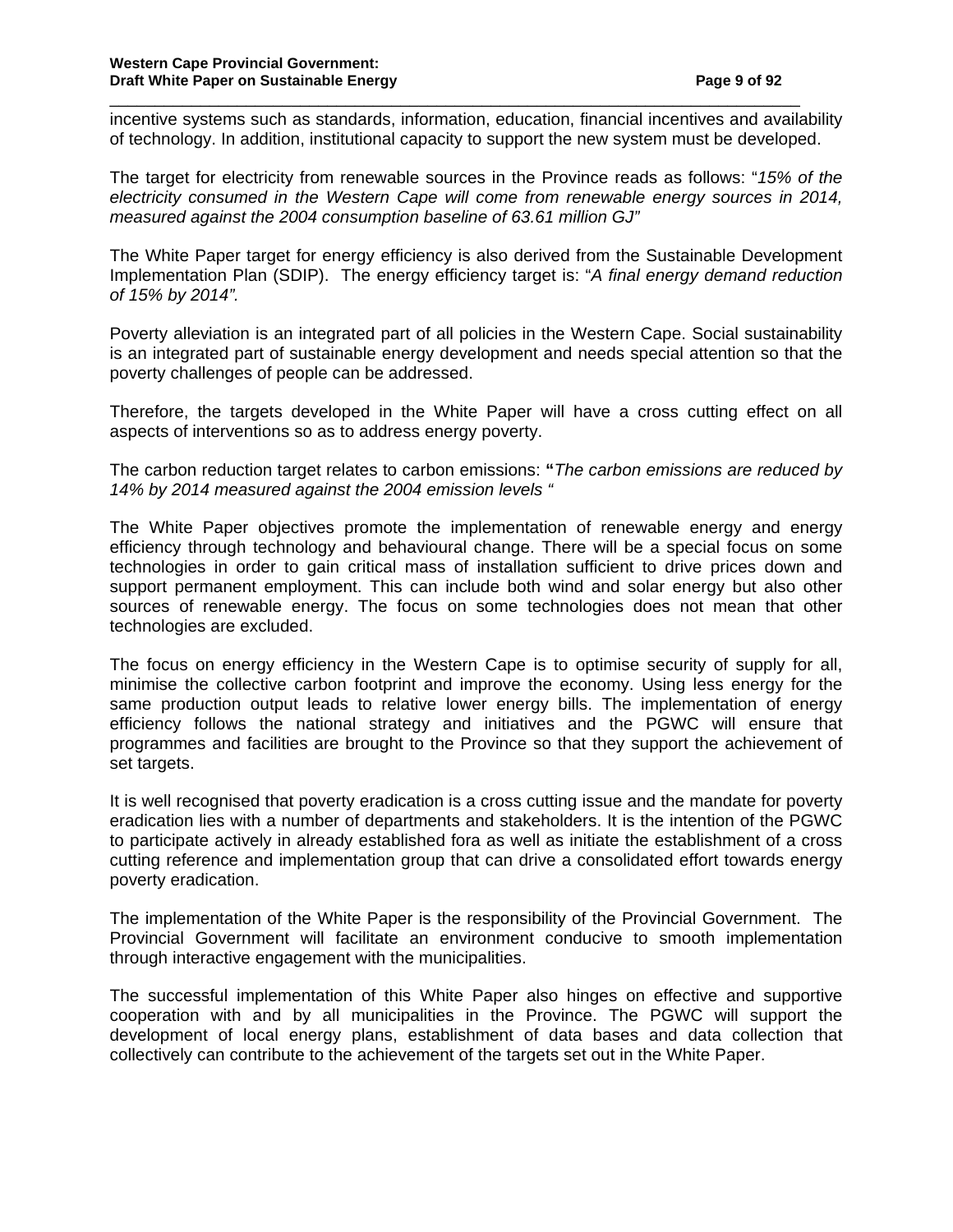The PGWC will put in place a system for monitoring and continuous updating and registration of progress on energy efficiency and electrical renewable energy generation. A special monitoring system will also be developed to track the efforts and achieve the goals for energy poverty reduction. This White Paper will be reviewed to keep abreast with developing trends and circumstances in the Province.

\_\_\_\_\_\_\_\_\_\_\_\_\_\_\_\_\_\_\_\_\_\_\_\_\_\_\_\_\_\_\_\_\_\_\_\_\_\_\_\_\_\_\_\_\_\_\_\_\_\_\_\_\_\_\_\_\_\_\_\_\_\_\_\_\_\_\_\_\_\_\_\_\_\_\_\_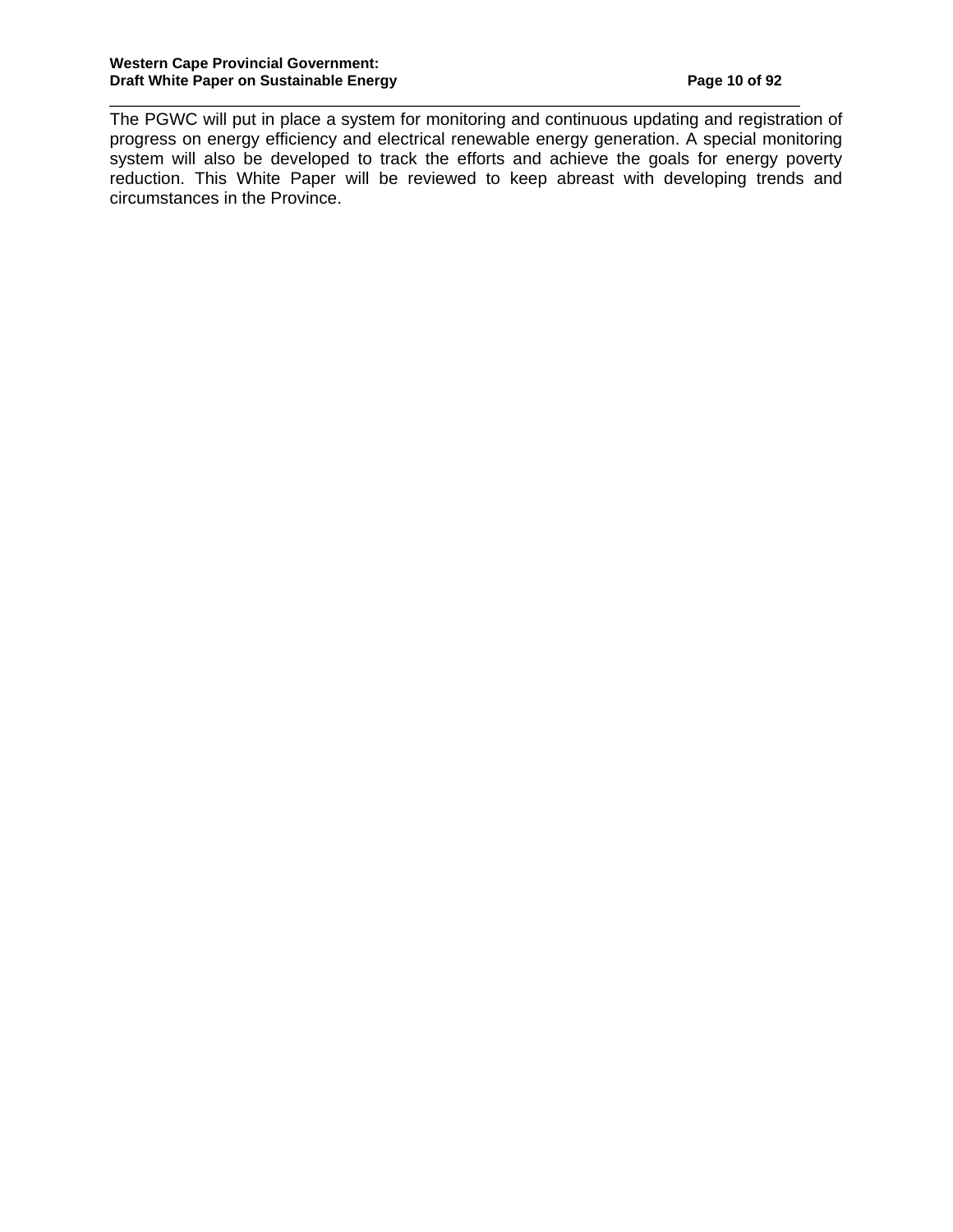#### **Introduction**

Due to the ongoing energy crises in the Western Cape, a sustainable energy strategy and plan of action was developed and published and has lead to the drafting of this White Paper. It is believed that this process is necessary to ensure that measures to reduce energy consumption and increase the supply of clean, renewable energy be taken as soon as possible.

\_\_\_\_\_\_\_\_\_\_\_\_\_\_\_\_\_\_\_\_\_\_\_\_\_\_\_\_\_\_\_\_\_\_\_\_\_\_\_\_\_\_\_\_\_\_\_\_\_\_\_\_\_\_\_\_\_\_\_\_\_\_\_\_\_\_\_\_\_\_\_\_\_\_\_\_

The PGWC intends to increase its efforts to maximise energy efficiency in the four sectorscenario's outlined in the White Paper, namely residential, commercial and public buildings, transport and industry. The targets and the proposed initiatives are set out in chapter 5 of the White Paper. The failure of world leaders to agree on binding global emissions cuts at the Copenhagen Summit in 2009 makes it all the more important that the country and the Province pushes ahead as rapidly as possible to reduce its energy consumption and take immediate actions that don't require global agreement and that bring economic benefit to the region. Improved energy efficiency can take us a long way towards meeting our commitments to reduce greenhouse gas emissions by 2020, and at the same time will bring significant economic benefits to the Province. With millions of Rands being wasted on the inefficient use of energy by businesses, industry, transport and households every day, the intended goals and targets set out in the White Paper may be accelerated by encouraging improved energy efficiency in all sectors and move towards renewable energy.

Accordingly, the White Paper outlines the key energy concerns and opportunities facing the Western Cape. It proposes a range of policies, strategies and actions that will allow the Province to develop a sustainable portfolio of energy solutions while also reducing pollution and increasing access to energy for all citizens in the Province. Energy efficiency improvements are and will be achieved largely via enabling instruments and interventions. These will include inter alia economic and legislative means, energy management activities and energy audits, as well as the promotion of efficient practices. Systems will be put in place in order to periodically monitor progress against targets that will be reviewed at regular intervals.

Energy concerns are cross-sectoral and must be handled in an integrated manner. It is therefore essential for the full range of stakeholders to take ownership of the White Paper from all levels of government and all sectors, including transport, housing, health, social development, and economic development. It is also crucial for the Province's sustainable energy strategy to be integrated into existing and pending policies and strategies for the Province's development, such as the Strategic Infrastructure Plan, the Micro-Economic Development Strategy (MED's), the Spatial Development Framework (SDF) and the Local Economic Development Strategies (LED's).

The Department of Environmental Affairs and Development Planning (D:EA&DP) consulted with stakeholders in government, as well as business and civil society for comment on the proposed approach and strategies. The discussions with key stakeholders, as well as all comments received on draft documents were taken into account in developing the Province's Research Paper for the development of this White Paper.

The Western Cape Provincial Government published its first research document on energy during 2005. The document was a Summary Draft Status Quo and Gap Analysis Report towards the development of an Integrated Energy Strategy for the Western Cape. Since 2005 the Provincial Government has undertaken ongoing research on the production and use of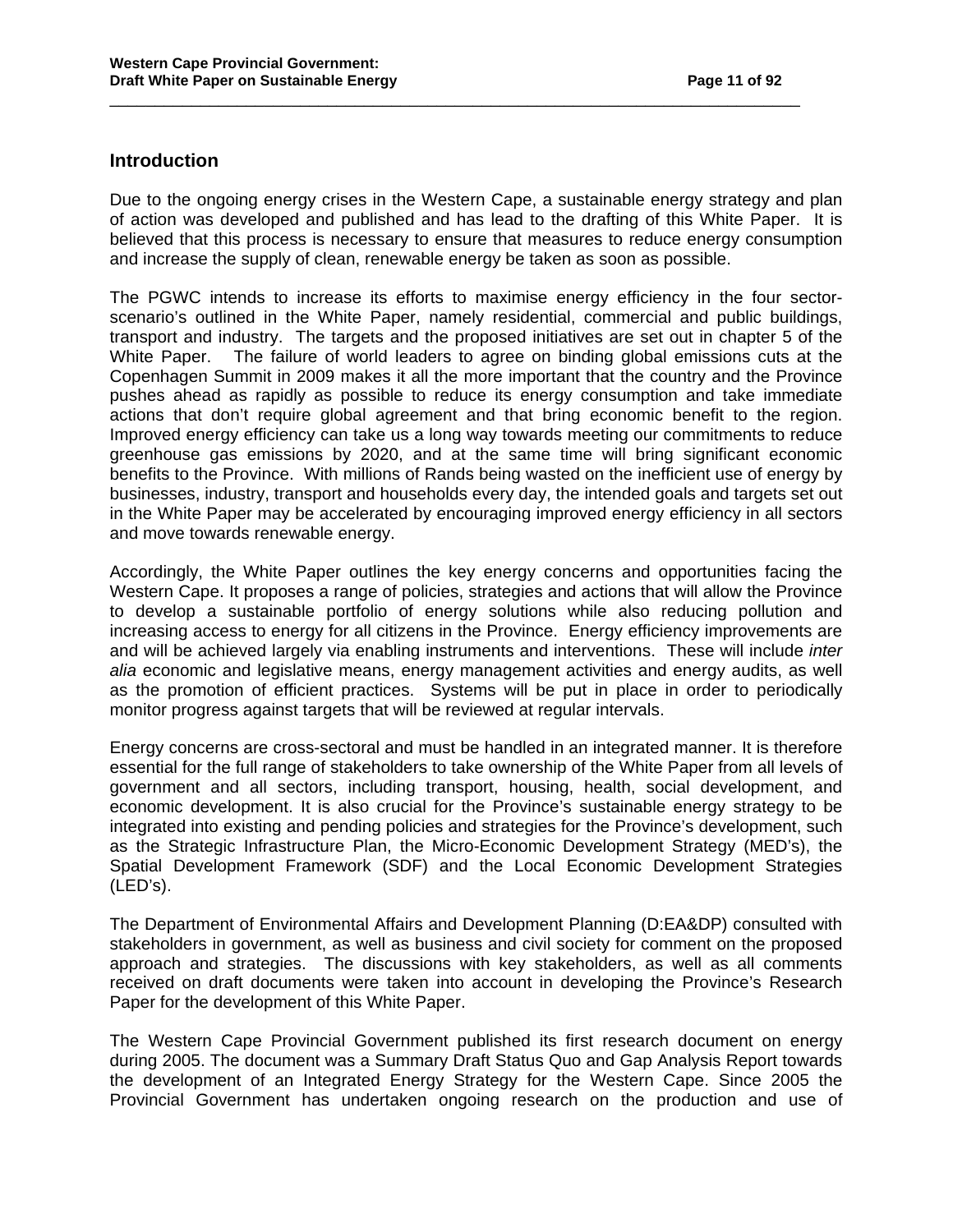sustainable energy as part of its mandate to implement climate change mitigation measures. The research paper for the development of the White Paper is one of a suite of documents developed by the Department in order to contribute towards the development of the optimum sustainable energy profile for the Western Cape. Other documents/strategies are

\_\_\_\_\_\_\_\_\_\_\_\_\_\_\_\_\_\_\_\_\_\_\_\_\_\_\_\_\_\_\_\_\_\_\_\_\_\_\_\_\_\_\_\_\_\_\_\_\_\_\_\_\_\_\_\_\_\_\_\_\_\_\_\_\_\_\_\_\_\_\_\_\_\_\_\_

- Demand Side Scenarios and Energy Efficiency Programme for the Western Cape,
- A proposed Renewable Energy Plan of Action for the Western Cape.
	- (Resource Assessment, Scenarios, Proposed Objectives and Actions).

Globally, nationally, provincially and locally climate change is recognised as a threat to the well being of mankind. In addition to the concerns of the Western Cape Provincial Government over the consequences of climate change and the role of production and use of energy in climate change, the social and economic aspects of energy may not be ignored.

South Africa and also the Western Cape are in dire need for an expansion of energy infrastructure and all indications show that energy tariffs will rise significantly in the near future. This situation will influence the competitiveness of the Western Cape with regard to investment and will also affect many people on a social level.

The White Paper is seen as a major milestone for the Western Cape Provincial Government to address energy aspects within the mandates of climate change, social and economic development. Energy is a cross cutting issue and it is the Provincial Government's intention to work closely with stakeholders at national and local government level to realise the goals, objectives and targets in the White Paper.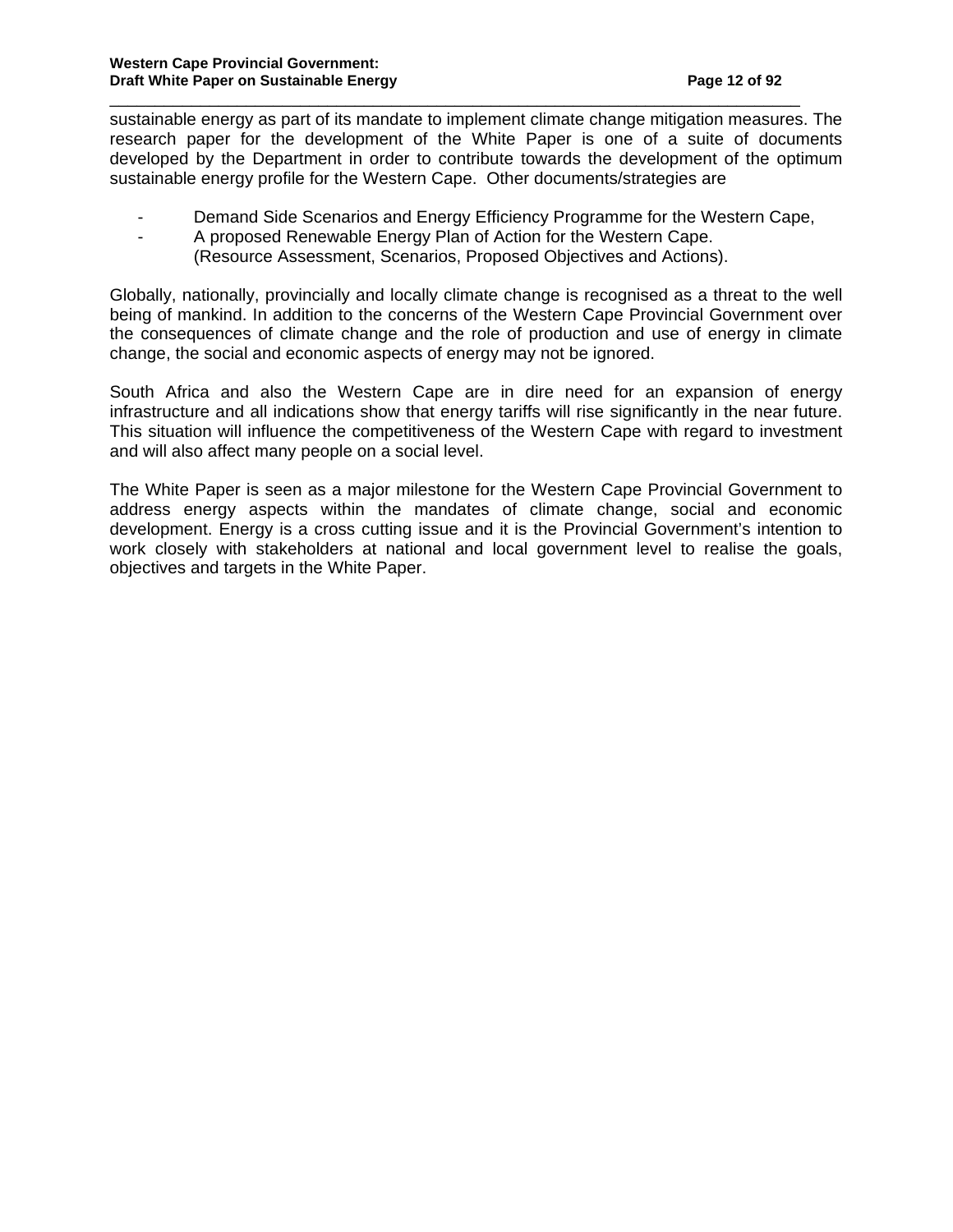# **1. Chapter 1: Overview, Vision and Motivation for a Sustainable Energy White Paper**

\_\_\_\_\_\_\_\_\_\_\_\_\_\_\_\_\_\_\_\_\_\_\_\_\_\_\_\_\_\_\_\_\_\_\_\_\_\_\_\_\_\_\_\_\_\_\_\_\_\_\_\_\_\_\_\_\_\_\_\_\_\_\_\_\_\_\_\_\_\_\_\_\_\_\_\_

#### **1.1. Overview of the Energy Profile of the Western Cape**

#### **Energy Consumption**

In 2004, approximately 250 million GJ of energy was consumed in the Western Cape. By 2020, if the economy continues to grow as expected, it is predicted that the demand will grow to 375 million GJ, unless energy consumption patterns are drastically changed.<sup>1</sup>

As shown in Figure 1, the industrial and transport sectors are currently the largest energy consumers. Combined, these two sectors account for 80 % of the total energy used in the province. The transport sector is heavily dependent on liquid fuels while the industrial sector is the largest electricity consumer, and the second largest petrol consumer.



**Figure1: Western Cape Energy Consumption by Sector**

Currently the Western Cape uses a range of fuels (Figure 2) to fulfil the energy requirements of its people and industry. The greatest final energy demand is for liquid fuels due mainly to their use in the transport sector, but also in industry, commerce, agriculture, mining and the residential sector. The next major final energy carrier is electricity followed by coal and relatively small amounts of wood.

 $\overline{a}$ 

<sup>1</sup> Growth assumptions for LEAP model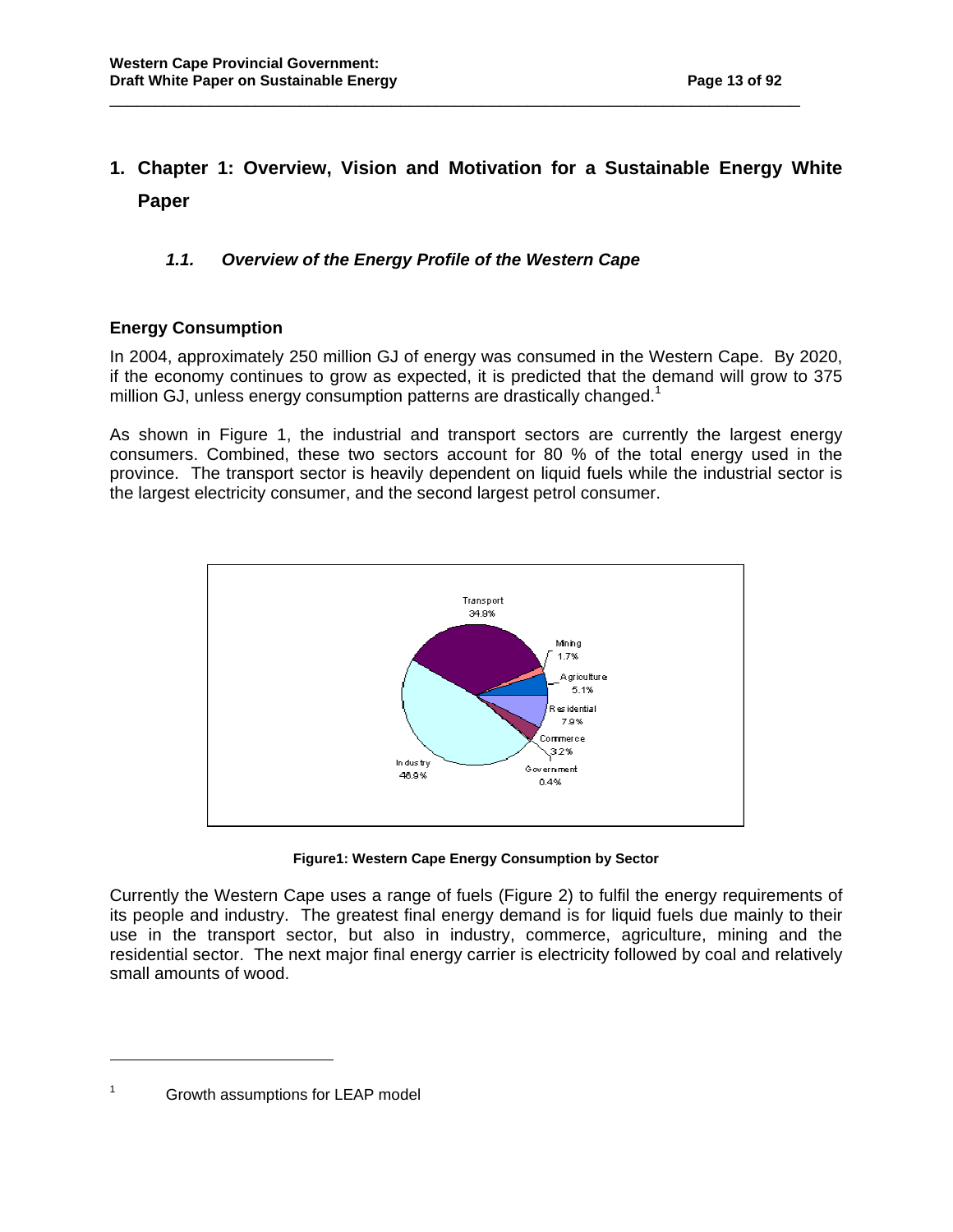The liquid fuel mix is dominated by petrol (mainly used in the transport sector) followed by large quantities of diesel (which is used in sectors other than transport as well) with far smaller quantities of fuel oil, Liquid Petroleum Gas (LPG) and kerosene (paraffin).

\_\_\_\_\_\_\_\_\_\_\_\_\_\_\_\_\_\_\_\_\_\_\_\_\_\_\_\_\_\_\_\_\_\_\_\_\_\_\_\_\_\_\_\_\_\_\_\_\_\_\_\_\_\_\_\_\_\_\_\_\_\_\_\_\_\_\_\_\_\_\_\_\_\_\_\_



 **Figure 2: Western Cape Total Energy Consumption in 2007 by energy type** 

The Provincial share of total national energy demand is 10% at 247,752 TJ. If the Province were to achieve its GDP hi-growth scenario of 6%, energy consumption will grow as follows:

| (Million GJ)                           | 2004    | 2005    | 2006    | 2010    | 2014    | 2015    | 2020    |
|----------------------------------------|---------|---------|---------|---------|---------|---------|---------|
| Total for 2.8%<br>growth               | 247.751 | 253.459 | 259.337 | 287.512 | 319.349 | 327.947 | 375.248 |
| Total for 6%<br>growth                 | 247.751 | 253.892 | 260.24  | 290.731 | 325.737 | 335.287 | 388.552 |
| % increase in<br>energy<br>consumption | 0.0%    | 0.2%    | 0.3%    | $1.1\%$ | 2.0%    | 2.2%    | 3.5%    |

#### **Table 1: Energy use implications of a higher (6%) of GDP growth rate**

#### **i) Industry (47% of total consumption)**

This sector is the largest consumer of electricity and the second largest consumer of other fuels after transport. This is due largely to the petrochemical refineries: Caltex and PetroSA, the Iron and Steel industry, and other sub-sectors using high temperature thermal operations. This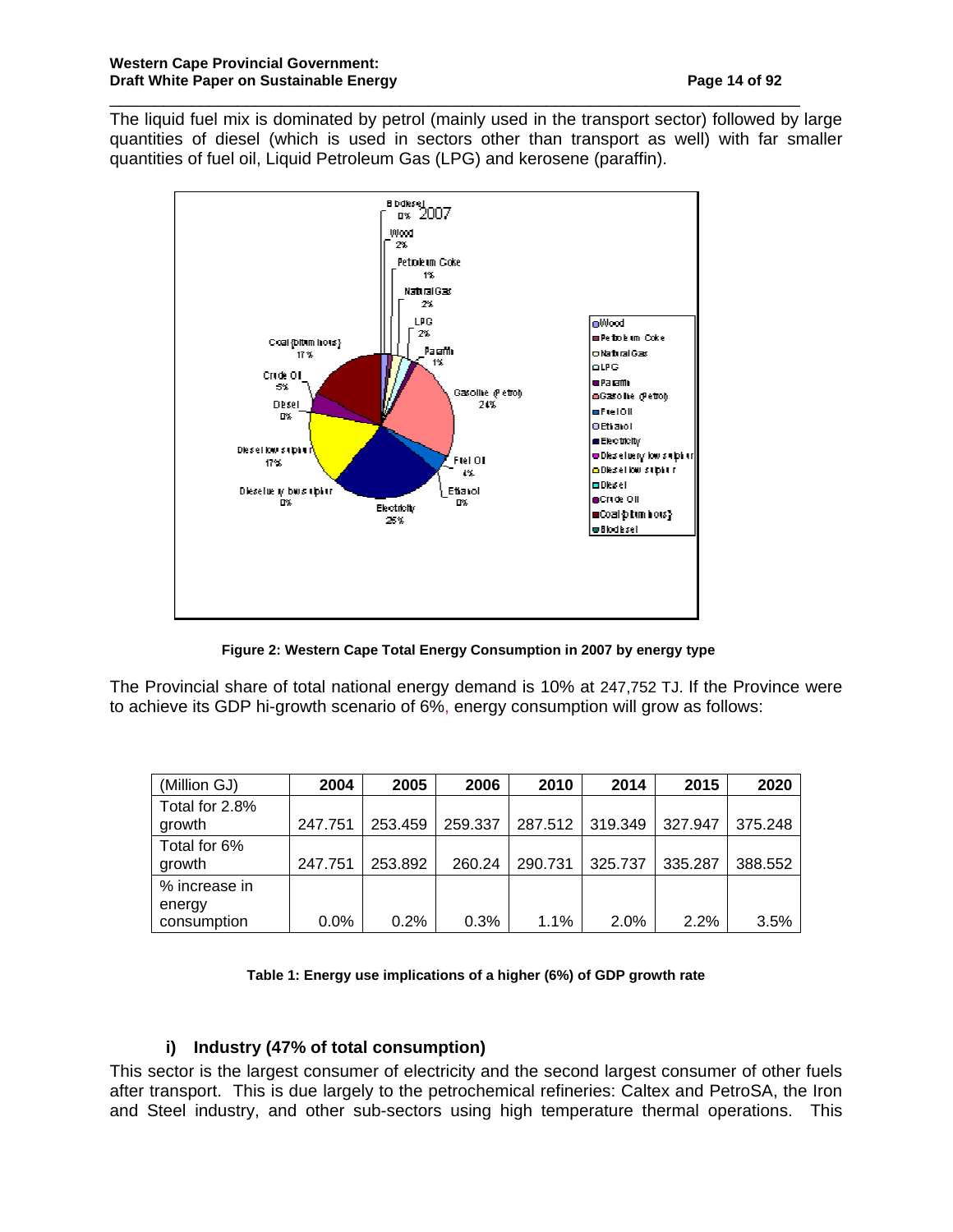sector also includes the chemical industry, non ferrous metals, non metallic minerals, wood and wood products, food and tobacco and 'other industry' which includes textiles, construction and any other categories not covered by the preceding sub-sectors.

\_\_\_\_\_\_\_\_\_\_\_\_\_\_\_\_\_\_\_\_\_\_\_\_\_\_\_\_\_\_\_\_\_\_\_\_\_\_\_\_\_\_\_\_\_\_\_\_\_\_\_\_\_\_\_\_\_\_\_\_\_\_\_\_\_\_\_\_\_\_\_\_\_\_\_\_

Coal and electricity are the dominant fuels used in industry, with crude oil, diesel and fuel oil making up a significant part of the remaining share.

#### **ii) Transport (35% of total consumption)**

The majority of the liquid fuels consumed in the Western Cape are used in the transport sector.



**Figure 3: Energy use by transport sector for the Western Cape: 2004** 

The transport sector energy demand is largely dominated by private passenger use, with most of the remaining energy demand being made up by the public passenger transport sector. This results in the inefficient use of fuel and increased levels of pollution. In the public sector rail has been in a state of decay while minibus taxis have been growing, although rail still remains the backbone for public transport within the Western Cape. The transport sector is responsible for a large portion of the air pollution in the province.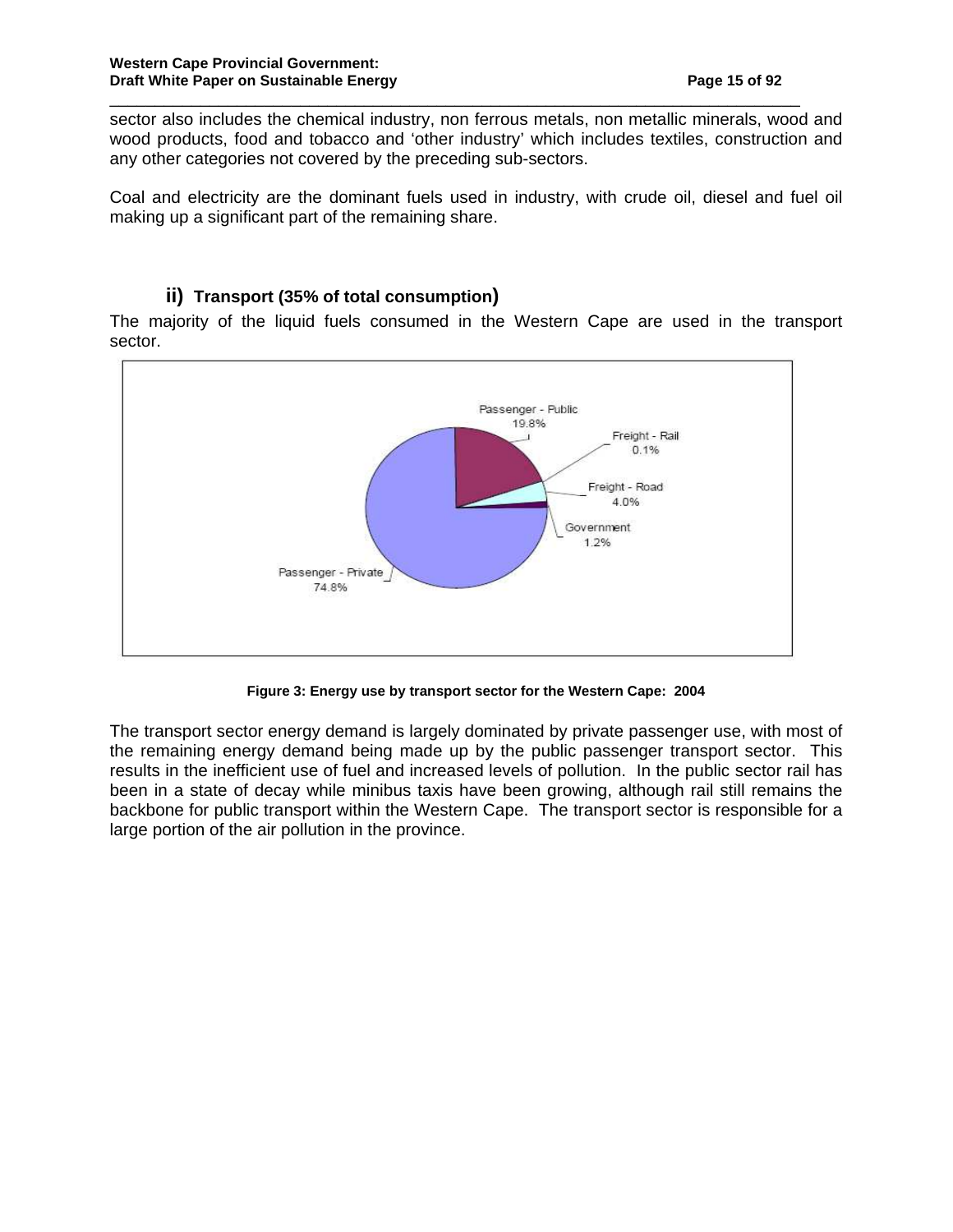

**Figure 4: Energy use by fuel for the Western Cape passenger transport sector: 2004**

It can be seen from figure 4 that petrol is the major fuel used in the transport sector with diesel making up most of the remaining share. Electricity, predominantly for trains, contributes a smaller amount.

#### **iii) Residential (8% of total consumption)**

From demographic and population data (WESGRO, 2004) the residential sector can be split into urban and rural settlements, and low income and med-high income groups.

|              | <b>Population</b> | <b>Households</b> | <b>Electrified</b> | Unelectrified | % Electrified | % Unelectrified |
|--------------|-------------------|-------------------|--------------------|---------------|---------------|-----------------|
| Rural        | 546 384           | 134 218           | 87 808             | 46 410        | 65.4          | 34.6            |
| Urban        | 3 977 951         | 1 039 086         | 888 084            | 151 002       | 85.5          | 14.5            |
| <b>Total</b> | 4 5 24 3 35       | 1 173 304         | 975 892            | 197412        | 83.2          | 16.8            |

| Table 2: Household and electrification data for Western Cape: 2004 (WESGRO 2004) |  |
|----------------------------------------------------------------------------------|--|
|----------------------------------------------------------------------------------|--|

|                            | Urban     | <b>Rural</b> | Total     | %    |
|----------------------------|-----------|--------------|-----------|------|
| <b>Medium-high income</b>  | 407 776   | 52 672       | 460 448   | 39.2 |
| Low income electrified     | 480 308   | 35 136       | 515 444   | 44.0 |
| Low income non-electrified | 151 002   | 46 410       | 197 412   | 16.8 |
|                            | 1 039 086 | 134 218      | 1 173 304 | 100  |

**Table 3: Household electrification data by income group for Western Cape: 2004 (WESGRO, 2004)**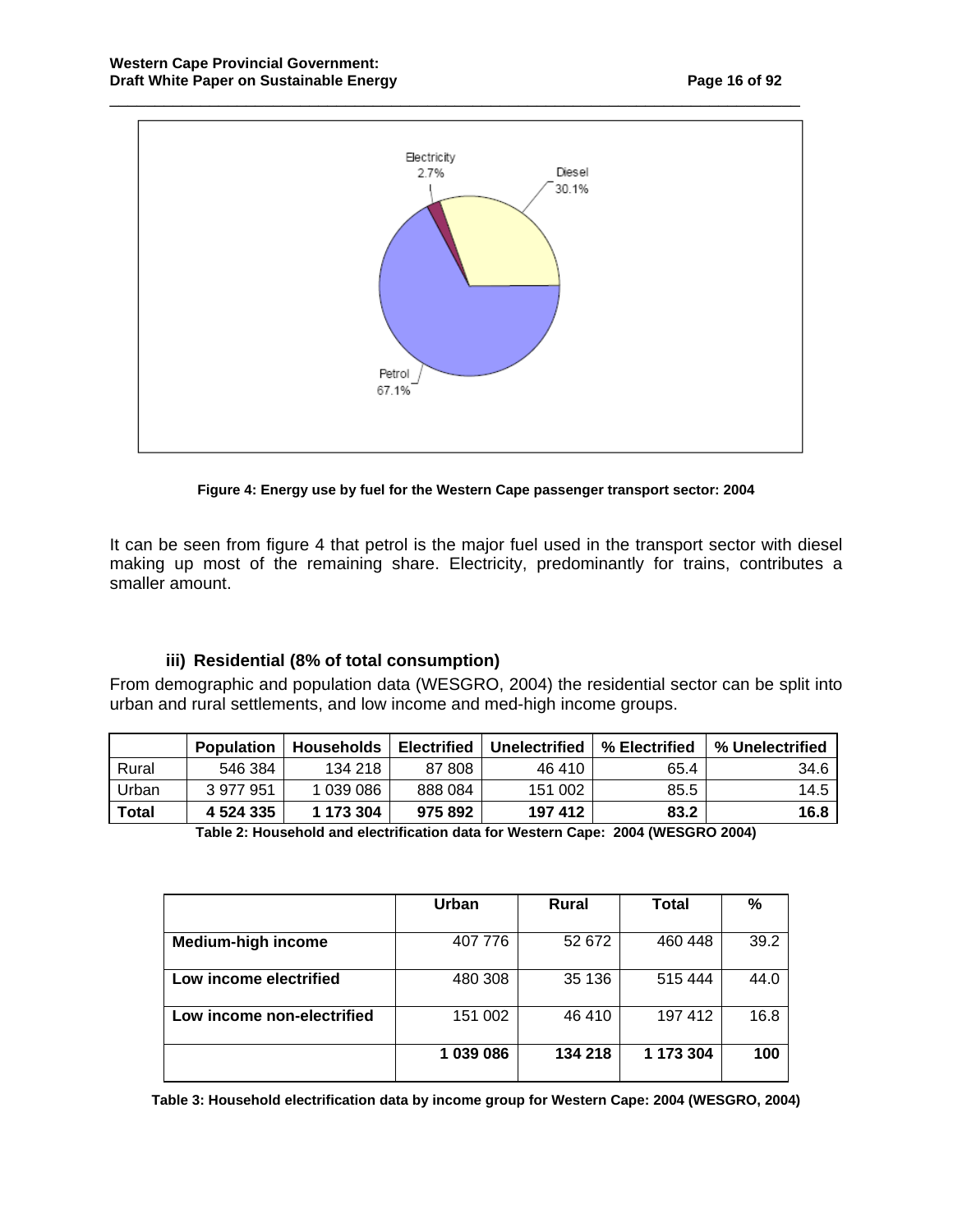The majority of the population lives in urban settlements with the low income sector making up the largest part. While over 85 % of the urban population live in electrified households, only 65 % of rural households are electrified.

\_\_\_\_\_\_\_\_\_\_\_\_\_\_\_\_\_\_\_\_\_\_\_\_\_\_\_\_\_\_\_\_\_\_\_\_\_\_\_\_\_\_\_\_\_\_\_\_\_\_\_\_\_\_\_\_\_\_\_\_\_\_\_\_\_\_\_\_\_\_\_\_\_\_\_\_

The urban medium-high income sector is the highest user of energy in the province although the urban low income households are far more numerous. This is due to the high energy use in medium-high income households (56.3%) compared to low income households (32.8%). Rural households make up a far smaller share due to the relatively small number of rural households in the Province. Complexities of quantifying the use of energy does exist in the housing sector with about 450 000 individuals not living in formal structures and backlogs in housing allocations still existing.



**Figure 5: Energy use by sub-sector for the Western Cape residential sector 2004** 

For the Province as a whole, electricity is by far the dominant fuel used in households although paraffin/kerosene and LPG make up a significant part of the fuel mix. Most of the electricity/energy used in medium-high income households is for water heating, while low income households use a far lower proportion of their energy for this end use.

#### **iv) Agriculture (5% of total consumption)**

Although the Western Cape is not rich in minerals, it's agricultural and fisheries potential makes up for this. It is one of the most important food baskets of South Africa.

Diesel is the most important fuel in agriculture but electricity is growing in importance because of the increase of mechanisation.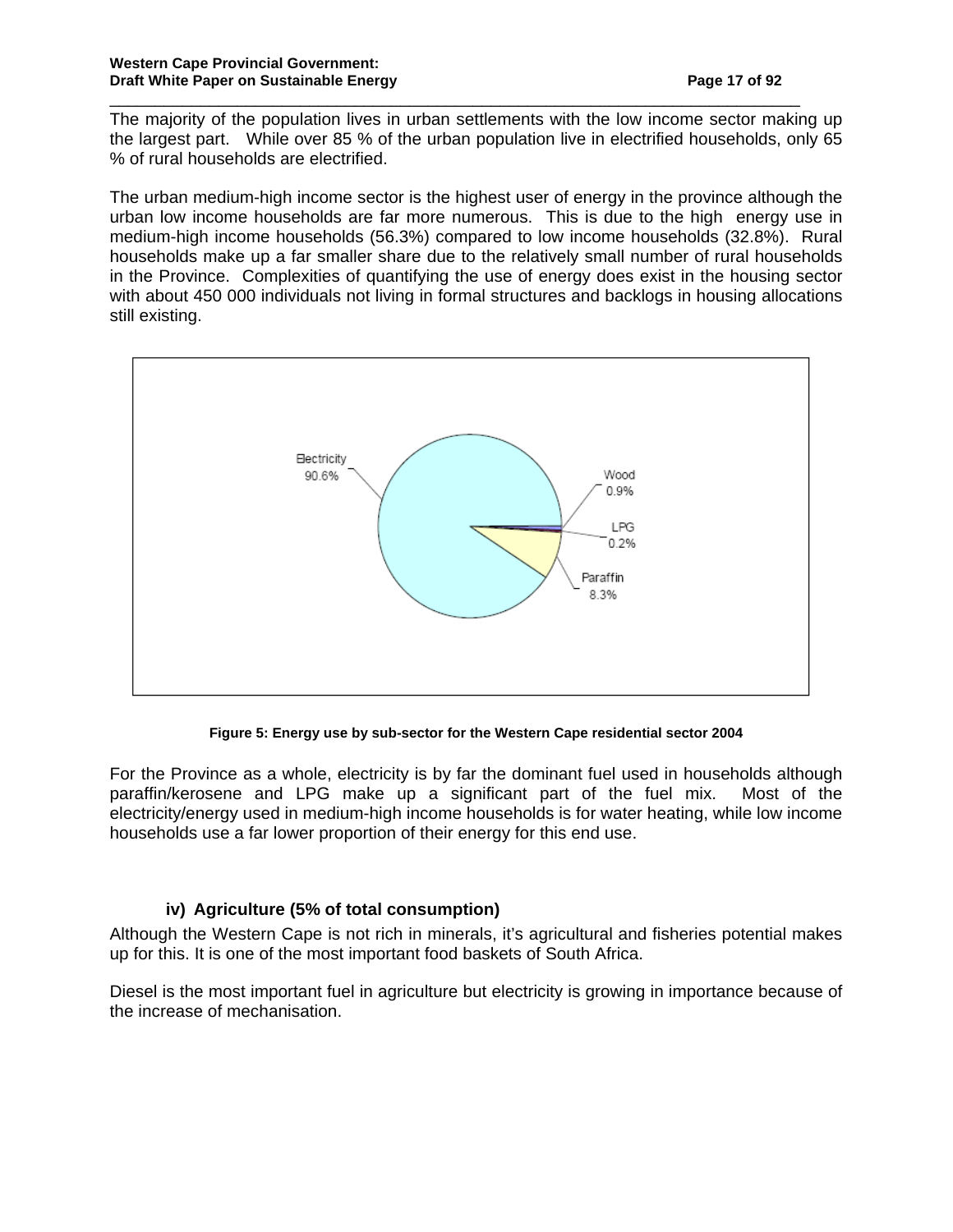#### **v) Commerce and Government (4% of total consumption)**

The commercial sector consists of office buildings, hotels, financial institutions, shops, educational facilities, hospital and places of entertainment.

\_\_\_\_\_\_\_\_\_\_\_\_\_\_\_\_\_\_\_\_\_\_\_\_\_\_\_\_\_\_\_\_\_\_\_\_\_\_\_\_\_\_\_\_\_\_\_\_\_\_\_\_\_\_\_\_\_\_\_\_\_\_\_\_\_\_\_\_\_\_\_\_\_\_\_\_

Total electricity use in this sector was split as follows: lighting 26% (1/3 incandescent 2/3 fluorescent), VAC 43%, heating 8%, water heating 3%, refrigeration 5.8%, cooking 0.6%, and other 12.8%.

Lighting and HVAC (heating, ventilation and cooling) make up most of the energy use in the commercial sector. Government buildings (local, provincial and national) generally have the same energy characteristics as commercial buildings.



**Figure 6: Energy use by end use for the Western Cape commercial and government sectors 2004** 

Electricity is by far the dominant fuel used in these sectors with coal and liquid fuels making up the remainder.

#### **vi) Mining (2% of total consumption)**

The Western Cape is not a mineral rich province, with mainly open cast mining and heavy beach sand operations. The main fuels used in mining are electricity followed closely by diesel.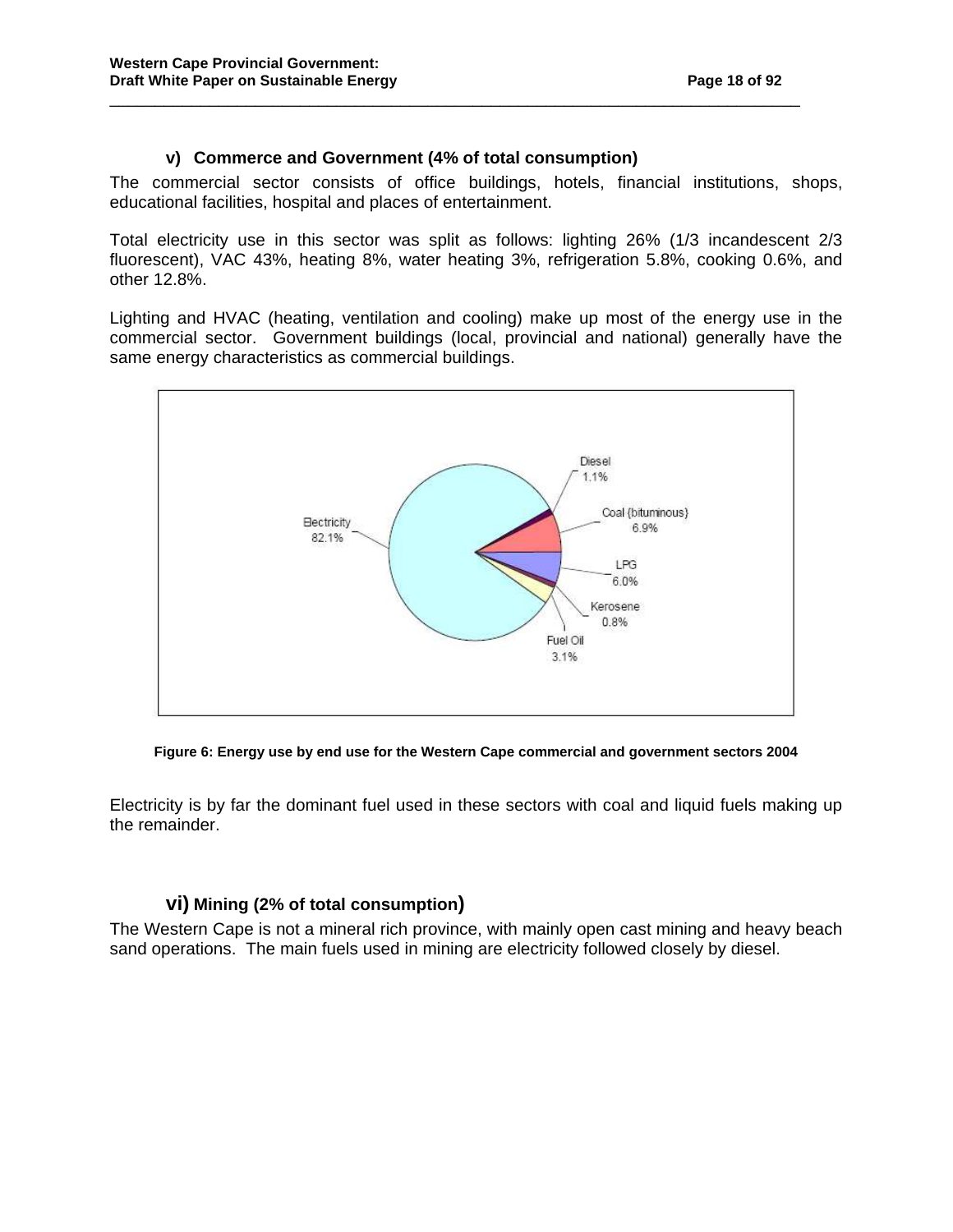#### **1.2. The Provincial Sustainable Vision and Intent**

#### **i) The Sustainable Energy Vision**

The energy profile provides an overview of the status and future projections of the energy sector, more specifically the challenges relating to energy security which have burdened the Province since the energy crisis from 2005. This was a key reason for Province to develop a sustainable energy vision for the Western Cape.

\_\_\_\_\_\_\_\_\_\_\_\_\_\_\_\_\_\_\_\_\_\_\_\_\_\_\_\_\_\_\_\_\_\_\_\_\_\_\_\_\_\_\_\_\_\_\_\_\_\_\_\_\_\_\_\_\_\_\_\_\_\_\_\_\_\_\_\_\_\_\_\_\_\_\_\_

The energy vision for the Western Cape takes its impetus from the goals of the 5 year Strategic Plan for the Provincial Government of the Western Cape, the policy documents such as the Sustainable Development Implementation Plan as well as the national policies.

The Provincial strategic vision is expressed as follows:

#### **The 2014 Sustainable Energy Vision for the Western Cape**

The Western Cape has a secure supply of quality, reliable, clean, safe energy, which delivers social, economic and environmental benefits to the Province's citizens, while also addressing the climate change challenges facing the region and eradicating energy poverty.

In order to achieve, this 2014 vision the Western Cape aims to demonstrate how the potential for technological, institutional, economic and social change could be harnessed to create a sustainable energy system, determined energy demand management and support for a mix of renewable and clean energy technologies.

The technologies and options for delivering on this vision largely exist, and with support from the Provincial Government could be brought about in a more focused and rapid fashion. It is thus the Provincial Government's key objective to create an environment within which these technologies and initiatives may flourish in support of achieving the sustainable energy vision.

Achieving a sustainable energy system across the Province will require changes in energy sources as well as a fundamental change in the way the system operates. By changing the demand profile and behaviour across the Province it is envisaged that the delivery of energy services will also change. The Provincial Government will assist in removing a number of the barriers associated with the adoption and commercialisation of clean energy technologies and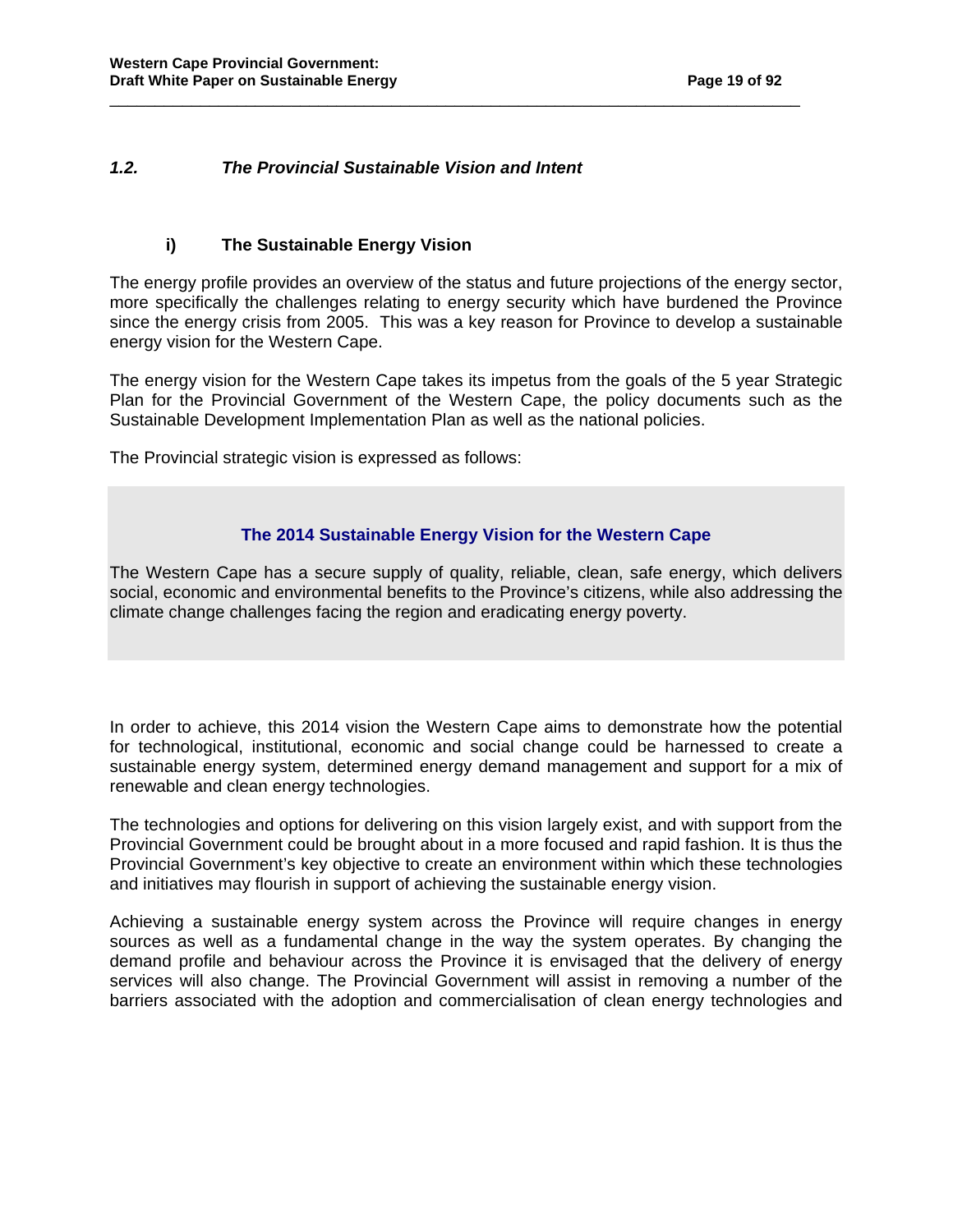initiatives. These are described more fully in the sustainable energy strategy and programme of action.<sup>2</sup>

\_\_\_\_\_\_\_\_\_\_\_\_\_\_\_\_\_\_\_\_\_\_\_\_\_\_\_\_\_\_\_\_\_\_\_\_\_\_\_\_\_\_\_\_\_\_\_\_\_\_\_\_\_\_\_\_\_\_\_\_\_\_\_\_\_\_\_\_\_\_\_\_\_\_\_\_

#### **ii) The Provincial Strategic Intent**

The White Paper sets the policy environment for the Western Cape to develop a cutting edge sustainable energy system and begin moving toward the long term vision.

Accordingly, the Provincial strategic intent is articulated as follows:

#### **Sustainable Energy Strategic Intent for the Western Cape**

To develop a sustainable energy system that reduces its impact on people's health and the environment whilst contributing to long-term sustainable economic development.

In the medium to long term, the strategic objective is to broaden the energy mix and to lessen the Province's dependence on energy generated from fossil fuels and other polluting sources, and to generate energy closer to the points of use in order to reduce efficiency losses through transmission.

In conclusion, the long term energy vision and intent can be projected as follows:

 $\overline{a}$ 2

 <sup>2008:</sup> Sustainable Energy Strategy and Programme of Action for the Western Cape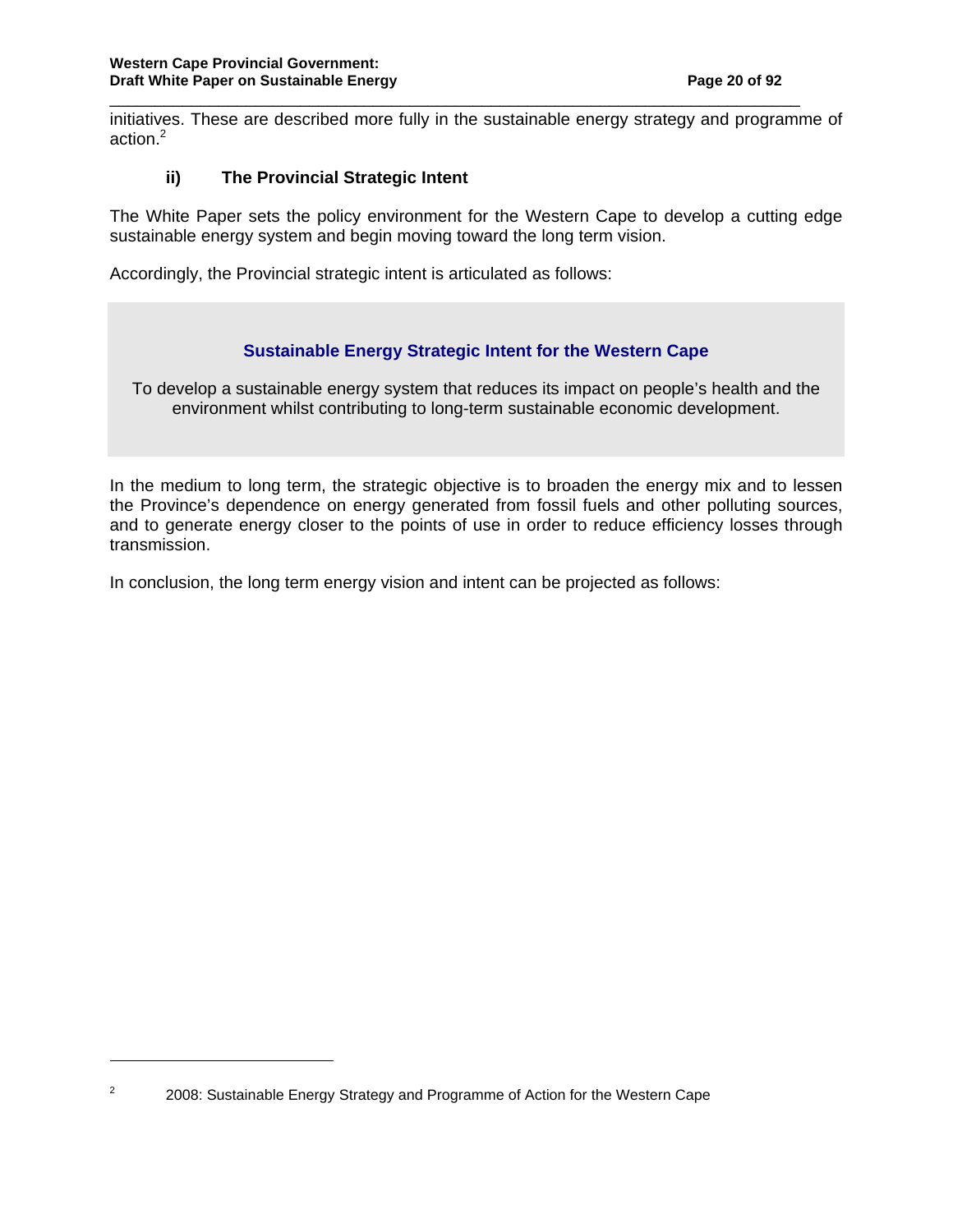#### **A Long Term Vision: The Energy Picture in the Western Cape in 2020**

In 2020, the Western Cape has a modern energy system that is highly efficient and where fossil fuel use and fuel poverty are markedly reduced. Energy efficiency programmes achieve a 15% savings across the various programmes, clean and renewable energy contributes to 15% of the energy mix and emissions reductions of 15% are achieved. Provincial and Local Authorities have an understanding of the impacts of their energy use patterns and play a leading role in implementing the energy strategy across the Province.

\_\_\_\_\_\_\_\_\_\_\_\_\_\_\_\_\_\_\_\_\_\_\_\_\_\_\_\_\_\_\_\_\_\_\_\_\_\_\_\_\_\_\_\_\_\_\_\_\_\_\_\_\_\_\_\_\_\_\_\_\_\_\_\_\_\_\_\_\_\_\_\_\_\_\_\_

#### **Sustainable Energy Use**

Innovation in utilisation across all sectors leads to a more efficient use of modern energy sources and which is characterised by:

- a high performance building stock (both public and private sector) brought about by designing new buildings and retrofitting old buildings according to green design principles
- widespread implementation of demand side energy management programmes and technologies in businesses, homes, government and commercial buildings
- greater use of energy efficient appliances are adopted across all sectors
- a modal shift toward lesser polluting transport technologies, fuels and vehicles
- energy services companies that provide effective energy services to the various communities across the province based on the specific needs in the various areas
- solar water heaters, solar photo-voltaic and other demand reducing technologies are implemented across various sectors and across a wide spectrum of communities
- a reduction in fuel poverty, pollution and respiratory illnesses, and safety threats through the use of cleaner, safer domestic fuels

#### **Sustainable Energy Provision**

A generation system that recognises a greater portion of energy from renewable sources (15% by 2014) and a high fuel productivity and which is characterised by:

- extensive renewable energy generation across the Province by Independent Power Producers from sources such as wind, wave, biomass, solar, small hydro
- a focus on developing decentralised energy generation systems and micro-generation
- combined heat and power systems operating in a greater number of businesses, homes and industries
- fuel cells and clean propulsion systems dominant in transport, heat and power and which complement renewable energy production
- natural gas and cleaner fuel sources which are to replace coal in the development of power generation projects

#### **Policy and Governance**

The market, governance and institutional structures in the Province have developed to include:

- effective leadership and co-ordination of the sustainable energy policy and programme across the province
- a series of new policy and practice guidelines, at local government and Provincial government level prioritising energy productivity in buildings (residential, commercial), vehicles and industrial settings
- effective partnerships development, education and communication strategy implementation with all key role players in the provincial energy system ensuring the Programme of Action is implemented and the targets achieved.

The development of the Sustainable Development Implementation Plan and the focus on creating a sustainable energy future will create a competitive advantage for the Western Cape, contributing to the achievement of the goals of the 5 year Strategic Plan for the Provincial Government of the Western Cape.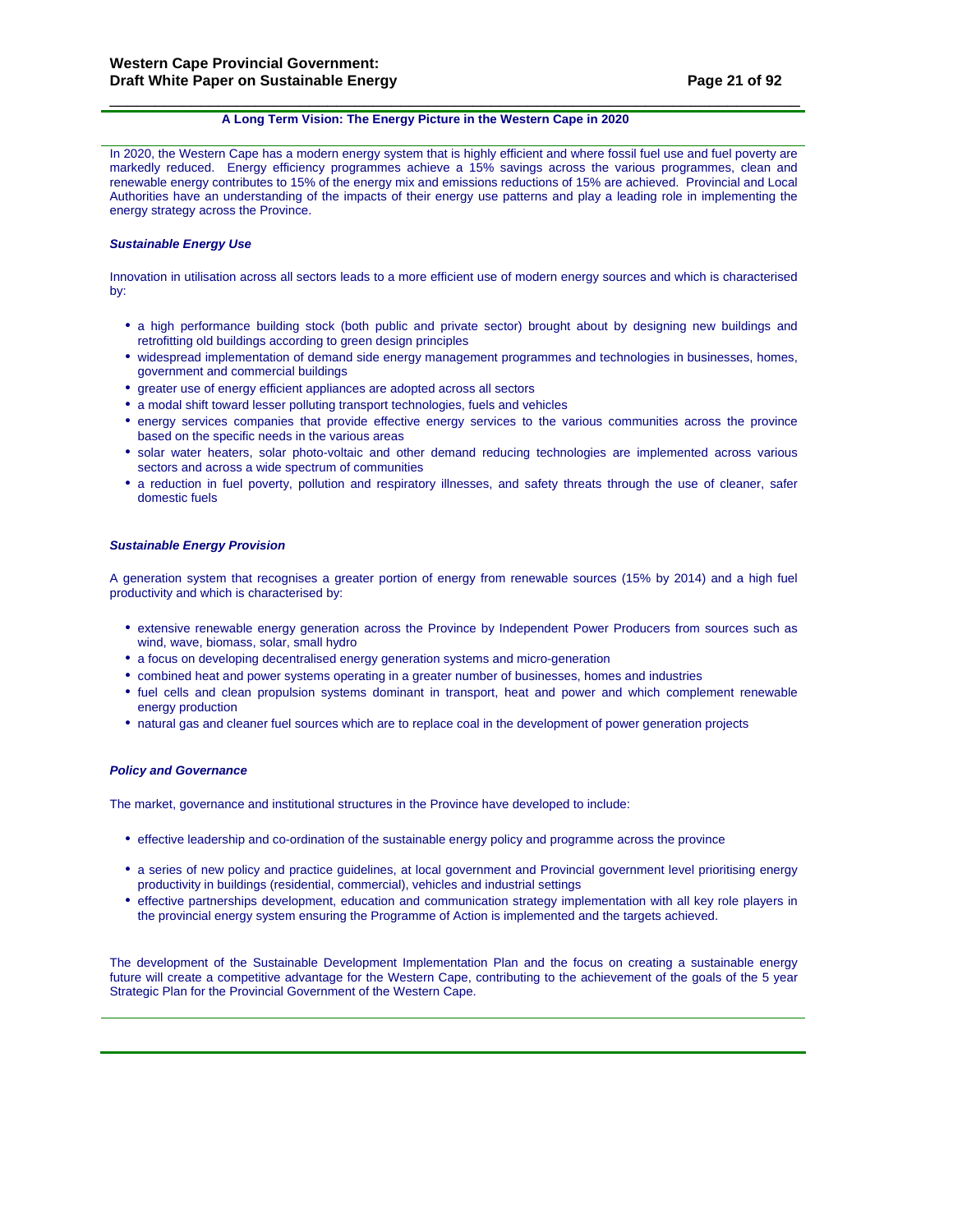#### **1.3. Motivation for a White Paper on Sustainable Energy**

The past and ongoing energy crisis in the Western Cape has highlighted the need to develop a plan for sustainable, secure energy provision in the Western Cape. In this regard, the Western Cape has already demonstrated its vulnerability in the energy sector, and the dramatic increase in the price of fossil fuels and the increased global scarcity of resources continues to push prices up and undermines the PGWC's development efforts.

\_\_\_\_\_\_\_\_\_\_\_\_\_\_\_\_\_\_\_\_\_\_\_\_\_\_\_\_\_\_\_\_\_\_\_\_\_\_\_\_\_\_\_\_\_\_\_\_\_\_\_\_\_\_\_\_\_\_\_\_\_\_\_\_\_\_\_\_\_\_\_\_\_\_\_\_

In providing a White Paper on Sustainable Energy for the Western Cape, the Province's sustainable energy and environmental mandate can be formalised. The White Paper will provide a foundation for the development of appropriate and suitable legislation and related policies where there are deficiencies or where the needs may arise around sustainable energy matters in the Province.

Legislation is an essential tool to support the implementation of the White Paper. At provincial level, a White Paper will provide for an overaching framework for the development of legislation and policy. The PGWC will make use of both documents to ensure the achievement of sustainable energy targets as set out in the White Paper.

Although various national efforts are underway to increase energy provision to the Western Cape, the Provincial Government believes that additional efforts need to be made to address the energy challenges facing the Province through determined energy demand management and support for a mix of renewable and clean energy technologies, including the challenges of:

- providing access to energy to all citizens in the province, and
- addressing the numerous health, social and environmental problems associated with our current energy use patterns, and
- reducing the Province's carbon footprint. In this regard, the modal shift should be towards a safe, affordable, accessible and effective public transport system that is less polluting.

These challenges need to be addressed in the context of supporting economic development and job creation in the Province.

#### **i) Energy and Poverty in the Province**

Poverty eradication and development remain two key objectives for the Provincial Government. The links between energy poverty and under-development have been clearly established and dealt with extensively in the Status Quo Report. In many instances the poor communities living in un-electrified dwellings in informal settlements or those living in rural and peri-urban areas experience this the most severely. Many of the informal settlements are regularly the scenes of large scale fires caused by the use of paraffin stoves in unsafe conditions. Challenges to gain access to modern, efficient and affordable energy services exist in the Province and need to be addressed.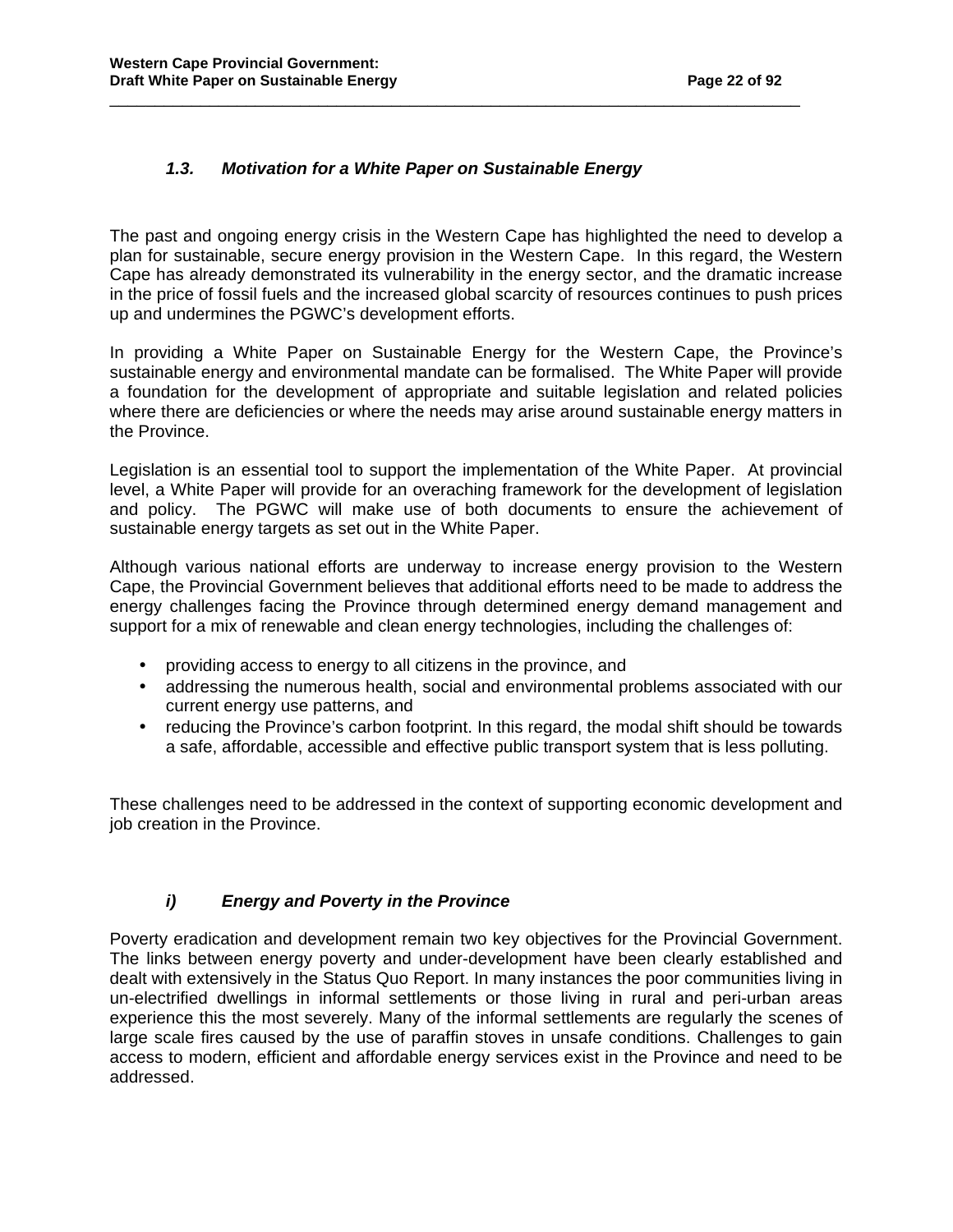#### **ii) Energy efficiency and water use in the Province**

Energy use and water use are linked in various ways:

• For every kWh of electricity generated, 1,26 litres of water is used – mainly in coal-fired power stations.

\_\_\_\_\_\_\_\_\_\_\_\_\_\_\_\_\_\_\_\_\_\_\_\_\_\_\_\_\_\_\_\_\_\_\_\_\_\_\_\_\_\_\_\_\_\_\_\_\_\_\_\_\_\_\_\_\_\_\_\_\_\_\_\_\_\_\_\_\_\_\_\_\_\_\_\_

- Water pumping requires energy. Typically, around 1.8kWh may be required to supply 1 kl of water to households (and thus account for around 1.6 kg of  $CO<sub>2</sub>$ )<sup>3</sup>
- A typical mid to high income house can save 20% of water consumption with ease. Since urban water consumption profiles are often dominated by domestic use, water efficiency interventions in households will result in substantial energy savings on a city and provincial scale.
- Through efficient showerhead installation, hot water consumption for showers will be reduced by around 40%. This translates to significant energy savings, since the major consumer of electricity in many households is for heating water.

The above illustrates the interdependence of water and energy efficiency, and reiterates the need for provincial co-ordination and support in moving towards a more sustainable future.

#### **iii) Energy and transport in the Province**

Transport is one of the fastest-growing sectors of energy use, with road transport being the major sub-sector. As an example, transport accounts for 54% of total Cape Town energy  $\cos$  consumption<sup>4</sup> yet the focus on transport is addressing equity issues at a macro level without a similar emphasis on energy efficiency. The Provincial Energy Scenarios (Borchers et al, 2006) found that the bulk of energy use across the Province can be attributed to electricity consumption and that transport is the second largest energy consumer. The importance of an affordable clean energy public transport system cannot be overemphasized in addressing socioeconomic sustainability issues.

#### **iv) Energy Efficiency and Renewable Energy**

Energy efficiency offers opportunities for cost savings for businesses and households whilst certain renewable energy applications are on the verge of proving their commercial viability in South Africa. As the demand for clean and renewable energy increases, a range of business and employment opportunities will be created leading to the development of a vibrant clean energy sector.

l

<sup>3</sup> Alliance to Save Energy: Financial Models for Urban Water Supply Interventions.

<sup>4</sup> Provincial Energy Scenarios (Borchers et al, 2006)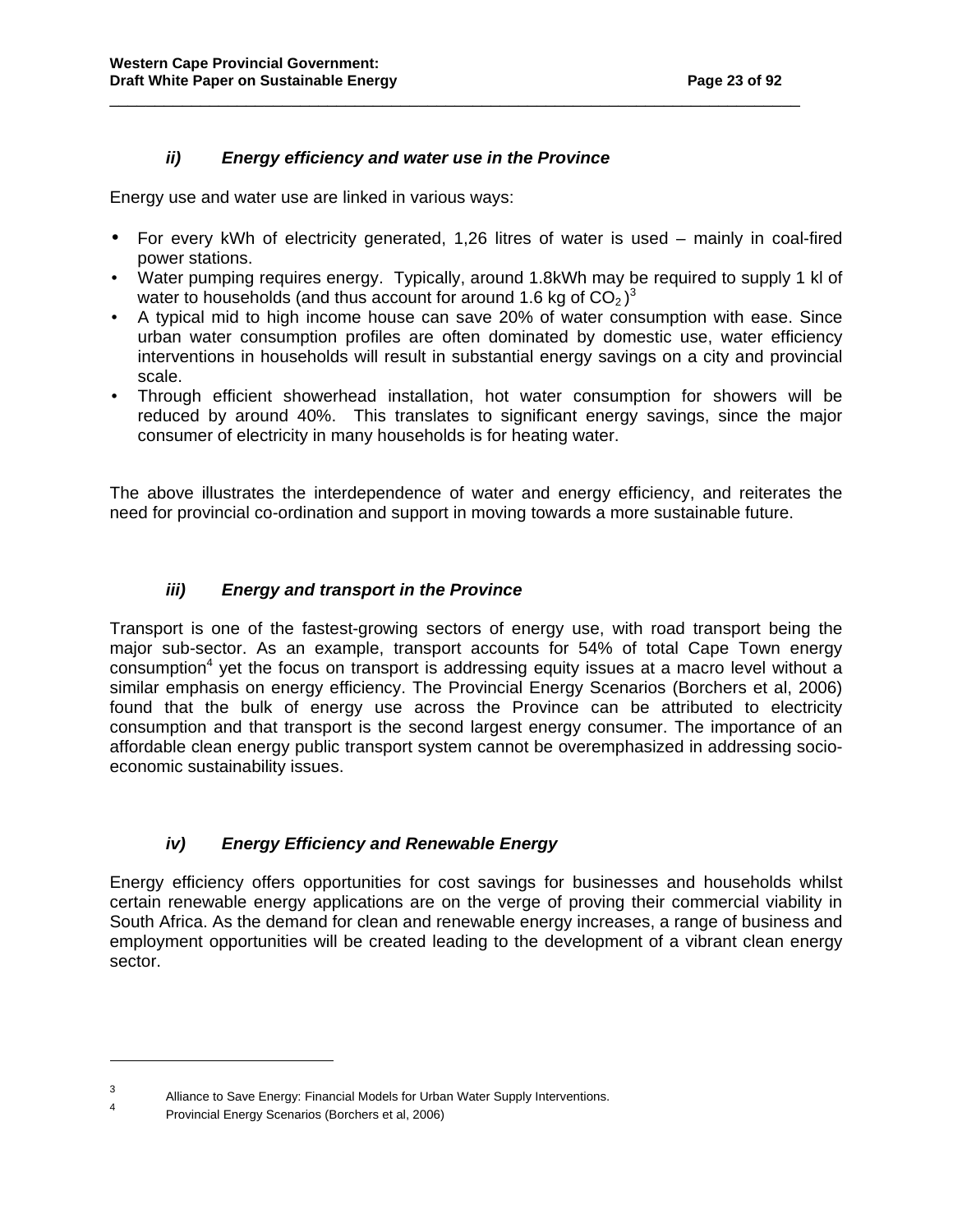#### **v) Climate Change and Energy – a Provincial Perspective**

The Climate Change strategy also focuses on the potential impacts of climate change on the agricultural and tourism sectors. Community members employed as seasonal workers on farms, as well as the farming communities themselves, are already bearing the brunt of unusual events such as the massive fires that raged across dry areas of the Province. Added to this, continued water shortages and the potential that the Province may become drier as time goes on, pose additional challenges.

\_\_\_\_\_\_\_\_\_\_\_\_\_\_\_\_\_\_\_\_\_\_\_\_\_\_\_\_\_\_\_\_\_\_\_\_\_\_\_\_\_\_\_\_\_\_\_\_\_\_\_\_\_\_\_\_\_\_\_\_\_\_\_\_\_\_\_\_\_\_\_\_\_\_\_\_

Most of the carbon dioxide released from energy use within the Province comes from electricity production, followed by petrol and diesel use. Industry is the largest user of electricity in the Province, followed by the residential sector, commerce and government. The carbon footprint represented by the tons of  $CO<sub>2</sub>$  emitted per annum in the production of electricity mirrors the electricity use in each sector. The global warming emissions of the Province (represented as  $CO<sub>2</sub>$  equivalent) originate mainly from electricity use (52% of the total) due to the high  $CO<sub>2</sub>$ intensity of South Africa's principal generation source which is coal. On a sectoral basis, industry is responsible for most of the  $CO<sub>2</sub>$  emissions.

| <b>Sector</b>              | thousand<br>ton CO <sub>2</sub> /year | % of total |
|----------------------------|---------------------------------------|------------|
| Industry                   | 15,956                                | 47.3%      |
| Mining and Quarrying       | 751                                   | 2.2%       |
| Transport                  | 7,529                                 | 22.3%      |
| Agriculture                | 2,045                                 | 6.1%       |
| Residential                | 5,224                                 | 15.5%      |
| Commerce & Public Services | 2,259                                 | 6.7%       |
| Total                      | 33,764                                | 100%       |

**Table 4: Carbon footprint for Western Cape electricity use by sector** 

| <b>Fuel</b>         | thousand ton<br>CO <sub>2</sub> /year | % of total |
|---------------------|---------------------------------------|------------|
| Electricity         | 18,311                                | 54.2%      |
| Petrol              | 4,711                                 | 14,1%      |
| Paraffin & jet fuel | 145                                   | 0.4%       |
| Diesel              | 3,643                                 | 10.8%      |
| Fuel oil            | 642                                   | 1.9%       |
| <b>LPG</b>          | 375                                   | 1.1%       |
| Coal                | 4,513                                 | 13.4%      |
| Other               | 1.366                                 | 4.0%       |
| Total               | 33.706                                | 100%       |

**Table 5: Carbon footprint for Western Cape energy use by fuel**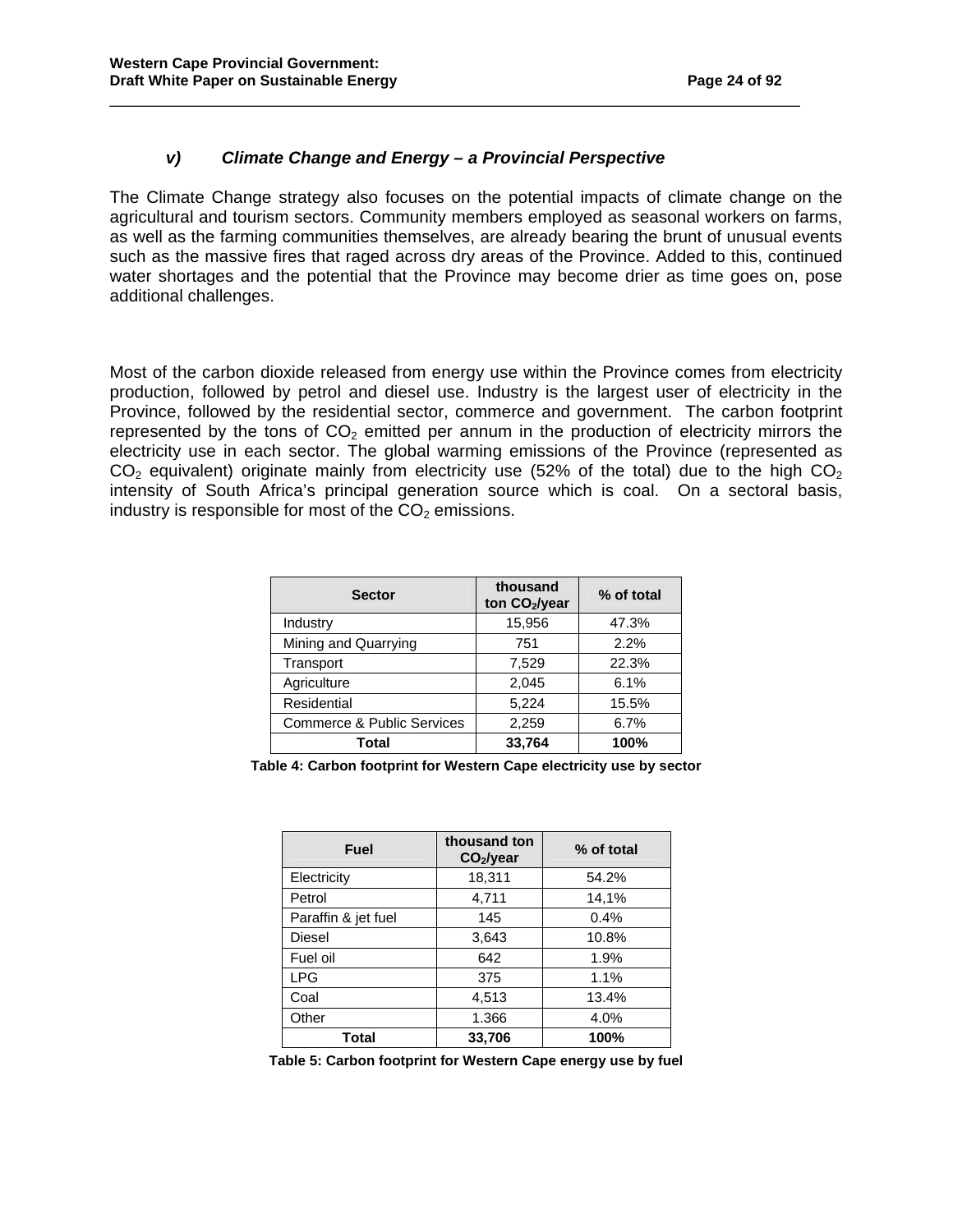The carbon dioxide emissions profile provides clear areas for intervention in the development of the Provincial Sustainable Energy Strategy. Although South Africa does not face an emissions reduction target, it is clear from these figures, as well as from the climate change review conducted by the Provincial Government, that mitigation and adaptation strategies are necessary to deal with the predicted future consequences of climate change. The Provincial Climate Change Response Strategy and Action Plan highlights the nature and potential severity of the impacts of climate change on the Province. Mitigatory actions in the Climate Change Response Strategy and Action Plan form part of the immediate term action programmes in the White Paper.

\_\_\_\_\_\_\_\_\_\_\_\_\_\_\_\_\_\_\_\_\_\_\_\_\_\_\_\_\_\_\_\_\_\_\_\_\_\_\_\_\_\_\_\_\_\_\_\_\_\_\_\_\_\_\_\_\_\_\_\_\_\_\_\_\_\_\_\_\_\_\_\_\_\_\_\_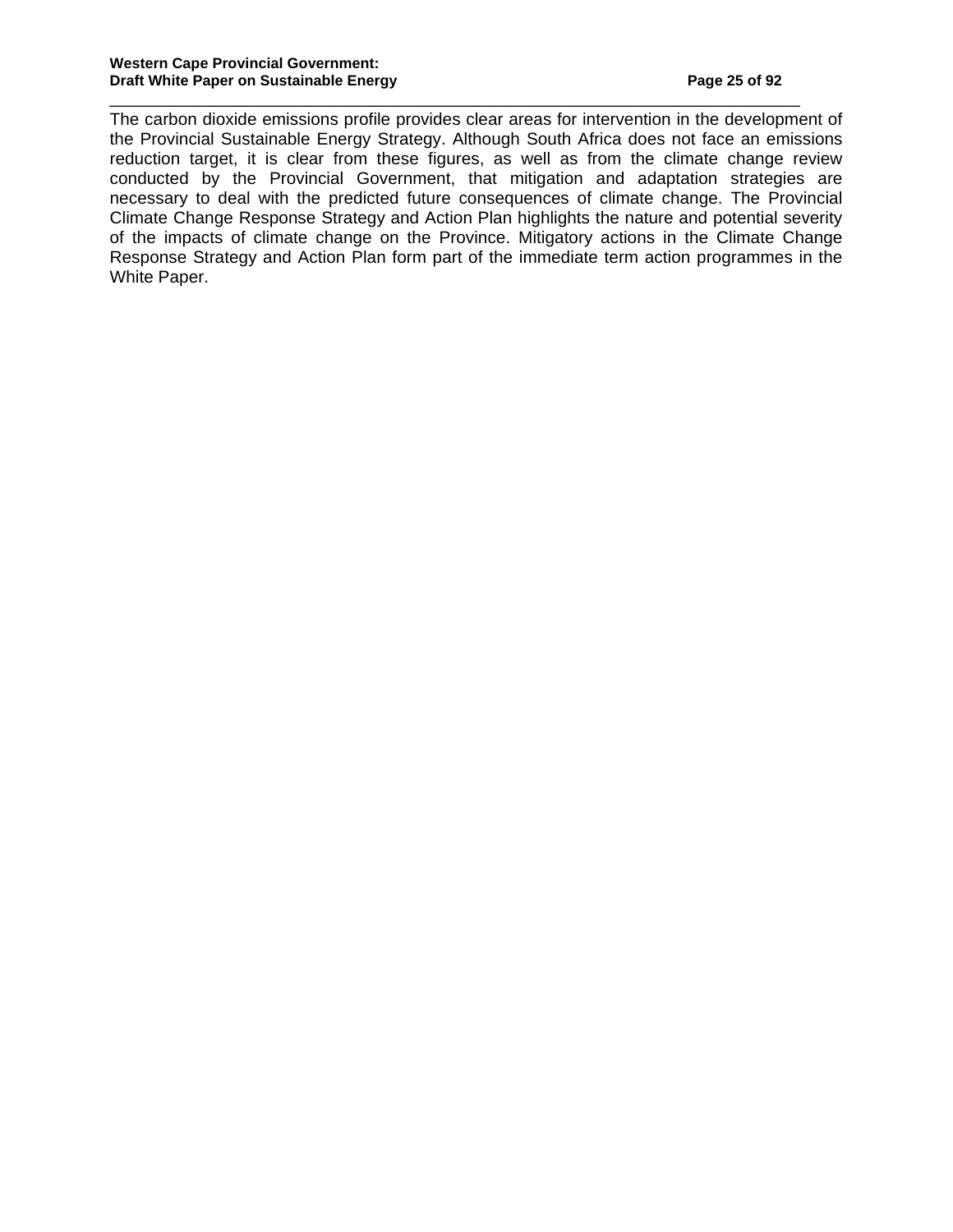#### **2. Chapter 2: The Provincial Mandate, The Legal Context, Role of the Province and the Provincial Policy Context**

\_\_\_\_\_\_\_\_\_\_\_\_\_\_\_\_\_\_\_\_\_\_\_\_\_\_\_\_\_\_\_\_\_\_\_\_\_\_\_\_\_\_\_\_\_\_\_\_\_\_\_\_\_\_\_\_\_\_\_\_\_\_\_\_\_\_\_\_\_\_\_\_\_\_\_\_

#### **2.1. The Provincial Mandate**

The sustainable energy mandate for the Provincial Government of the Western Cape is provided for within the following framework:

#### 2.1.1 National and Provincial Legislative Competence.

The Constitution of the Republic of South Africa, 1996, provides the legal basis for allocating powers to difference spheres of Government and sets out the functional areas of national, provincial and local government competencies in Schedule 4 and 5. Schedule 4 deals with the 'Functional Area of Concurrent National and Provincial Competencies whilst Schedule 5 deals with the 'Functional Areas of Exclusive Provincial Legislative Competence."

 The Constitution is silent on the question of energy. It would be fair to incorporate the term 'energy' within the ambit of Schedule 4 and within the term 'environment' as there seems to be little doubt that phenomena such as climate change, partly brought about by energy generation and consumption, is an environmental issue as envisaged in the Constitution.

Schedule 5 does not list any of the environmental issues such as water, mining, energy, pollution control or climate change as an exclusive provincial legislative competence. Reference to environmental issues is found in Schedule 4, and is listed as: agriculture, disaster management, environment, nature conservation, pollution control, regional planning and development and soil conservation. Hence, the items 'Environment', 'Provincial Planning', 'Agriculture', 'Regional Planning and Development' and 'Urban and Rural Development' all have the potential to bring 'sustainable energy' under the ambit of concurrency contemplated in Schedule 4. Further, section 104(4) of the Constitution provides that as regards Schedule 4 (ie, matters of concurrent national and provincial competence), provincial legislation which is 'reasonably necessary for, or incidental to, the effective exercise of power concerning any matter listed in Schedule 4', is effectively legislation with regard to a Schedule 4 matter.

 Energy is currently a national competency except in the case of electricity reticulation which is a function performed by local government. Local government does so by virtue of its regulation by national legislation. Strictly speaking, therefore, the provincial government has no formal mandate in this regard. There is, however, a clear and demonstrable link between energy and the environment, the latter a concurrent function in terms of the Constitution.

 Energy is central to economic growth (the Constitution provides concurrency in relation to trade, regional planning and development, agriculture, i.e. the drivers of economic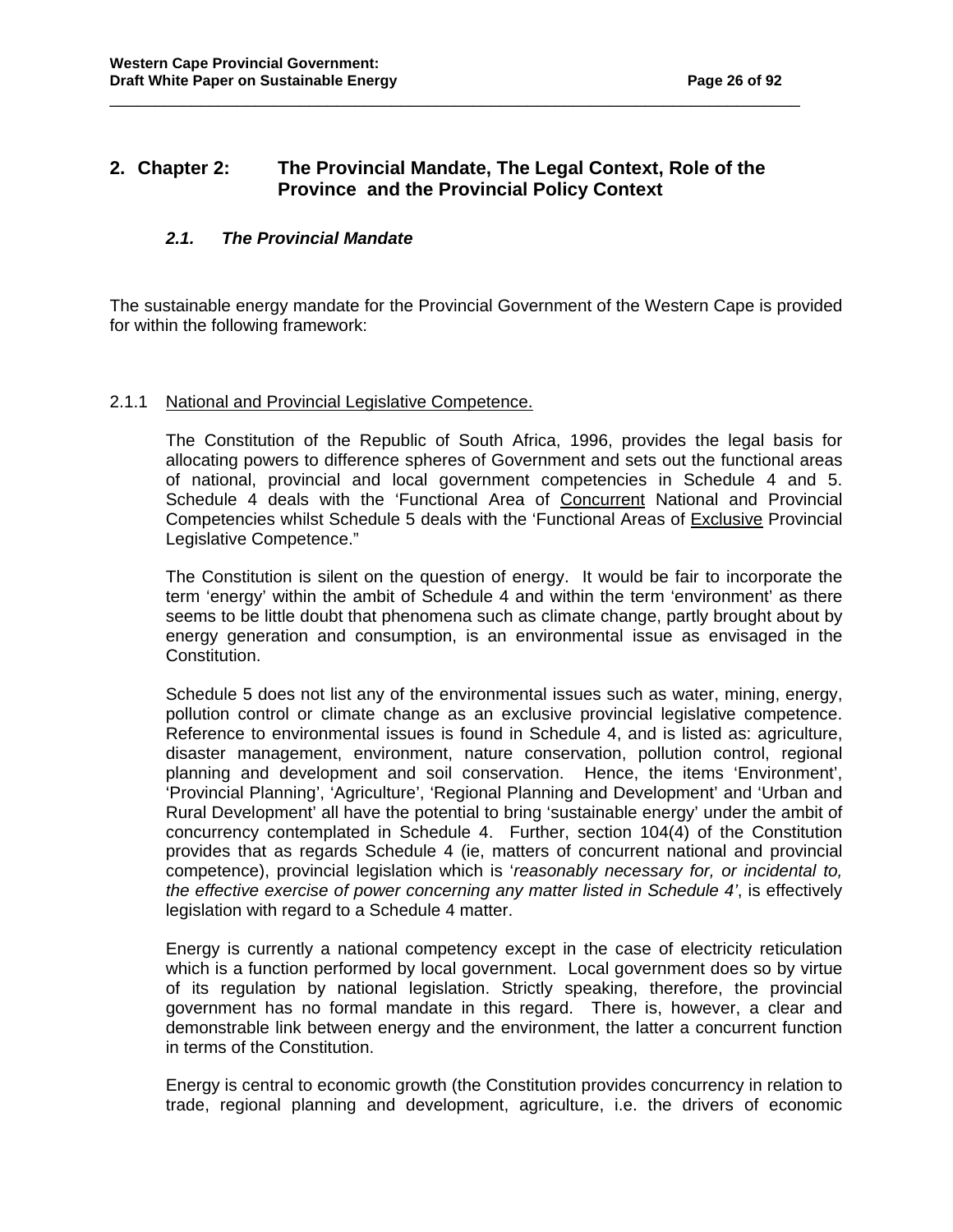growth), social development (the Constitution provides for concurrency in relation to public transport, regional planning and development, urban and rural development and road traffic regulation) and environmental sustainability (the Constitution provides for concurrency in respect of environment and pollution control). Accordingly, it is proposed that national legislation notwithstanding, the Province develop policy and legislation to the extent that it is necessary for the purpose of sustainable development of the Province, which includes its economic, social and environmental obligations.

\_\_\_\_\_\_\_\_\_\_\_\_\_\_\_\_\_\_\_\_\_\_\_\_\_\_\_\_\_\_\_\_\_\_\_\_\_\_\_\_\_\_\_\_\_\_\_\_\_\_\_\_\_\_\_\_\_\_\_\_\_\_\_\_\_\_\_\_\_\_\_\_\_\_\_\_

#### 2.1.2 National Environmental Legislation

 The term 'environment' has been defined in the National Environmental Management Act 107 of 1998 ('NEMA') in section 1(1)(xi) as follows:

"...the surroundings within which humans exist and that are made up of  $-$ 

- $(i)$  the land, water, and atmosphere of the earth;
- (ii) micro-organisms, plant and animal life;
- (iii) any part of combination of (i) and (ii) and the relationship among and between them; and
- $(iv)$  the physical, chemical, aesthetic, and cultural properties and conditions of the aforegoing that influence human health and well-being."

#### 2.1.3 Obligations of the Provincial Government

 Section 24 of the Bill of Rights states that everyone has a right to an environment that is not harmful to their health and well-being. It places an obligation on national and provincial government to protect the environment through legislative and other measures to prevent pollution and ecological degradation, promote conservation and secure ecologically sustainable development and use of natural resources while promoting justifiable economic and social development. In this regard, it is not the intention of the Provincial Government to interfere with functions where they belong to national or local government.

 In order to meet its obligations, it is submitted that the mandate will enable the Provincial Government to:

- (i) ensure that its mandate in respect of economic growth and protection of the environment is realised through sustainable energy policies;
- (ii) promote sustainability through sustainable energy generation and use;
- (iii) set energy standards for the Province;
- (iv) facilitate the production of cleaner energy at local level within the framework of national legislation.
- (v) support local government to fulfil their responsibilities with regard to economic growth and sustaining energy efficiency within the Province.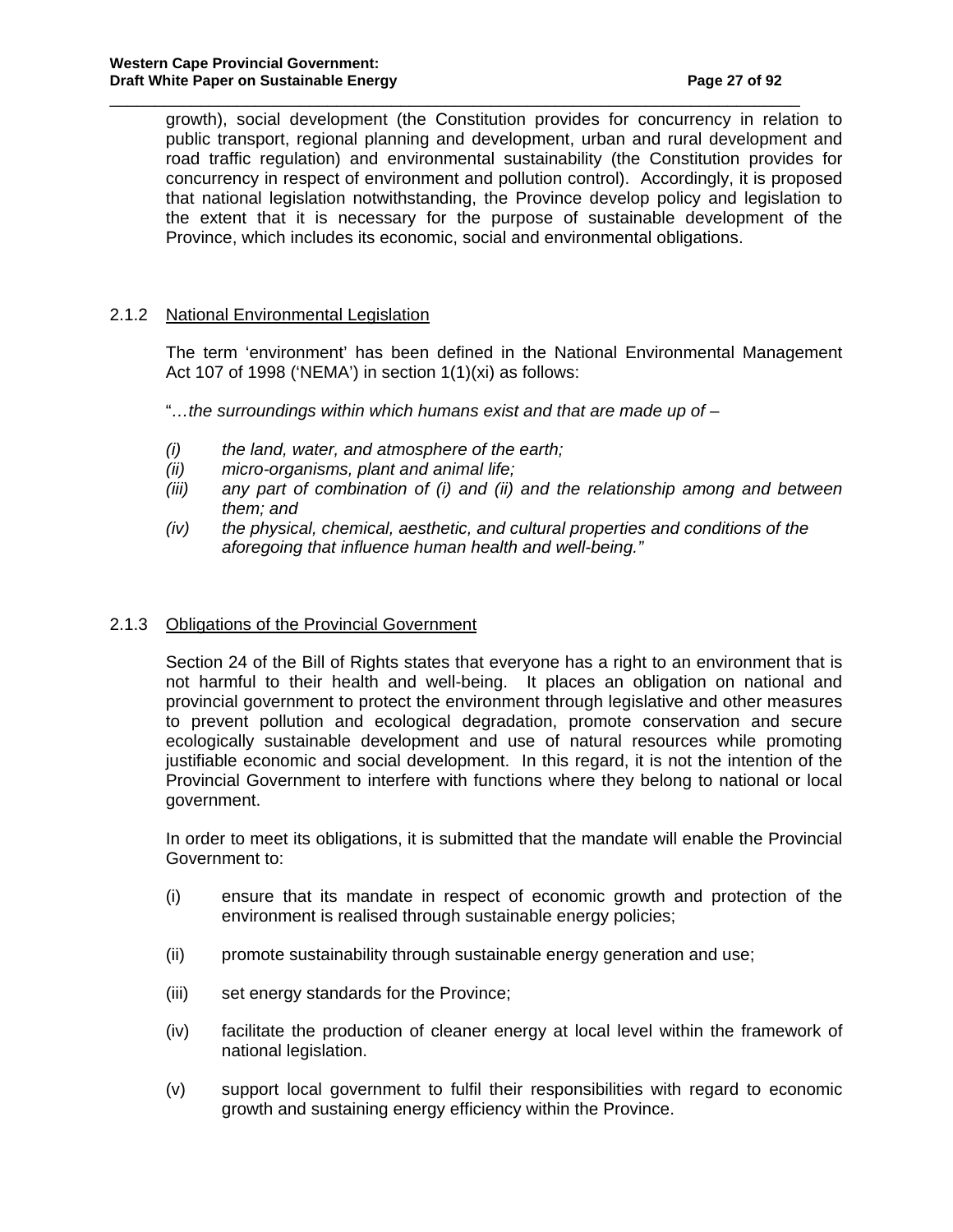#### **2.2. The Legal and Policy Context**

At present, national legislation covers the areas of energy, electricity and liquid fuels. It is envisaged that the Province will enact an appropriately titled framework 'Provincial Sustainable Energy Bill' which will provide for provisions which are not covered by other legislation. These include sections dealing with financial mechanisms, demand side management and other related topics.

\_\_\_\_\_\_\_\_\_\_\_\_\_\_\_\_\_\_\_\_\_\_\_\_\_\_\_\_\_\_\_\_\_\_\_\_\_\_\_\_\_\_\_\_\_\_\_\_\_\_\_\_\_\_\_\_\_\_\_\_\_\_\_\_\_\_\_\_\_\_\_\_\_\_\_\_

Provincial policy and legislation will be aligned to the national policy and legislative framework insofar as it is relevant to the obligations of the Province in order to develop a comprehensive sustainable energy legal framework for the Province in seeking to achieve the Western Cape's objectives set out in Chapter 3 below.

These will include:

- 2.1 **The Constitution of the Republic of South Africa, 1996**: provides the legal basis for allocating powers to different spheres of Government and contains a number of rights specifically relevant to the national energy policy.
- 2.2 **National Energy Act 34 of 2008**: to ensure that diverse energy resources are available in sustainable quantities and at affordable prices to the South African economy in support of economic growth and poverty alleviation.
- 2.3 **Electricity Act 41 of 1987:** the National Electricity Regulator (NER) has jurisdiction over the entire industry and regulates market access through licensing of all producers.
- 2.4 **The Petroleum Products Act 120 of 1977:** Price control is affected by this Act. The Minister remains the liquid fuels industry regulator and may prescribe the price at which any petroleum may be bought or sold, method of trading, publishing of prices and quantities of crude oil or petroleum products to be maintained by any person.
- 2.5 **The Central Energy Fund Act 38 of 1977:** is the enabling legislation in terms of which, inter alia, levies may be imposed on liquid fuels products for collection into of the Central Energy Fund and or the Equalisation Fund.
- 2.6 **National Energy Regulator Act 40 of 2004** : establishes a single regulator to regulate the electricity, piped gas and petroleum pipeline industries.
- 2.7 **National Sea Shore Act 21 of 1935 and National Environmental Management: Integrated Coastal Management Act 24 of 2008** (insofar as wave energy is concerned)
- 2.8 **Environmental Management : Air Quality Act 39 of 2004**
- 2.9 **National Building Regulations and Buildings Standards Act 103 of 1997**
- 2.10 **The White Paper on Renewable Energy Policy of RSA (2003)**
- 2.11 **National Climate Change Response Strategy for SA (2004)**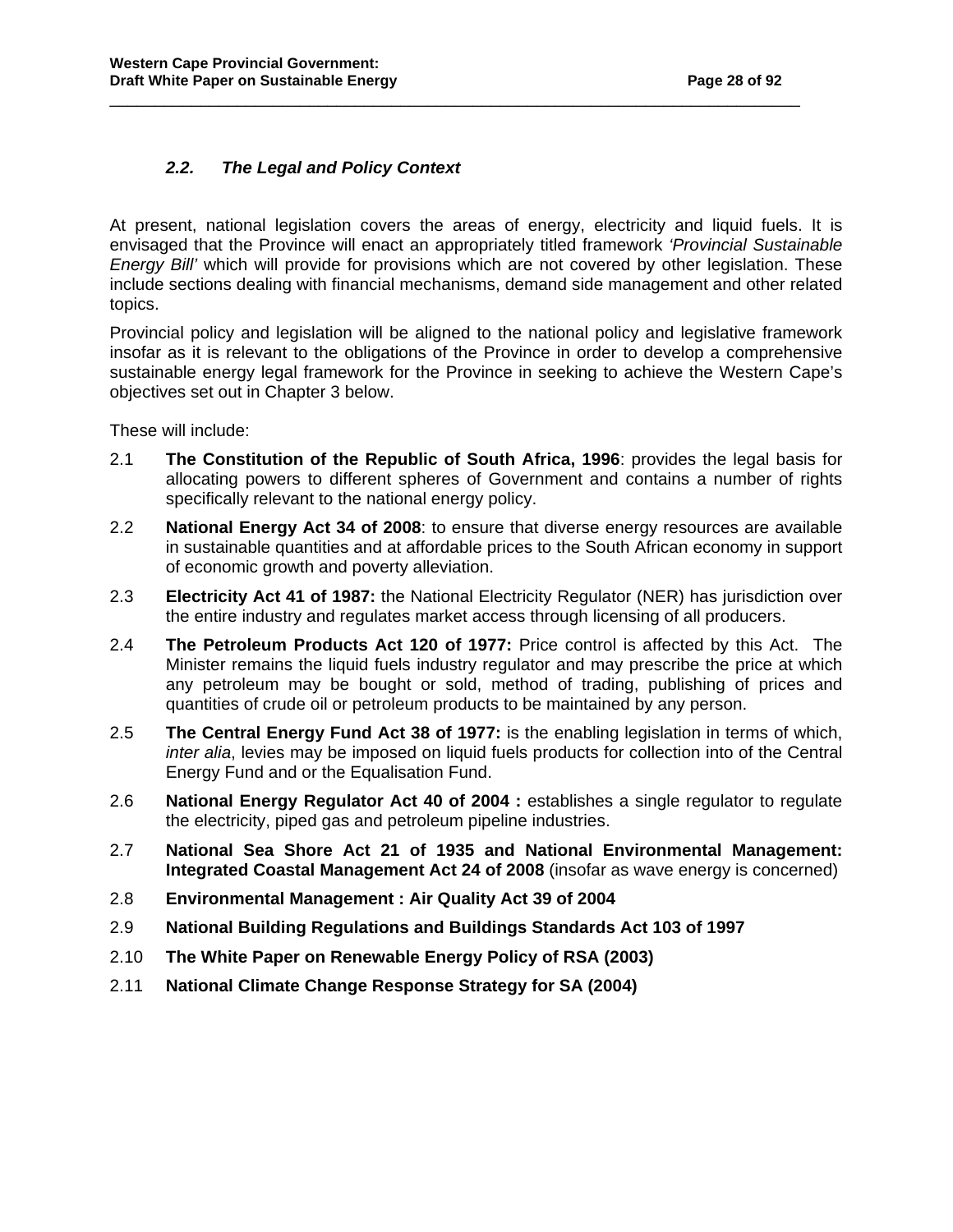#### **2.3. The Role of the PGWC in Sustainable Development for the Western Cape.**

\_\_\_\_\_\_\_\_\_\_\_\_\_\_\_\_\_\_\_\_\_\_\_\_\_\_\_\_\_\_\_\_\_\_\_\_\_\_\_\_\_\_\_\_\_\_\_\_\_\_\_\_\_\_\_\_\_\_\_\_\_\_\_\_\_\_\_\_\_\_\_\_\_\_\_\_

#### **i) Facilitation, Support and Leadership**

Against its legislative framework and mandate, it is not suggested that the Provincial Government should act as a reticulating or generating authority of energy, but rather that it should act in a capacity which facilitates and stimulates the economy, combats climate change, improves public transport, promotes sustainable practices and supports local government. In this context, promoting renewable energy and energy efficiency is well within the Provincial Government of the Western Cape's (PGWC) mandate.

Energy concerns impact on a full range of sectors and activities and this issue is a prime example of an area requiring co-operation between the different spheres of government. The PGWC is actively seeking to co-operate with other government bodies around energy concerns, and proposes to provide assistance, support, and leadership. Through a process of internal discussion as well as public participation, the Provincial Government is attempting to ensure that its efforts to develop the renewable energy sector and promote energy efficiency are coordinated with the efforts of other spheres of government relating to energy.

The Provincial Government can also play a leadership role in this area, by ensuring that its internal functioning promotes energy efficiency, and that it supports research, development and implementation of cleaner energy production, distribution and consumption.

The kind of role that the PGWC wishes to adopt in relation to energy is consistent with the roles adopted by provincial governments across the world<sup>5</sup>, and the PGWC is taking some direction in this matter from the governments with which it has twinning arrangements.

#### **ii) Ensure Sustainable Development of the Province**

The Provincial Government's objective is to have a Sustainable Energy Strategy and Programme of Action around economic and social development, housing, provision of public transport and environmental protection. The use of energy impacts on other natural resources such as water. If the Province takes a more sustainable approach towards energy it will impact on more sustainable resource consumption in general.

Accordingly, its role in the sustainable development of the Province can be seen as follows:

"Sustainable development that will be achieved through implementing integrated governance systems that promote economic growth in a manner that contribute to greater social equity and that maintains the ongoing capacity of the natural environment to provide the ecological goods and services which socio-economic development depends on." (SDIP, 2007)

 $\overline{a}$ 

<sup>5</sup> Flaunders, Belgium; Sao Paulo, Brazil; California, USA; Galicia, Spain.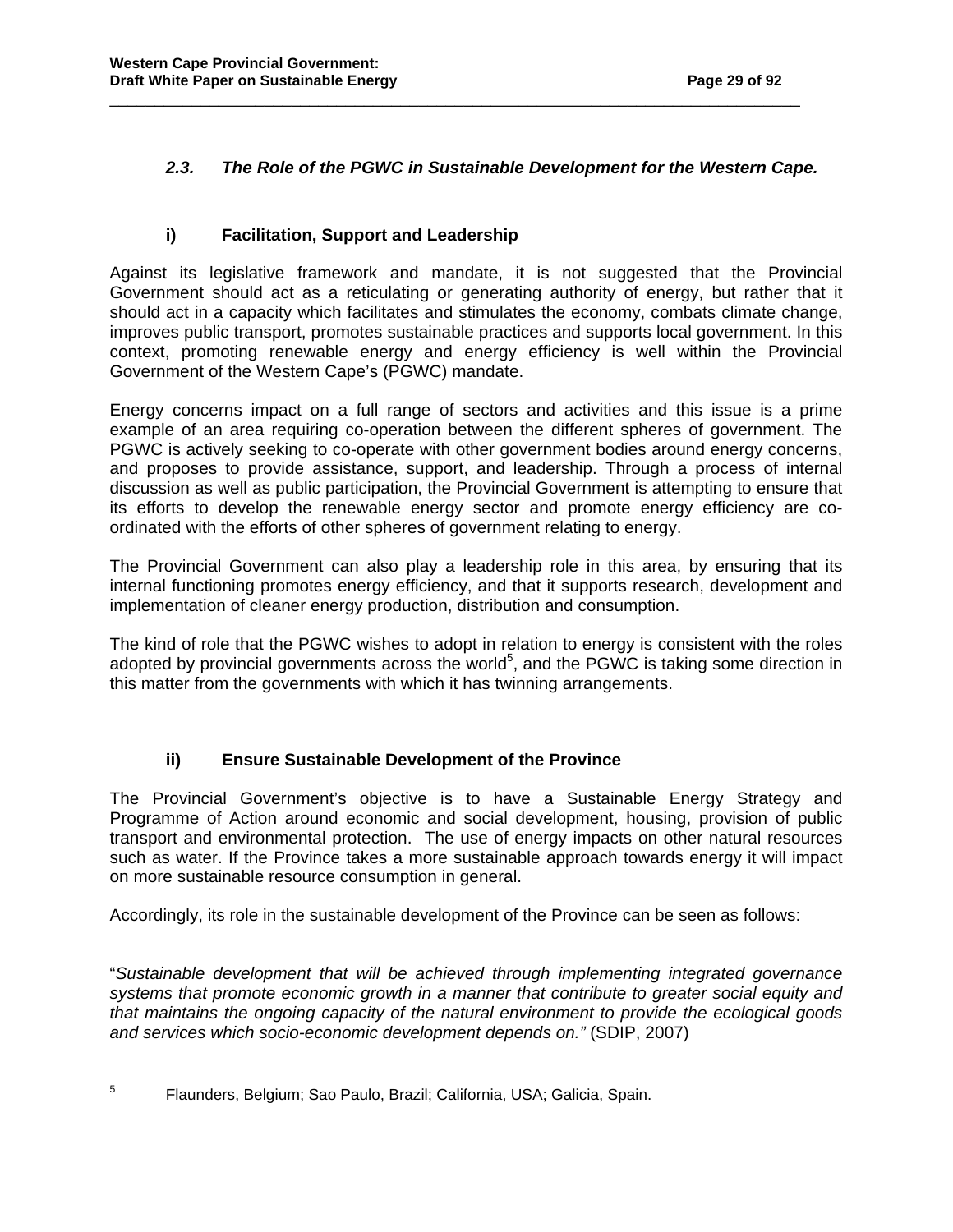The following principles are essential for sustainable energy provision:

- Development must link and enhance synergies between social justice, secure livelihoods, economic prosperity, community well-being and environmental integrity;
- Environmental justice and equitable access to resources should be promoted;

\_\_\_\_\_\_\_\_\_\_\_\_\_\_\_\_\_\_\_\_\_\_\_\_\_\_\_\_\_\_\_\_\_\_\_\_\_\_\_\_\_\_\_\_\_\_\_\_\_\_\_\_\_\_\_\_\_\_\_\_\_\_\_\_\_\_\_\_\_\_\_\_\_\_\_\_

- An appropriate regulatory and policy framework should ensure that environmental and social costs are fully accounted for;
- Economic growth and development must stay within the ecological limits of the Province's natural resource base; and
- The participation of all interested and affected parties in governance should be promoted.

The implementation of these principles needs to include the following cross-cutting behavioural fundamentals and roles:

- Sustainability considerations should be mainstreamed into all policy, planning and decision-making processes;
- Appropriate institutional arrangements should be in place to ensure effective coordination and integration of sustainability considerations within all levels of government and other relevant organisations;
- Reliable and transparent reporting, monitoring and evaluation systems should be implemented and co-operative governance should be facilitated; and
- Good understanding, commitment and governance amongst all stakeholders should be promoted based on the principles of transparency, access to information, accountability, shared responsibility and empowered participation.

The implementation will need to be based on:

- Leadership through action;
- Building effective partnerships;
- Stimulating the market for renewable energy and energy efficiency;
- Implementing effective financial mechanisms; and
- Supporting local government.

In summary, the White Paper promotes a vision for sustainable development and concomitantly the Province's role in the implementation of its sustainable energy strategy for the Western Cape.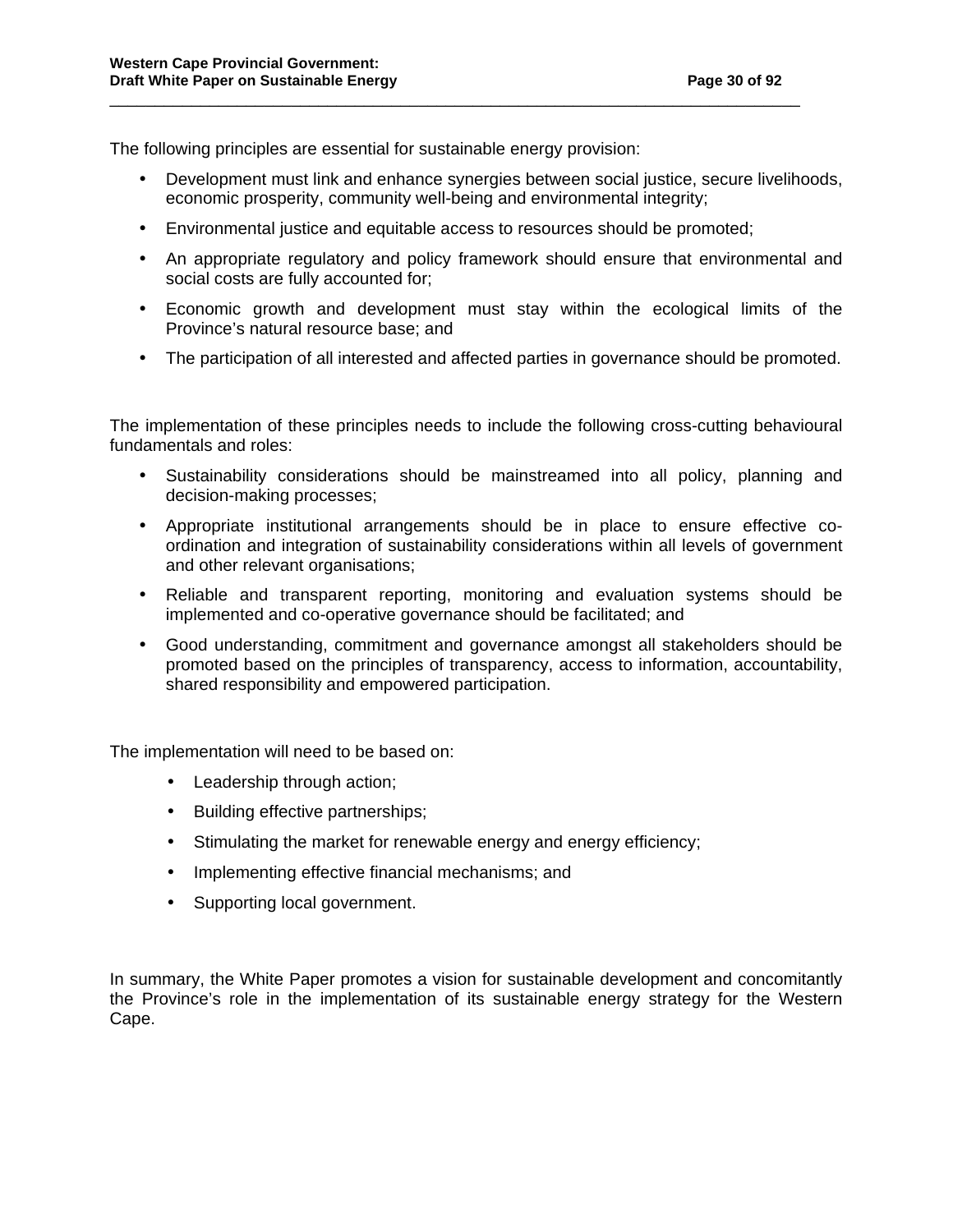#### **2.4. The Provincial Policy Context**

The White Paper on Sustainable Energy has been developed against a set of high-level documents initiated by the PGWC, in particular, the Western Cape Provincial Growth and Development Strategy (IKAPA GDS) of 2007, the Sustainable Development Implementation Plan (SDIP) and the Provincial Strategic Agenda but more importantly the 2009/2010 5 year Strategic Framework of the Western Cape. The former studies have been followed by the drafting of the internal Sustainable Energy Strategy in 2007 and the Climate Change Response Strategy and Action Plan in 2008 whilst 2009/2010 Strategic Framework for the Western Cape provides the impetus for the development of the White Paper. In turn, the focus of each of these documents is spelt out below:

\_\_\_\_\_\_\_\_\_\_\_\_\_\_\_\_\_\_\_\_\_\_\_\_\_\_\_\_\_\_\_\_\_\_\_\_\_\_\_\_\_\_\_\_\_\_\_\_\_\_\_\_\_\_\_\_\_\_\_\_\_\_\_\_\_\_\_\_\_\_\_\_\_\_\_\_

#### The 2009/2010 5 year Strategic Framework for the Western Cape

This document has not yet been published. Careful consideration has been given to the draft document and consequential amendments and alignment to the current White Paper. The White Paper will be amended if need be once the Strategic Framework document has been approved and formalised.

#### The Provincial Growth and Development Strategy ("iKapa GDS")

The Provincial Growth and Development Strategy's focus is on:

- 1. Growth of the economy and shared benefits thereof through key interventions inter alia priority sector development, tourism, oil and gas industry expansion, renewable energy promotion, waste recycling, creative industries, and sustainable agriculture. The goal includes poverty reduction and second economy initiatives.
- 2. The evolution of a more equal and caring society through integrated human settlements, skills development and social transformation.
- 3. Ecologically sustainable development that includes an appropriate climate change response strategy with special reference to renewable energy and energy efficiency.
- 4. Greater spatial and transport integration.
- 5. Effective governance and institutional strengthening through good governance practices.

#### Sustainable Development Implementation Plan (SDIP).

The SDIP aims to provide a clear and sufficiently challenging action plan for sustainable development that focuses on those issues on which the Provincial Government can lead and take action. The primary emphasis of the SDIP is on identifying priority actions that integrate economic, social, and environmental concerns relating to the activities of the Province. A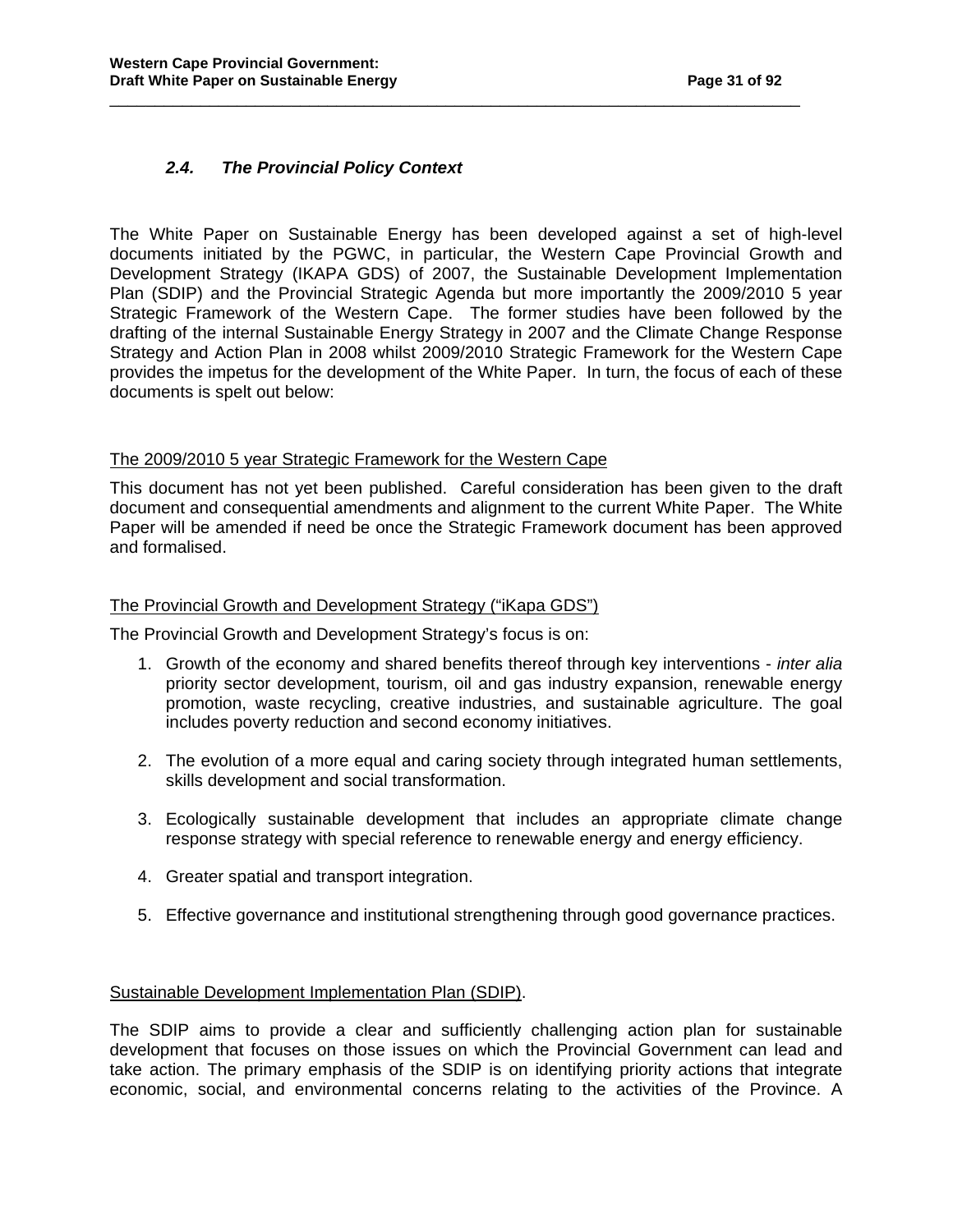particular focus is on identifying and responding to gaps in existing or emerging Provincial strategies.

\_\_\_\_\_\_\_\_\_\_\_\_\_\_\_\_\_\_\_\_\_\_\_\_\_\_\_\_\_\_\_\_\_\_\_\_\_\_\_\_\_\_\_\_\_\_\_\_\_\_\_\_\_\_\_\_\_\_\_\_\_\_\_\_\_\_\_\_\_\_\_\_\_\_\_\_

The SDIP's primary focus is on:

- Sustainable human settlements;
- Energy provision and climate change mitigation;
- Sustainable water use and management;
- Sustainable waste management;
- Biodiversity management; and
- Sustainable transport provision.

One of the means to ensure implementation of the SDIP has been the drafting of the Climate Change Response Strategy and Action Plan in 2008, which has as one of its key outcomes a reduction of the province's carbon footprint.

#### Climate Change Response Strategy and Action Plan - 2008.

The Climate Change Response Strategy and Action Plan goals aim to strengthen the Province's resilience and its adaptive capacity to climate change. The Response Strategy and Action Plan is built on the following prioritised programmes:

- An integrated water supply and infrastructure management programme that integrates climate impacts and risks.
- Establishing clear links between land stewardship, livelihoods and the economy.
- Establishing a focused climate change research and weather information programme.
- Reducing the Province's carbon footprint energy efficiency, development of renewable and alternative sustainable energy resources, effective waste management strategies and cleaner fuel programmes.

The White Paper translates the identified PGWC priority areas on sustainable energy into strategic measurable goals. It also forms the basis for establishing legislation and specific regulations that will enhance implementation and achievement of the strategic vision and goals. Hence, the White Paper is a document that is more specific than the SDIP and the Climate Change Response Strategy and Action Plan, but is not detailed at a micro level of implementation.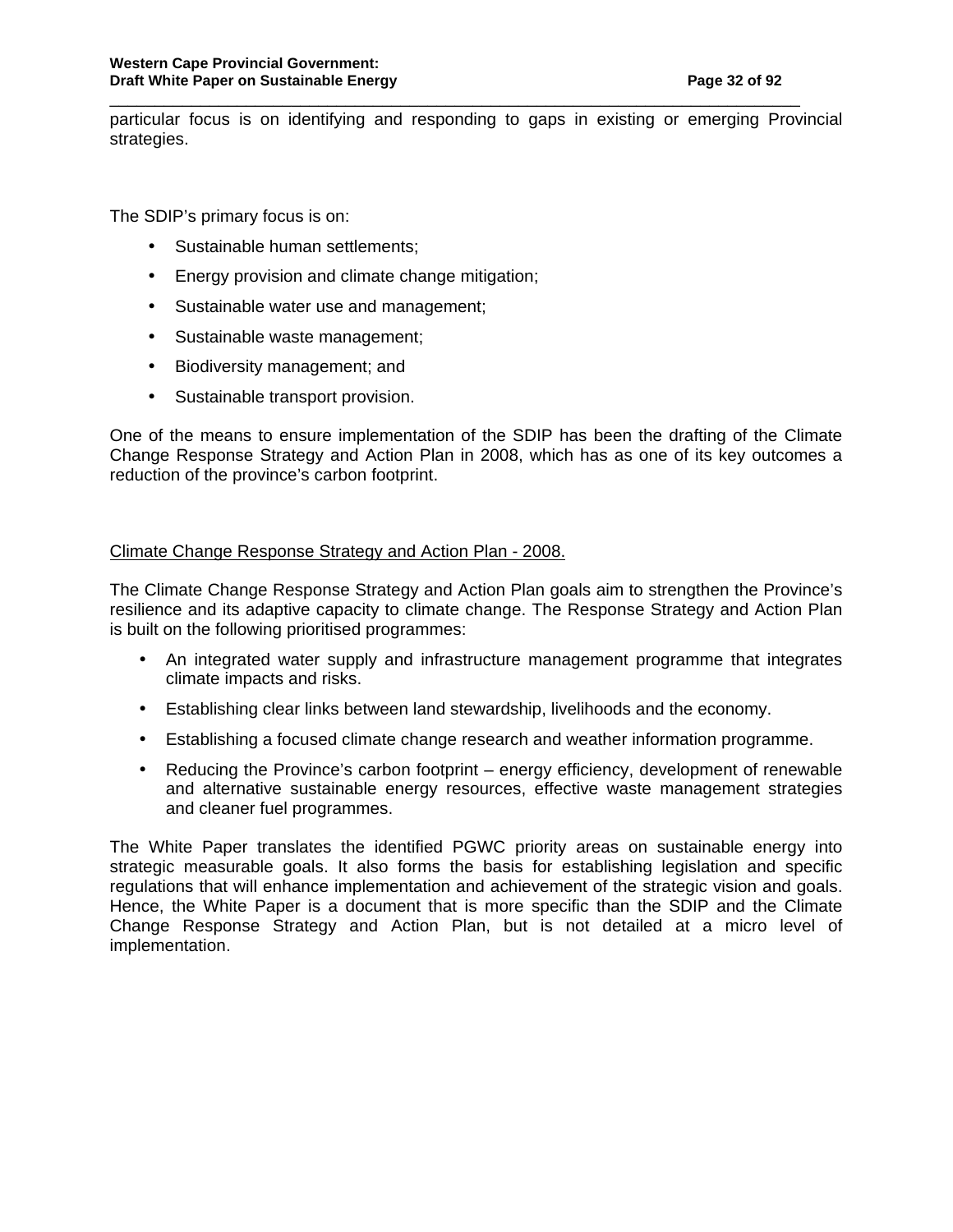## **3. Chapter 3: Western Cape Sustainable Energy Goals**

Energy security plays a crucial role in ensuring that the Province can meet its economic, social and environmental objectives, and that it will remain an attractive destination for investment. To this end, the Western Cape has six goals set out to achieve its sustainable energy objectives. These goals are grouped under Economic, Environmental and Social Areas and are outlined below.

\_\_\_\_\_\_\_\_\_\_\_\_\_\_\_\_\_\_\_\_\_\_\_\_\_\_\_\_\_\_\_\_\_\_\_\_\_\_\_\_\_\_\_\_\_\_\_\_\_\_\_\_\_\_\_\_\_\_\_\_\_\_\_\_\_\_\_\_\_\_\_\_\_\_\_\_

#### **3.1. Social Sustainability**

#### **Goal 1: Alleviate energy poverty**

The links between energy poverty and under-development clearly exist. While the poor do have electricity, households either have no or few electrical appliances. If they do these are typically very inefficient appliances for example old refrigerators or hot plates for heating and cooking. Many of the informal settlements are regularly the scenes of large scale fires caused by the use of paraffin stoves in unsafe conditions. The cost of preparing meals or heating a room is typically higher for the poor than for people who can afford efficient and appropriate technologies. Time spent to access energy also disadvantages the poor.

#### **Goal 2: Improve the health of the nation**

Energy efficiency and increased use of renewable energy reduces the atmospheric emission of harmful substances such as smoke, oxides of sulphur and oxides of nitrogen. Such substances are known to have an adverse effect on health and are frequently a primary cause of common respiratory ailments. The health of the nation includes improving the health of the individual through improved indoor climate as well as the outdoor climate. Poor air quality (pollution) impacts on health and contributes to increases in respiratory diseases.<sup>6</sup>

 $\overline{a}$ 

<sup>6</sup> SDIP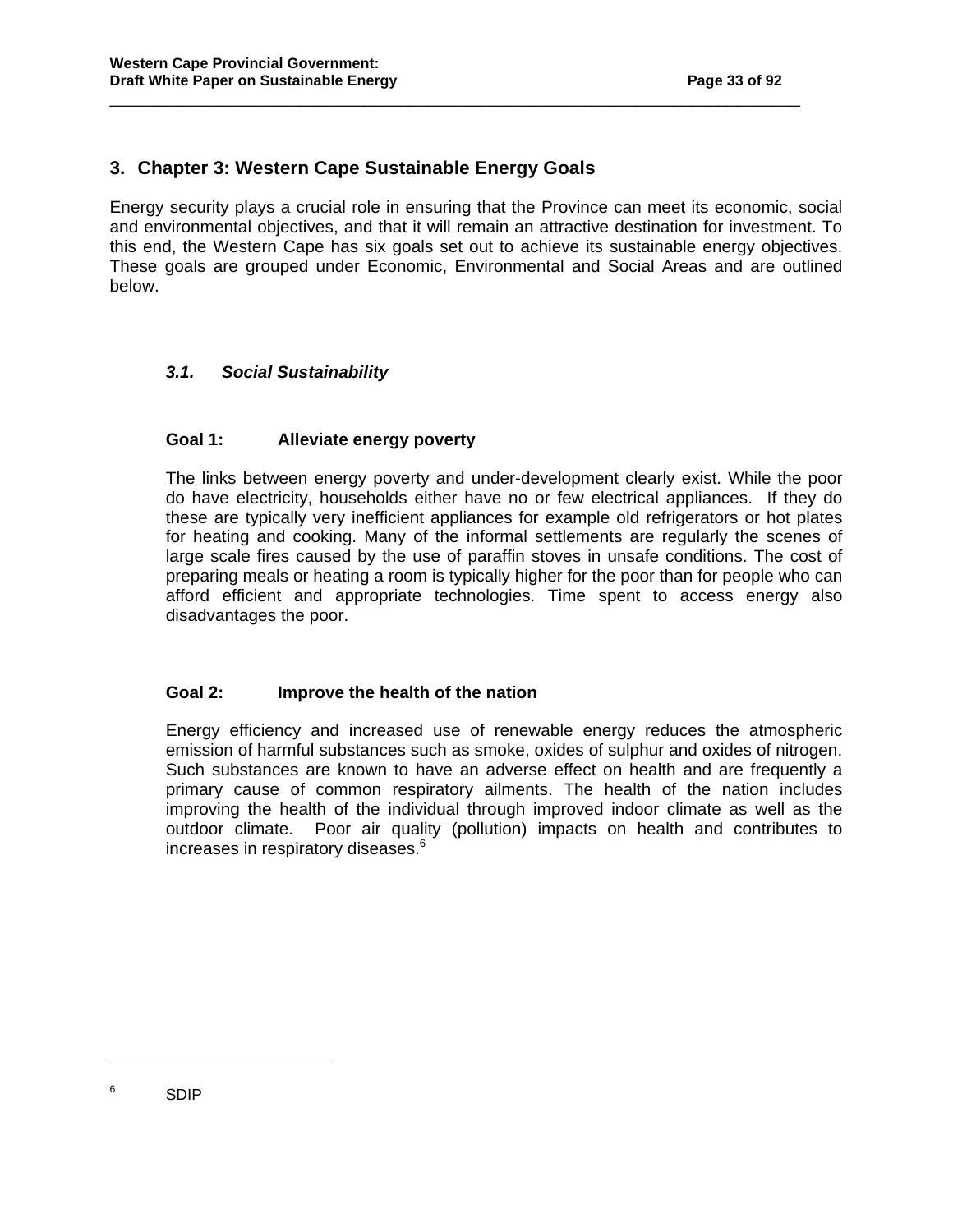#### **3.2. Environmental Sustainability**

#### **Goal 3 : Reduce harmful emissions**

 Improved energy efficiency and increased use of renewable energy are cost effective methods to reduce greenhouse gas emissions, thereby combating climate change. Addressing climate change opens the door to utilising additional finance mechanisms such as the CDM to reduce CO<sub>2</sub> emissions.

\_\_\_\_\_\_\_\_\_\_\_\_\_\_\_\_\_\_\_\_\_\_\_\_\_\_\_\_\_\_\_\_\_\_\_\_\_\_\_\_\_\_\_\_\_\_\_\_\_\_\_\_\_\_\_\_\_\_\_\_\_\_\_\_\_\_\_\_\_\_\_\_\_\_\_\_

#### **Goal 4: Reduce negative footprints in our environment**

 The use of fossil fuels has a documented negative impact on the regional and local environment and biodiversity. The negative impact includes but is not limited to, ground water pollution and air pollution. Any reduction in the use of fossil fuels through switching to cleaner energy sources and more efficient energy uses is a success.

#### **3.3. Economic Sustainability**

#### **Goal 5: Enhance Energy Security**

 The South African power black-outs that started first in the Western Cape in early 2006 alerted the Province to its energy vulnerability. It is essential that the Western Cape increases its resilience against external energy supply disruptions and the massive price fluctuations caused by national or international decisions.

#### **Goal: 6 Improve economic competitiveness and job creation**

 It has been demonstrated internationally that one of the ways to improve economic competitiveness is by improving industrial and commercial energy efficiency. Support of industrial best practice energy management as a tool to stay competitive and improve the economy is important.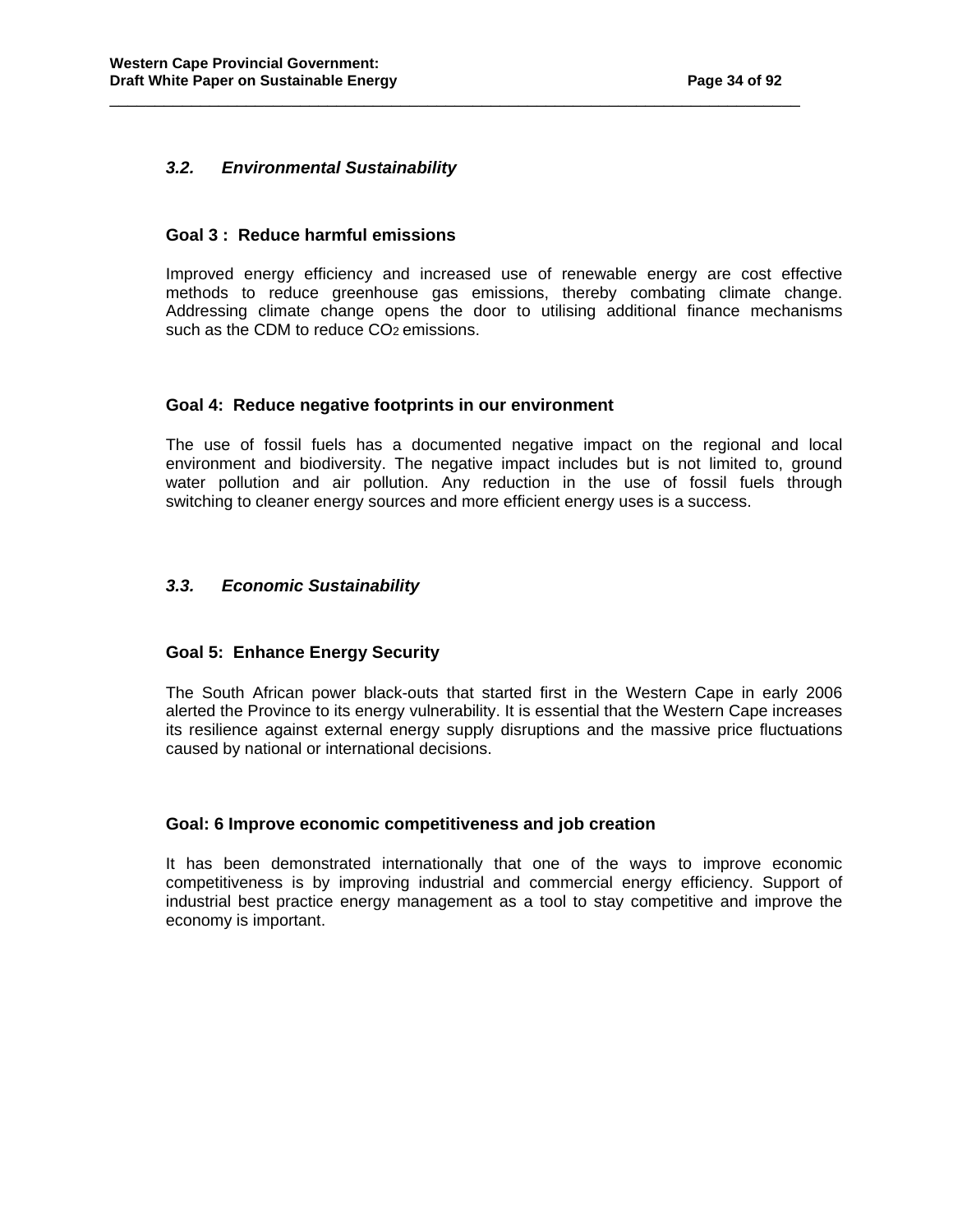## **4. Chapter 4: Future Demand Side and Energy Efficiency Scenarios**

\_\_\_\_\_\_\_\_\_\_\_\_\_\_\_\_\_\_\_\_\_\_\_\_\_\_\_\_\_\_\_\_\_\_\_\_\_\_\_\_\_\_\_\_\_\_\_\_\_\_\_\_\_\_\_\_\_\_\_\_\_\_\_\_\_\_\_\_\_\_\_\_\_\_\_\_

#### **4.1. Introduction**

The production and use of energy does not take place in isolation. The Provincial Government of the Western Cape (PGWC) acknowledges the Province's current over-reliance on fossil fuels and high energy consumption per GDP output. This mirrors the national reliance on fossil fuels. The Western Cape has already demonstrated its vulnerability in the energy sector. The dramatic increase in the price of fossil fuels and electricity and the increased global scarcity of resources has pushed and continues to push prices upward.



The global position can be illustrated as follows:

 **Figure 7: International Carbon Intensities.** 

Globally, participation on sustainable energy matters occurs through forums such as the United Nations where South Africa is a signatory to the Kyoto Protocol, whilst nationally the PGWC participates in alliances and strategic partnerships. This provincial initiative is, therefore, in alignment with the National White Paper on Energy. At the provincial and municipal level the PGWC also participates in partnerships in order to achieve the goals of the Sustainable Energy White Paper.

Against the above energy demand profiles an investigation into energy efficiency scenarios and options for the Western Cape was followed.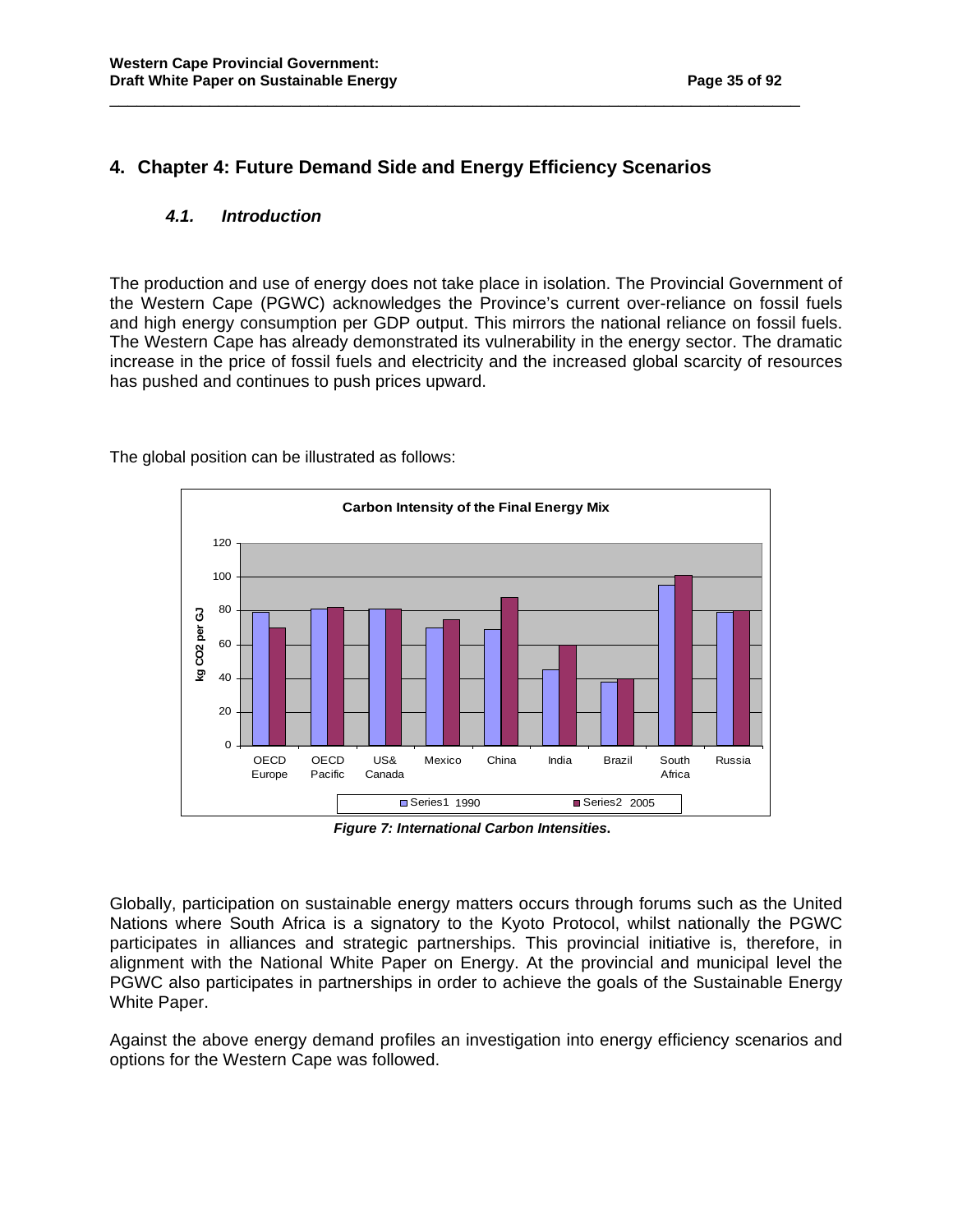## **4.2. Energy Efficiency Scenarios for the Western Cape**

The following future energy scenarios were created using the Long-Range Alternative Energy Planning modelling software.

\_\_\_\_\_\_\_\_\_\_\_\_\_\_\_\_\_\_\_\_\_\_\_\_\_\_\_\_\_\_\_\_\_\_\_\_\_\_\_\_\_\_\_\_\_\_\_\_\_\_\_\_\_\_\_\_\_\_\_\_\_\_\_\_\_\_\_\_\_\_\_\_\_\_\_\_

#### **Long-Range Energy Alternative Planning (LEAP) modelling**

The simulation model, the Long-Range Energy Alternatives Planning (LEAP), was used to simulate how energy might develop in the Western Cape over the next 20 years. LEAP is an accounting framework, which rather than trying to optimise a system's behaviour, it helps the user account for the implications of "what if" questions. These developments are driven not only by the nature of the energy sector itself, but also by broader factors, notably population growth, household size, economic-growth (which may vary by sector) and other factors. Various 'scenarios' were developed and entered into the model based on the strategy targets, in order to assess the implications of meeting the targets. The target scenarios were then compared with the reference case – or 'business as usual', where no such interventions were pursued. This sometimes led to the revision of targets to be more realistic.

A range of implementation scenarios were modelled to assess their impact and feasibility. The following sectors are under discussion, namely transport, industry, commerce and government, and residential.

#### **i) Transport**

 $\overline{a}$ 

The energy profiles in Chapter 1 highlight the fact that liquid fuels and the transport sector make up a large portion of the total energy use in the province. There is significant scope for intervention in this sector that would have significant environmental and financial impacts. Some of the possible future transport interventions are illustrated below.

## **(a) Institutional Clarity<sup>7</sup>**

The roles and responsibilities for the various transport modes (and infrastructure) have been delegated to different government spheres and parastatals by the Constitution, legislation or by national government. In terms of Schedule 4, Part B municipalities control municipal roads, bus and minibus-taxi infrastructure, and execute law enforcement. Commuter rail operations are controlled by SARCC/Metrorail. In terms of Schedule 4 and 5 respectively, Provincial government is responsible for provincial planning, roads and traffic.

<sup>7</sup> Schedule 4 and 5 of the Constitution 108 of 1996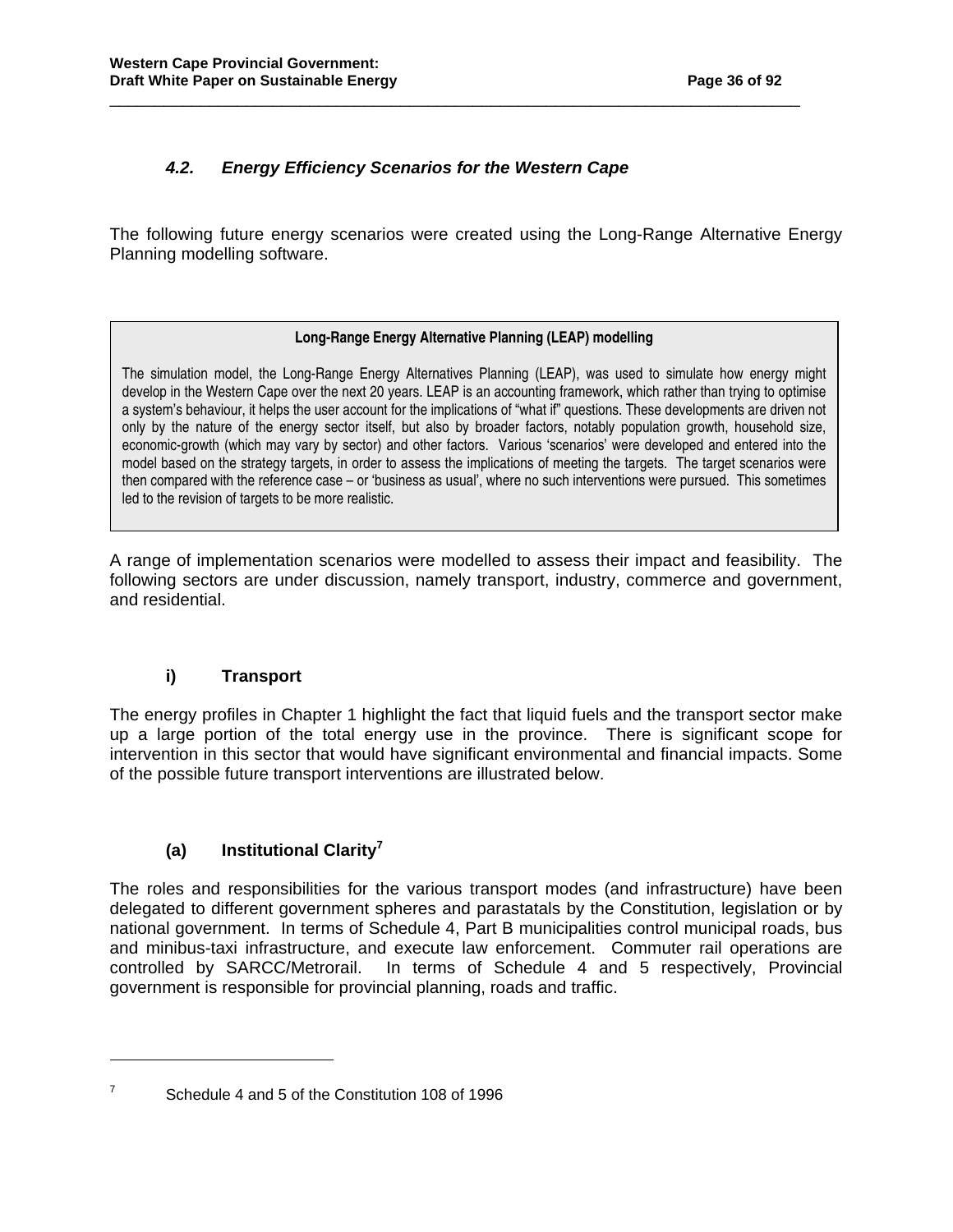# **(b) Modal shift**

l

In the base year (2004) passenger-km<sup>8</sup> splits for passenger transport were 38 % private vehicles and 62% public transport. This is in contrast to the fuel use splits for 2004 where private transport uses approximately 78 % of the energy in passenger transport. A shift in transport use from private to public modes is necessary to ensure a more energy efficient sector.

\_\_\_\_\_\_\_\_\_\_\_\_\_\_\_\_\_\_\_\_\_\_\_\_\_\_\_\_\_\_\_\_\_\_\_\_\_\_\_\_\_\_\_\_\_\_\_\_\_\_\_\_\_\_\_\_\_\_\_\_\_\_\_\_\_\_\_\_\_\_\_\_\_\_\_\_



**Figure 8: Energy use in passenger transport for the reference and modal shift scenarios** 

Such a shift implies massive changes in infrastructure, the costs of which are not reflected here but are addressed in the Strategic Infrastructure Plan. The cumulative financial savings for the modal shift scenario is calculated in figure 11 below.

<sup>8</sup> Passenger-km: number of passengers times by number of km over which they travel (a common transport analysis unit)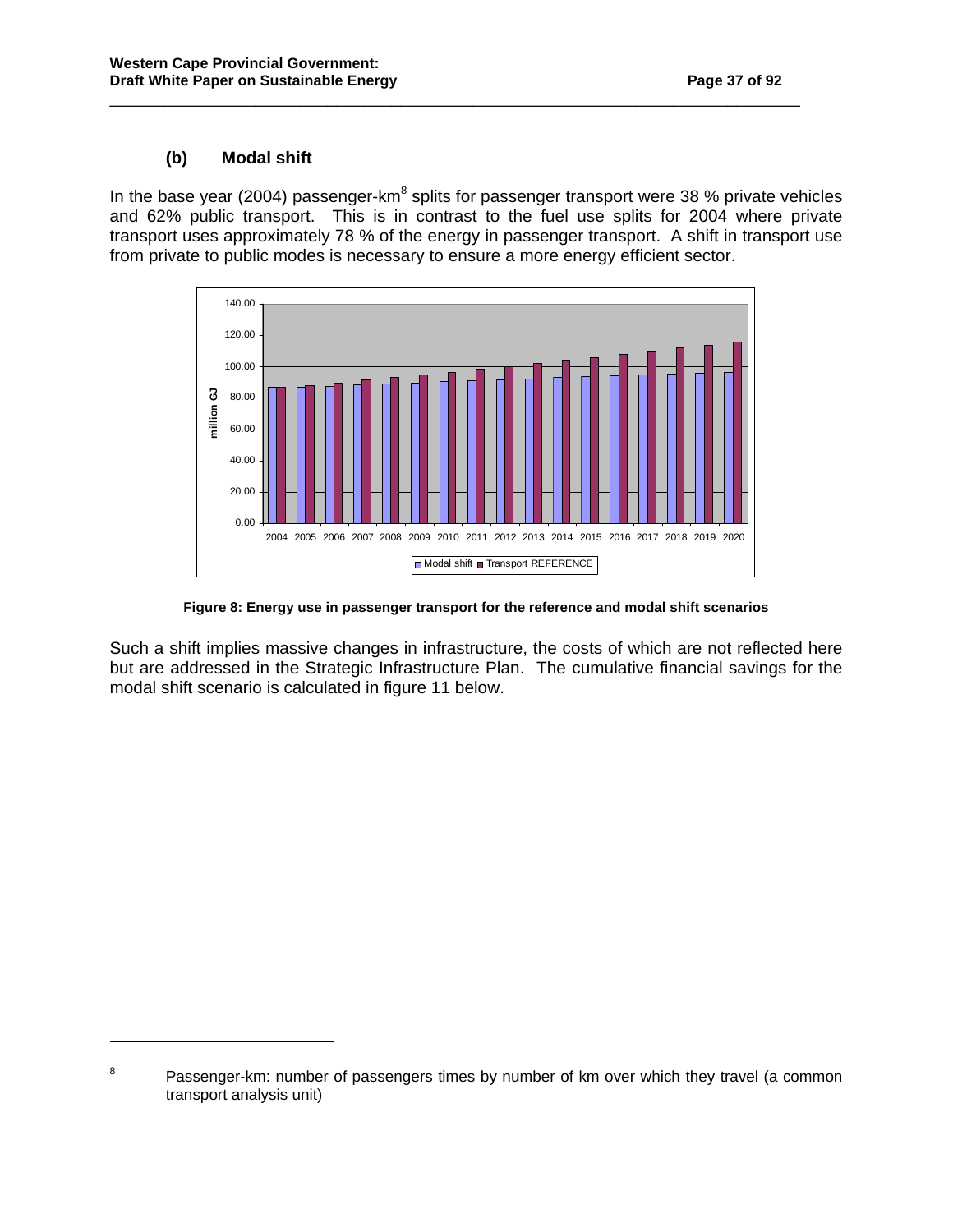

**Figure 9: CO2-eq emissions in passenger transport for the reference and modal shift scenarios** 

Similar trends can be observed for  $CO_2$ -eq emissions for the modal shift scenario. Note that the above figure on scenario  $CO<sub>2</sub>$ eq reductions includes refinery emissions, not only emissions that occur where the fuel is combusted.



**Figure 10: Cumulative financial savings for the modal shift scenario**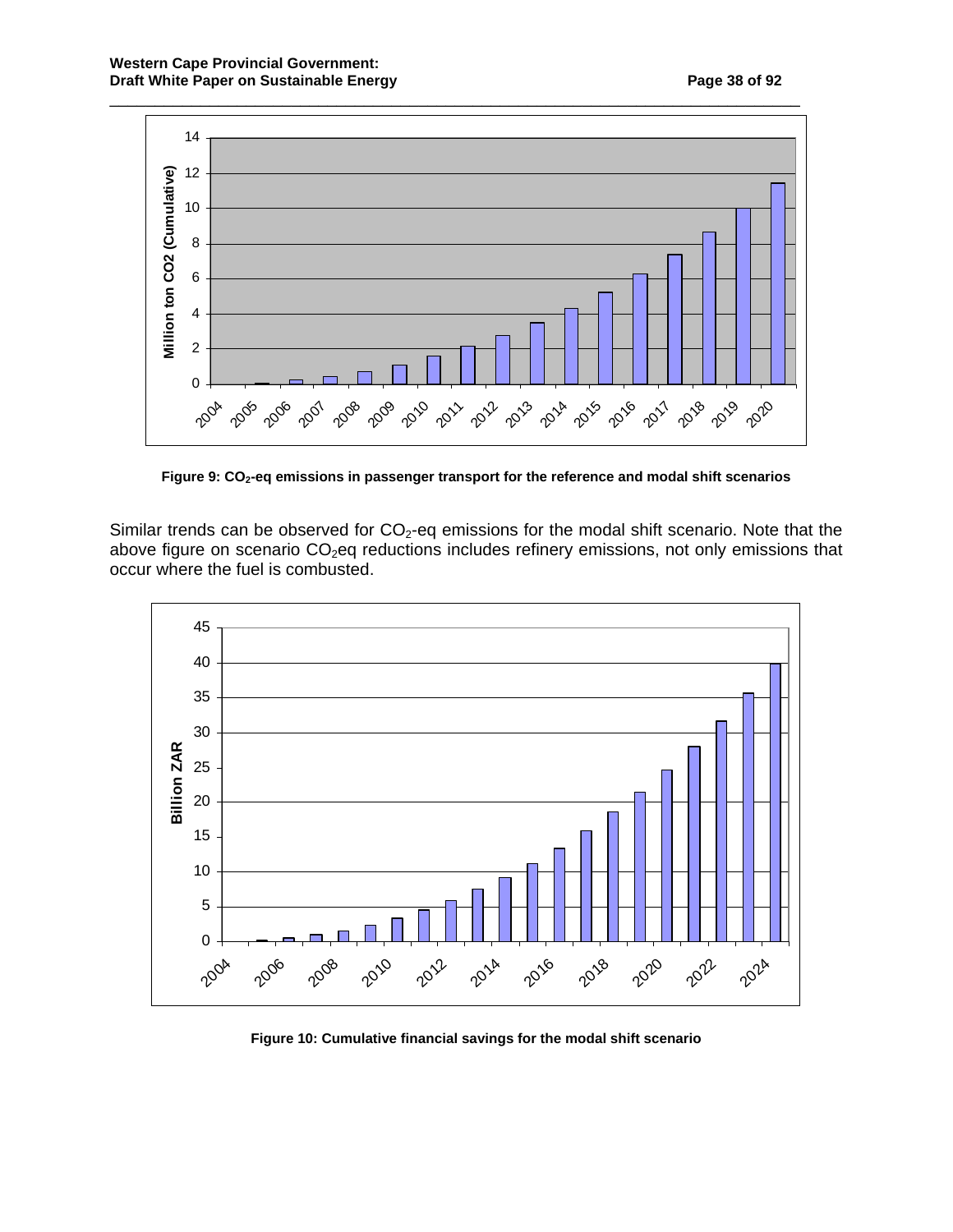The cumulative savings for the modal shift scenario are massive and reach almost R40 billion by the end of the time horizon. The cost of the infrastructure changes required for this modal shift have not been calculated but clearly the fuel savings alone could help subsidise those changes.

\_\_\_\_\_\_\_\_\_\_\_\_\_\_\_\_\_\_\_\_\_\_\_\_\_\_\_\_\_\_\_\_\_\_\_\_\_\_\_\_\_\_\_\_\_\_\_\_\_\_\_\_\_\_\_\_\_\_\_\_\_\_\_\_\_\_\_\_\_\_\_\_\_\_\_\_

# • **Taxi shift to diesel**

This policy option simulates the effects of a shift from petrol to diesel minibus taxis (which is the intention with the 'taxi recapitalisation' programme). It is assumed that this policy results in diesel taxis increasing their share from 38.2 % in the base year to 100% by the end of the time horizon.



**Figure 11: Energy use by minibus taxis for the reference and modal shift scenarios** 

It can be seen that there is a gradual increase in annual energy savings when comparing the scenario of taxis shifting to diesel with the reference case. This is due to the increased energy efficiency of diesel vehicles as opposed to petrol vehicles.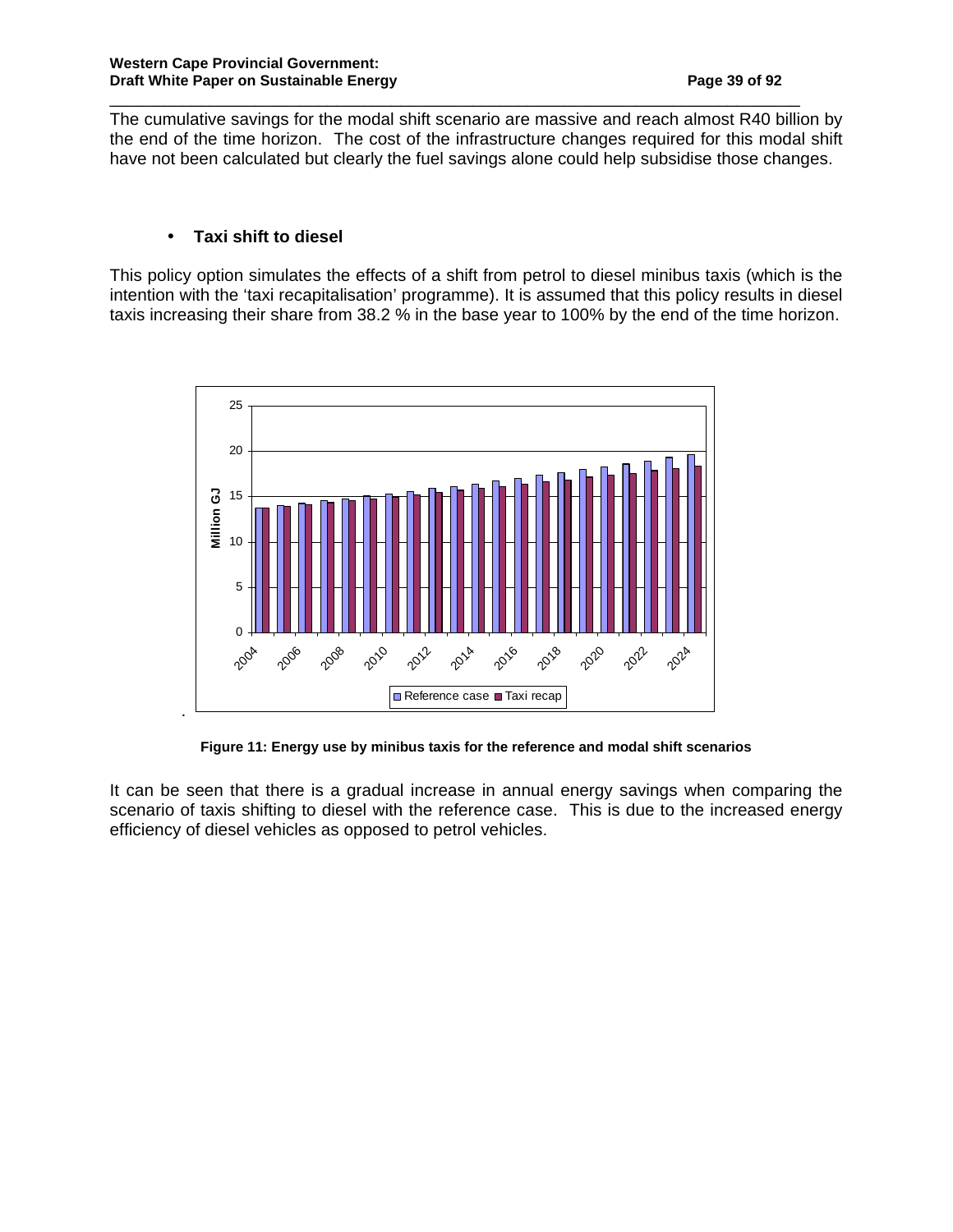

**Figure 12: CO2-eq emissions from minibus taxis for the reference and modal shift scenarios** 

Similar trends occur for  $CO<sub>2</sub>$ -eq emissions for the taxi recapitalisation/shift to diesel scenario. The total  $CO<sub>2</sub>$ -eq cumulative emissions savings would be just over 1.2 million tons in 2020. This includes refinery emissions, not only emissions that occur where the fuel is combusted.

The cumulative savings for the taxi recapitalisation scenario may be significant and could reach over R3 billion by the end of the time horizon. The cost of the infrastructure changes required for this scenario has not been calculated.

# **(c) Key Issues and Challenges in respect of the transport sector for the Province.**

An effective transport policy that is based on the principles of sustainability and energy efficiency will need to be addressed amongst the different role-players. The Province faces the following issues and challenges:

- Integrated public transport system: Support the integration of all public transport modes to operate effectively and efficiently as an integrated public transport system
- Modal Split: The challenge is to dramatically improve the modal split in favour of public transport with supply and demand-side interventions. The National White Paper proposes a 80:20 split.
- Transport Demand Management: An effective strategy should be developed to manage the dramatic increase in private car trips through a package of interventions.
- Transport Funding: Public transport has been under-funded resulting in much higher transport costs to the economy through private transport costs (perceived and real) and indirect costs such as parking, road accidents, emissions etc.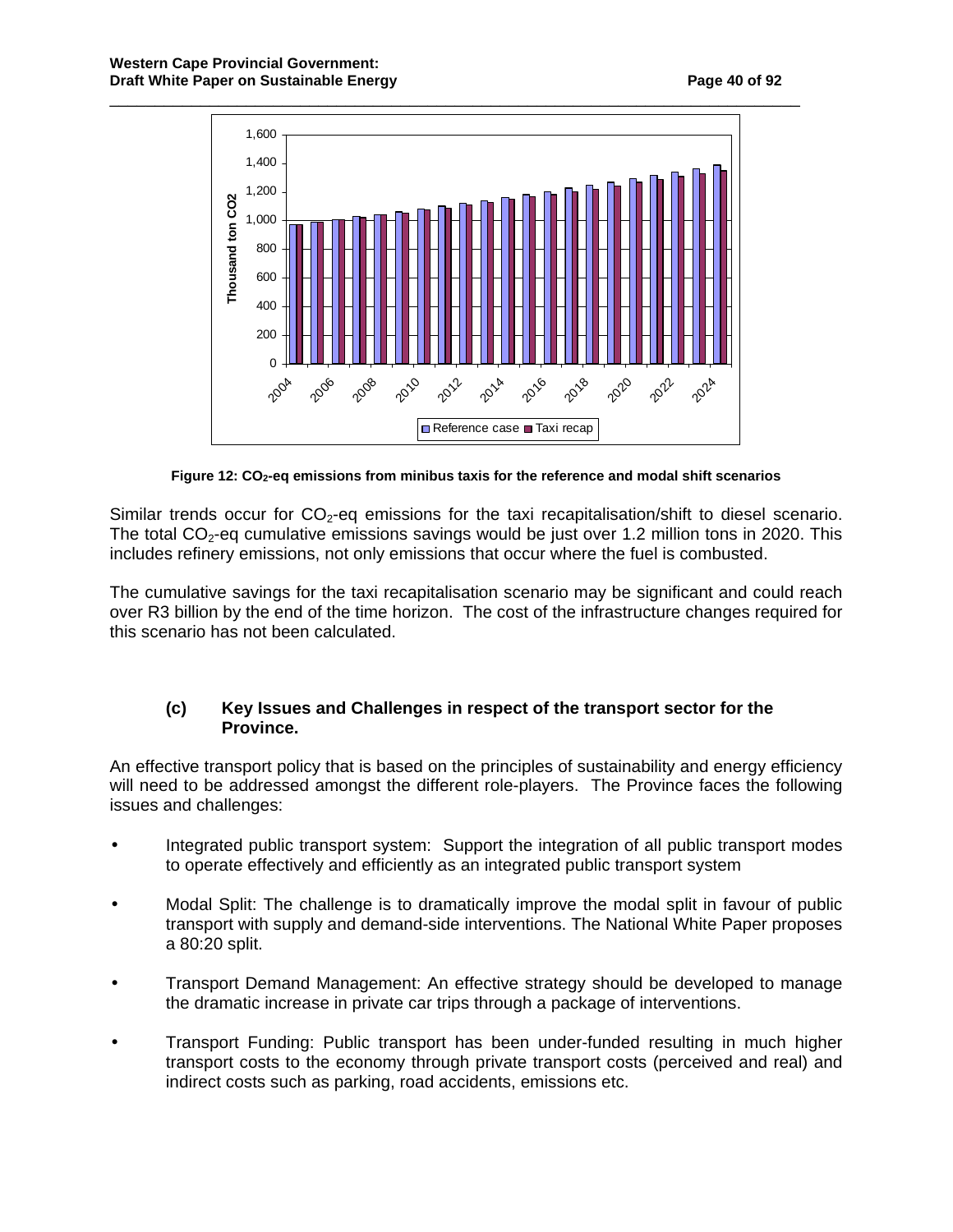• Non-motorised transport: Improve public transport and prioritise non-motorised transport to reduce dependence on motor cars and fossil fuels.

\_\_\_\_\_\_\_\_\_\_\_\_\_\_\_\_\_\_\_\_\_\_\_\_\_\_\_\_\_\_\_\_\_\_\_\_\_\_\_\_\_\_\_\_\_\_\_\_\_\_\_\_\_\_\_\_\_\_\_\_\_\_\_\_\_\_\_\_\_\_\_\_\_\_\_\_

Re-shape Cities: This is a long term challenge to densify cities, reduce transport demands and shorten travelling distances.

# **(d) Options for the Province in respect of the transport sector**

The overall objective is to increase mobility and access to opportunities, and in so doing, to improve the quality of life in a sustainable manner. To this end, in order to address the challenges outlined above, the following options have been identified:

- Public Transport: Improve public transport and infrastructure to reduce dependence on motor cars and fossil fuels; create an environment for the modal shift from reliance on private transport to public transport; introduce efficient government fleet management options and policies for the government motor transport service; support for the establishment of integrated public transport systems in the Province; enhance and facilitate the coordination of processes for planning, design, funding and/or implementation of projects; enhance and support transport infrastructure and services within the communities.
- Air Quality: Initiate clean transport initiatives; cleaner fuels; reduce transport pollution by exploring significant potential for innovative programmes and projects with the aim of reduction the brown haze and pollution; reduce, and where possible eliminate, pollution from a variety of sources especially vehicular emissions.
- Institutional Arrangements: Implementation of sustainability principles in all transport related policies, plans and projects; identify the role of various government agencies in the development of a sustainable transport system; indicate the commitment of the PGWC to improving mobility through Non Motorised Transport Systems for example and supporting local and district municipalities; the policies and programmes should demonstrate the importance of supporting the programmes and services for getting maximum benefit from investment and infrastructure.
- Non Motorised Transport Systems (NMTS): Non motorised transport (NMT) includes all forms of transport that are human or animal powered, eg. cycling, per-ambulating, bicycle taxiing, rickshaw riding etc. Enhance investments in infrastructure to promote NMT; support the development of infrastructure to enable the use of NMT such as the construction of bicycle and pedestrian networks; facilitate the implementation of the NMT system; provide and support the rolling out of NMT projects.
- Education and Awareness: raise the level of awareness and education.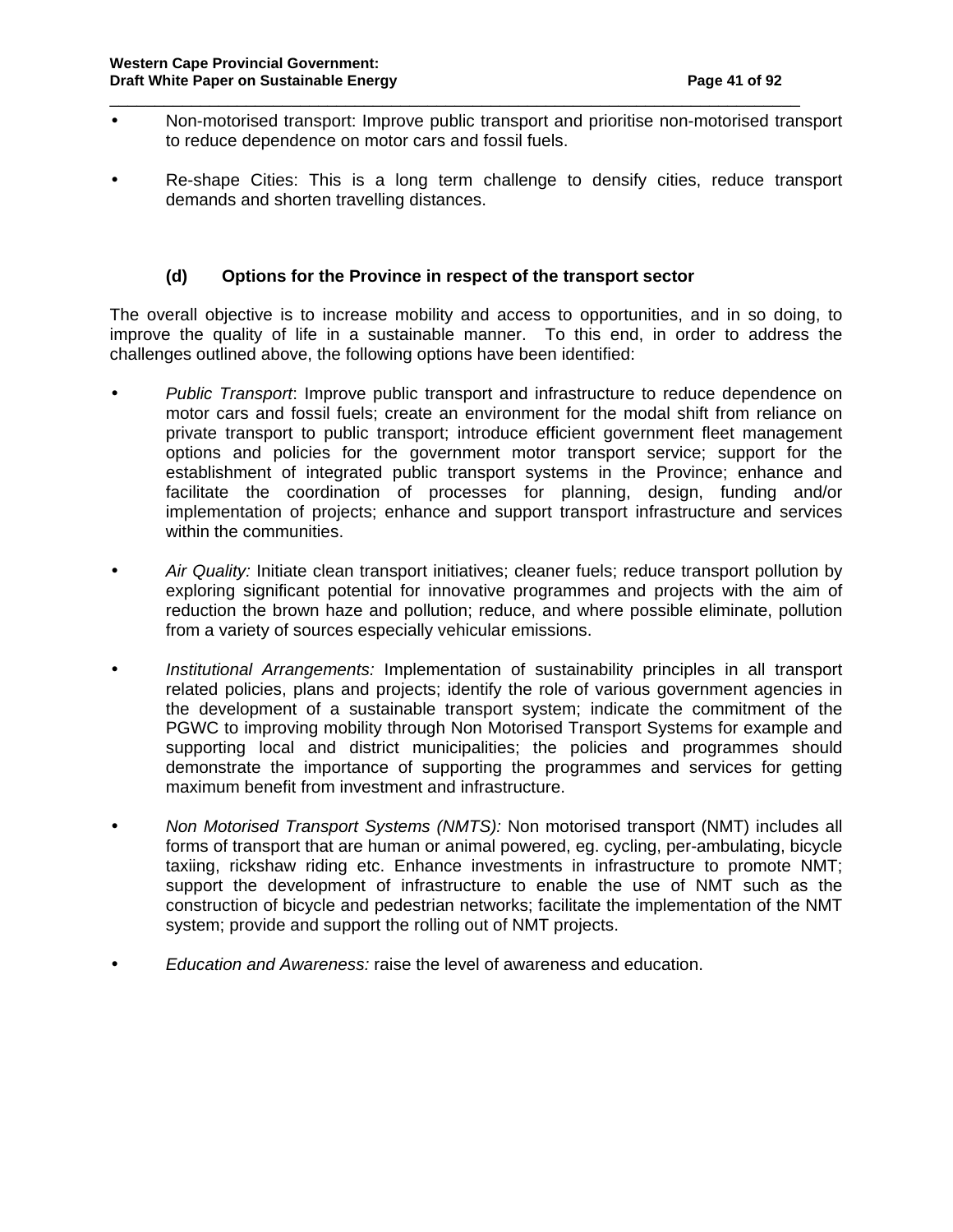# **ii) Industry**

# • **Energy efficiency**

In this scenario industry has a 20% improvement in energy efficiency by 2015, which increases linearly from the base year, 2004. After 2015, the energy intensity of all industries remains constant. The efficiency improvements occur in electricity demand devices as well as suppliers of thermal heat. The improvements are likely to come from lighting, compressed air, motors, variable speed drives, improved boiler efficiency as well as steam system efficiency.

\_\_\_\_\_\_\_\_\_\_\_\_\_\_\_\_\_\_\_\_\_\_\_\_\_\_\_\_\_\_\_\_\_\_\_\_\_\_\_\_\_\_\_\_\_\_\_\_\_\_\_\_\_\_\_\_\_\_\_\_\_\_\_\_\_\_\_\_\_\_\_\_\_\_\_\_



 **Figure 13: Energy use in the industry sector for the reference and energy efficiency scenarios** 

A significant increase in annual energy savings can be observed when comparing the energy efficiency scenario to the reference case. The cumulative energy savings by 2020 for the energy efficiency scenario was more than 367 million GJ when compared to the reference case.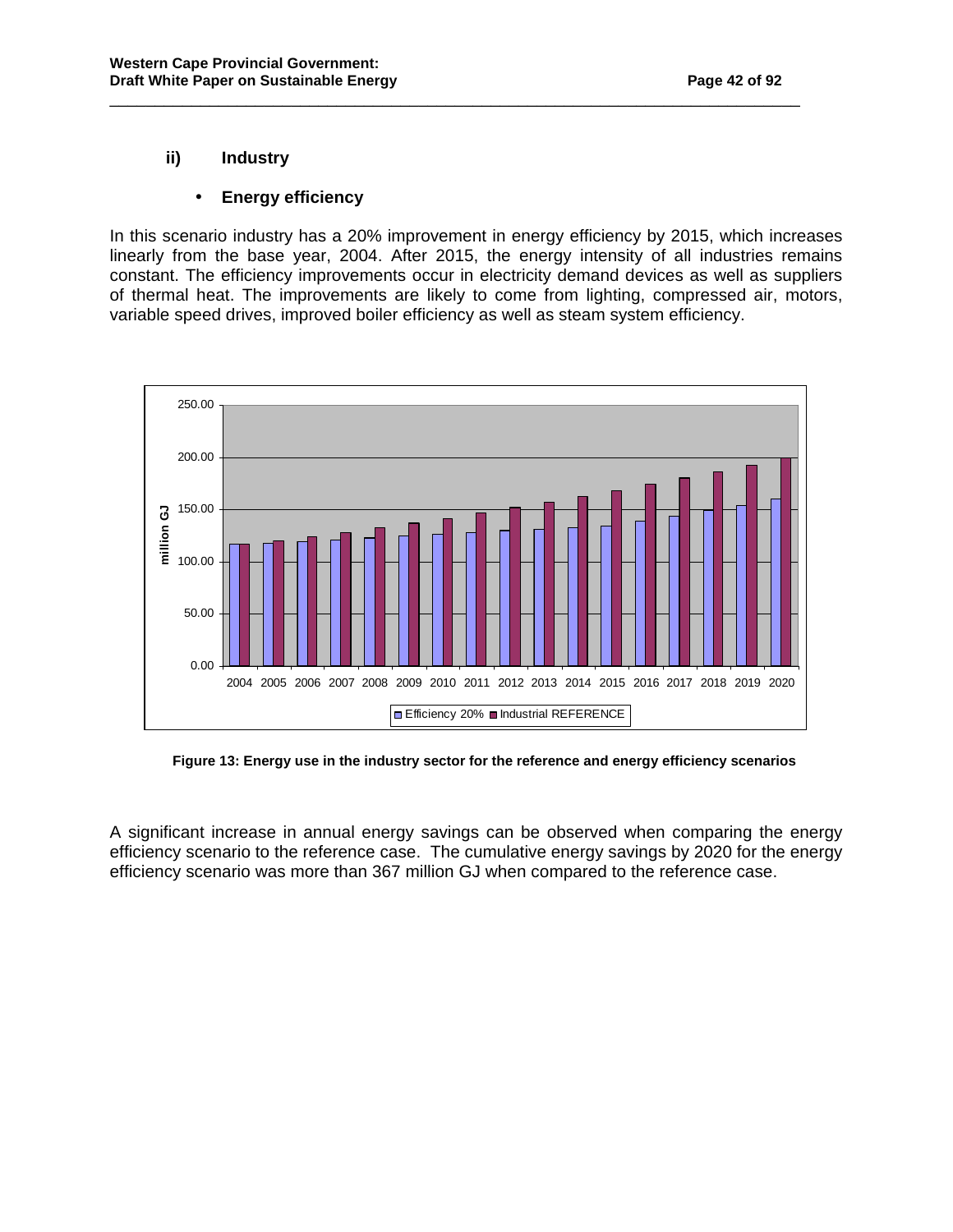

**Figure 14: CO2-eq emissions from the industry sector for the reference and energy efficiency scenarios** 

Similar trends can be observed for  $CO<sub>2</sub>$ -eq emissions when comparing the energy efficiency scenario to the reference case resulting in a cumulative  $CO<sub>2</sub>$ -eq emissions savings of more than 35 million tons.

# • **Fuel switching**

In this scenario fuel switching takes place between coal and natural gas only. The scenario takes effect in 2004 and by 2024, the end of the time horizon, half of all thermal energy demand supplied by coal is replaced by natural gas.



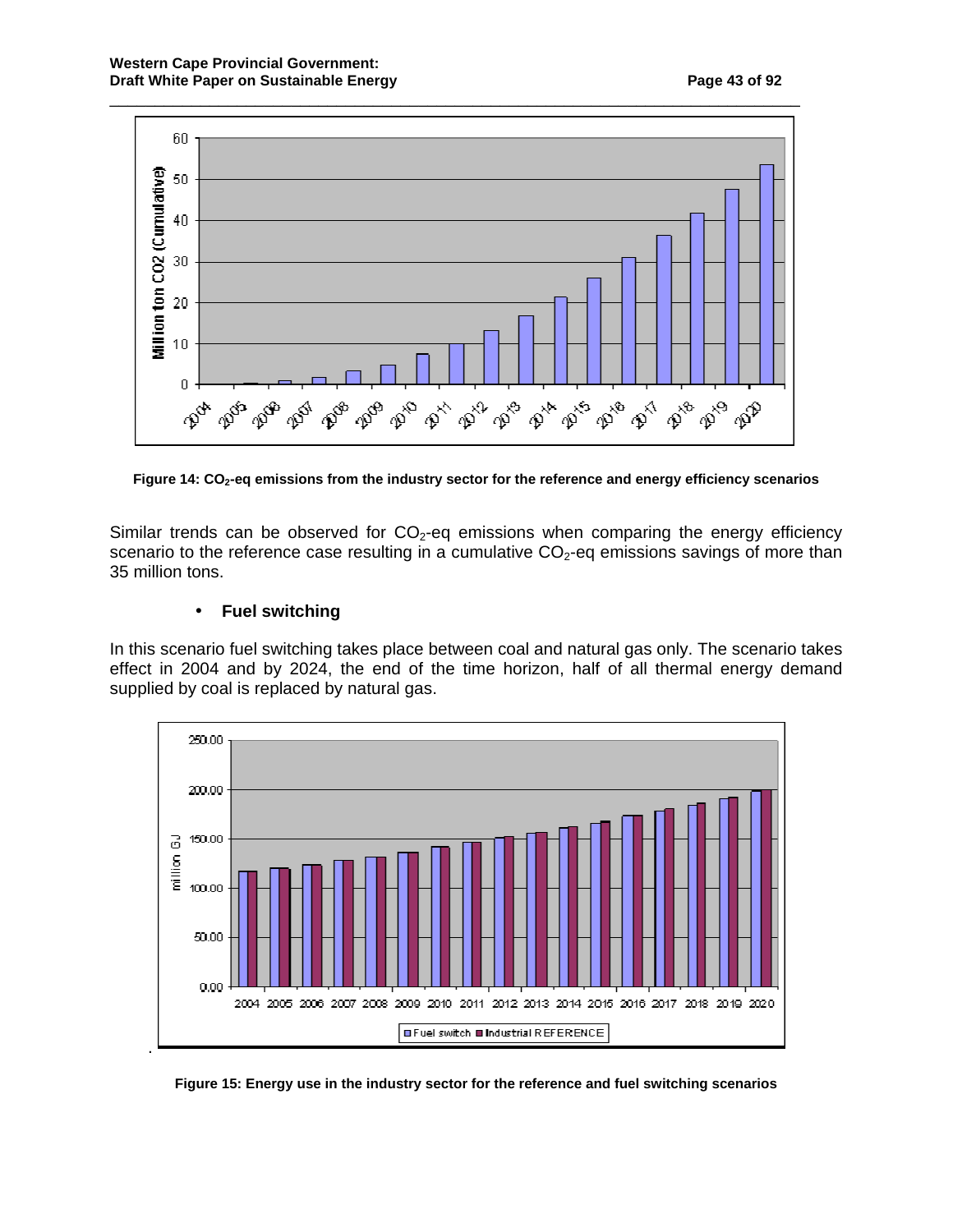

#### **Figure 16: Cumulative CO2-eq emissions savings from the industry sector for the reference and fuel switching scenarios**

A more significant decrease can be seen in  $CO<sub>2</sub>$ -eq emissions when comparing the fuel switching scenario to the reference case. A cumulative  $CO<sub>2</sub>$ -eq emissions savings of just over 7 million tons could be expected for the fuel switching scenario

The fuel switch to renewable energy has not been fully explored. The challenge in respect of the transport sector is its high energy consumption. The transport sector accounts for 54% of the total of Cape Town consumption.<sup>9</sup>, the second largest energy consumer. The importance of an affordable clean energy public transport system cannot be overemphasized in addressing socioeconomic sustainable issues.

# **III) Commerce and Government**

# • **Lighting**

 $\overline{a}$ 

In commercial and government buildings, both fluorescent tubes and 'regular' lighting is currently used. Regular incandescent light bulbs may be replaced by the more efficient compact fluorescent lights (CFLs).

<sup>9</sup> October 2008 : Sustainable Energy Strategy and Programme of Action for the Western Cape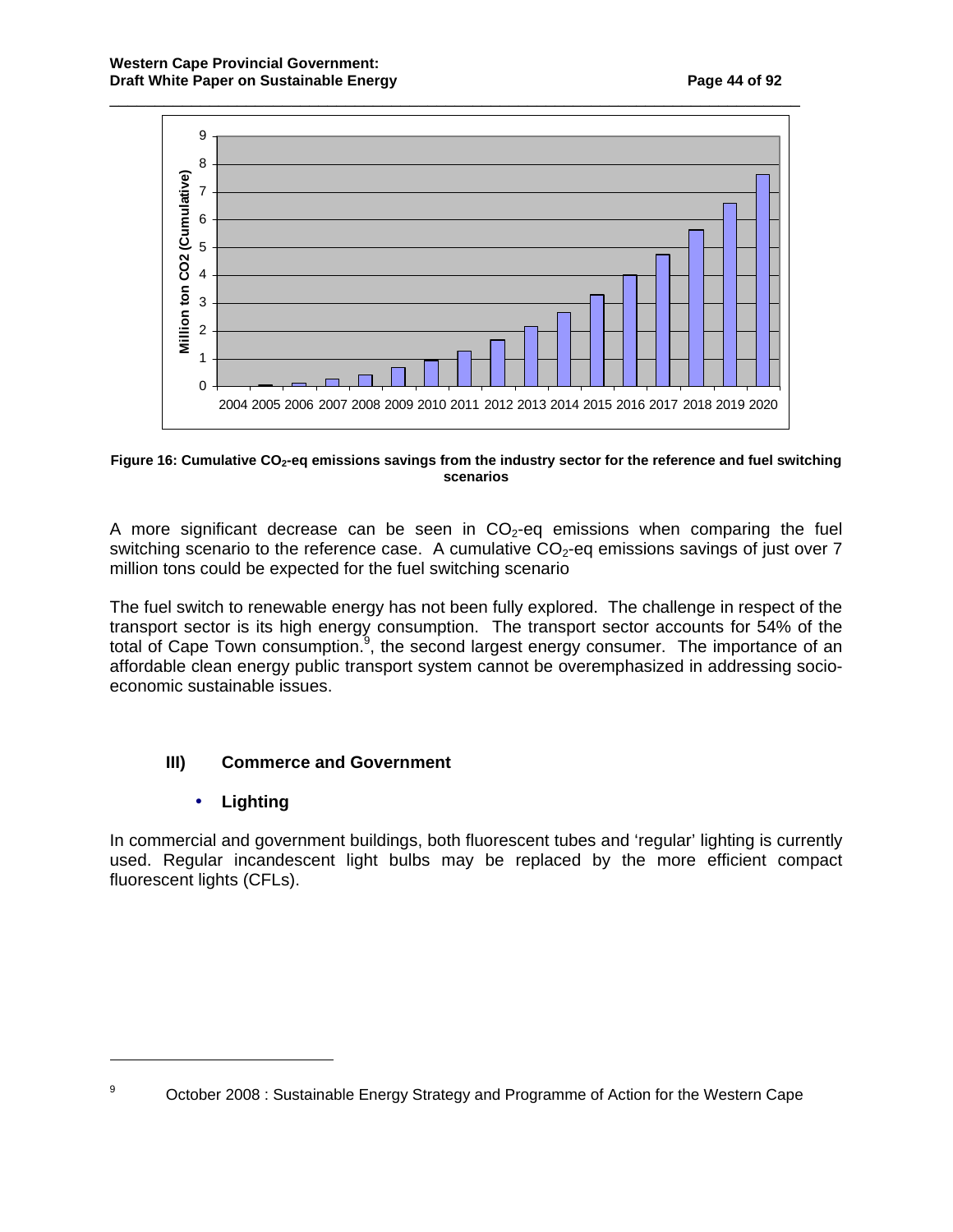





#### **Figure 18: Cumulative costs and savings for the lighting scenario in the government sector relative to the reference case**

It can be seen that the lighting scenario results in large savings in both the commercial and government sectors. The combination of the energy savings from using more efficient devices and the light replacement savings from the longer lifespan of the CFLs compared to the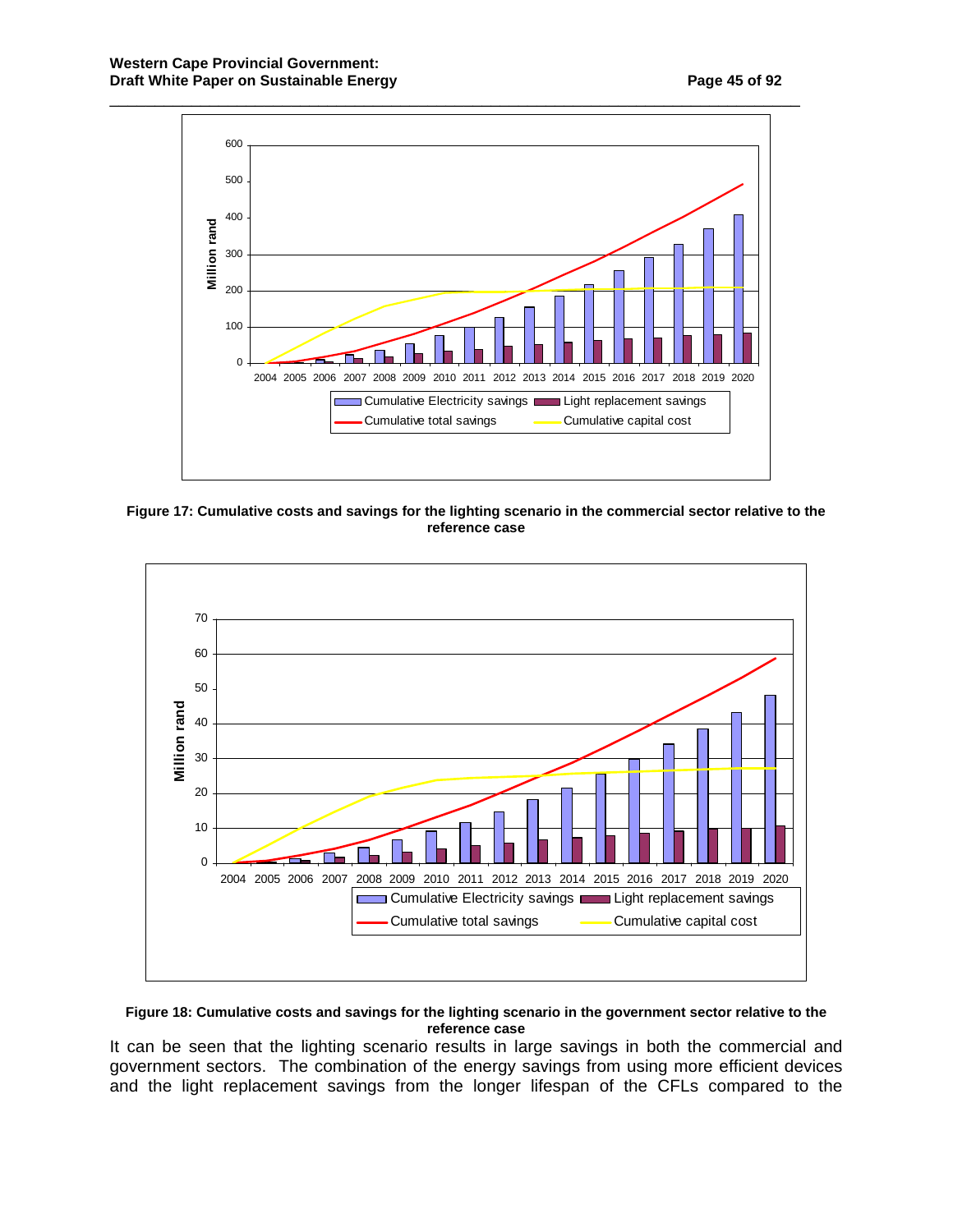incandescent light bulbs far outweigh the higher cost of the CFLs compared to the incandescent light bulbs.

\_\_\_\_\_\_\_\_\_\_\_\_\_\_\_\_\_\_\_\_\_\_\_\_\_\_\_\_\_\_\_\_\_\_\_\_\_\_\_\_\_\_\_\_\_\_\_\_\_\_\_\_\_\_\_\_\_\_\_\_\_\_\_\_\_\_\_\_\_\_\_\_\_\_\_\_



**Figure 19: Cumulative CO2-eq savings for the commercial sector for the lighting scenario relative to the reference scenario** 



**Figure 20: Cumulative CO2-eq savings for the government sector for the lighting scenario relative to the reference scenario** 

Significant savings in  $CO<sub>2</sub>$ -eq emissions can be observed in both the commercial and government sectors for the lighting scenario.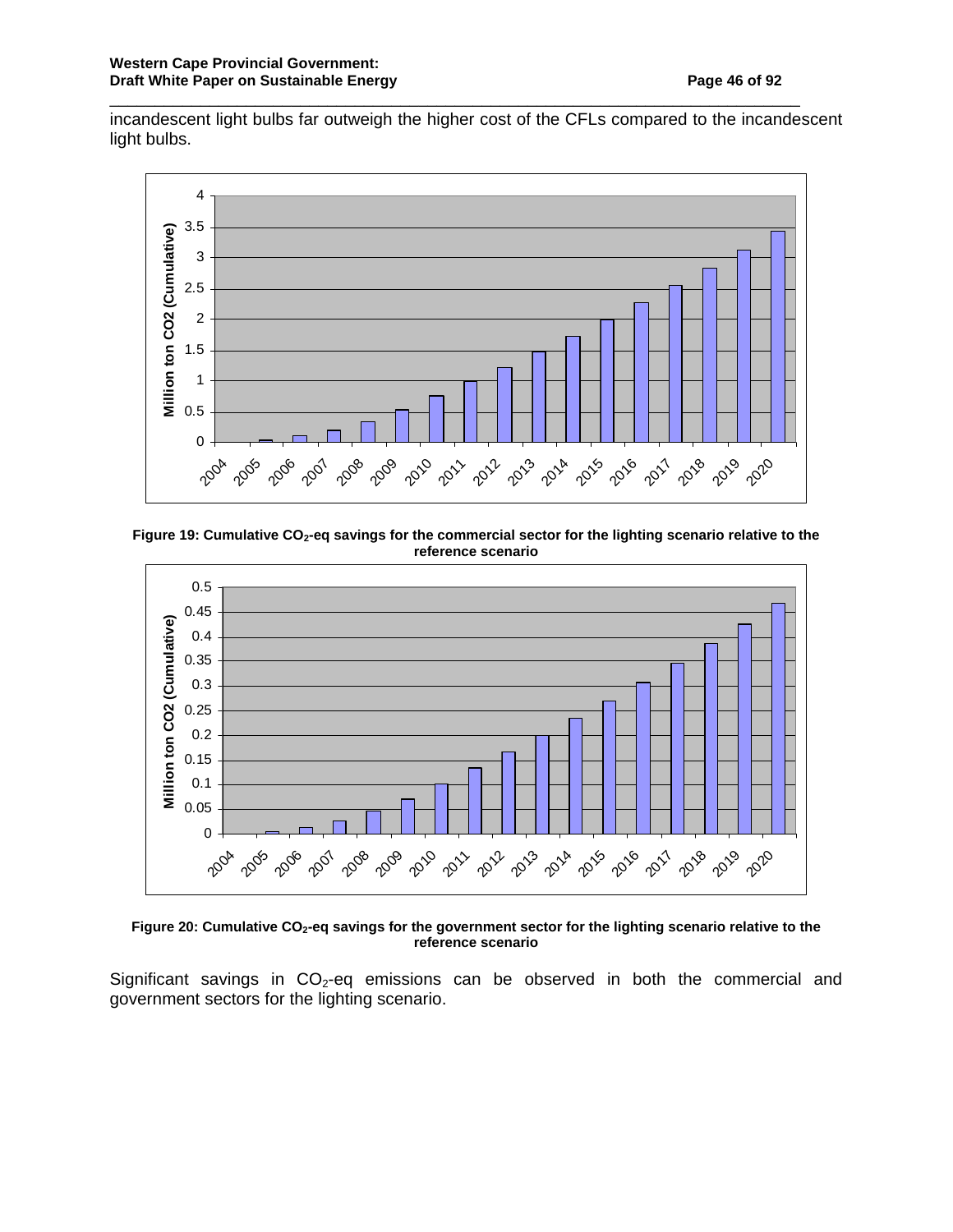# • **Heating, ventilation and cooling (HVAC)**

Experience with audits in the government and commercial sectors has shown that improving efficiency of HVAC use by 10% by user behaviour change (such as switching off lights and equipment when not in use) can relatively easily be achieved (Monamodi & Borchers 2003).

\_\_\_\_\_\_\_\_\_\_\_\_\_\_\_\_\_\_\_\_\_\_\_\_\_\_\_\_\_\_\_\_\_\_\_\_\_\_\_\_\_\_\_\_\_\_\_\_\_\_\_\_\_\_\_\_\_\_\_\_\_\_\_\_\_\_\_\_\_\_\_\_\_\_\_\_



**Figure 21: Cumulative energy savings for the HVAC scenario in the government sector relative to the reference case** 

Cumulative energy savings of over 200 million rand in the commercial sector and 29 million rand in the government sector could be expected for the HVAC scenario by 2020.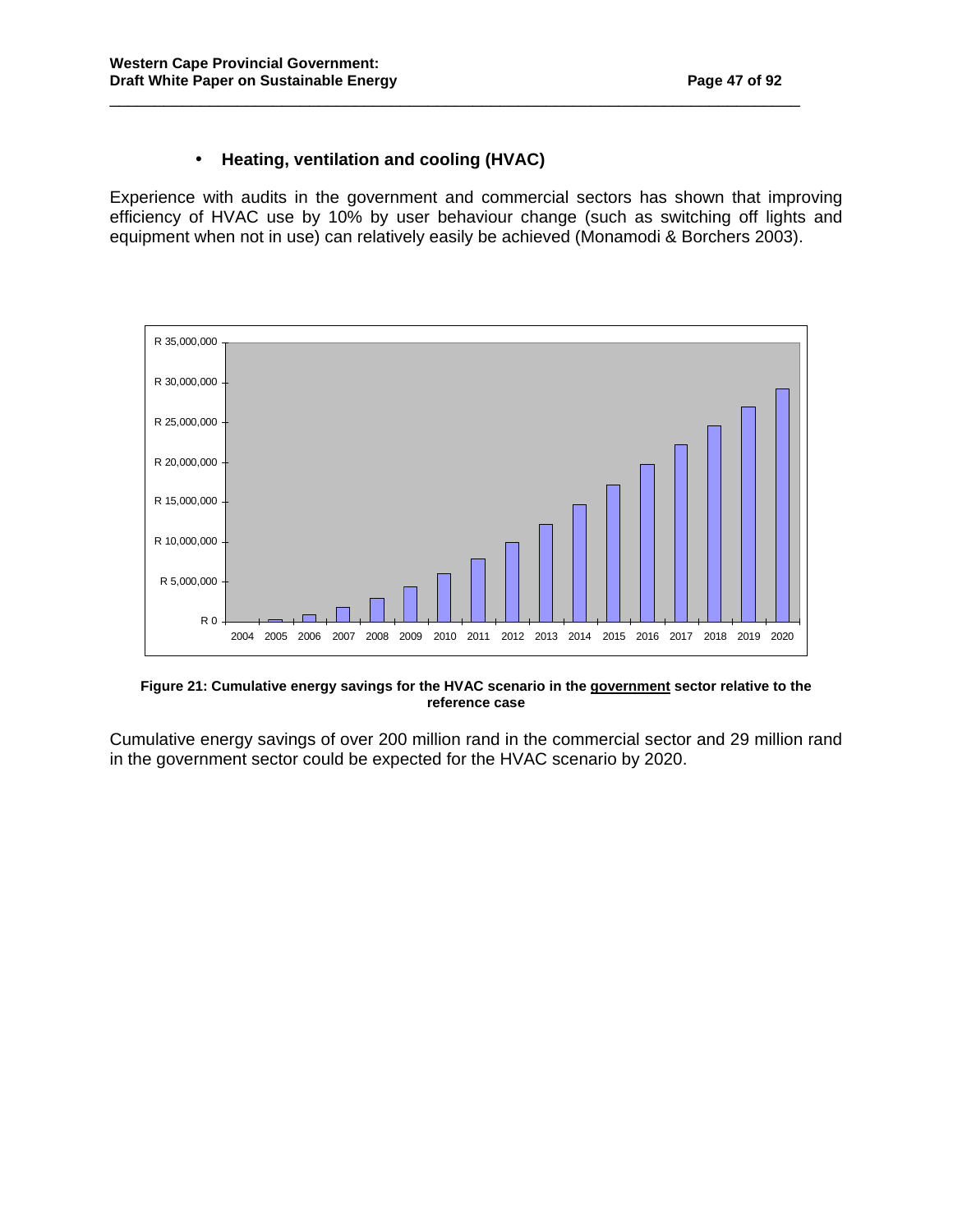

**Figure 22: Cumulative CO2-eq emission savings for the commercial sector for the HVAC scenario relative to the reference scenario** 



**Figure 23: Cumulative CO2-eq emission savings for the government sector for the HVAC scenario relative to the reference scenario** 

Cumulative savings in  $CO<sub>2</sub>$ -eq emissions of over 1.2 million tons in the commercial sector and 180 thousand tons in the government sector could be expected for the HVAC scenario by 2020.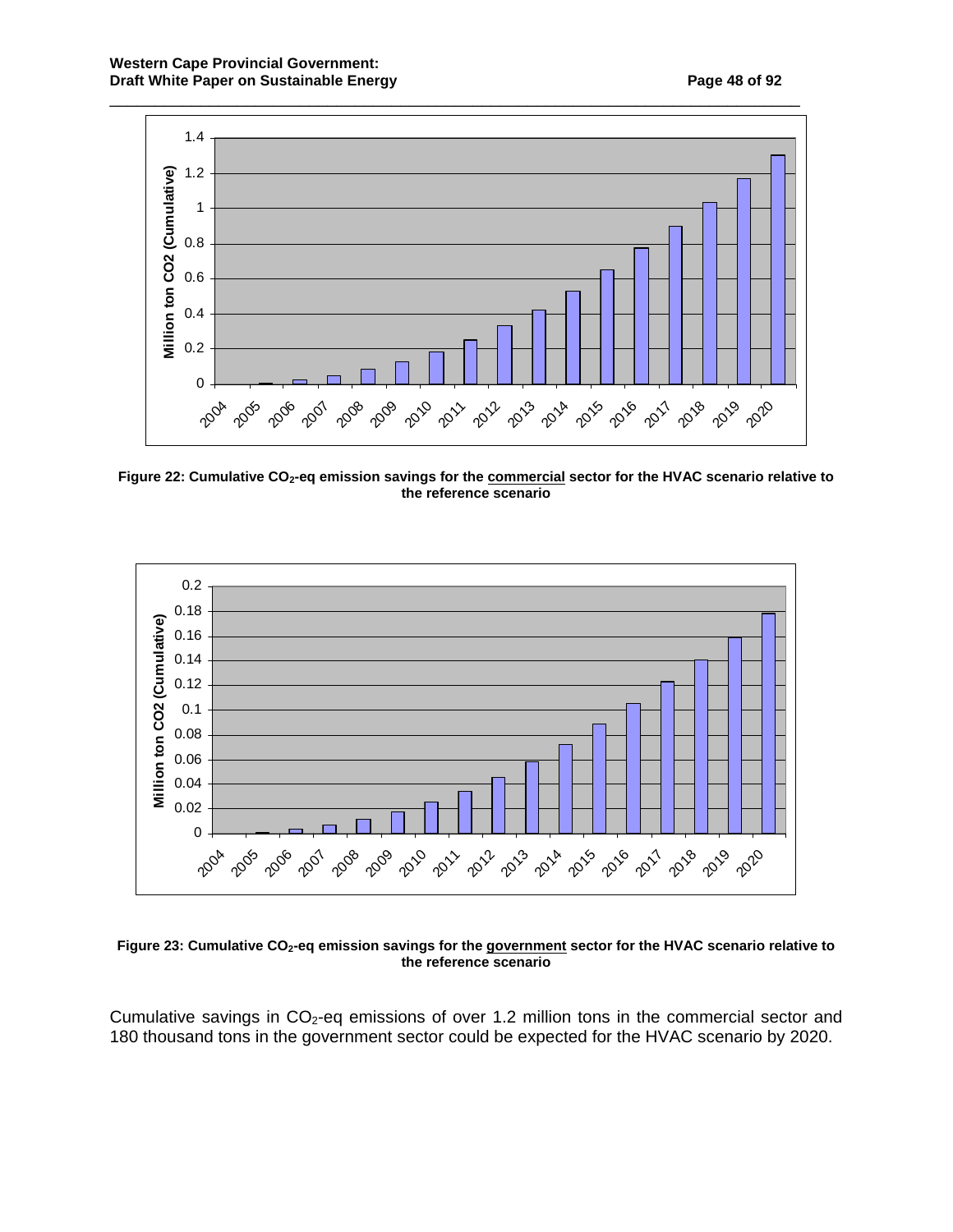# **iv) Residential**

#### • **Solar water heaters**

The solar water heater (SWH) scenario assumed that 10 % of electric geysers were replaced by solar water heaters by 2015 in electrified households, and 50% by 2024. For low income households, a solar fraction of 80% was assumed due to the typically reduced hot water use of such households and therefore the greater ability of the SWH to meet most water heating needs.

\_\_\_\_\_\_\_\_\_\_\_\_\_\_\_\_\_\_\_\_\_\_\_\_\_\_\_\_\_\_\_\_\_\_\_\_\_\_\_\_\_\_\_\_\_\_\_\_\_\_\_\_\_\_\_\_\_\_\_\_\_\_\_\_\_\_\_\_\_\_\_\_\_\_\_\_



**Figure 24: Cumulative costs and savings from rolling out a mass SWH programme** 



**Figure 25: Cumulative costs and savings from a mass SWH programme – where investment in new systems stops at 2010)**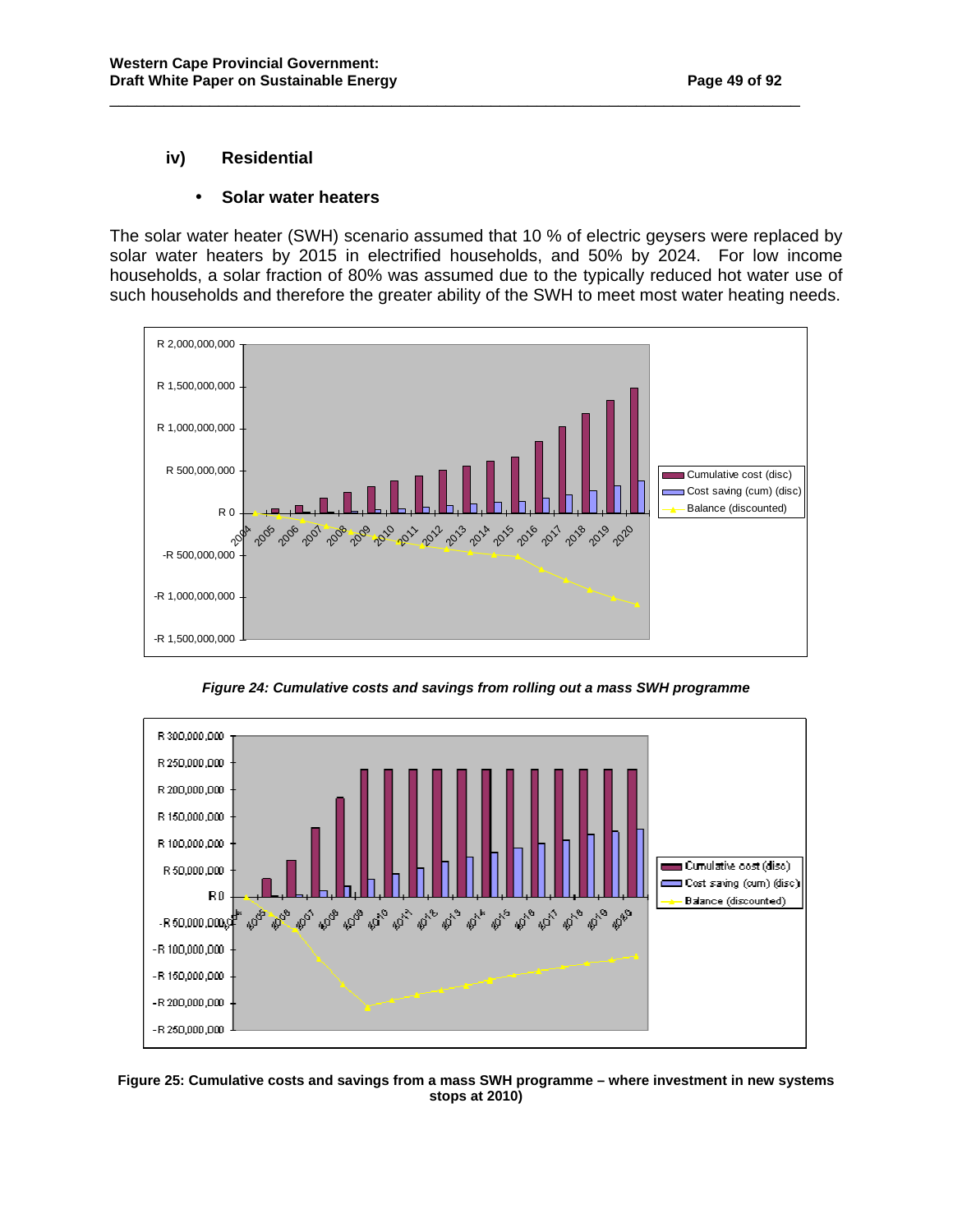The financial viability of installing solar water heating systems in low income as opposed to medhigh income households is shown in the below figures.

\_\_\_\_\_\_\_\_\_\_\_\_\_\_\_\_\_\_\_\_\_\_\_\_\_\_\_\_\_\_\_\_\_\_\_\_\_\_\_\_\_\_\_\_\_\_\_\_\_\_\_\_\_\_\_\_\_\_\_\_\_\_\_\_\_\_\_\_\_\_\_\_\_\_\_\_



**Figure 26: Cumulative costs and savings from a mass SWH programme – where investment in new systems stops at 2010 – med-high income sector only** 



**Figure 27: Cumulative costs and savings from a mass SWH programme – where investment in new systems stops at 2010 – low income sector only** 

The results for implementing a solar water heating programme in the low income households may not be financially attractive, in contrast to the medium-high income sector as low income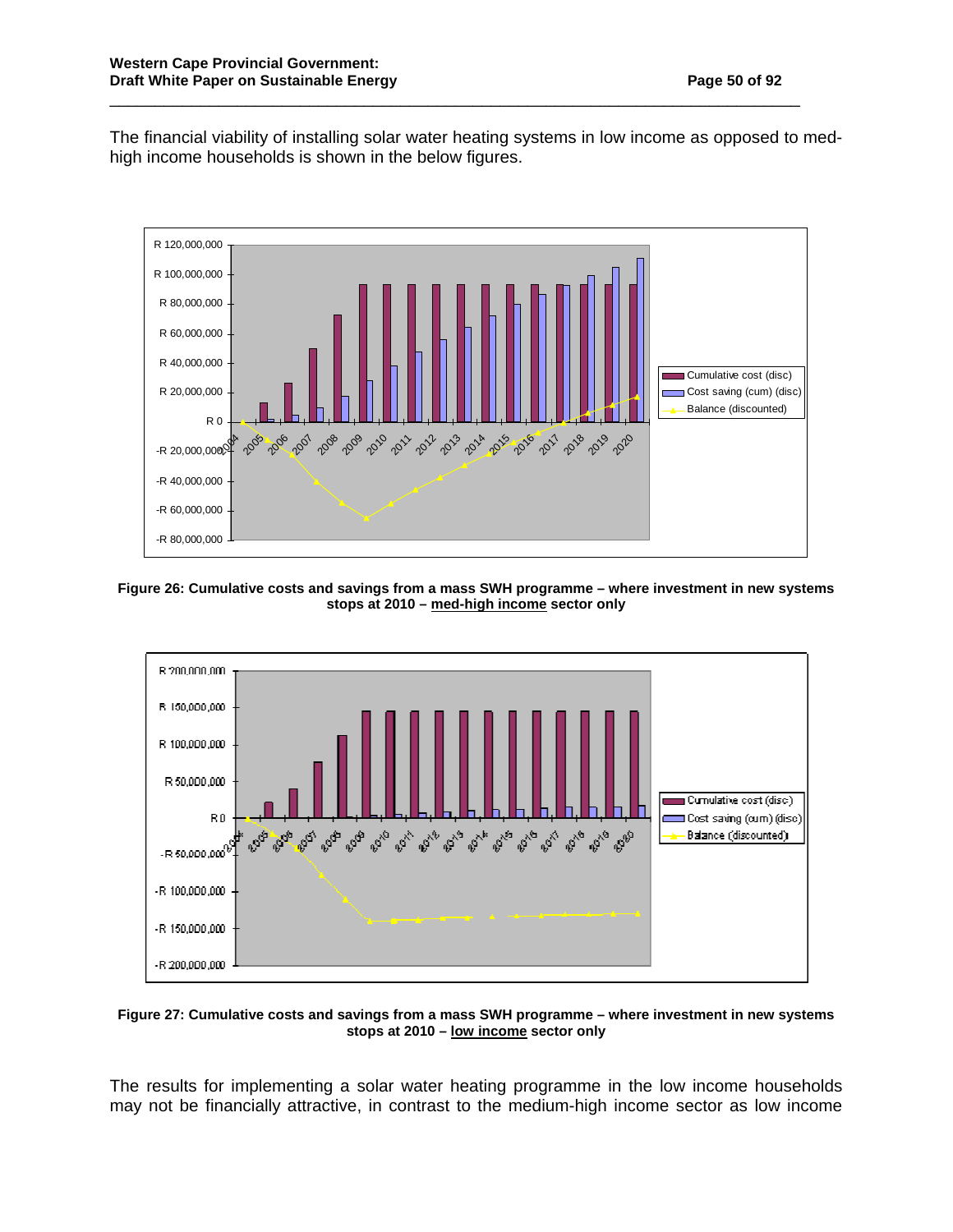households use less electricity for water heating than medium-high income households. There are also numerous other benefits to installing SWH's in this income group, including health and welfare benefits.

\_\_\_\_\_\_\_\_\_\_\_\_\_\_\_\_\_\_\_\_\_\_\_\_\_\_\_\_\_\_\_\_\_\_\_\_\_\_\_\_\_\_\_\_\_\_\_\_\_\_\_\_\_\_\_\_\_\_\_\_\_\_\_\_\_\_\_\_\_\_\_\_\_\_\_\_



#### **Figure 28: Cumulative costs and savings from a mass SWH programme – where investment in new systems stops at 2010 – system cost of R3000 achieved.**

If however the cost per solar water heating unit was reduced to R3000, the programme savings would become positive by 2018 for the residential sector as a whole.



**Figure 29: Cumulative CO2-eq emission savings from a solar water heater programme in the residential sector**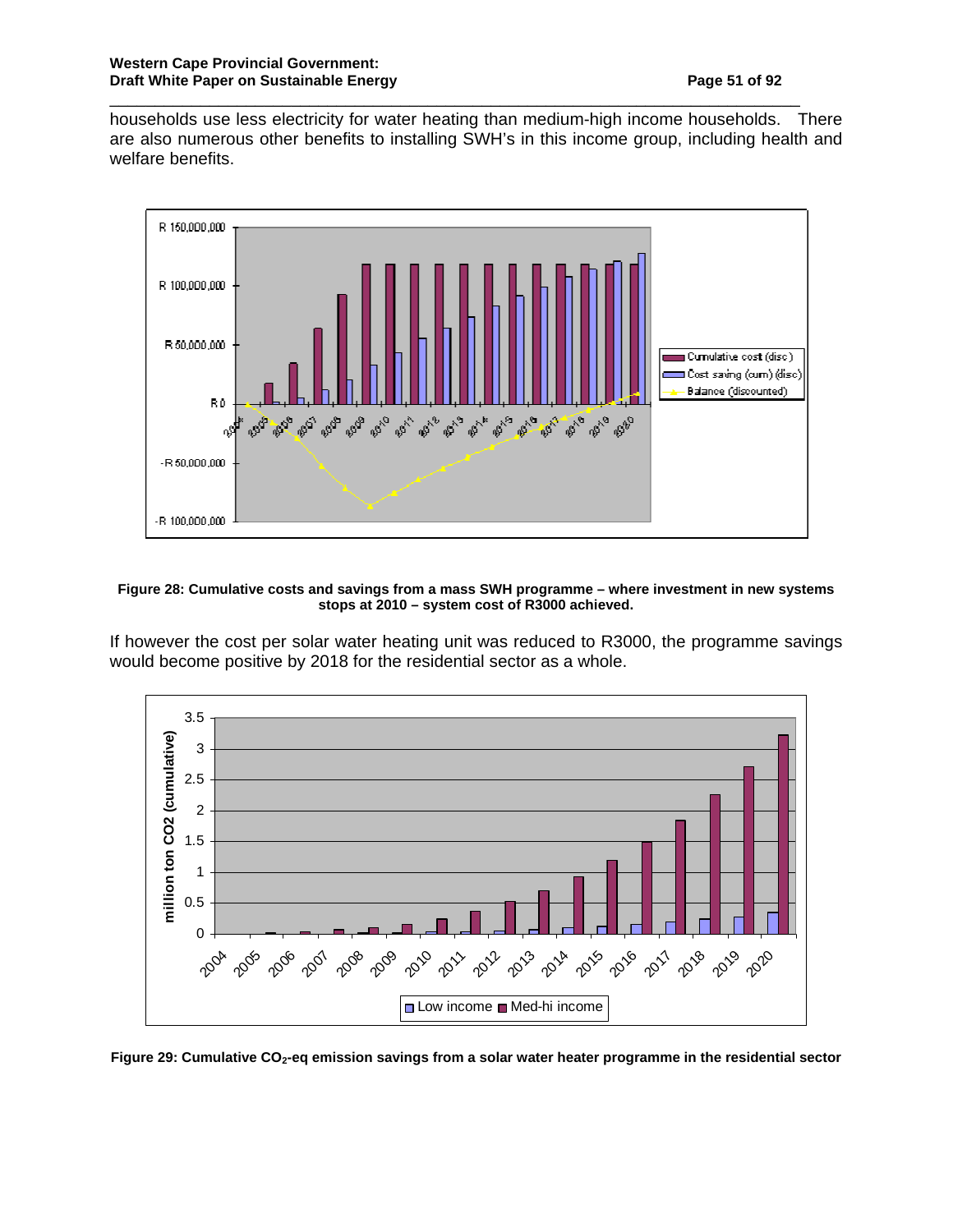A cumulative savings of over 3 million tons of  $CO<sub>2</sub>$ -eq emissions by 2020 would result from implementing a solar water heating programme in the medium-high income sector, as well as a cumulative savings of over 340 thousand tons of  $CO<sub>2</sub>$ -eq emissions in the low income sector.

\_\_\_\_\_\_\_\_\_\_\_\_\_\_\_\_\_\_\_\_\_\_\_\_\_\_\_\_\_\_\_\_\_\_\_\_\_\_\_\_\_\_\_\_\_\_\_\_\_\_\_\_\_\_\_\_\_\_\_\_\_\_\_\_\_\_\_\_\_\_\_\_\_\_\_\_

# • **Residential lighting**

This scenario simulates a shift from incandescent lights to CFLs in all electrified households by 2010. A two bulb retrofit was assumed for low income households (1x16W and 1x11W) while a four bulb retrofit was assumed for medium-high income households (4x16W).



**Figure 30: Cumulative costs and savings for the residential lighting scenario in all income group households relative to the reference case** 

The residential lighting scenario results in enormous energy savings in both the medium-high and low income sectors. The combination of the energy savings from using more efficient devices and the light replacement savings from the longer lifespan of the CFLs compared to the incandescent light bulbs far outweigh the higher cost of the CFLs compared to the incandescent light bulbs.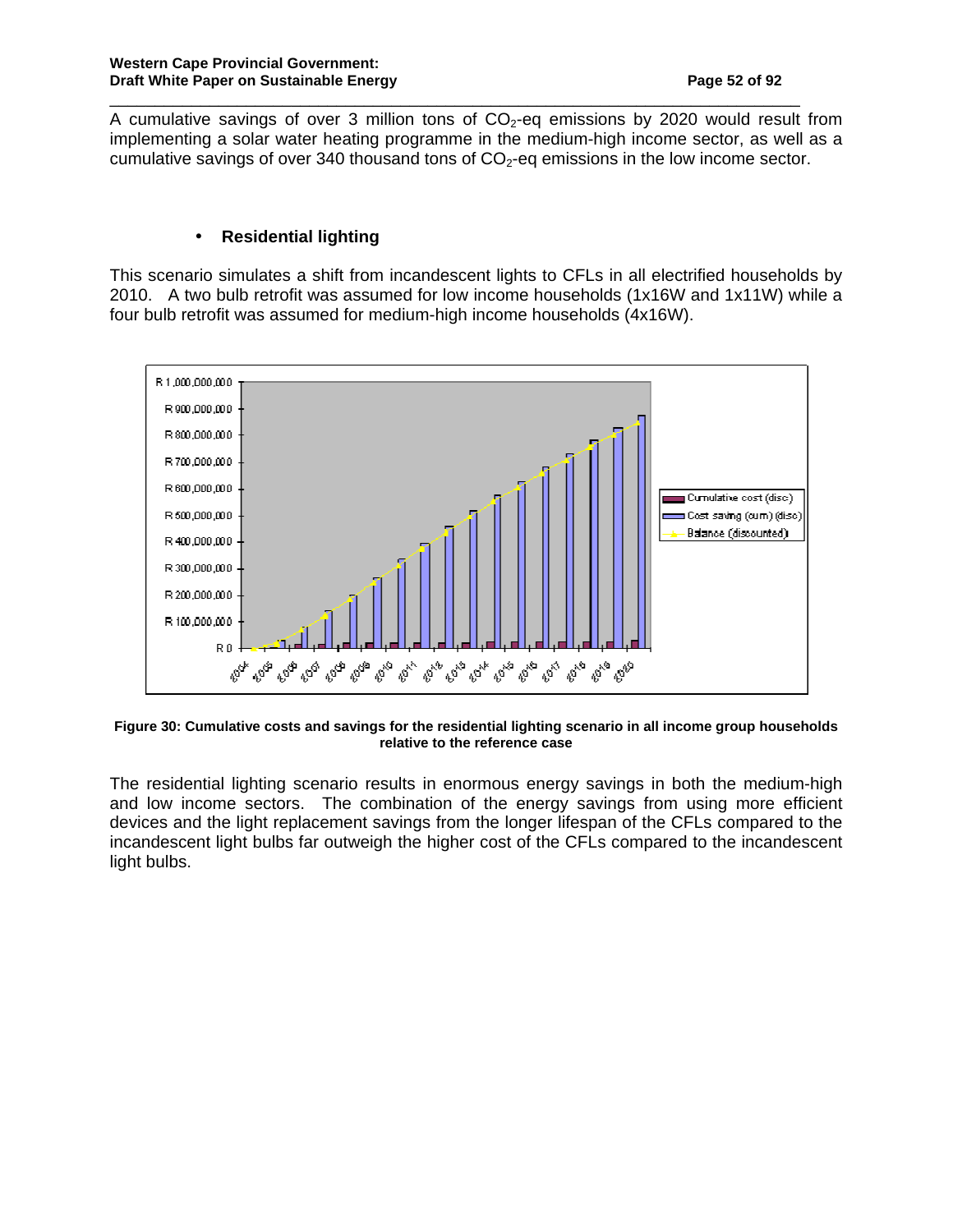

**Figure 31: Cumulative CO2-eq emission savings for the residential lighting scenario relative to the reference case** 

Cumulative CO2-eq emission savings of 2.7 million tons could be expected in the residential lighting scenario in the medium-high income sector and almost 0.8 million tons in the low income sector by 2020. The installation of ceilings in low income households would result in less thermal energy being required which in turn would lead to less electricity and other fuel being consumed for space heating.



#### **Figure 32: Cumulative costs and savings for the residential ceiling scenario relative to the reference case**

The energy savings in the residential ceiling scenario do not outweigh the capital cost of the ceiling installation and result in a cumulative cost of over 60 million Rand by 2020. Against this financial assessment must be weighed the significant health and comfort benefits of ceilings in households.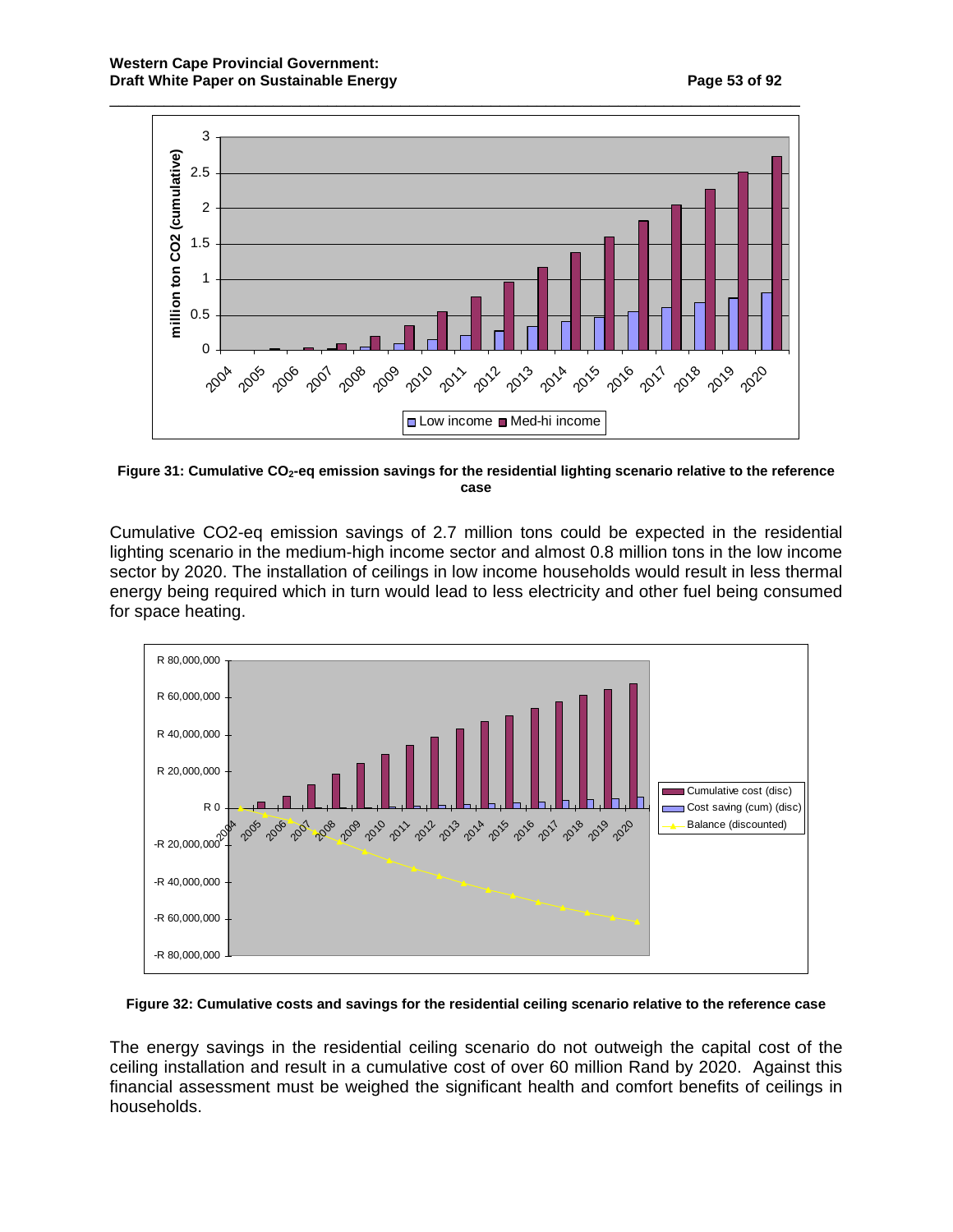

\_\_\_\_\_\_\_\_\_\_\_\_\_\_\_\_\_\_\_\_\_\_\_\_\_\_\_\_\_\_\_\_\_\_\_\_\_\_\_\_\_\_\_\_\_\_\_\_\_\_\_\_\_\_\_\_\_\_\_\_\_\_\_\_\_\_\_\_\_\_\_\_\_\_\_\_

**Figure 33: Cumulative CO2-eq emission savings for the residential ceiling scenario relative to the reference case** 

The residential ceilings scenario resulted in a cumulative savings of 21 thousand tons of  $CO<sub>2</sub>$ -eq emissions in urban households and a cumulative savings of 5 thousand tons of  $CO<sub>2</sub>$ -eq emissions in rural households by 2020.

# **4.3. The Role of Provincial Government**

#### (i) Facilitating the Process and Programmes:

 $\overline{a}$ 

Many of the interventions explored can be promoted and implemented directly by individual municipalities. Province is thus an important catalyst in the process of driving the processes and programmes to develop a sustainable energy system as is envisaged in the Provincial Sustainable Energy Strategy.<sup>10</sup>

<sup>&</sup>lt;sup>10</sup> October 2008: Sustainable Energy Strategy and Programme of Action for the Western Cape.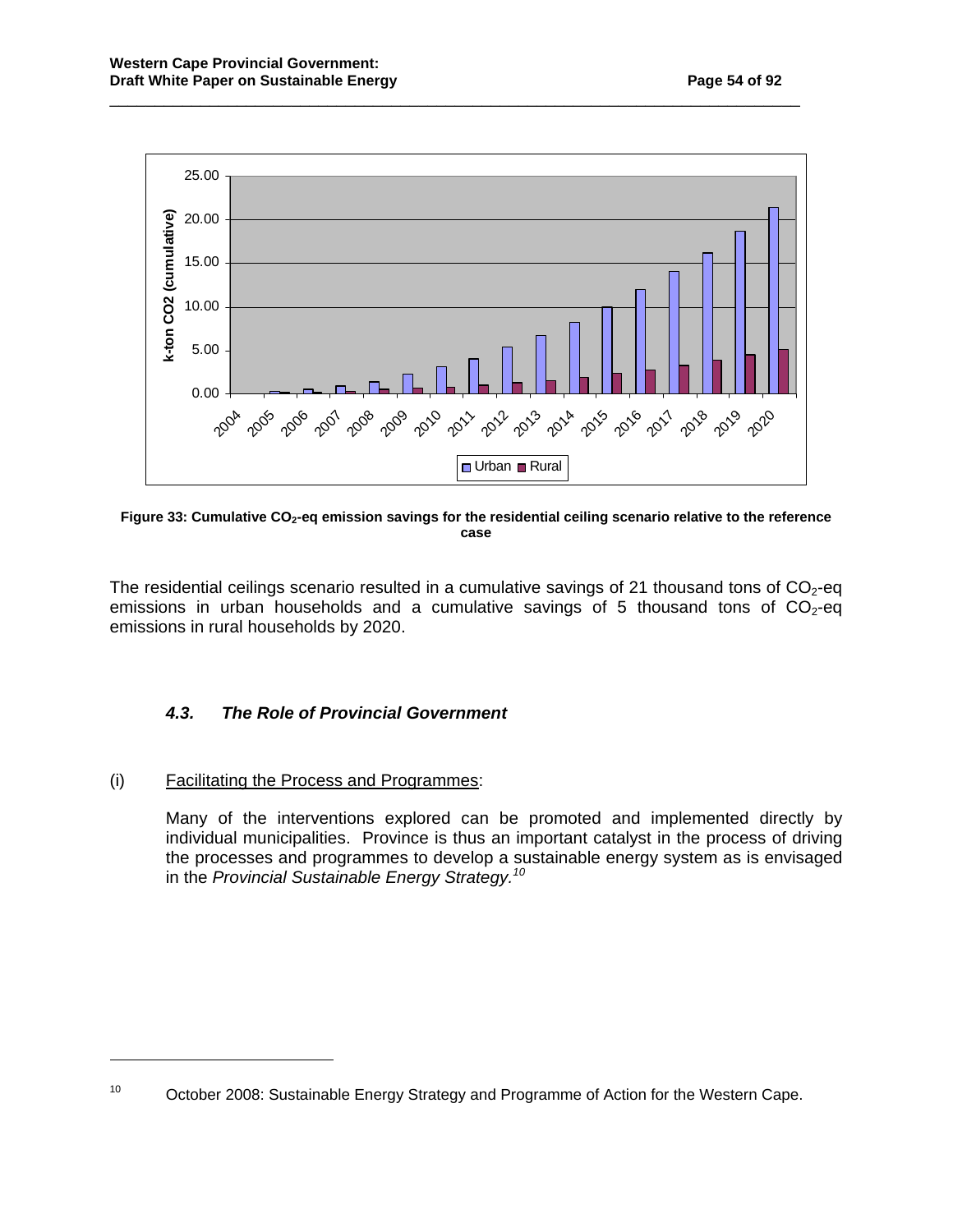(ii) Facilitating the development of a Demand Side and Energy Efficiency Programme through Policy Choices.<sup>11</sup>

\_\_\_\_\_\_\_\_\_\_\_\_\_\_\_\_\_\_\_\_\_\_\_\_\_\_\_\_\_\_\_\_\_\_\_\_\_\_\_\_\_\_\_\_\_\_\_\_\_\_\_\_\_\_\_\_\_\_\_\_\_\_\_\_\_\_\_\_\_\_\_\_\_\_\_\_

The following policy choices will promote demand side management, renewable energy and energy efficiency programmes:

- Promote and implement Integrated Public Transport Systems to ensure an integrated, accessible, well-managed and maintained transport system throughout the Western Cape, which is recognised as making efficient uses of resources and being socially just, in a way that advances broader developmental aims and objectives. Support the integration of all public transport modes to operate effectively and efficiently as an integrated public transport system. Active promotion of public transport modes, implementation of public transport and modal shift plans, and support to municipalities around implementation of smaller-scale public transport initiatives.
- Dramatically improve the modal shift from private transport to public transport.
- Promote the use of non motorised and public transport to enable access to social, economic and recreational resources at affordable levels, especially the poor. Improve public transport and prioritise non-motorised transport.
- Develop Institutional Arrangements and Developments. Information development and dissemination on strategies, financial benefits thereof, and programme implementation. Facilitate bulk supply of products where appropriate; support local government with implementation via development of pro-forma by-laws, regulations and guidelines.
- Facilitate the development of financing mechanisms for solar water heaters, and liaising with national government in this regard.
- Develop and support Clean Energy Development Mechanisms or other province-wide projects to secure carbon revenue and lowering of transaction costs.
- Promote the switch from fluorescent tubes and regular lighting to more efficient compact fluorescent lights.
- Improve efficiency of HVAC use by user behaviour change through education programmes.
- Facilitate and support effective projects such as wind farms and other renewable energy projects.
- Increase research and development into energy efficient interventions and sustainable energy use. Improve and create supporting services such as training and education.
- Increase and raise the focus on information dissemination.

l

• Introduce incentives for energy efficient interventions and initiatives where possible.

<sup>&</sup>lt;sup>11</sup> The challenges and barriers of the Policy Choices discussed are dealt with under separate chapters. See chapters 4.4 and 5.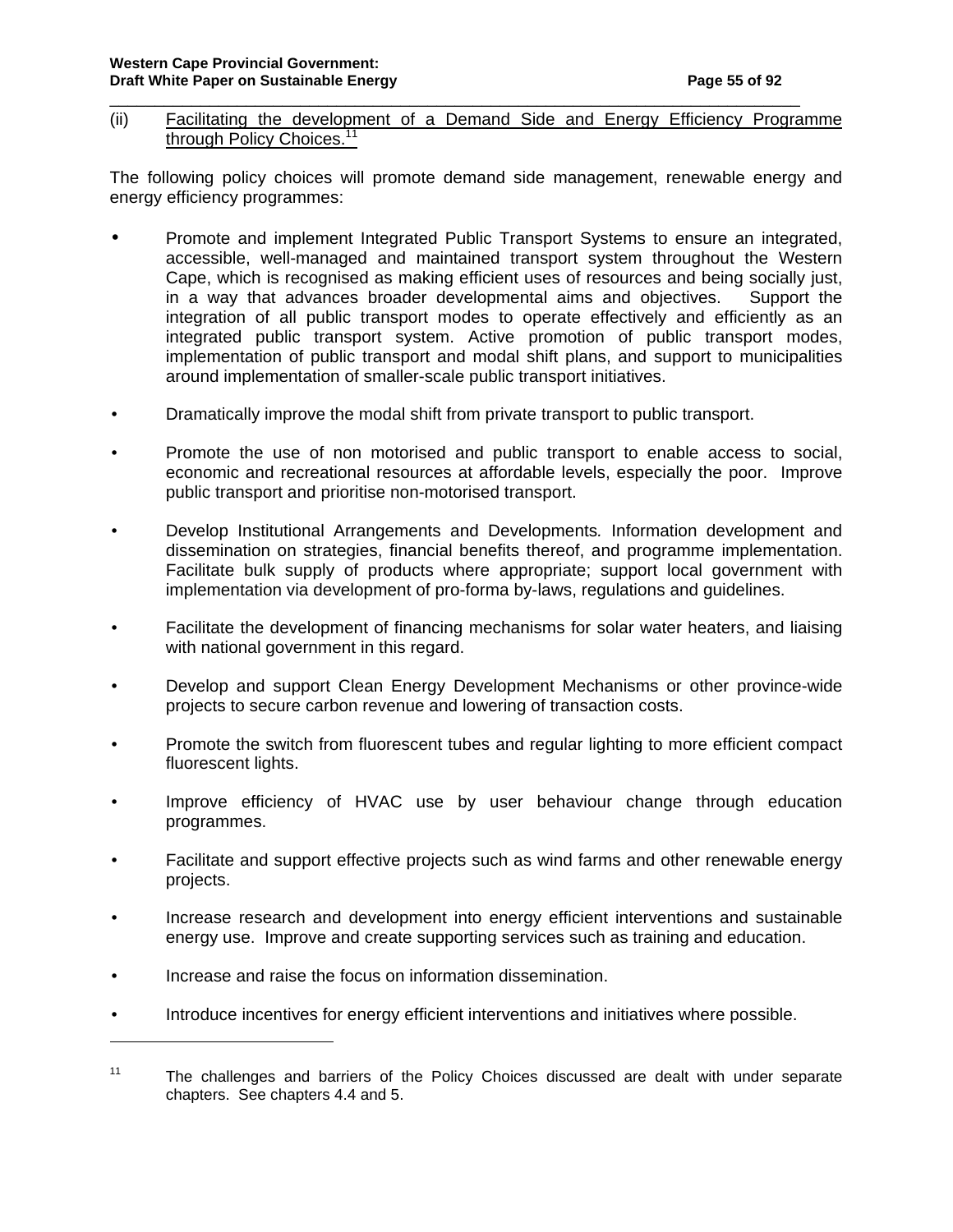#### (iii) Supporting Local Government Programmes and Initiatives

 This initiative will ensure that the key targets and initiatives that require the full participation of municipalities are effectively implemented.

\_\_\_\_\_\_\_\_\_\_\_\_\_\_\_\_\_\_\_\_\_\_\_\_\_\_\_\_\_\_\_\_\_\_\_\_\_\_\_\_\_\_\_\_\_\_\_\_\_\_\_\_\_\_\_\_\_\_\_\_\_\_\_\_\_\_\_\_\_\_\_\_\_\_\_\_

 The role of municipalities primarily revolves around implementation and municipalities will be supported to undertake energy related climate change programmes and initiatives such as:

- Municipal actions to implement demand side and energy efficiency programmes.
- Actively embarking on a sustainable energy path, through developing specific sustainable energy plans and strategies.
- Development and dissemination of information specific to the municipality (using resources provided by Province).
- Implementation of efficient lighting in residential, commercial and government sectors.
- Promotion of efficiency in industry.

#### (iv) Research and development of a Western Cape Provincial Sustainable Energy Act

A Western Cape Energy Act will be developed under the provincial mandate of climate change to regulate the following:

- Provision of data by municipalities to assist PGWC to reduce greenhouse gases.
- Energy related planning by municipalities such as zoning approvals to include energy measures and energy efficiency in industrial and commercial buildings.
- The promotion of solar water geysers.
- The promotion of bicycle and foot paths.
- The establishment of institutional arrangements for clean energy in the Western Cape.

#### (v) The role of local government

Local government in the Western Cape forms an integral part of the development and implementation of the White Paper. Building on the efforts of the Department, local government must aim at identifying its communities and sectors that are most vulnerable to climate change and economic loss in an attempt to minimise potential impacts.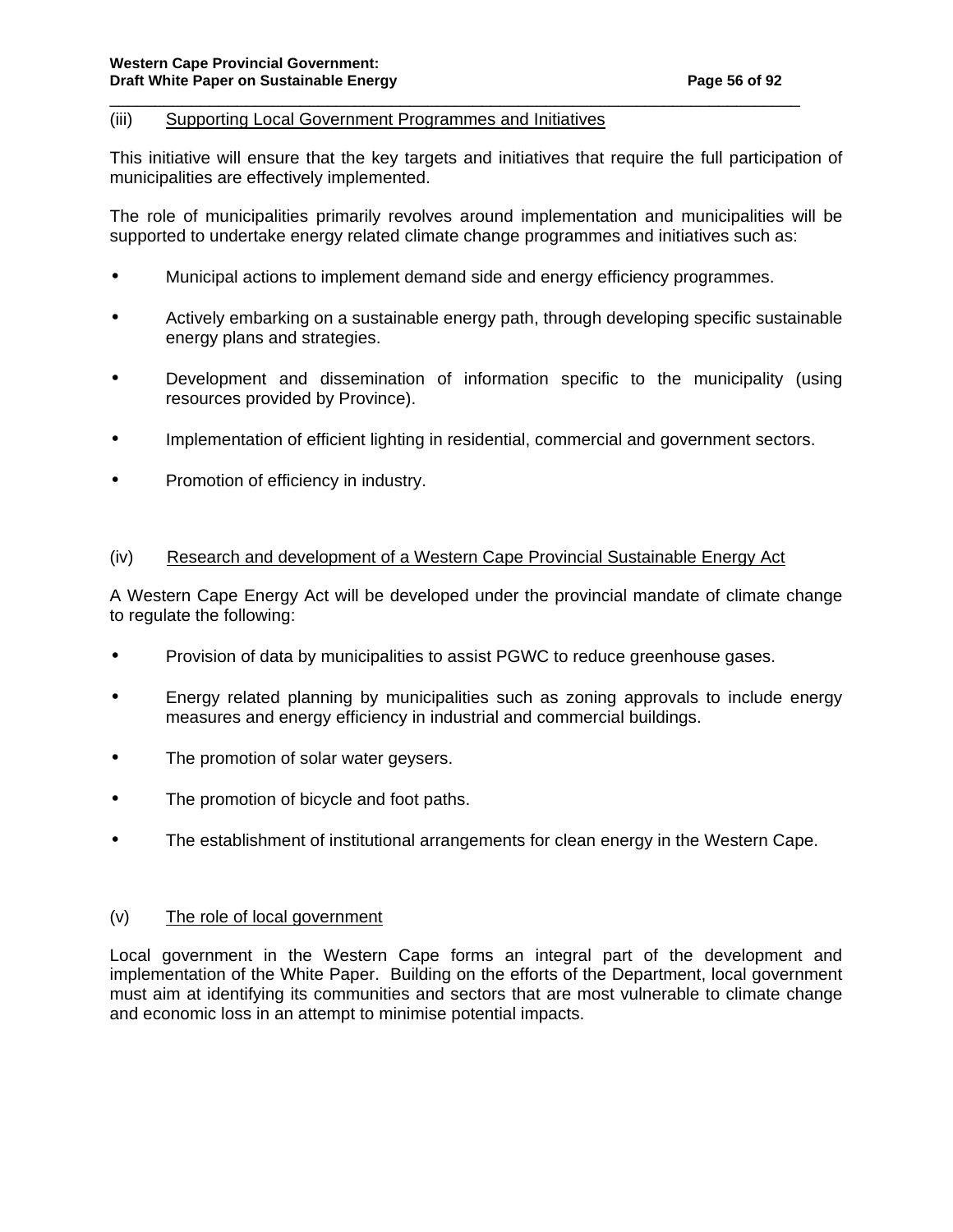Local Government's role may be seen as:

• Assessing the short to medium term impacts of climate change in its respective areas by determining the degree to which existing systems can adapt in response to changed climatic conditions. This includes an assessment of the direct impact on natural resources, as well as secondary impacts on the socio-economic environment and the livelihood of communities.

\_\_\_\_\_\_\_\_\_\_\_\_\_\_\_\_\_\_\_\_\_\_\_\_\_\_\_\_\_\_\_\_\_\_\_\_\_\_\_\_\_\_\_\_\_\_\_\_\_\_\_\_\_\_\_\_\_\_\_\_\_\_\_\_\_\_\_\_\_\_\_\_\_\_\_\_

- The Province together with local government, local partners and national government will be required to develop energy baseline studies and effective integrated sustainable energy strategies.
- Local government must work in cooperation with the PGWC so that the Provincial energy targets can be achieved. Areas of cooperation may include:
	- 1. Increase energy efficiency in all municipal buildings: Embark on energy conservation measures to be applied in all local government owned and used buildings; audit of existing energy consumption in buildings; identification of potential measures for improved energy efficiency; systematic use of more efficient techonologies and energy consumption practices.
	- 2. Increase the public transport share of total transport modal shift, decrease the number of private vehicles into the city centre: focus on improving quality of public transport to the city centre; develop 'park and ride' facilities around the city centre; improve public transport within the city centre; and explore disincentives for private vehicles.
	- 3. Assist in providing non motorised transport: develop and implement a non motorised transport strategy; bicycle plan, information and awareness campaigns to encourage the use of bicycle and pedestrian pathways.
	- 4. Assist in installing solar water heaters in municipality owned housing.
	- 5. Assist in improving energy efficiency in the residential sector through energy efficient water heater by-law legislation, facilitating of the creation of EE mass roll out businesses, information dissemination campaigns.
	- 6. Assist in improving energy efficiency in industrial and commercial facilities: information dissemination campaign on efficient lighting use in partnership with organised business.
	- 7. Embark on initiatives to drive renewable energy supply and reduce  $CO<sub>2</sub>$ emissions.
	- 8. Assist Province to support economic competitiveness and increasing employment through its energy strategies and initiatives.
	- 9. Assist in meeting the Province's energy needs in a sustainable way thus fulfilling its constitutional and global responsibilities.
	- 10. To promote and advance sustainable energy.<sup>12</sup>

 $12$  This is not an exhaustive list of options or interventions.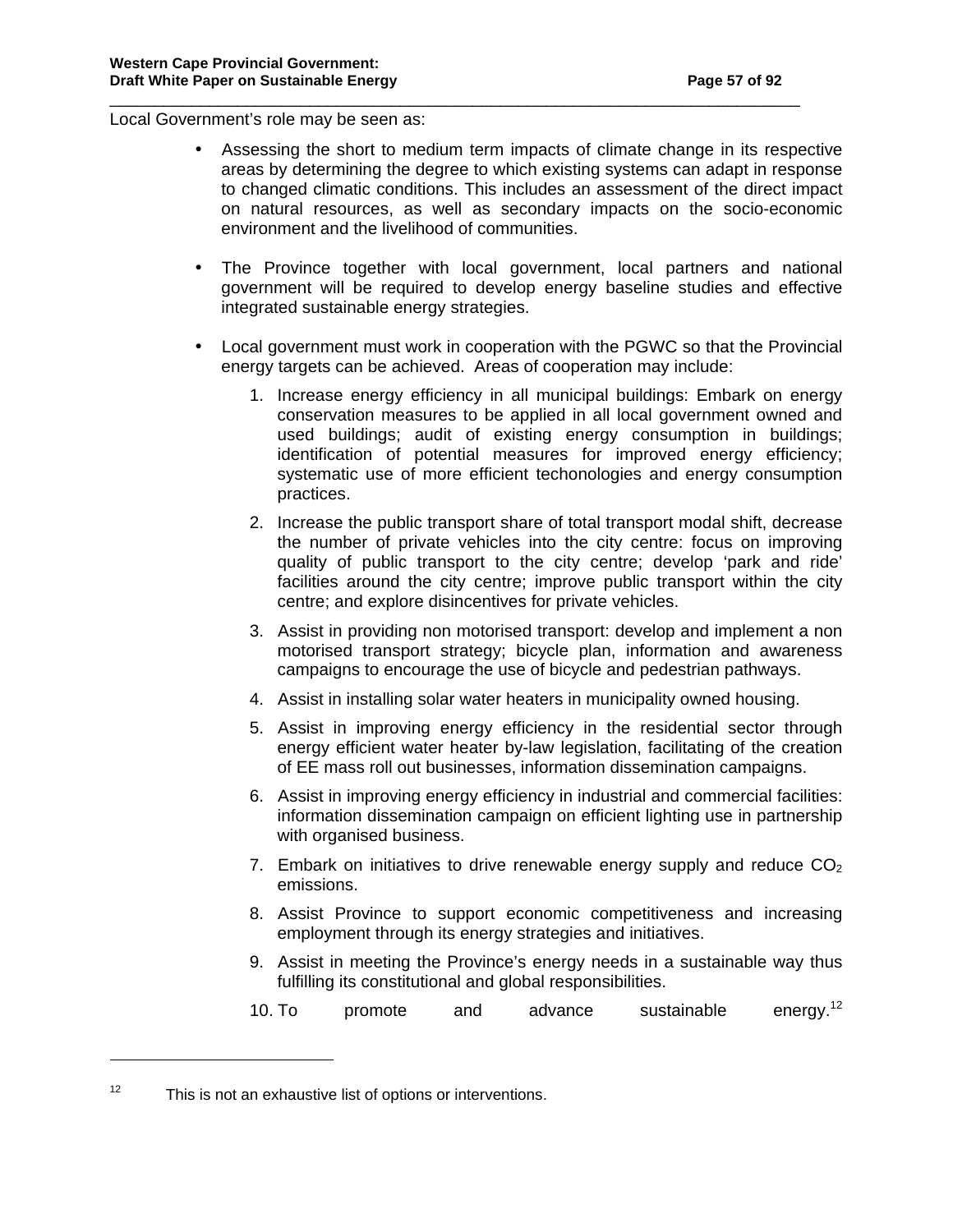# **4.4. Viability and Challenges of the Energy Efficiency Measures**

Table 5: Viability of Energy Efficiency Measures

|                                       | <b>Efficiency</b><br><b>Measure</b> | <b>Financial</b><br><b>Feasibility</b> | <b>Social</b><br><b>Benefit</b> | <b>Environmental</b><br><b>Benefits</b> | <b>Implementation</b><br><b>Priority</b> | <b>Challenges</b>                                                                                                                                                                                                            |
|---------------------------------------|-------------------------------------|----------------------------------------|---------------------------------|-----------------------------------------|------------------------------------------|------------------------------------------------------------------------------------------------------------------------------------------------------------------------------------------------------------------------------|
| <b>Residential</b>                    | <b>SWH</b>                          | ✓                                      | ✓                               | ✓                                       | Immediate                                | Establishing suitable financing mechanisms<br>may be institutionally demanding. Also,<br>appropriate standards for equipment and<br>operation need to be in place; increasing<br>electricity consumption at household scale. |
|                                       | <b>CFL</b>                          | $\checkmark$                           | $\checkmark$                    | ✓                                       | Immediate                                | Dissemination of CFLs and information poses a<br>minor challenge. Creating means for effective<br>disposal of CFLs.                                                                                                          |
|                                       | Ceilings                            | $\checkmark$                           | $\checkmark$                    | ✓                                       | Medium-Term                              | Installation costs are alternative in the low-<br>income residential sector. To use insulated<br>panel construction in the low income residential<br>sector.                                                                 |
| <b>Commercial &amp;</b><br>Government | <b>CFL</b><br>Spot Lighting         | $\checkmark$                           | $\checkmark$                    | ✓                                       | Immediate                                | Information dissemination poses a minor<br>challenge; information and education to ensure<br>behaviour changes; training to professionals                                                                                    |
|                                       | <b>HVAC</b><br>efficiency           | $\checkmark$                           | $\checkmark$                    | ✓                                       | Immediate<br>Medium to long term         | Information dissemination to ensure behaviour<br>change poses a minor challenge.<br>Training to professional industry                                                                                                        |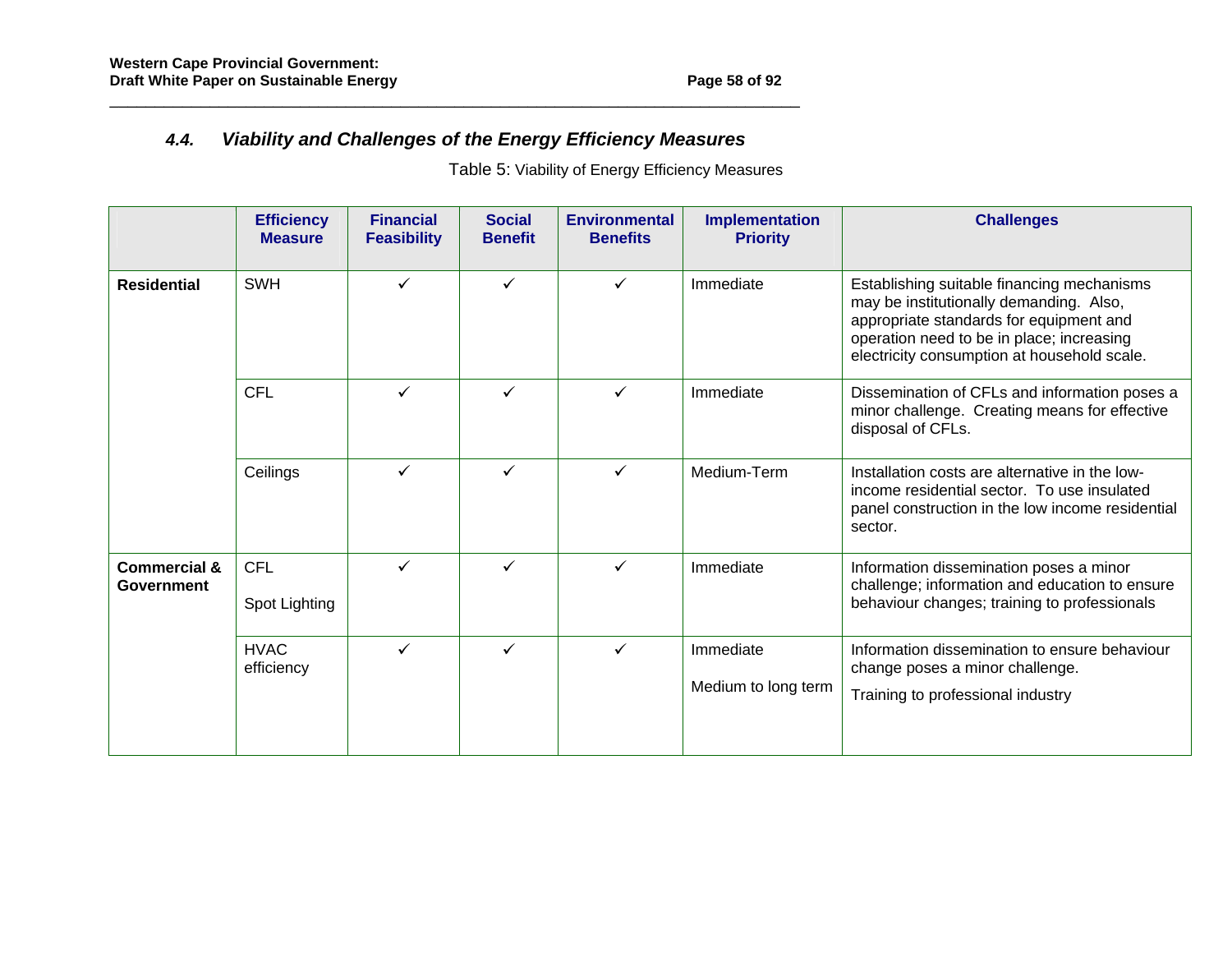# Western Cape Provincial Government:<br>Draft White Paper on Sustainable Energy Page 59 of 92

| <b>Industry</b>  | Efficiency<br>Operating<br>efficiency  |                |              |              | Immediate                                                        | Information dissemination to ensure behaviour<br>change poses a minor challenge.                                                                                                                                                                                                                                                                    |
|------------------|----------------------------------------|----------------|--------------|--------------|------------------------------------------------------------------|-----------------------------------------------------------------------------------------------------------------------------------------------------------------------------------------------------------------------------------------------------------------------------------------------------------------------------------------------------|
|                  | Industry fuel<br>switch                |                | $\checkmark$ | $\checkmark$ | Medium to Long                                                   | Totally sector dependent; dangers of gas v<br>electricity; explosion risk; introduce small scale<br>retail systems.<br>The costs may be an inhibited factor.                                                                                                                                                                                        |
| <b>Transport</b> | Modal shift                            | ✓              | ✓            | ✓            | Immediate<br>Long-Term Duration                                  | Infrastructure and planning demands are<br>significant to realise a significant modal shift.<br>Infrastructure costs are likely to be huge; to<br>reduce the dependence on private transport;<br>mindset switch from the utilisation of private<br>motor vehicles to public transport through<br>incentives and deterrents;                         |
|                  | Taxis to<br>diesel                     | $\overline{?}$ | ✓            | ✓            | Medium to Long                                                   | Challenging to realise changes in a poorly<br>regulated industry such as this.                                                                                                                                                                                                                                                                      |
|                  | Bio-diesel<br>fuel switch              | ✓              | ✓            | ✓            | Medium-Term<br>(Immediately start<br>with promotion<br>strategy) | Inclusion of bio-diesel in the supply network<br>poses an institutional challenge, however the oil<br>companies can undertake this with relative<br>ease.                                                                                                                                                                                           |
|                  | Non<br>Motorised<br>Transport<br>(NMT) | $\checkmark$   | $\checkmark$ | $\checkmark$ | Medium to Long<br>Term                                           | Improve public transport systems, prioritise non<br>motorised transport, establishment of integrated<br>public transport systems; implementation of<br>sustainable principles in all transport related<br>policies, plans and projects, enhance<br>investments in infrastructure to promote NMT;<br>facilitate the implementation of the NMT system |

? = unknown, needs further investigation

= yes

- = neutral

×= no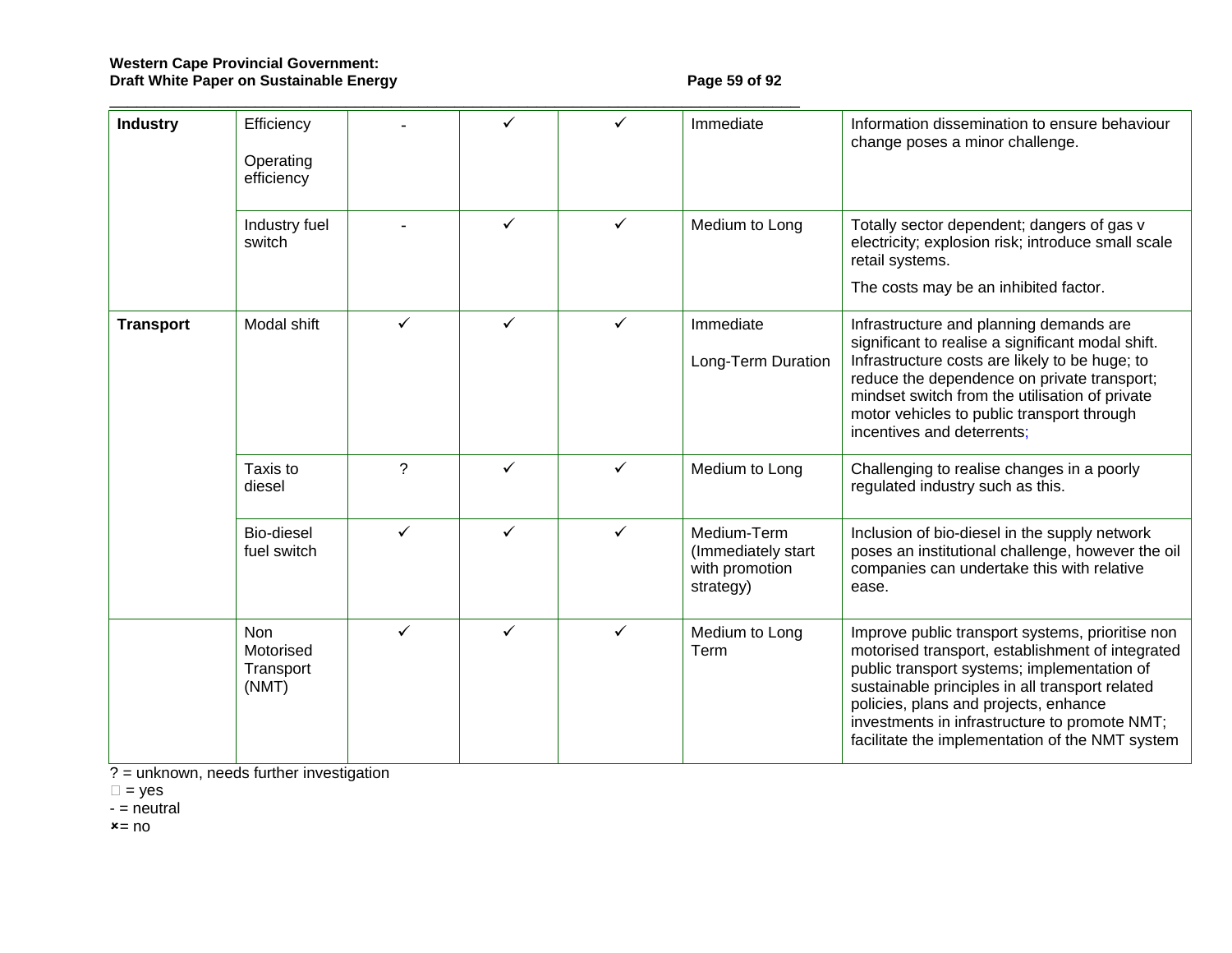# **5. Chapter 5: Targets for the Western Cape**

#### **5.1. Introduction**

Achieving a sustainable energy system across the Province will require understanding of the present situation and good knowledge of the options and technologies<sup>13</sup> available to bring about the desired changes. Changes are required to our energy production system, sources of supply and in energy consumption patterns. To bring about these changes, appropriate legislation, cost structures and other measures such as the building of institutional capacity must be supported. Progress and innovation through standards, information, education, financial incentives and technology will need to be vigorously pursued. It is important that the targets are both challenging and achievable.

\_\_\_\_\_\_\_\_\_\_\_\_\_\_\_\_\_\_\_\_\_\_\_\_\_\_\_\_\_\_\_\_\_\_\_\_\_\_\_\_\_\_\_\_\_\_\_\_\_\_\_\_\_\_\_\_\_\_\_\_\_\_\_\_\_\_\_\_\_\_\_\_\_\_\_\_

To date, only a handful of countries have set comprehensive targets for energy efficiency improvements due to the complexities of the task. Amongst others, these countries include Slovenia, Japan, the Netherlands and New Zealand. The World Energy Assessment, published by the UN and the World Energy Council, suggests that specific energy usage in industrialised countries could be effectively reduced by 35% over a period of 20 years, if supported by effective policies. In the United States, the Electric Power Research Institute (EPRI) has proposed an energy efficiency improvement target of 2% per annum. It can thus be concluded that with effective policies, strategies and legislation energy demands and usage improvements can be achieved. Therefore, it is strongly proposed that a White Paper and consequential legislation are critical tools towards the sustainable growth of the Province in areas of social, economic and environmental development.<sup>14</sup>

The Provincial Government intends to adopt a portfolio-based approach strategy which focuses on securing a range of energy generation and management options including demand and supply side options. This approach promotes a range of energy efficiency and conservation measures and the diversification of the energy supply mix, with a focus on sustainable and clean energy sources.<sup>15</sup>

This White Paper provides for the implementation of sector programmes in a phased approach timed over a short term to a long term phase. The White Paper sets a provincial target for energy efficiency improvement of 15% by 2014. This target is expressed in relation to the forecast provincial energy demand at the time, having regard also to the national energy demands, and therefore allows for current expectations of economic growth. It can be accepted that this target will be challenging, but at the same time it is considered to be readily achievable through the means described in the following pages.

 $13$  See chapter 1

<sup>&</sup>lt;sup>14</sup> See chapter 3: WC Sustainable Energy Goals and Objectives.<br><sup>15</sup> Demand Side Canaries and Energy Efficiency Programme for

<sup>15</sup> Demand Side Scenarios and Energy Efficiency Programme for the Western Cape, 2007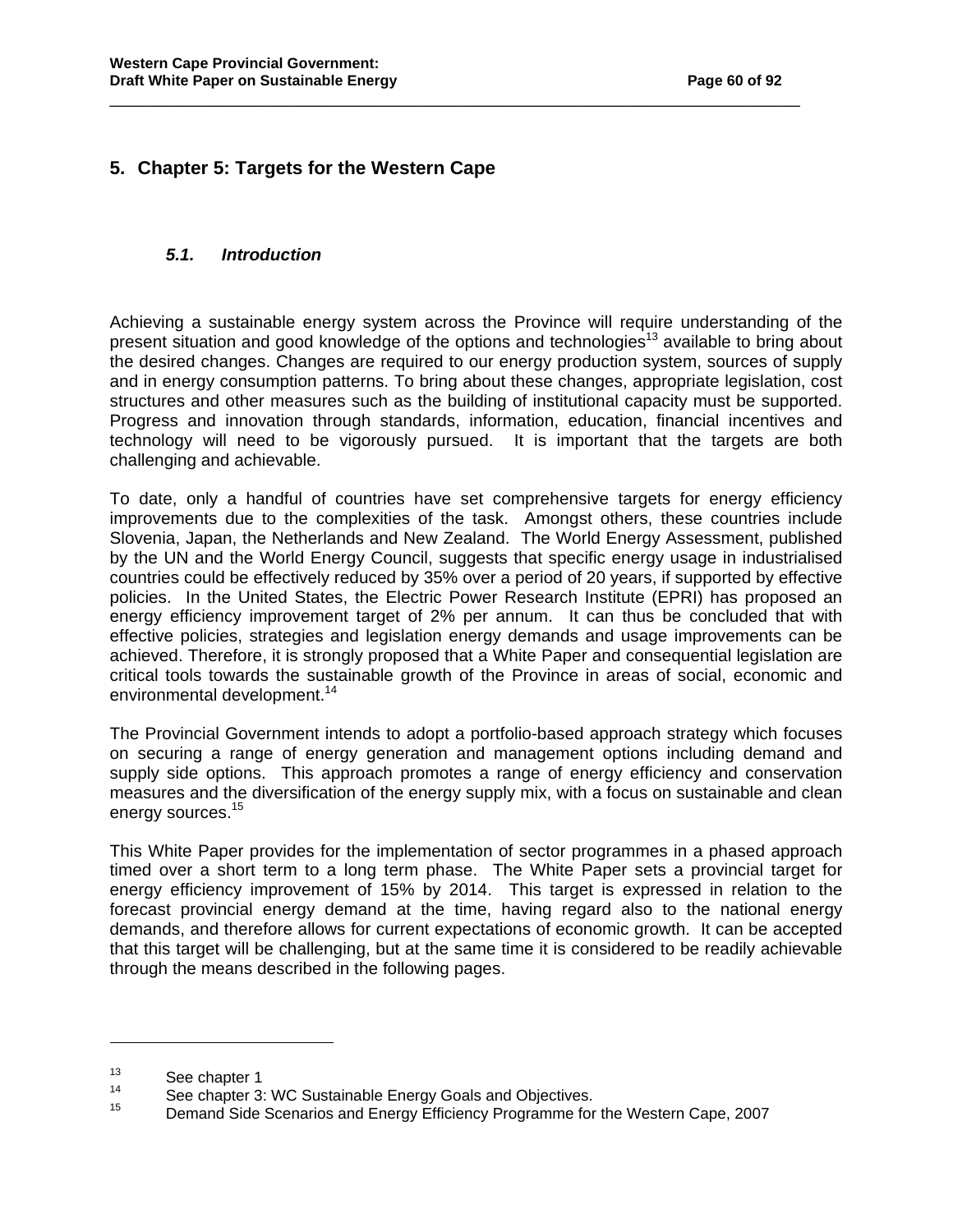The targets which the Provincial Government of the Western Cape aspires to meet will be discussed in the context of the following framework:

\_\_\_\_\_\_\_\_\_\_\_\_\_\_\_\_\_\_\_\_\_\_\_\_\_\_\_\_\_\_\_\_\_\_\_\_\_\_\_\_\_\_\_\_\_\_\_\_\_\_\_\_\_\_\_\_\_\_\_\_\_\_\_\_\_\_\_\_\_\_\_\_\_\_\_\_

- Brief analysis of the sectors;
- Baseline Statistics;
- Sustainable Energy Targets;
- Implementation Issues and Concerns;
- Costing;
- Review of Targets; and
- Conclusion.

# **5.2. Brief Analysis of the Sectors<sup>16</sup>**

The Western Cape Province includes some of the more affluent parts of South Africa such as the City of Cape Town as well as some of the poorest areas such as the Central Karoo. Energy consumption patterns will differ between these areas as well as the approach and abilities to achieve sustainable energy targets. The areas most vulnerable to the impacts of climate change are those that are most dependent on agriculture, forestry and fishing. Although poorer regions may not have high rates of energy consumption, they will be those most significantly affected by the negative consequences of non-sustainable energy consumption which contributes to climate change .

An analysis of the energy consumption by sector reveals that industry and transport are currently the largest energy consumers in the Western Cape. Industry uses 46% of the total energy in the Province, and industry and transport combined account for 80% of the total energy use.<sup>17</sup> Industry is the largest consumer of electricity and the second largest consumer of other fuels after transport. This is largely due to the petrochemical refineries, Caltex and PetroSA, the iron and steel industry, and other industries using high temperature thermal operations: chemical industry, non ferrous metals, non metallic minerals, wood and wood products, food and tobacco as well as textiles and construction.

The transport sector is heavily dependent on petroleum, while the industrial sector is the largest electricity consumer, and the second largest petroleum consumer.

The residential sector accounts for only 8% of the total energy consumption<sup>18</sup>, and it is estimated that 56% of this 8% is consumed by the urban medium to high income households. Although the poor do not consume much in relative terms, their consumption is typically far more expensive

<sup>&</sup>lt;sup>16</sup> See also: detail overview of sectors in Chapter 1.1<sup>7</sup>

 $^{17}$  Chapter 1, figure 1

Chapter 1, figure 1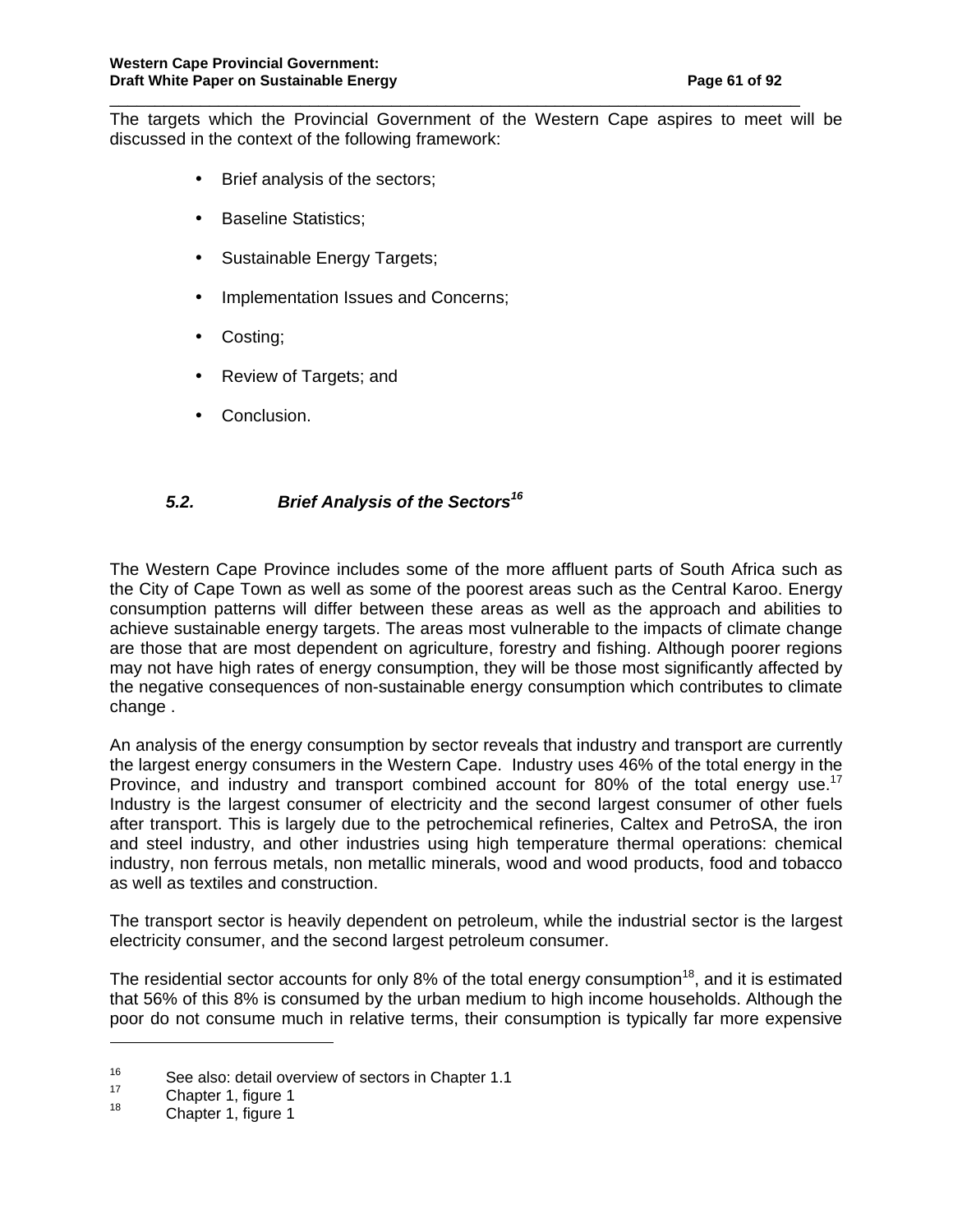(cost of paraffin versus electricity) and far more unhealthy (burning of wood and fuels indoors versus use of electricity).

\_\_\_\_\_\_\_\_\_\_\_\_\_\_\_\_\_\_\_\_\_\_\_\_\_\_\_\_\_\_\_\_\_\_\_\_\_\_\_\_\_\_\_\_\_\_\_\_\_\_\_\_\_\_\_\_\_\_\_\_\_\_\_\_\_\_\_\_\_\_\_\_\_\_\_\_

Industry and transport are collectively responsible for 69.9% of the carbon emissions; the residential sector is responsible for 15.5% of the carbon footprint.<sup>19</sup>

# **5.3. Baseline Statistics**

The baseline statistics in the White Paper have been set against 2004 figures.

At this juncture, it is important to state that reliable and accurate data across the various sectors is lacking in a Provincial context insofar as it pertains to baselines, targets and costs. There is a paucity of energy data and this will impact on the strategy and implementation of the White Paper, both directly and indirectly in terms of justifying targets and monitoring the effectiveness of the initiatives once implemented. This is critical in making the implementation meaningful in terms of measuring the impact of the interventions. One of the aims of this White Paper is to establish an Act which will enforce data collection on a municipal level in an effort to gain more reliable provincial energy information and to establish an effective data base for the Province.

It is the vision of the Province to ensure that the Western Cape has a secure supply of quality, reliable, clean energy which delivers social, economic and environmental benefits to the Province's citizens, while also addressing the climate change challenges facing the region and eradicating energy poverty.<sup>20</sup> It is therefore intended that via interventions introduced by Provincial Government in order to support National initiatives, where required, as well as facilitate, collaborate and support local government initiatives that energy in the Province will be significantly improved in the future.

Based on the research done for this White Paper, the 2004 figures can be expressed as follows:

# • **Energy Consumption**

The baseline for the Provincial energy consumption was approximately 250 million GJ in 2004.<sup>21</sup>

# • **Energy Efficiency**

It is extremely complex to establish a 2004 baseline for the impact of energy efficiency in the Province. The main energy efficiency interventions are around solar water heaters, efficient lighting; space heating and cooling in commercial buildings and variable speed drives. The majority of these interventions had not been implemented to any meaningful degree in 2004. It is therefore fair to assume that the 2004 energy efficiency baseline was minimal.

 $19$  Chapter 1, table 4<br> $19$  Chapter 1, table 4

The Energy Vision of the Province – 2008: Sustainable Energy Strategy and Programme of Action for the Western Cape at page 52

<sup>&</sup>lt;sup>21</sup> Demand Side Scenarios and Energy Efficiency Programme for the Western Cape 2007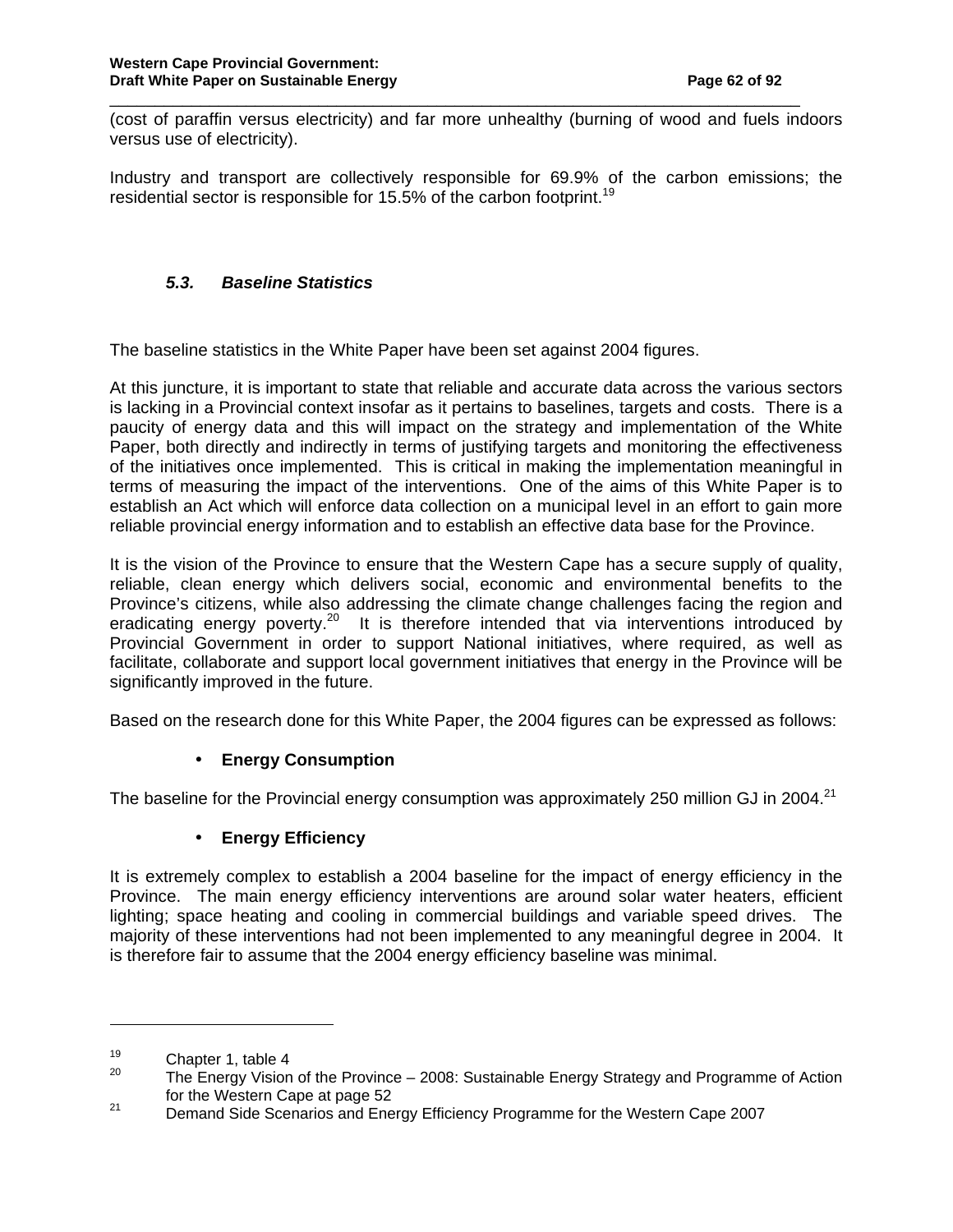# • **Use of Renewable Energy**

In the 2004 baseline year, no substantial renewable energy interventions were in place in the Western Cape Province. No biomass figures are available for this period. Biomass in this sense is largely the use of wood for fires. It can therefore be assumed that based on the above (with the exclusion of biomass), that the baseline figure for renewable energy generation in the province is minimal.

\_\_\_\_\_\_\_\_\_\_\_\_\_\_\_\_\_\_\_\_\_\_\_\_\_\_\_\_\_\_\_\_\_\_\_\_\_\_\_\_\_\_\_\_\_\_\_\_\_\_\_\_\_\_\_\_\_\_\_\_\_\_\_\_\_\_\_\_\_\_\_\_\_\_\_\_

# **5.4. Sustainable Energy Targets and Policy Choices**

In order to meet modern day challenges such as mitigation and adaptation to climate change, high energy usages, carbon emissions and the like, most industrialized countries have established measurable targets for the generation of renewable energy, energy efficiency and carbon emission reduction. South Africa has a target of 10,000 GWh of electricity or equivalent to be produced from renewable energy by 2013 and a national energy efficiency improvement target of 12% by 2015. $22$ 

The national government policy on renewable energy is concerned with meeting the following challenges:<sup>23</sup>

- Ensuring that economically feasible technologies and applications are implemented through the development and implementation of an appropriate programme of action.
- Ensuring that an equitable level of national resources is invested in renewable technologies, given their potential and compared to investments in other energy supply options.
- Addressing constraints on the development of the renewable energy industry.

As part of the Sustainable Energy Strategy, the PGWC agreed to targets for electricity from renewable sources and for energy efficiency to be achieved by 2014. There will also be instruments to ensure appropriate interventions are initiated to achieve the targets. The targets for the White Paper are coupled with timelines to ensure implementation.

l

<sup>&</sup>lt;sup>22</sup> 2003: White Paper on Renewable Energy Policy of RSA.

October 2008 : Energy Efficiency Strategy of the Republic of South Africa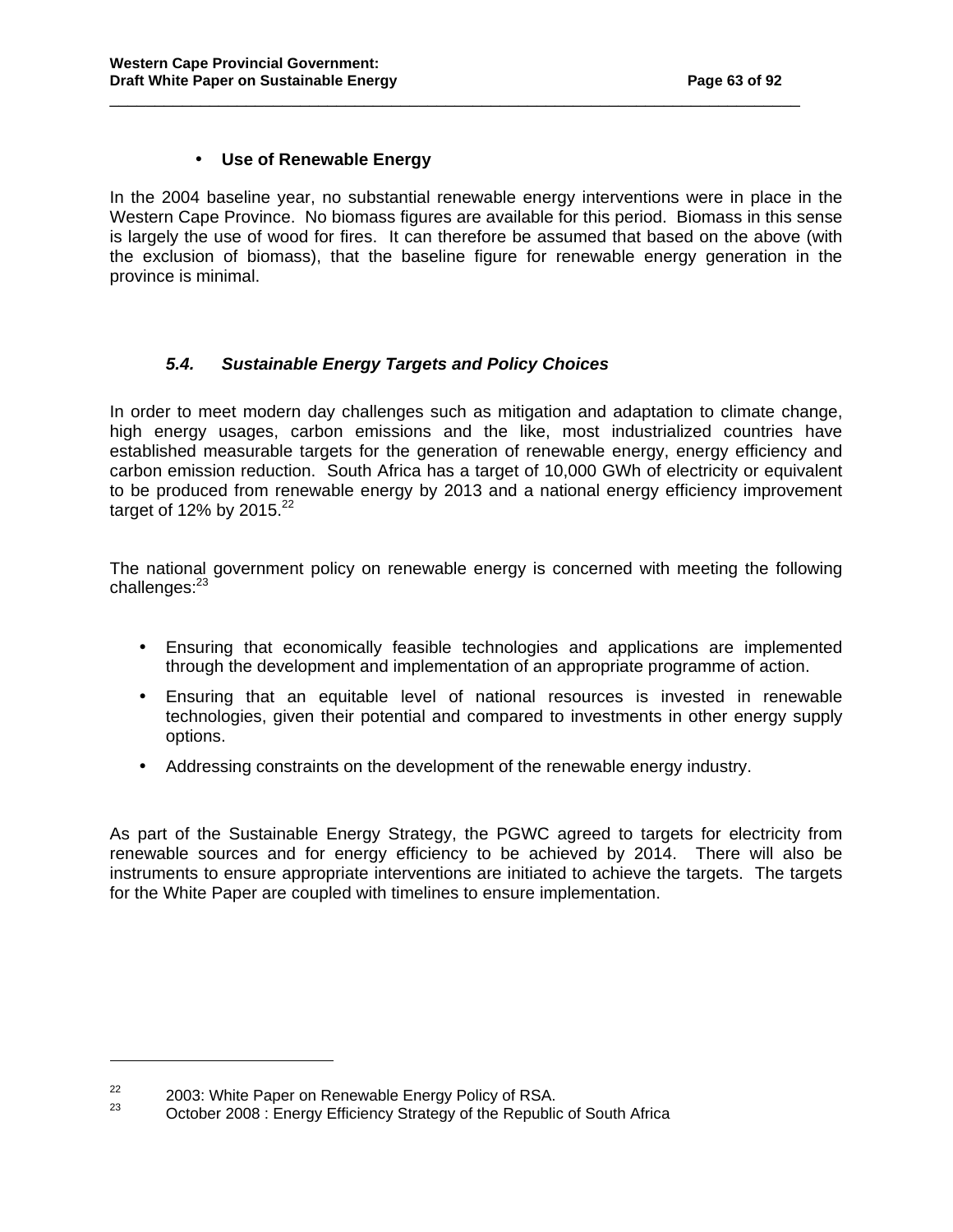# **PROPOSED SUSTAINABLE ENERGY TARGETS SUMMARY:<sup>24</sup>**

| No. | <b>Action</b>                                                                                                                  | <b>Target</b> | <b>Date</b>    |
|-----|--------------------------------------------------------------------------------------------------------------------------------|---------------|----------------|
| 1.  | Renewable energy generation (electricity only) in the<br>Western Cape off the 2004 consumption baseline of<br>63.61 million GJ | 15%           | By 2014        |
| 2.  | Overall energy efficiency against business as usual<br>scenario                                                                | 15%           | By 2014        |
| 2.1 | Industry energy efficiency                                                                                                     | 20%           | By 2014        |
| 2.2 | Residential energy efficiency                                                                                                  | 10%           | By 2014        |
| 2.3 | <b>Commercial Energy Efficiency</b>                                                                                            | 11%           | By 2014        |
| 2.4 | <b>Transport Energy Efficiency</b>                                                                                             | 12%           | By 2014        |
| 2.5 | Government                                                                                                                     | 12%           | By 2014        |
| 3.  | Overall energy efficiency against business as usual<br>scenario                                                                | 15%           | By 2020        |
| 4.  | Carbon dioxide emission reduction (in 2004 levels)                                                                             | 14%           | By 2014        |
| 5.  | Carbon dioxide emission reduction (in 2004 levels)                                                                             | 15%           | <b>By 2020</b> |
| 6.  | <b>Renewable Energy purchased by Provincial Government</b>                                                                     | 10%           | <b>By 2020</b> |

\_\_\_\_\_\_\_\_\_\_\_\_\_\_\_\_\_\_\_\_\_\_\_\_\_\_\_\_\_\_\_\_\_\_\_\_\_\_\_\_\_\_\_\_\_\_\_\_\_\_\_\_\_\_\_\_\_\_\_\_\_\_\_\_\_\_\_\_\_\_\_\_\_\_\_\_

The targets reflect the change in the energy sector which the Province aspires to reach. The targets have been developed using an internationally acknowledged modelling tool and are based on the 2004 baseline data and realistic economic and population growth projections. These targets are based on the data currently available. They will be subject to revision as more detailed data becomes available and other viable interventions are introduced. Achieving these targets will require bold leadership, legislative interventions and aggressive plans from the Provincial Government and will contribute towards achieving its strategic objectives<sup>25</sup> or high level objectives around sustainability in the Western Cape.

The Province aspires to meet six overall goals. The goals set out here under are the high level expressions of the PGWC's commitment on a number of social, economic and environmental goals that collectively express the vision for sustainable energy development. It is essential to

l

<sup>&</sup>lt;sup>24</sup> Demand Side Scenarios and Energy Efficiency Programme for the Western Cape, 2007

Chapter 5; para 1.5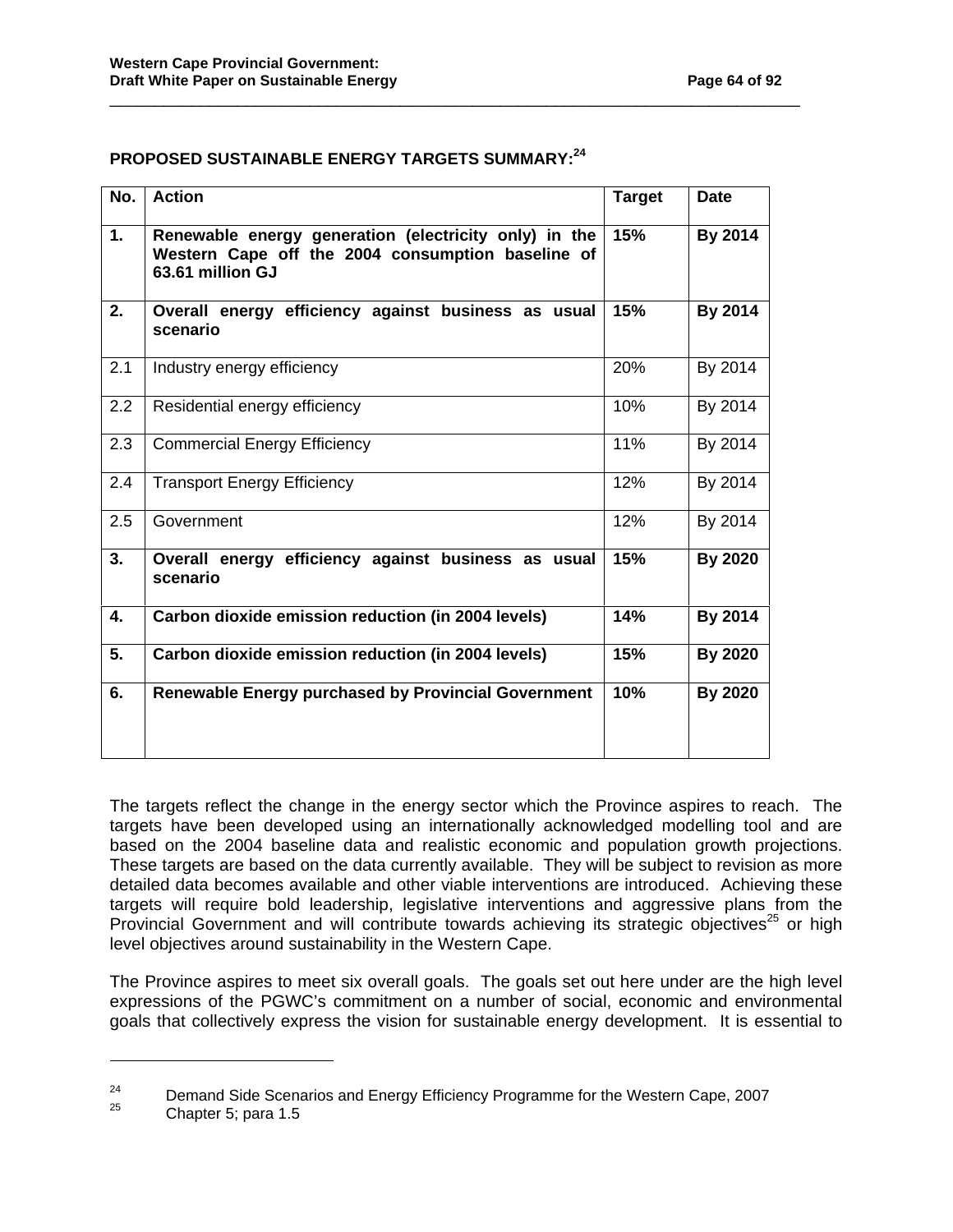support the vision with something tangible and measurable. In what follows are firstly, the outcomes for expressing the targets for the first five year period up and until 2014 and secondly, the targets to achieve the outcomes.

\_\_\_\_\_\_\_\_\_\_\_\_\_\_\_\_\_\_\_\_\_\_\_\_\_\_\_\_\_\_\_\_\_\_\_\_\_\_\_\_\_\_\_\_\_\_\_\_\_\_\_\_\_\_\_\_\_\_\_\_\_\_\_\_\_\_\_\_\_\_\_\_\_\_\_\_

# **5.4.1 Outcomes**

| <b>Projected Outcomes by 2014</b>                 |                                                                                                                                                                                                                                                                                |  |  |  |
|---------------------------------------------------|--------------------------------------------------------------------------------------------------------------------------------------------------------------------------------------------------------------------------------------------------------------------------------|--|--|--|
| <b>White Paper Goal</b>                           | <b>Outcomes</b>                                                                                                                                                                                                                                                                |  |  |  |
| Goal 1:<br>Alleviate energy poverty               | 1. Long-term employment opportunities increased by reducing costs in<br>commerce and industry                                                                                                                                                                                  |  |  |  |
|                                                   | 2. Employment opportunities increased within the energy efficiency sector<br>and related activities.                                                                                                                                                                           |  |  |  |
|                                                   | 3. Access to affordable energy services improved by promoting low energy<br>alternatives in the market place.                                                                                                                                                                  |  |  |  |
|                                                   | 4. Lower energy costs for households by improving domestic energy<br>efficiency.                                                                                                                                                                                               |  |  |  |
|                                                   | 5. Optimise energy costs to cater for the poor, the residential and the<br>industry sectors, the agriculture and the mines, the green and the willing<br>buyer through differentiated tariffs and security of supply.                                                          |  |  |  |
| Goal 2:                                           | 6. Health benefits realised through reduced atmospheric pollution and                                                                                                                                                                                                          |  |  |  |
| Improve the health of the<br>nation               | improved living conditions, in particular a reduction in respiratory-related<br>illnesses.                                                                                                                                                                                     |  |  |  |
| Goal 3:<br>Reduce harmful                         | 7. Atmospheric pollutant levels reduced by a reduction in fossil fuel<br>combustion in industry, commerce and in homes.                                                                                                                                                        |  |  |  |
| emissions                                         | Transport-related atmospheric pollutant levels reduced by a reduction of<br>8.<br>waste; increased focus on public transport and support for low energy<br>individual transport system.                                                                                        |  |  |  |
| Goal 4:                                           | 9. Western Cape CO <sub>2</sub> emissions reduced by increasing share of renewable                                                                                                                                                                                             |  |  |  |
| Reduce carbon<br>footprints on our<br>environment | energy use and improving energy efficiency across all economic sectors.                                                                                                                                                                                                        |  |  |  |
| Goal 5:<br><b>Enhance Energy</b>                  | 10. Increased resilience against electricity supply disruptions by improving the<br>energy efficiency thus reducing the load placed upon power distributions                                                                                                                   |  |  |  |
| Security                                          | systems.                                                                                                                                                                                                                                                                       |  |  |  |
|                                                   | 11. Increased resilience against national supply disruptions by improving the<br>provincial supply through supply of sustainable energy from IPPs and<br>implementation of energy efficiency measures and use of Solar Water<br>Heaters (SWH) within the boundaries of the WC. |  |  |  |
|                                                   | 12. Increased individual resilience against electricity and oil price fluctuations<br>by increasing use of renewable energies and reducing the reliance on<br>private transport.                                                                                               |  |  |  |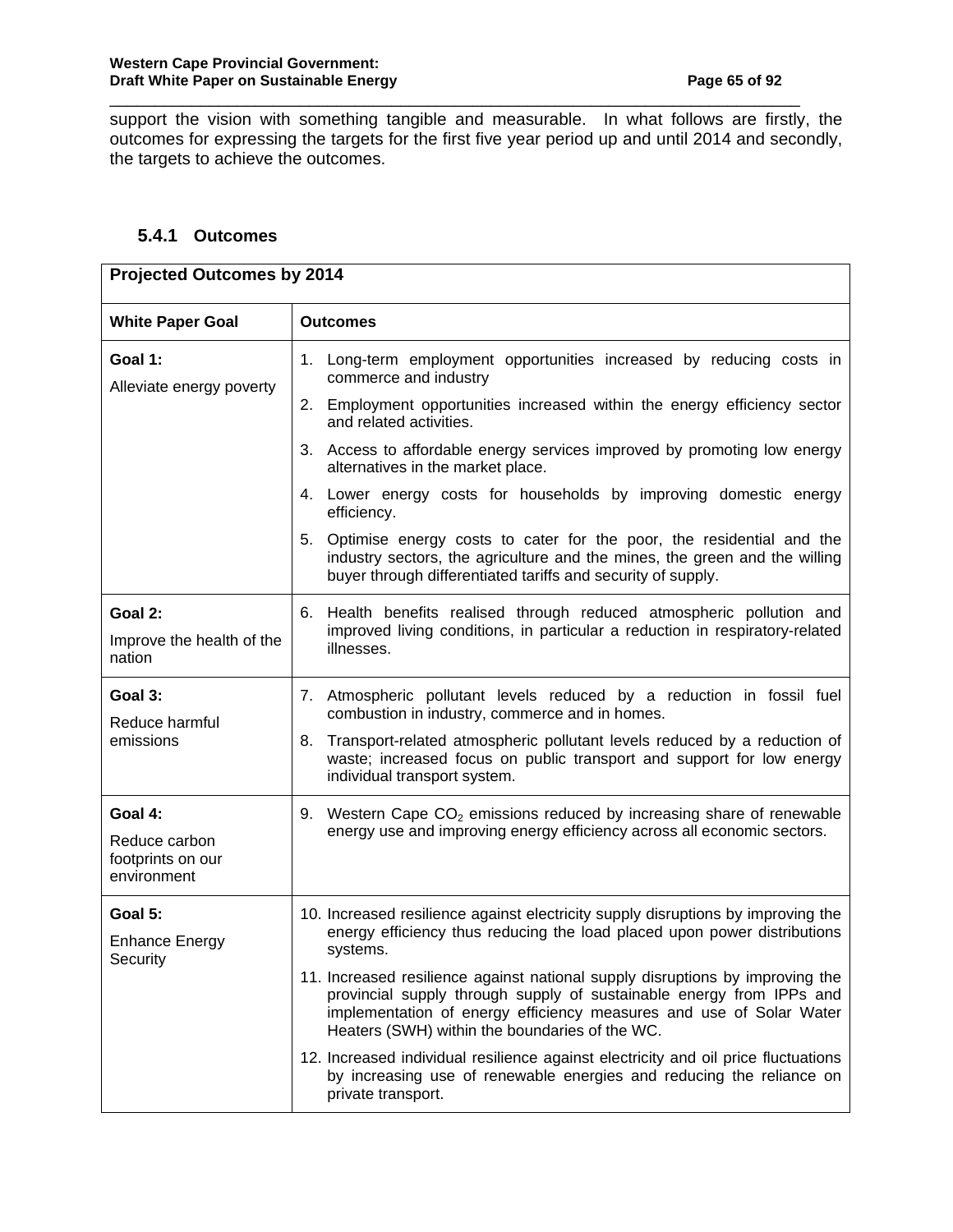| Goal 6:          | 13. Improved industrial and commercial profitability by controlling and                                                                                                                                                     |
|------------------|-----------------------------------------------------------------------------------------------------------------------------------------------------------------------------------------------------------------------------|
| Improve economic | minimising energy losses from waste of energy, inefficiencies and prices.                                                                                                                                                   |
| competitiveness  | 14. Improved international acceptability of WC products (agricultural, industrial<br>and manufacturing) by minimising the environmental impact of their<br>manufacture and compliance with agreed standards for energy use. |

\_\_\_\_\_\_\_\_\_\_\_\_\_\_\_\_\_\_\_\_\_\_\_\_\_\_\_\_\_\_\_\_\_\_\_\_\_\_\_\_\_\_\_\_\_\_\_\_\_\_\_\_\_\_\_\_\_\_\_\_\_\_\_\_\_\_\_\_\_\_\_\_\_\_\_\_

By achieving these goals, there will be a positive contribution to broader cross-cutting issues such as job creation and economic development. Increased provision of sustainable energy will also achieve social development goals in the Province.

# **5.4.2 Sustainable Energy Targets**

PGWC will strive to achieve the targets listed below. However, due to a lack of data, these targets are not set against scientific baselines but they do provide PGWC with a basis against which data can be recorded and upon which improvements can be measured.

#### **(i) Energy Efficiency**

- **Baseline:** No baseline has been established. In or during 2004, interventions in energy efficiency were non existent.
- **Targets** 2014 15% of the overall energy demand be reduced by focussing on the following targets for the different sectors:
	- Industrial energy efficiency to be improved by 20% by 2014
	- Residential energy efficiency to be improved by 10% by 2014
	- Commercial buildings, schools, hospitals and other public buildings energy efficiency to be improved by 11% by 2014; and
	- Transport energy efficiency to be improved by 12% by 2014.

#### **Methods**

- Industry: improve energy efficiency by improving electricity demand devices used for lighting and compressed air; improve boiler efficiency and steam system efficiency. and use of energy control systems such as variable speed drives.
- Residential Energy Efficiency: Improve energy efficiency by the introduction of solar water heaters, alternative lighting options..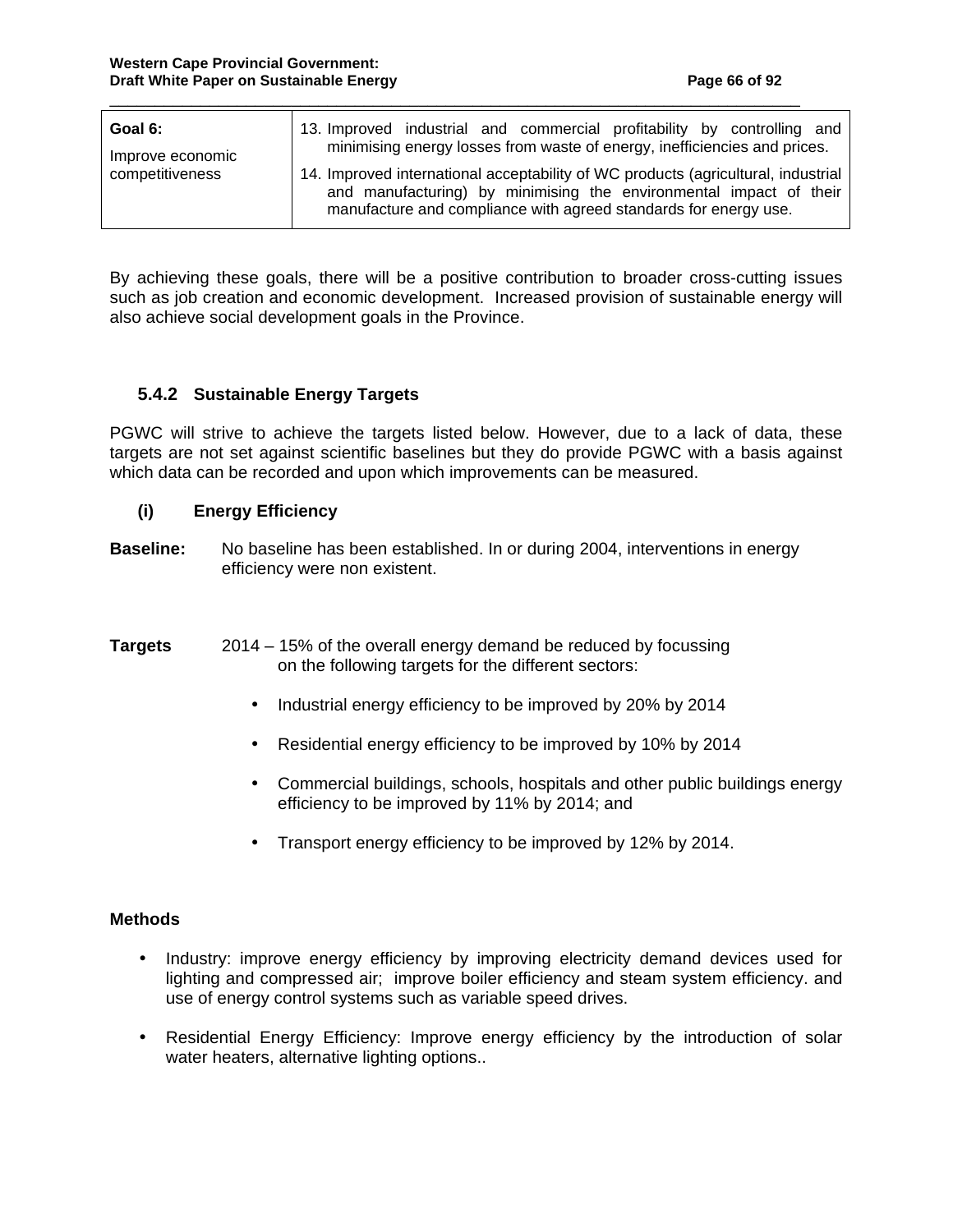• Commercial, public and government buildings: improvement of energy efficiency by utilising more efficient heating and cooling systems, and implementing alternative lighting options, for example light emitting diodes (LEDs).

\_\_\_\_\_\_\_\_\_\_\_\_\_\_\_\_\_\_\_\_\_\_\_\_\_\_\_\_\_\_\_\_\_\_\_\_\_\_\_\_\_\_\_\_\_\_\_\_\_\_\_\_\_\_\_\_\_\_\_\_\_\_\_\_\_\_\_\_\_\_\_\_\_\_\_\_

- Building legislation and guidelines for energy efficiency either at a national or local level.
- Transport: improve energy efficiency by supporting modal shifts from private transport to public transport and/or non motorised transport, changes in infrastructure, support and facilitation on non motorised transport systems and projects.

#### **Discussion**

The White Paper targets for energy efficiency are based on the research conducted leading up to the development of this White Paper. The energy efficiency target<sup>26</sup> has been broken into sub-targets for the different sectors, namely:

#### • **Industrial energy efficiency**:

This sector is the largest consumer of electricity and the second largest consumer of fuels after transport. As illustrated by Figure 1, Industry uses 46% of all energy in the Province.

The energy efficiency improvements are envisaged to occur in electricity demand devices as well as supply of thermal heat. Efficiency can be improved in lighting, compressed air, motors, variable speed drives, boilers and steam systems.

The target is to improve industry energy efficiency by 20% by 2014<sup>27</sup>

# • **Residential energy efficiency**:

From demographic and population data<sup>28</sup> the residential sector can be split into urban and rural settlements, and low income and med-high income groups. The majority of the population lives in urban settlements with the low income sector making up the largest part.

- Economic growth: 2.8% over the period
- Fuel switching limited apart from general increase in electricity consumption in residential sector.

<sup>26</sup> The target is expressed as a percentage reduction against the projected provincial energy usage in 2014. The forecast is derived from the Long range Energy Alternatives Planning tool (LEAP) utilised for developing the National Integrated Energy Plan for South Africa, The National Energy Efficiency target and used by the PGWC for the Sustainable Energy Strategy. The following assumptions are made:

<sup>•</sup> Population growth: 1,3% per annum)

<sup>•</sup> GDP growth: 2.8% average per annum growth over the period

<sup>&</sup>lt;sup>27</sup> The actual projection is in the Strategy document ; p 21<br><sup>28</sup> Measure 2004

Wesgro, 2004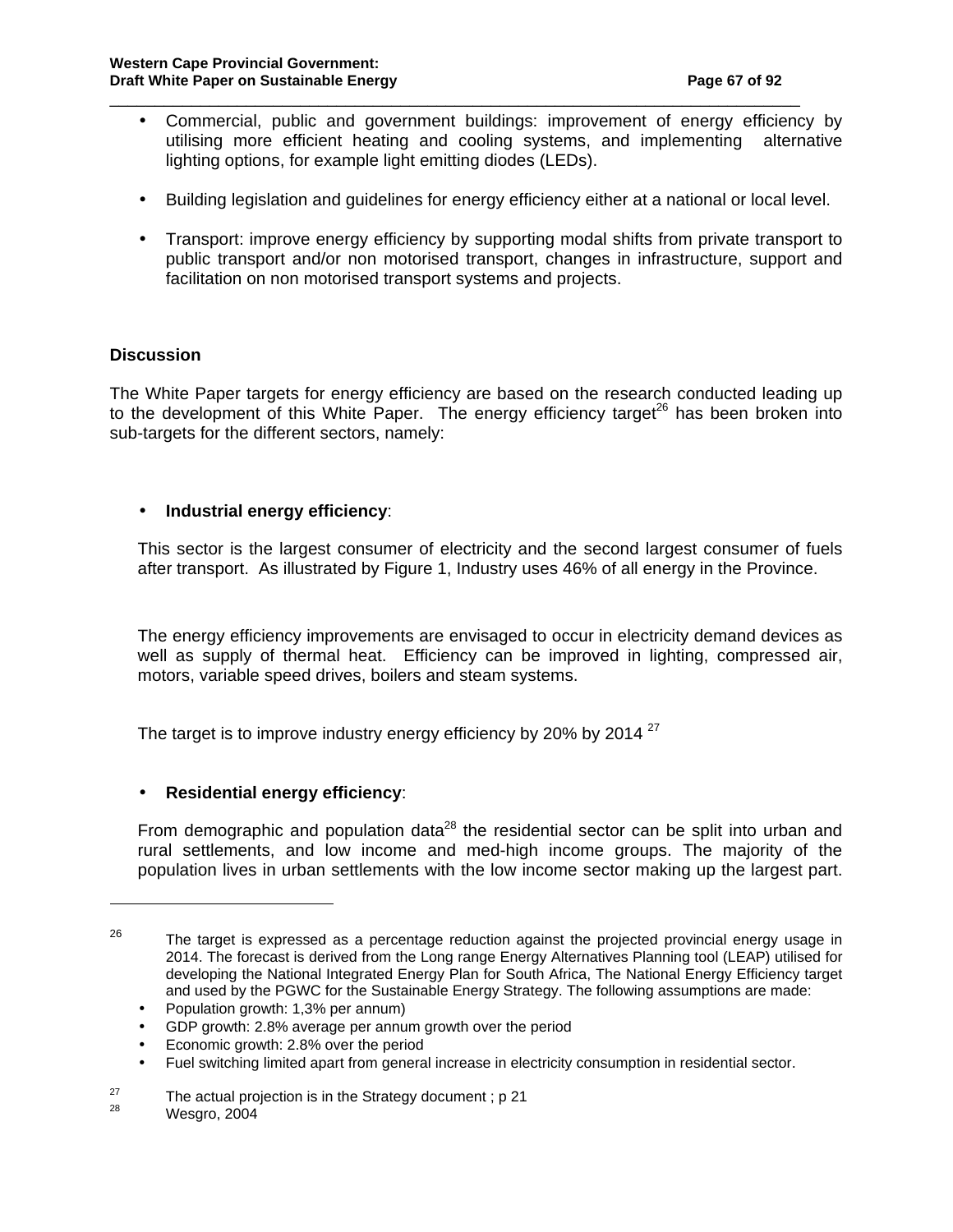While over 85% of the urban population live in electrified households, only 65% of rural households are electrified.

\_\_\_\_\_\_\_\_\_\_\_\_\_\_\_\_\_\_\_\_\_\_\_\_\_\_\_\_\_\_\_\_\_\_\_\_\_\_\_\_\_\_\_\_\_\_\_\_\_\_\_\_\_\_\_\_\_\_\_\_\_\_\_\_\_\_\_\_\_\_\_\_\_\_\_\_

The urban medium-high income sector is the largest user of energy in the province although the urban low income households are far more numerous. This is due to the high energy use in medium-high income households compared to low income households.

The residential target supports the domestic users of the Western Cape to save energy. Energy saved is money saved and the 10% target is a win-win situation for individual households as well as society. For example, in terms of household demand, it is estimated that households in Cape Town account for 15% of total energy (electricity, paraffin, gas, coal, wood and candles) consumption and 38% of total electricity consumption. In case of poorer households, energy consumption can take up to 25% of household income. For poor households, there is then, an economic incentive to save energy. Middle and high income homes, on the other hand, use approximately two times more energy than low income homes, which only costs 3 to 5% of household income. The implication of that is that there may be a limited economic incentive for middle and high income homes to save energy.<sup>29</sup>

The target is to improve energy efficiency by 10% by 2014. This can be achieved by the introduction of solar water heaters, alternative lighting options and promoting behavioural change.

# • **Commercial and public buildings**:

 $\overline{a}$ 

The total electricity use in this sector is 4 % of total consumption. The commercial sector consists of office buildings, hotels, financial institutions, shops, educational facilities, hospital and places of entertainment. Electricity is by far the dominant fuel used in this sector with coal and liquid fuels making up the remainder. In commercial and government buildings, both fluorescent tubes and regular lighting is currently used. Regular incandescent light bulbs may be replaced by the more efficient compact fluorescent lights. The use of efficient HVAC systems and solar water heaters will assist in achieving this target.

The main objectives are to reduce energy consumption and carbon dioxide emissions from buildings in the commercial and government sectors through energy efficiency behavioural changes, and building retrofitting and to ensure that new buildings in the commercial and government sectors are energy efficient.

The target is to improve energy efficiency by 11% in commercial and public buildings by 2014. This may be achieved by the introduction of energy audit and retrofit programmes; incentive programmes for energy efficiency; PGWC Pilot Solar Programmes; developing and implementing green design programmes and green procurement policies.<sup>30</sup>

 $29$  T van Heerden 2009. Household and individual resource conservation in the Western Cape: Socioeconomic characteristics & intrinsic motivations. Department of Agriculture, Western Cape.<br>30 A Quidate Example Magazine at in Public Public Publicace Previously Queense at of the Western Cap

A Guide to Energy Management in Public Buildings – Provincial Government of the Western Cape DEADP. 2008 page 6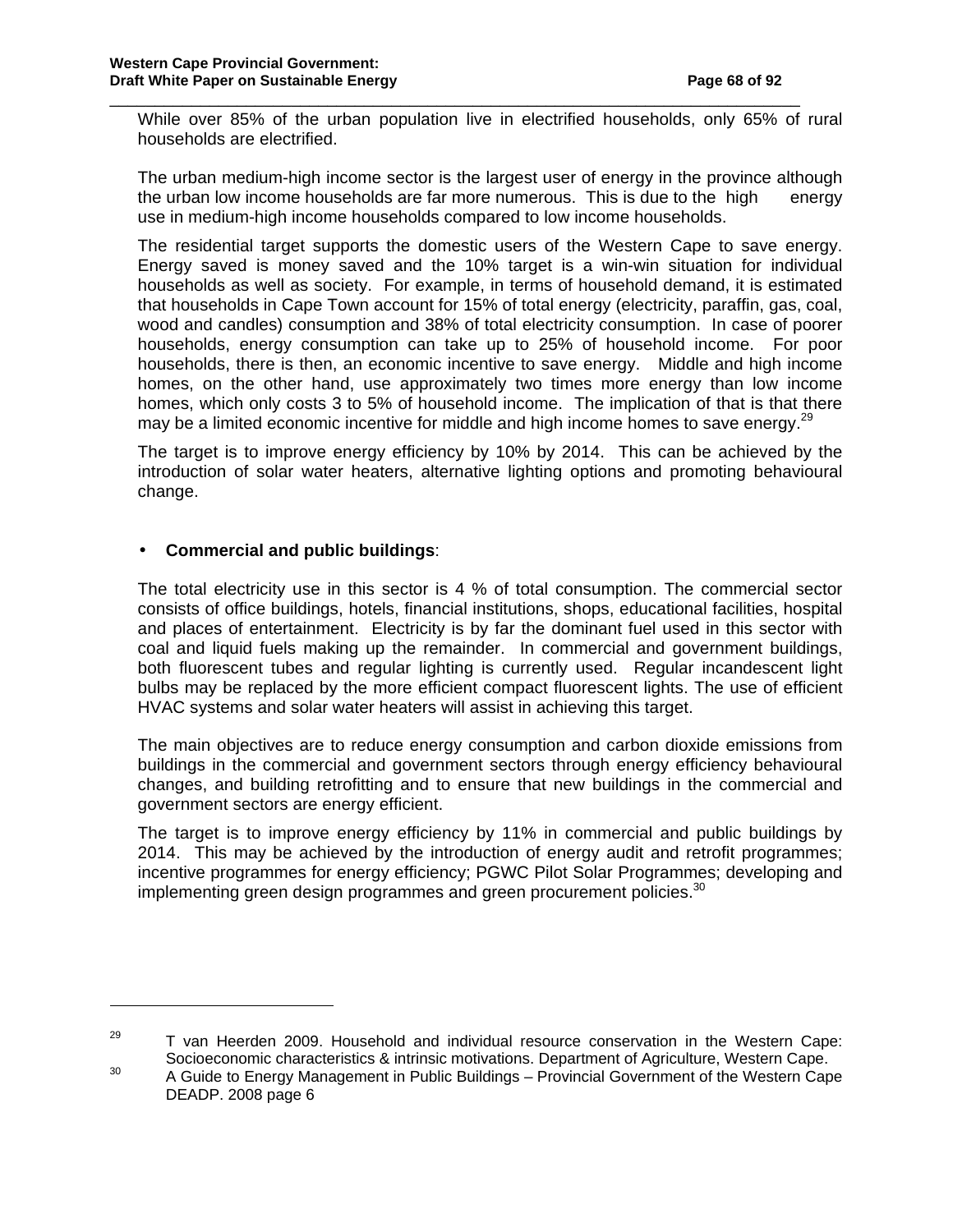#### • **Legislation and Guidelines**

Incorporating energy efficiency into the national building codes will ensure that all future buildings in the country will be energy efficient. Currently a national non mandatory standard for building efficiency, SANS 204 is in place. It is anticipated that this will be the document which will be incorporated into the building codes to make energy efficiency in buildings mandatory. Many cities have developed green building guidelines, and the City of Cape Town is in the process of developing an energy efficient water heating bylaw, an approach which is in line with several international cities. This will ensure that efficient water heating systems such as solar water heaters (SWHs) are installed in all new buildings in the City. Local Government has the power to pass their own efficient building bylaws, provided they do not contradict the national building codes. These could be passed as an interim measure until national legislation is in place.

\_\_\_\_\_\_\_\_\_\_\_\_\_\_\_\_\_\_\_\_\_\_\_\_\_\_\_\_\_\_\_\_\_\_\_\_\_\_\_\_\_\_\_\_\_\_\_\_\_\_\_\_\_\_\_\_\_\_\_\_\_\_\_\_\_\_\_\_\_\_\_\_\_\_\_\_

#### • **Transport energy efficiency:**

The consumption in this sector is 35%. The transport sector is heavily dependent on liquid fuels and the largest user of petrol and diesel in the Western Cape. Consequently, the transport sector is responsible for a large proportion of the air pollution in the Province. The transport sector energy demand is largely dominated by private passenger transport. This results in the inefficient use of fuel and increased levels of pollution. In the public transport sector rail remains the backbone for public transport within the Western Cape, although this service is in a state of decay. The number of minibus taxis in the Province has been growing.

There is significant scope for intervention in this sector that would have dramatic environmental and financial impacts. Some of the interventions which will be dealt with in the Province's strategic plan and programme of action will be the following:

- (a) Modal Shift: the shift from private transport to public transport. Such a shift implies massive changes in infrastructures and fuel costs savings. A further policy option may be the shift from petrol to diesel minibus taxis (which is the intention with the 'taxi recapitalisation' programme).
- (b) Government Fleet: The use of more efficient vehicles with low emissions in the provincial government fleet will show the Province leading by example. Changes in the procurement policy for these vehicles should be made to include sustainable transport criteria.

The target is to have improved energy efficiency of 12% by 2014.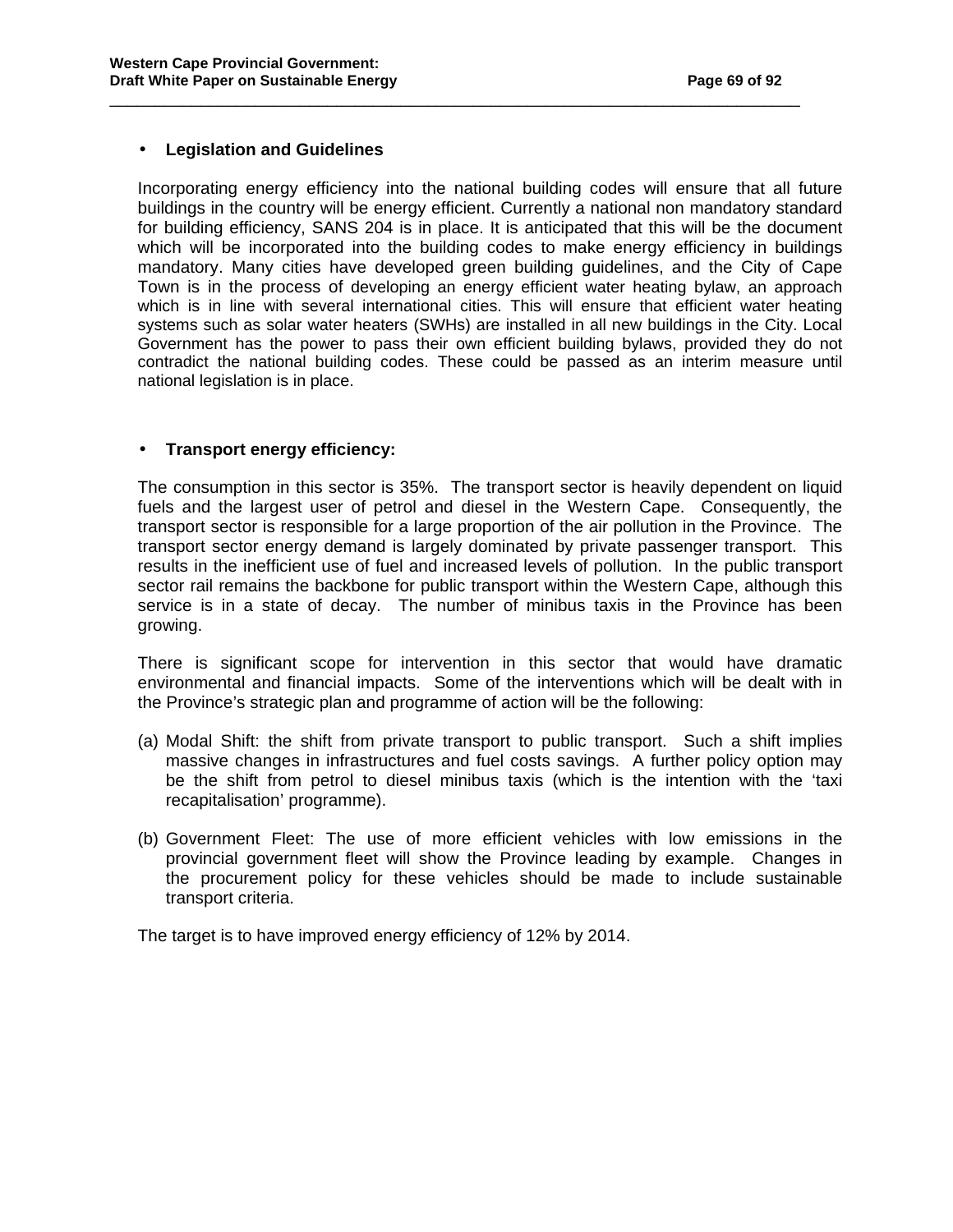# **(ii) Energy Supply Mix**

**Baseline:** The baseline for renewable energy generation is effectively zero.<sup>31</sup> The electricity use in the Province for the baseline year was 63.61 million GJ (gigajoules)

\_\_\_\_\_\_\_\_\_\_\_\_\_\_\_\_\_\_\_\_\_\_\_\_\_\_\_\_\_\_\_\_\_\_\_\_\_\_\_\_\_\_\_\_\_\_\_\_\_\_\_\_\_\_\_\_\_\_\_\_\_\_\_\_\_\_\_\_\_\_\_\_\_\_\_\_

**Targets:** Renewable energy electricity generation in the Western Cape must equal 15% of the baseline energy consumption by 2014. This is effectively 9.45 million GJ or 2650 GWh.

#### **Methods**

Faciliate the use of renewable energy sources such as wind energy, solar, biomas, hydro and wave energy.

# **Discussion**

Electricity use in the Western Cape in 2004 was measured at 63.61 million GJ or 17 669 GWh, of which 15% of this figure is 9.45 million GJ or 2650 GWh and is the target for renewable energy generation in Western Cape by 2014. In real generation terms this equates to 302MW of consistent base load power-effectively which is a  $1/6<sup>th</sup>$  of the Koeberg nuclear power station generation. However, in reality, to generate this amount of electricity from an intermittent renewable source, which in the Western Cape will predominately be wind, would require more capacity on the ground – in the region of 832MW. Based on figures from a study for this White Paper which looked into potential usable renewable energy resources in the Western Cape, a mix of renewable generation techonologies will contribute to the target by 2014. These are listed as:

Wind (680MW), Ocean energy (11MW), solar PV (100MW), Landfill gas (13MW), Hydro (13MW) and Biomass (15MW).

The Darling wind farm currently has a generating capacity of 5.2MW. The wind farm component of the targeted mix would theoretically be equivalent to 130 Darling Wind farms.

Renewable energy will contribute to the diversification of energy resources through the implementation of a properly managed programme of action that will provide sufficient incentive for the sustainable development of the renewable energy based industries. The renewable energy resource assessment and scenarios underpin the Plan of Action which clearly outlines the challenges of meeting a 15% 'Renewable Energy' target by 2014.

 $31$  See para 1.2 above.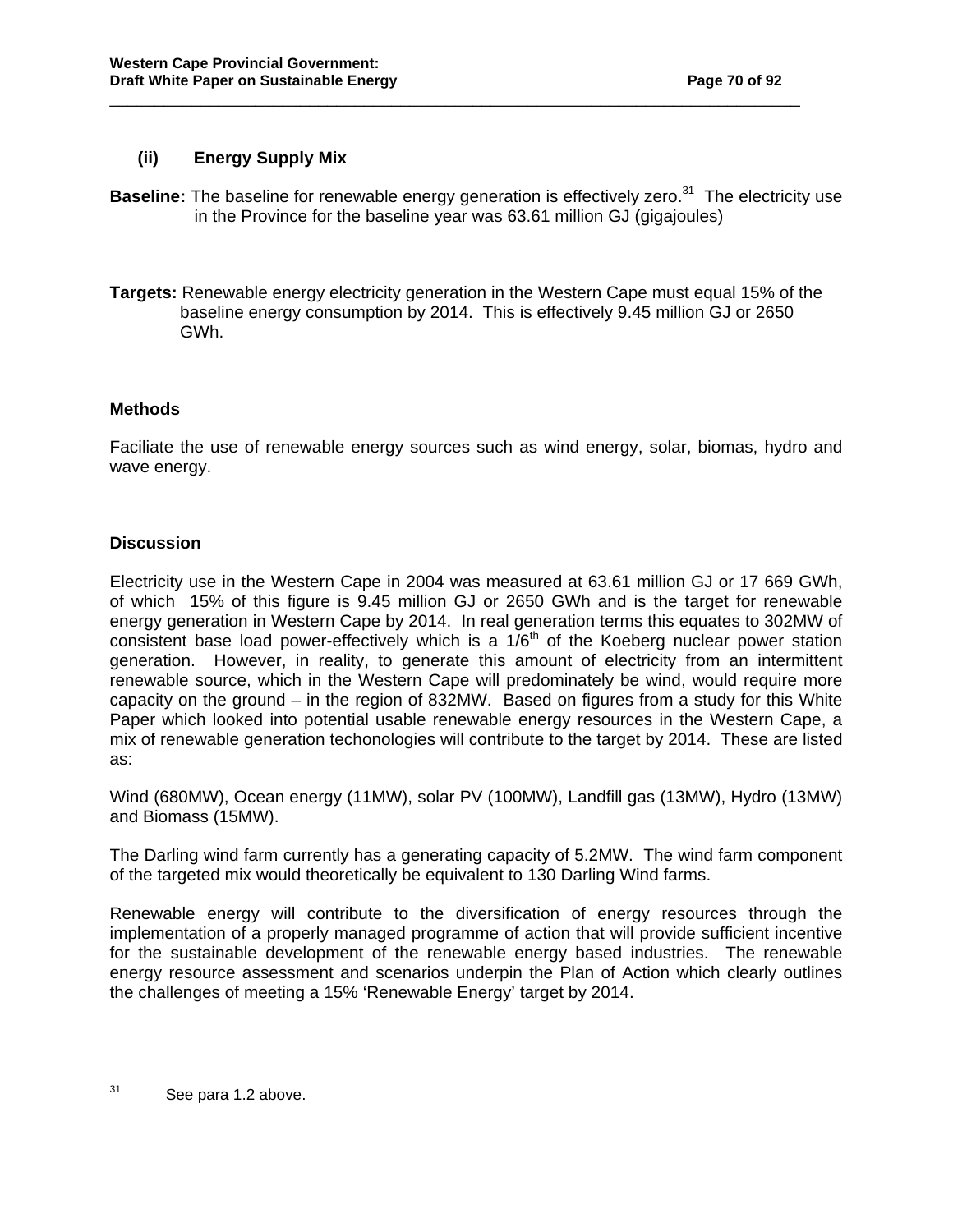The national feed-in tariff introduced by NERSA in March 2009 will contribute to meeting this target. The feed-in tariffs proposed for the different renewable energy technologies is supported by provincial government and will be implemented by NERSA in two phases. The first phase includes a feed-in tariff for wind, small hydro, landfill gas and concentrated solar power. The second phase includes a feed-in tariff for biomass, biogas, solar photovoltaic, concentrated solar power without storage, concentrated solar photovoltaic and concentrated solar power with central tower.

\_\_\_\_\_\_\_\_\_\_\_\_\_\_\_\_\_\_\_\_\_\_\_\_\_\_\_\_\_\_\_\_\_\_\_\_\_\_\_\_\_\_\_\_\_\_\_\_\_\_\_\_\_\_\_\_\_\_\_\_\_\_\_\_\_\_\_\_\_\_\_\_\_\_\_\_

It is the intention of the Department to fast-track the Programme of Action in order to initiate the development of a vibrant renewable and clean energy sector in the Province against the following initiatives that will be considered: $32$ 

# • **Wind**

Wind resources in the Western Cape are substantial – amongst the best in the country. The South African Wind Energy Programme's initial assessment of key areas along the West Coast as well as the interior (Karoo) and the Southern Cape highlight the strong energy potential.<sup>33</sup> Initial assessments show it will be possible to accommodate 2800MW of wind energy in the Western Cape transmission grid without any immediate challenges. The region also leads the country in terms of implementation experience with the establishment of the Darling Wind Farm north of Cape Town and the Eskom Klipheuwel Wind Turbine Testing Facility.

#### • **Solar PV**

 Although solar photovoltaic (PV) generation prices have been reducing over the decades, it is still an expensive option for electricity in this country – generally far too expensive to consider as a mass generation option. It remains appropriate for applications isolated from the grid, such as rural clinics or homesteads, and for special projects where users are prepared to pay a premium for solar power. With grid-synchronised solar PV systems now available in the country, there is a steady increase in installations in urban areas, although they will only provide a tiny contribution to the overall energy mix into the medium-term. While solar radiation levels in the province are reasonably high, they are not the highest in the country. Although a tariff for large-scale solar PV has been included in the REFIT programme, they are likely to be located elsewhere in the country for this reason.

#### • **Other biomass**

l

 There may be scope for electricity or heat generation from biomass waste from sawmills, or from pulp plants, in some specific locations within the province. Cost competitiveness and energy quantities are not known. Investigations indicate that electricity generation from landfill methane gas sites is feasible, largely because of the carbon revenue

 $32$  2008: Sustainable Energy Strategy and Programme of Action for the Western Cape pg 40

<sup>33</sup> SA Wind Energy Programme, UNDP 2005; Wind Atlas, DME 2003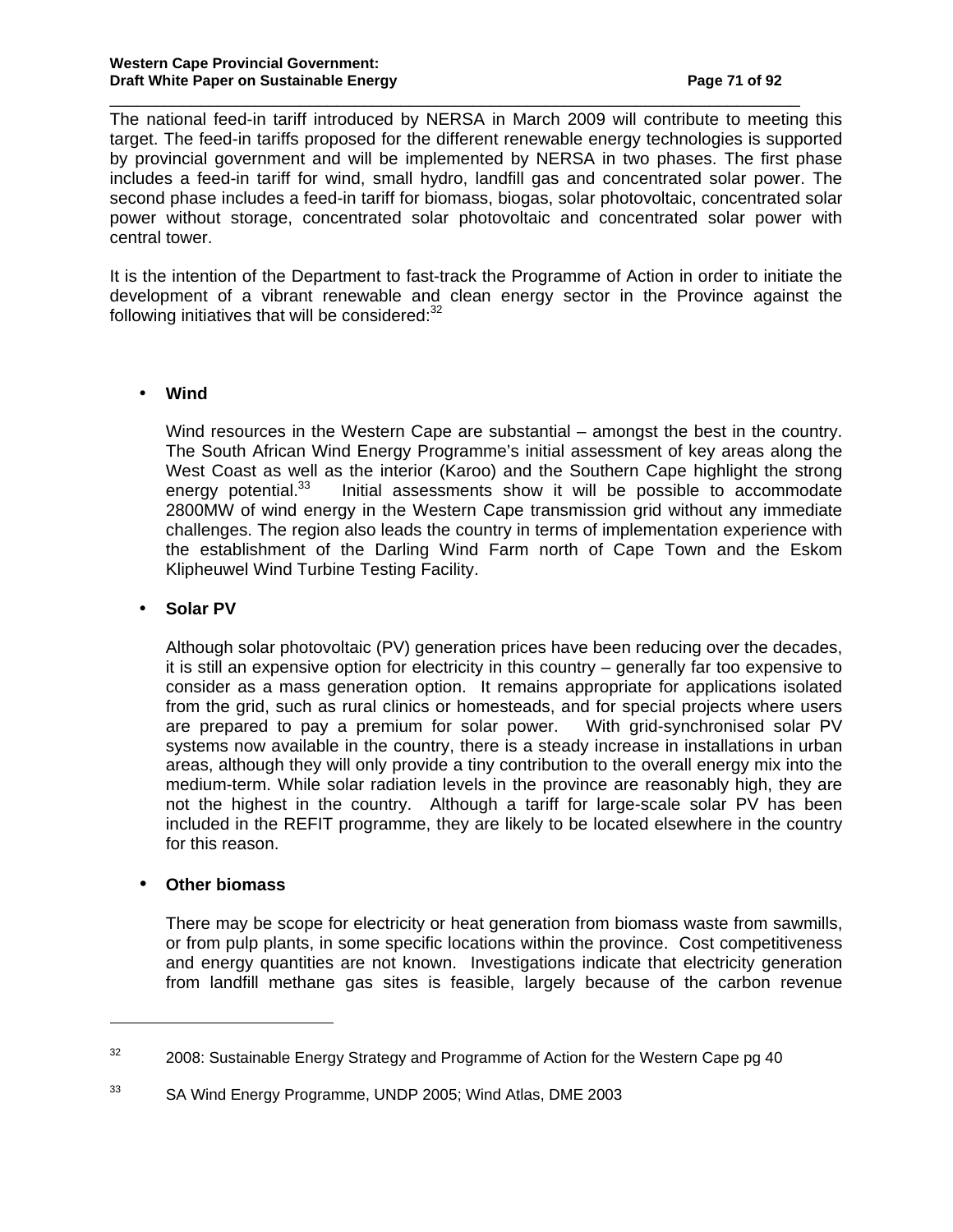available for methane emissions reduction. This opportunity is being exploited in the country's biggest landfills, and could be available for smaller sites in the future.

\_\_\_\_\_\_\_\_\_\_\_\_\_\_\_\_\_\_\_\_\_\_\_\_\_\_\_\_\_\_\_\_\_\_\_\_\_\_\_\_\_\_\_\_\_\_\_\_\_\_\_\_\_\_\_\_\_\_\_\_\_\_\_\_\_\_\_\_\_\_\_\_\_\_\_\_

# • **Hydro**

 There are likely to be several sites where small scale hydro is feasible – mainly in the mountains of the wetter regions of the Province. Large seasonal variations in water flow can be a problem with this energy source. The generation potential of this resource is not known, although it is considered unlikely to be a significant contributor to the energy mix. Its application is expected to be mainly for sites remote from the grid. The DME resource maps for small scale hydro are used as a basis for assessment. The department will continue to explore this generation option.

#### • **Pumped storage**

 Pumped storage is not a source of net generation, but rather a means of smoothing out load peaks. It is typically around 70% efficient – comparing input pumping energy to generated energy. Eskom has a large pumped-storage site in the Province, at Palmiet, which it uses to regulate peaks on the national grid, and the City of Cape Town has a smaller site at the Steenbras Dam for its own use. Little attention is given to pumped storage as an option within the Province.

#### • **Wave energy**

 Wave energy development is still in its infancy but holds much promise as a source of bulk renewable energy. Whilst the Western Cape has a long coastline and preliminary results show that the wave resource is substantial, no large scale commercial projects are yet in place. The department will continue to encourage private developers to explore options for large scale generation of the Cape coastline however the potential environmental impacts that this technology may have on marine ecosystems must be taken into consideration.

#### **5.5. Implementation Issues**

#### **5.5.1 Barriers**

In general, the technologies and options for delivering on this White Paper already exist, and numerous reports have argued the rationale behind the White Paper. However, the systematic change towards more sustainable energy supply and use has not yet happened.

The Western Cape Province can start to overcome the barriers that prevent individuals, business and stakeholders from changing behaviour only when the nature of the barriers is understood, including both the self-evident and real barriers as well as the perceived or 'convenience' barriers. The purpose of the White Paper is to enable the PGWC to create an environment in which these technologies and initiatives may flourish in support of achieving the Western Cape's Sustainable Energy Vision.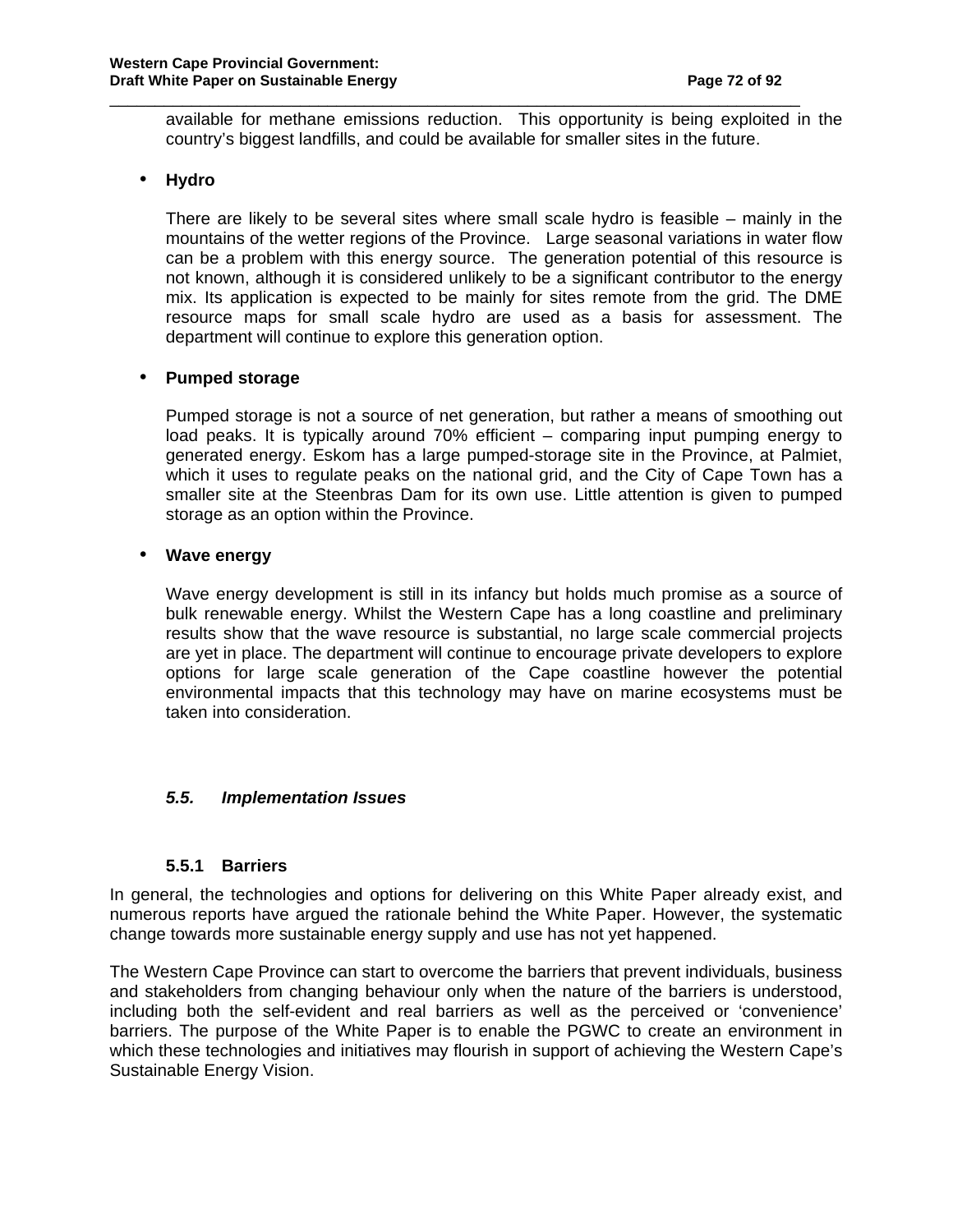The PGWC will assist in removing a number of the barriers currently preventing the adoption and commercialisation of clean energy technologies and initiatives.

\_\_\_\_\_\_\_\_\_\_\_\_\_\_\_\_\_\_\_\_\_\_\_\_\_\_\_\_\_\_\_\_\_\_\_\_\_\_\_\_\_\_\_\_\_\_\_\_\_\_\_\_\_\_\_\_\_\_\_\_\_\_\_\_\_\_\_\_\_\_\_\_\_\_\_\_

The barriers discussed here are not necessarily a complete list of all barriers. Existing barriers may change and new barriers will emerge. It is also essential to focus capacity efforts on addressing new barriers. An on going capacity assessment will measure how well this is achieved.

## **(i) Energy Pricing**

This is a perceived barrier that stems from South Africa's historically low unit price of coal and electricity, although there will be a steep and incremental rise in energy prices over the next few years. However, this barrier still holds strong amongst the mind-set of many commercial and industrial organisations that argue that medium and high-cost interventions cannot be justified due to the paybacks involved.

Current cheap conventional energy prices that exclude the costs of externalities such as health and environmental costs are a perceived barrier to fuel switching or a change to renewable energy sources. With recent price increases in fossil fuels and electricity, this misconception is starting to change and renewable energy is if measured in immediate energy costs becoming more competitive.

Many also argue that energy efficiency is not cost effective. That is a misperception. It is also a misperception that energy is cheap. The cost per kWh of electricity might still be low compared to other countries, but the bills tend to be higher than they need be simply because there is an over-consumption of energy in all sectors in the economy.

There have already been significant hikes in electricity prices from 2007 and Eskom has announced further price increases for many years to come. The cost for fuels, especially diesel but also petrol and paraffin, has also increased dramatically over the past 3 years. While fluctuations can be expected in global markets, the upward trend is likely to persist due to supply/demand factors.

Energy efficiency makes good economic sense under both the current and even more so under future high energy pricing scenarios. Payback on investment is frequently less than three years for both industrial sites and commercial sites. The importance is to approach energy management correctly and education and awareness programmes are some of the first and key activities to be promoted by the PGWC.

#### **(ii) Low Investment Confidence**

Achieving optimum energy performance sometimes involves the installation of costly plant and equipment, and investors may be reluctant to tie-up financial resources in long-term projects. Recent history has seen a degree of uncertainty, both nationally and internationally, due to the fluctuations in the strength of our currency. Given the present investment climate in South Africa, the Western Cape can not isolate itself from issues such as increasing interest rates; postponed decision-making regarding the future of the energy sector in South Africa; crime; a large unskilled and semi-skilled labour force and the effectiveness of ports and transport. South Africa is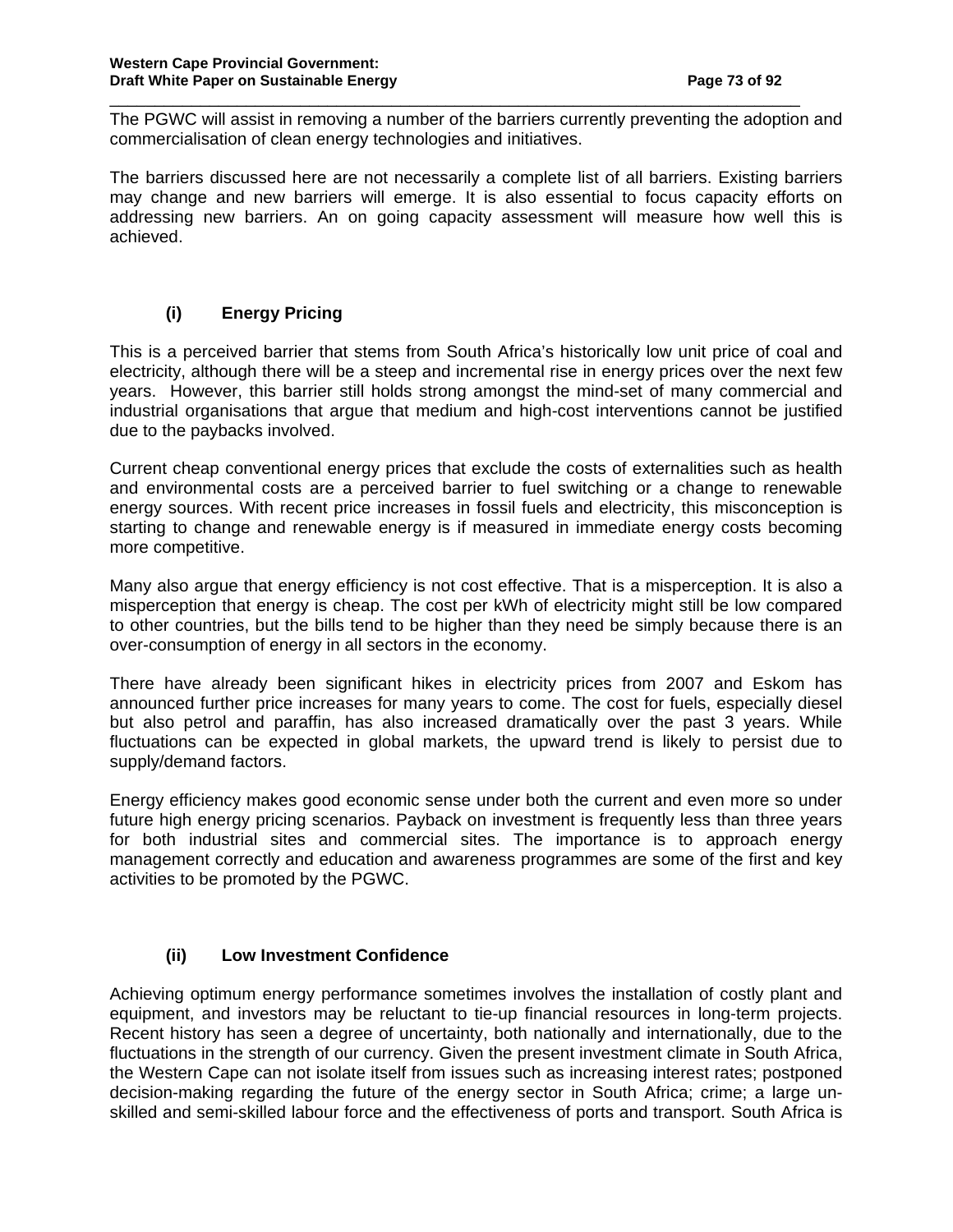also perceived to be the gateway to the rest of Africa, and the 2010 Soccer World Cup is also a huge attraction and opens a multitude of investment opportunities. The White Paper is presented within the context of these factors.

\_\_\_\_\_\_\_\_\_\_\_\_\_\_\_\_\_\_\_\_\_\_\_\_\_\_\_\_\_\_\_\_\_\_\_\_\_\_\_\_\_\_\_\_\_\_\_\_\_\_\_\_\_\_\_\_\_\_\_\_\_\_\_\_\_\_\_\_\_\_\_\_\_\_\_\_

The investment dilemma is an ongoing problem, and investors as well as local stakeholders and institutions should be encouraged to cost all externalities when considering energy efficiency investment opportunities. The notion of introducing incentives on energy efficient appliances and equipment will be considered during the implementation of this White Paper.

### **(iii) Insufficient Knowledge and Understanding of Technologies**

Energy efficiency opportunities are frequently overlooked due to the simple fact that industry, consumers and the general public are unaware that they exist. It is the intention of the Province to enhance awareness in such matters and to bring knowledge and understanding into the various sectors. This will be achieved through awareness campaigns, demonstration programmes, audits and education, and publicising stakeholder commitment programmes, and public building sector energy efficiency implementation initiatives. Use of the media and electronic options such as websites will be fully explored to publicise energy-saving tips, energy management tools and best practice methods.

In industrial plants for example, the complexity of energy options requires highly skilled energy auditors who are not always available. Also often perceptions of renewable energy are linked to an image of inferior or defective solar home systems in townships. The importance of using properly qualified staff and having the right management information is essential in order to overcome the barrier of a lack of knowledge. The PGWC will design its capacity building efforts so as to reduce barriers around this gap of limited access to information, skill and knowledge.

## **(iv) Institutional Barriers and Individual Resistance**

Institutional barriers and individual resistance often stem from lack of information or ignorance. Often there is a misconception that renewable energy is not modern energy. Or that energy efficiency will disrupt industrial processes and lead to productivity losses and that residences will end up in darkness. This indicates a lack of information and awareness.

It is essential to lead by example and the PGWC will ensure that systematic information and education is developed and implemented to overcome this barrier.

## **(v) The practice of 'bounded rationality'**

Decision making with limited management resources requires the use of imperfect, or incomplete, information and less than fully rational procedures. This is significant as the majority of energy consumers currently have imperfect information regarding the range and performance of energy efficient products. This fact inevitably results in poor decision-making when purchasing goods or specifying equipment.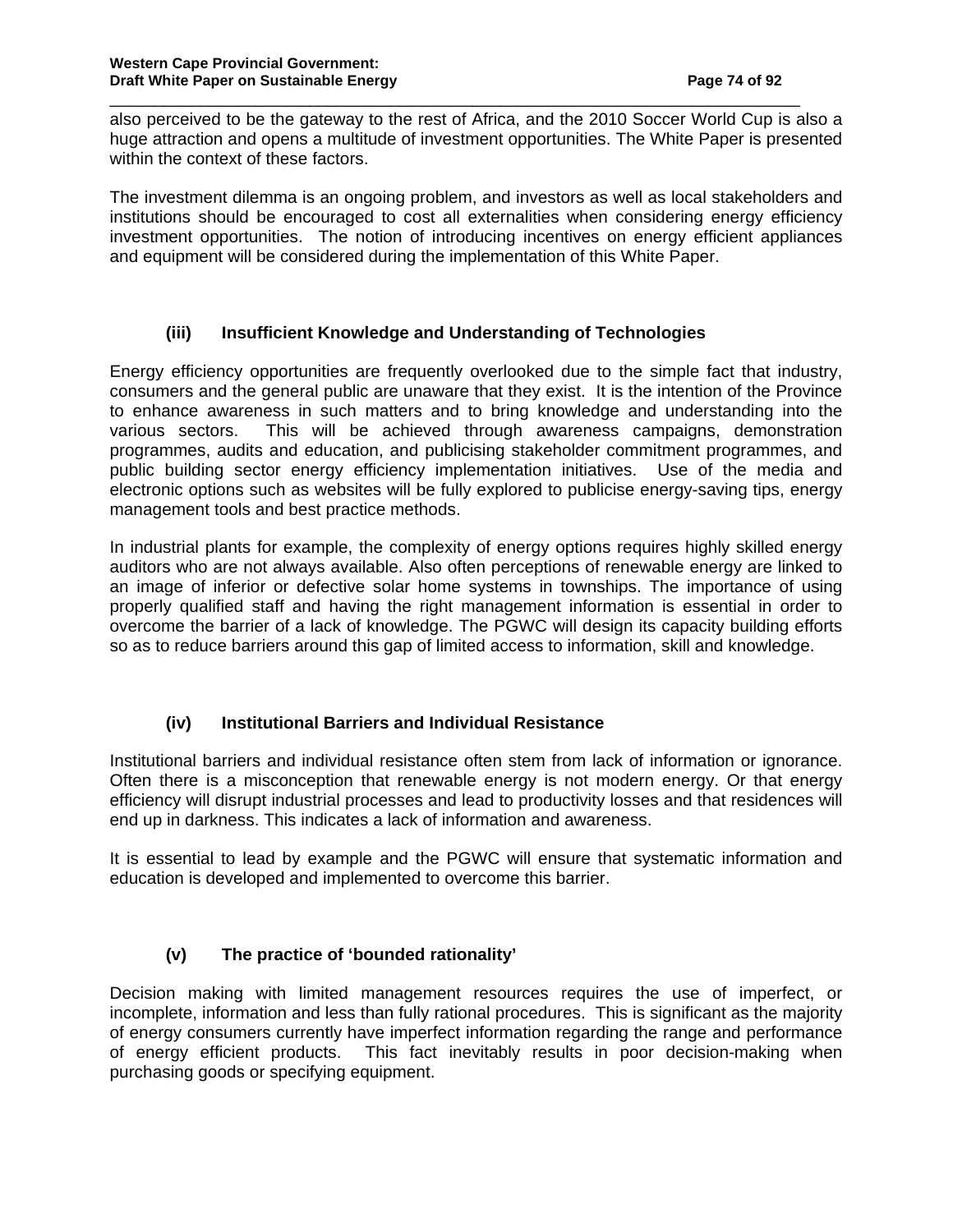#### **5.5.2 Monitoring and Measurement**

There is a need to establish a system for continuous updating and registration of figures and data relating to energy efficiency, in particular, indicators for efficiency measurement. A formalised system, with the assistance from Municipalities, for collecting, managing and calculating indicators is necessary for monitoring the implementation and success of activities and interventions as part of the strategies for energy efficiency.

\_\_\_\_\_\_\_\_\_\_\_\_\_\_\_\_\_\_\_\_\_\_\_\_\_\_\_\_\_\_\_\_\_\_\_\_\_\_\_\_\_\_\_\_\_\_\_\_\_\_\_\_\_\_\_\_\_\_\_\_\_\_\_\_\_\_\_\_\_\_\_\_\_\_\_\_

It is the department's responsibility together with Municipalities to establish such a monitoring and verification system and ensure that it is implemented. The department will take responsibility to ensure that progress towards targets are reviewed and monitored on a continual basis.

The success of such a system will inevitably depend on using a multi-stakeholder approach, including consultation with representative bodies within each sector.

#### **5.5.3 Education, Information and Awareness**

Information and generic awaress are key elements to achieve success in terms of changing the Province into a more energy efficient society.

Awareness-raising starts with pre-schooling education and runs through all learning fields into the adult education system. The Province will engage with the institutions responsible for education and support, and facilitate the inclusion of appropriate education on energy efficiency.

#### **5.5.4 Research and Technology**

Technological options represent significant potential for energy efficient improvements and, in many instances, are well researched and already developed. However, the majority of these technologies are not manufactured locally and require importation. The latter point will represent a challenge to the Province, particularly as the drive to promote energy efficiency gains momentum.

The White Paper will support appropriate research and the possible adaptation of internationally and locally available technologies and processes.

#### **5.5.5 Energy Audits**

Energy audits have internationally been used across all sectors to identify efficiency measures that can be implemented in a cost-effective manner. However, to be effective it has often required both the audits as well as the implementation of measures to be compulsory and to be paid for by the client. The White Paper will promote energy audits as a means of improving efficiency.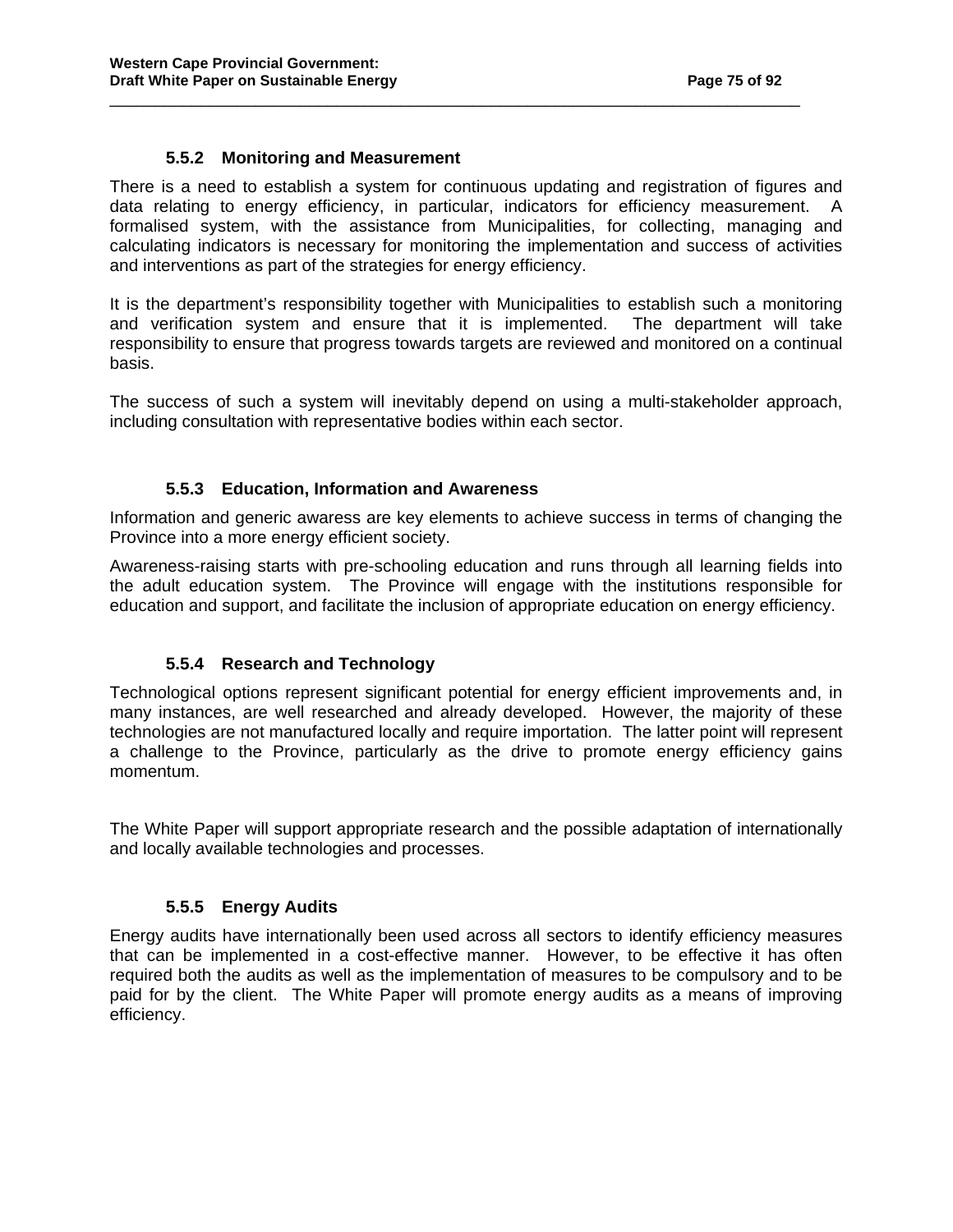### **5.6. Costing/Financial Implications**

The White Paper sets targets for both renewable energy generation and energy efficiency in the Province.

\_\_\_\_\_\_\_\_\_\_\_\_\_\_\_\_\_\_\_\_\_\_\_\_\_\_\_\_\_\_\_\_\_\_\_\_\_\_\_\_\_\_\_\_\_\_\_\_\_\_\_\_\_\_\_\_\_\_\_\_\_\_\_\_\_\_\_\_\_\_\_\_\_\_\_\_

Most of the energy efficiency interventions provide a favourable payback period for the end user and will not require additional government funding, particularly at a provincial level. Renewable energy is being financially incentivised in the Province through the national Renewable Energy Feed in Tariffs (REFIT).

The PGWC will play a faciltatory and awareness raising role in ensuring that renewable energy and energy efficiency is rolled out in the province. This will include:

- 1. Lobbying national government for legislation and regulatory changes around RE and EE (for example, energy efficient building legislation, tax incentives around RE and EE)
- 2. Supporting the implementation of RE generators in the Province (EIA approval process, facilitating incentives such as CDM)
- 3. Supporting local government to collect energy data to establish local government energy and climate change baselines and strategies, pass relevant legislation (EE building and efficient water heating bylaws) and initiate rollout programmes.

These tasks will be driven internally under Climate Change Directorate of PGWC. Implementation costs will therefore amount to operational costs and not capital costs. Sufficient budget should be allocated to this Directorate to ensure the effective implementation of the White Paper.

The tasks to implement the White Paper fall under the broader Climate Change Strategy and Action Plan of the Department of Environmental Affairs and Development Planning.

#### **5.7. Review of Targets**

A review of the provincial targets will be undertaken at regular intervals so as to achieve a baseline where none exists or to update the data where necessary or to adjust the data to more acceptable levels where circumstances and scenarios have changed in a substantial way.

The review will be carried out by the Department and where necessary will be done in collaboration with stakeholders with the objective of assessing progress towards targeted outcomes and to address any areas where additional input may be required from stakeholders.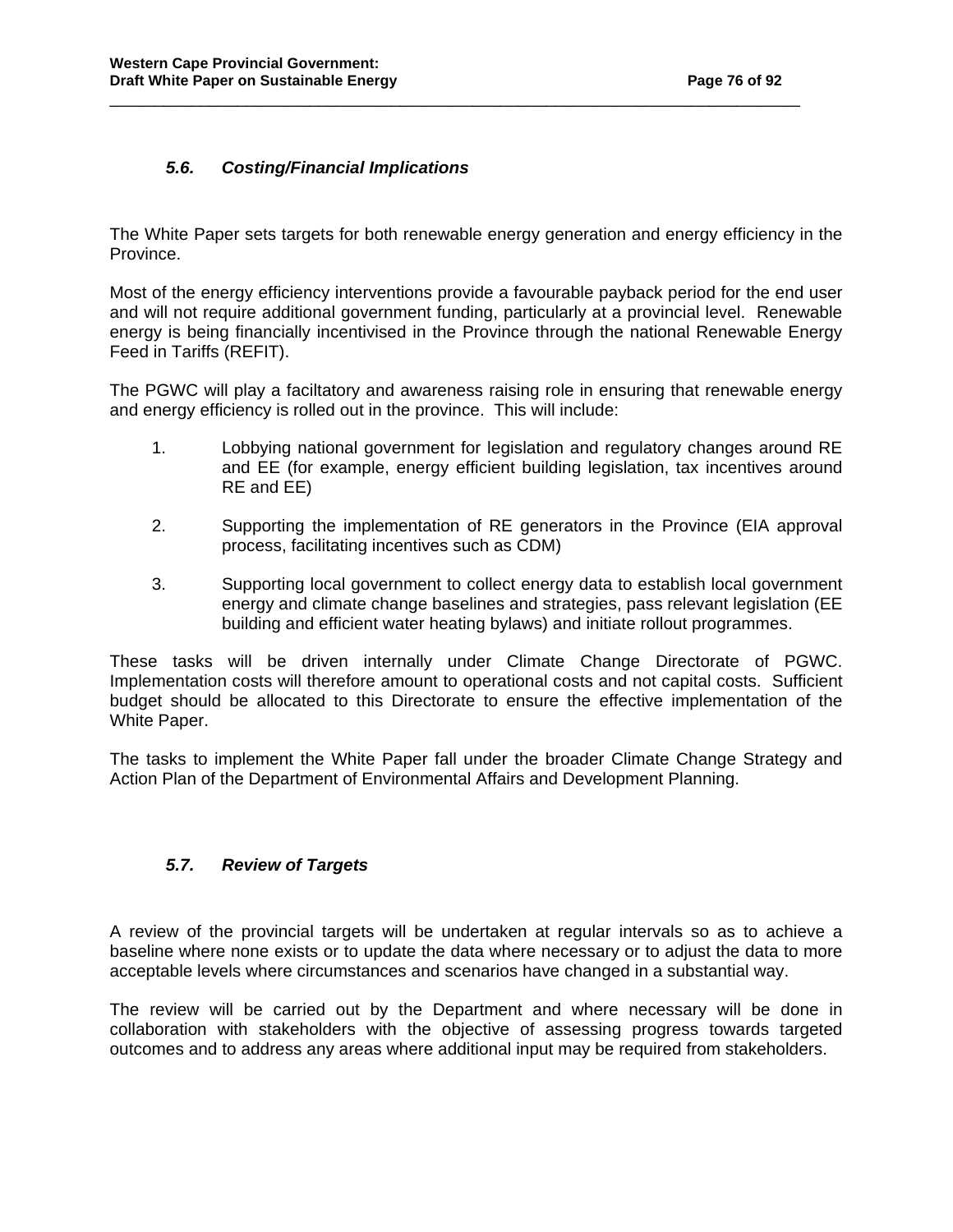#### **5.8. Conclusion**

In summary, the Western Cape Provincial Government's energy efficiency and renewable energy targets are more ambitious than national targets.

\_\_\_\_\_\_\_\_\_\_\_\_\_\_\_\_\_\_\_\_\_\_\_\_\_\_\_\_\_\_\_\_\_\_\_\_\_\_\_\_\_\_\_\_\_\_\_\_\_\_\_\_\_\_\_\_\_\_\_\_\_\_\_\_\_\_\_\_\_\_\_\_\_\_\_\_

It is important to note that the Western Cape Provincial Government only has direct influence on the Government sector but will play a supportive and facilitatory role in attempting to achieve the targets in the other sectors. The transport sector is covered broadly by this White Paper as it is an integral part of the sustainable energy use in the Province. However, a separate detailed implementation plan will be compiled in conjunction with the lead departments for transport. The transport efficiency cannot be improved without massive infrastructure investments. While industrial, commercial and residential energy efficiency can be achieved largely through moderate investments, any shift in the transport sector will require substantial and long term planning and finance. Hence, the transport sector has been reserved for special attention for engagement with the relevant stakeholders.

In conclusion, it is important that the targets for renewable energy consumption and for energy efficiency in the industrial, commercial, residential and government sectors are challenging but achievable. .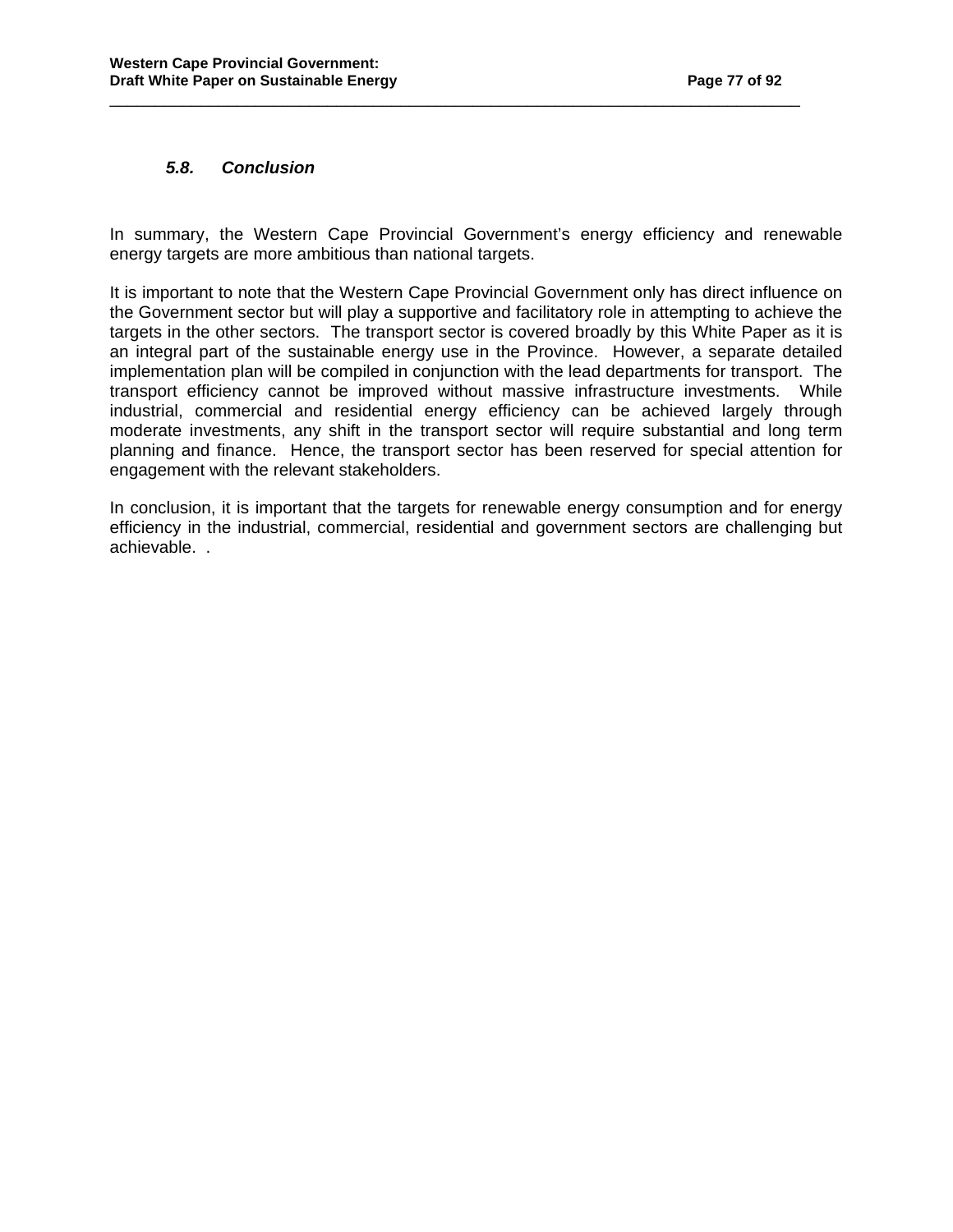### **6. Chapter 6: Implementation plans and instruments**

The implementation of the White Paper is the responsibility of the Provincial Government. However, municipalities will play a vital part in achieving the actual successes. It is the role of the municipal sector to ensure the distribution and reticulation of energy and therefore also the role of the local government to ensure that such provision is sustainable. The Provincial Government will facilitate an environment conducive to smooth implementation through interactive engagement with the municipalities.

\_\_\_\_\_\_\_\_\_\_\_\_\_\_\_\_\_\_\_\_\_\_\_\_\_\_\_\_\_\_\_\_\_\_\_\_\_\_\_\_\_\_\_\_\_\_\_\_\_\_\_\_\_\_\_\_\_\_\_\_\_\_\_\_\_\_\_\_\_\_\_\_\_\_\_\_

#### **6.1. Sustainable Development**

Sustainable development is defined as 'the integration of social, economic and environmental factors into planning, implementation and decision-making so as to ensure that development serves present and future generations<sup>34</sup>. The provision for reliable and affordable energy for business and the domestic market, underpins everyone's quality of life.

#### **6.2. Enabling Environment**

The uptake of renewable energy requires an enabling environment. The relatively high capital cost of most renewable energy technologies makes them commercially uncompetitive in the short to medium-term. The establishment of an appropriate enabling environment through the development of fiscal, financial and legislative instruments will therefore be required to stimulate increased utilisation of these technologies. This includes government support for renewable energy to help establish an initial market share and non-discriminatory open access to the electricity grid and other energy infrastructure.

Many of the renewable energy technologies are currently under-developed or not fully commercialised compared with conventional options and hence costs tend to be high. There is a reluctance to invest in what are sometimes considered to be risky investments. By undertaking demonstration projects with stakeholders these risks can be clarified and options to address them tested.

In 2009, the national energy regulator, NERSA, produced a tariff structure tailored to incentivise the growth of renewable energy in the country. This tariff structure, known as the Renewable Energy Feed in Tariff or REFIT specified attractive purchase rates for renewable energy from various sources including wind, concentrated solar thermal, photovoltaics, landfill gas, micro hydro and biomass generation amongst others. There are still uncertainties around the quantities of renewable energy that will be purchased, and around the technology selection process. There are also concerns around Eskom being the single buyer of the renewable energy. However, if

 $\overline{a}$ 

<sup>34</sup> National Environmental Management Act, 1998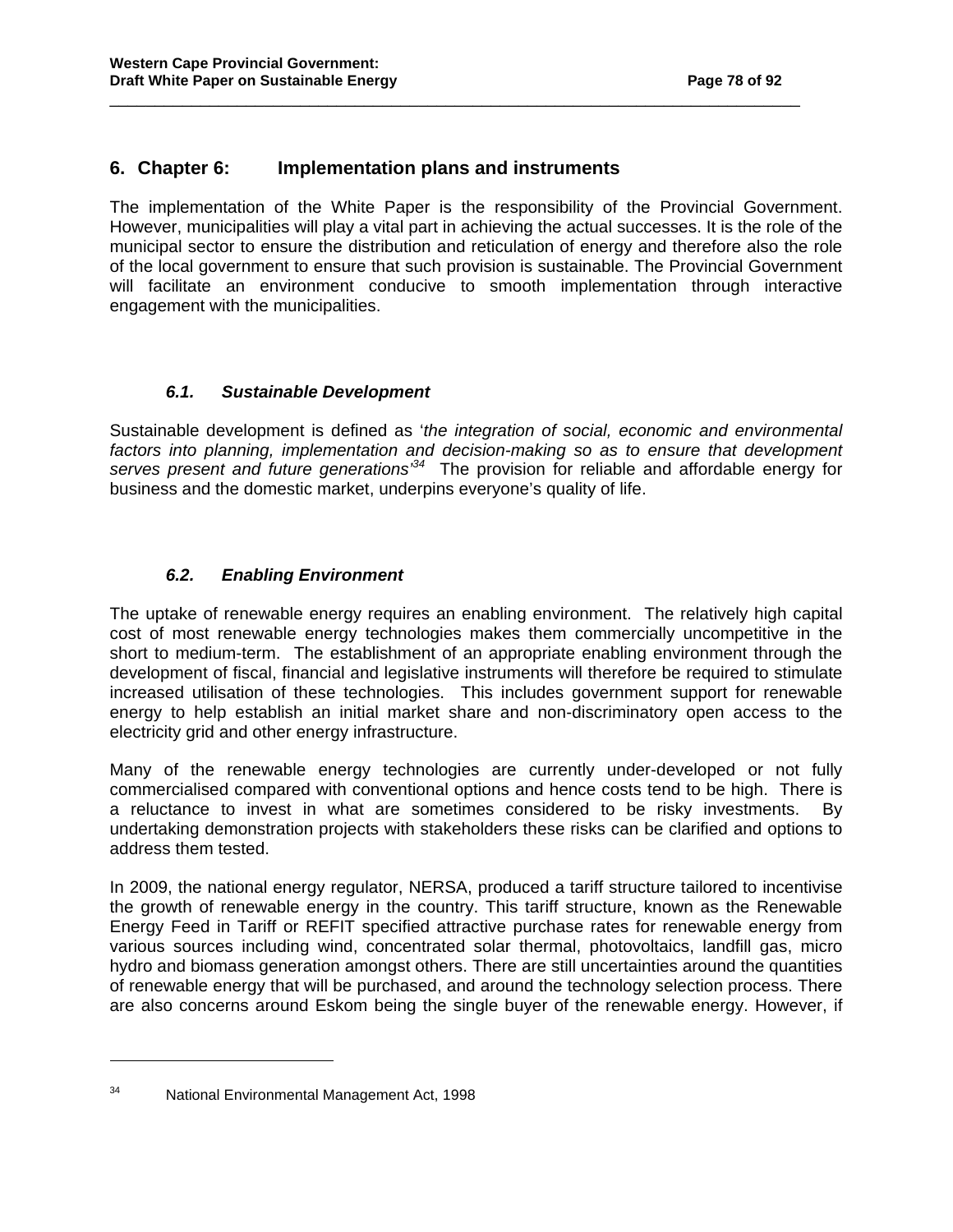managed correctly, the REFIT process will ensure that renewable energy generation technology will become a reality in South Africa within the next few years.

\_\_\_\_\_\_\_\_\_\_\_\_\_\_\_\_\_\_\_\_\_\_\_\_\_\_\_\_\_\_\_\_\_\_\_\_\_\_\_\_\_\_\_\_\_\_\_\_\_\_\_\_\_\_\_\_\_\_\_\_\_\_\_\_\_\_\_\_\_\_\_\_\_\_\_\_

Fossil fuels represent a concentrated form of energy, while renewable energy normally uses dispersed sources with low energy concentrations. Renewable energy typically has a different cost structure to conventional energy sources. For some technologies the initial capital cost is high but the operation and maintenance costs are low and the fuel is free or of low cost.

### **6.3. Energy Supply Options for the Western Cape**

Future options for energy generation in the Western Cape include a range of renewable energy sources, its source, potential and sustainable issues are in turn are investigated below.

| <b>Energy</b><br><b>Source</b>   | <b>Potential</b>                                                                                                                                                                                                                                                             | <b>Sustainability issues</b>                                                                                                                                                                                                                                                                                                                                                                                                                                                                                                                                                                                                                                                           |  |  |  |
|----------------------------------|------------------------------------------------------------------------------------------------------------------------------------------------------------------------------------------------------------------------------------------------------------------------------|----------------------------------------------------------------------------------------------------------------------------------------------------------------------------------------------------------------------------------------------------------------------------------------------------------------------------------------------------------------------------------------------------------------------------------------------------------------------------------------------------------------------------------------------------------------------------------------------------------------------------------------------------------------------------------------|--|--|--|
| Coal<br>generated<br>electricity | High potential.<br>$\bullet$<br>SA has significant coal reserves and<br>$\bullet$<br>new technologies for clean coal<br>(gasification) are being developed.<br>Will produce base load.<br>$\bullet$<br>Line strengthening to Western Cape will<br>$\bullet$<br>be essential. | Building new generation capacity will see an<br>$\bullet$<br>increase in electricity prices that may not make it<br>financially sustainable unless heavily subsidised.<br>Fluctuations in commodity prices increase<br>$\bullet$<br>financial risk.<br>Accompanying CO <sub>2</sub> increase is not desirable in<br>$\bullet$<br>light of South Africa's ratification of the Kyoto<br>Protocol and the National Climate Change<br>Response Strategy.<br>There are concerns regarding health-related<br>$\bullet$<br>issues in Mpumalanga.<br>Increased coal usage will also jeopardise the City<br>$\bullet$<br>of Cape Town and other cities' commitments to<br>clean energy targets. |  |  |  |
| <b>Nuclear</b><br>energy         | Significant potential.<br>$\bullet$<br>Costly.<br>$\bullet$<br>Long development lead times will not<br>$\bullet$<br>see plants on stream in time to meet<br>envisaged shortages in the Western<br>Cape in the short-term.                                                    | Nuclear energy is viewed as controversial yet is<br>$\bullet$<br>seen as cleaner than coal, although not carbon<br>neutral.<br>No clear, acceptable strategies and options exist<br>$\bullet$<br>for disposal of radioactive waste.<br>Decommissioning of old Nuclear Power plants is<br>$\bullet$<br>extremely costly.<br>Heavy subsidisation to industry is necessary.<br>$\bullet$<br>Public resistance for health and safety concerns<br>$\bullet$<br>may increase times to development.<br>Can be produced locally, although it will feed into<br>$\bullet$<br>national grid and be used nationally                                                                               |  |  |  |
| <b>Natural gas</b>               | High potential if sufficient resources of<br>$\bullet$<br>gas are discovered.<br>Importing gas is an option if no sufficient<br>$\bullet$<br>domestic sources are available.<br>Supplies are currently not confirmed.<br>$\bullet$                                           | Natural gas is a cleaner fossil fuel-based option<br>$\bullet$<br>than coal.<br>It is less controversial than nuclear energy and<br>$\bullet$<br>can provide base load capacity.<br>Options for local job creation are high.<br>$\bullet$<br>Can be generated locally<br>$\bullet$                                                                                                                                                                                                                                                                                                                                                                                                     |  |  |  |
| <b>Wind energy</b>               | High potential (3000 MW approx.) in the<br>$\bullet$<br>Western Cape, but resources need to be<br>confirmed.                                                                                                                                                                 | Clean option.<br>$\bullet$<br>Intermittent supply and storage issues need to be<br>$\bullet$<br>resolved.                                                                                                                                                                                                                                                                                                                                                                                                                                                                                                                                                                              |  |  |  |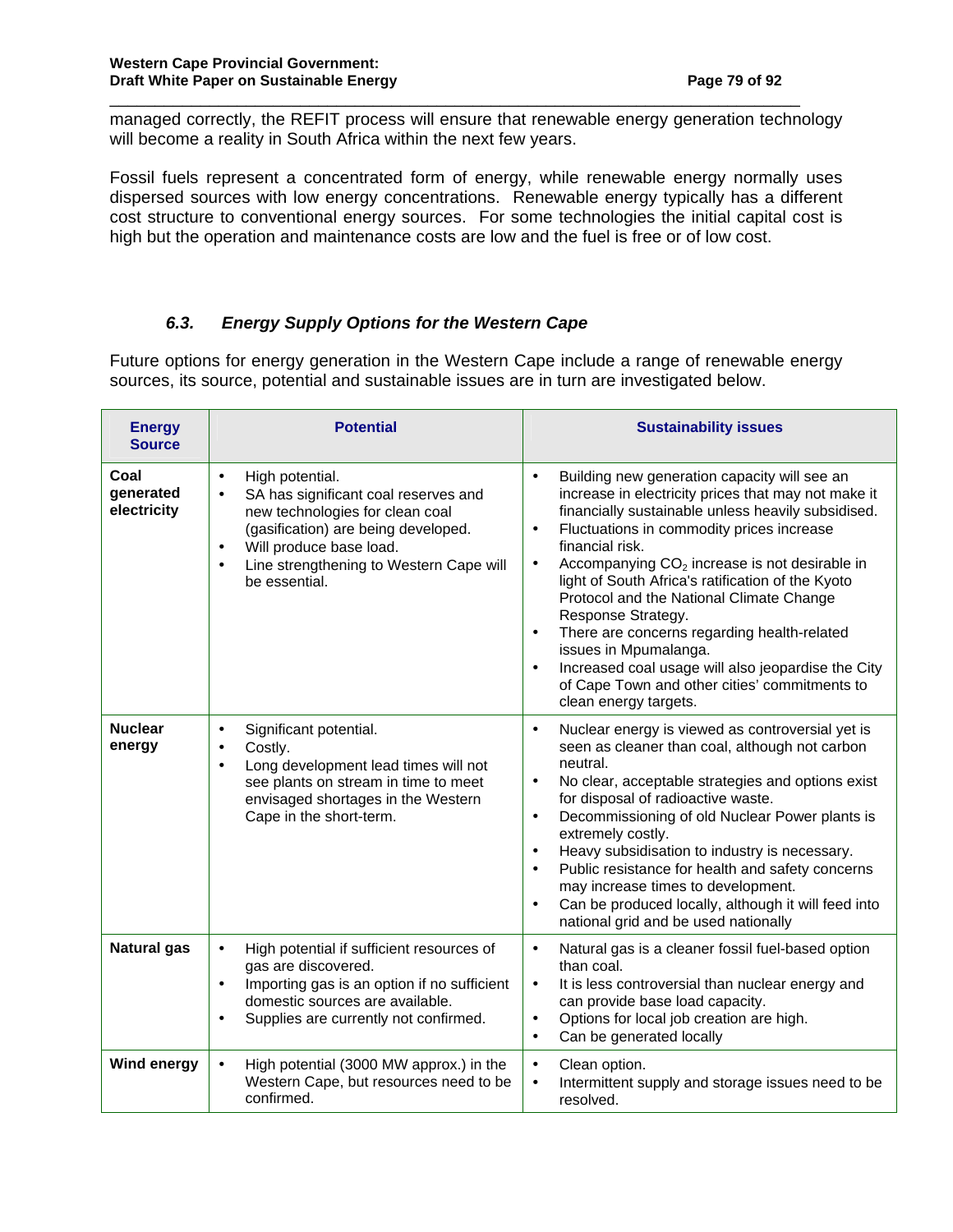| <b>Energy</b><br><b>Source</b> | <b>Potential</b>                                                                                                                                                                                                                                                                                                                                                                          | <b>Sustainability issues</b>                                                                                                                                                                                                                                                                                                                         |  |  |  |
|--------------------------------|-------------------------------------------------------------------------------------------------------------------------------------------------------------------------------------------------------------------------------------------------------------------------------------------------------------------------------------------------------------------------------------------|------------------------------------------------------------------------------------------------------------------------------------------------------------------------------------------------------------------------------------------------------------------------------------------------------------------------------------------------------|--|--|--|
|                                | Technology & capital costs are reducing<br>$\bullet$<br>rapidly.<br>Low maintenance.<br>$\bullet$<br>High job creation potential<br>$\bullet$                                                                                                                                                                                                                                             | Cannot supply base load unless working with<br>$\bullet$<br>hybrid solutions.<br>Can be quickly installed in areas needing new<br>$\bullet$<br>supply.<br>Can be generated locally<br>$\bullet$                                                                                                                                                      |  |  |  |
| <b>Biomass</b>                 | Medium potential: 1 to 50 GJ/ha/pa.<br>$\bullet$<br>Insufficient assessment of commercial<br>$\bullet$<br>potential in Western Cape.<br>Opportunities for small biomass projects<br>$\bullet$<br>particularly within forestry and<br>agricultural industry.<br>No clear assessment of other biomass<br>$\bullet$<br>potential e.g. sewage wastes.                                         | Renewable resource.<br>$\bullet$<br>Job creation in downstream and upstream<br>$\bullet$<br>industries.<br>Lower emissions if sound technology is used.<br>$\bullet$<br>Producers obtain their own energy requirements<br>$\bullet$<br>from this source, therefore lessening the demand<br>on the grid.                                              |  |  |  |
| <b>Solar</b><br>radiation      | Medium to high potential.<br>$\bullet$<br>Radiation varies from 6,501-7 000<br>$\bullet$<br>MJ/m2/pa across the province.<br>Solar PV technology is expensive.<br>$\bullet$<br>High job creation potential -<br>$\bullet$<br>manufacturing, installing, distributing;<br>Significant potential for SWH projects<br>$\bullet$<br>either at large residential scale or<br>individual level. | A clean technology from a renewable source<br>$\bullet$<br>Small business opportunities exist<br>$\bullet$<br>Few local manufacturers of PV & SWH to meet<br>$\bullet$<br>expected increased demands<br>Possibility of subsidisation from national bodies<br>$\bullet$<br>Will be generated locally; does not need a grid<br>$\bullet$<br>connection |  |  |  |
| <b>Wave power</b>              | High potential.<br>$\bullet$<br>Significant resources along West Coast<br>$\bullet$<br>particularly Cape Columbine through to<br>the Cape Agulhas area.<br>Availability of appropriate technology to<br>$\bullet$<br>be assessed.<br>High capital costs.<br>$\bullet$                                                                                                                     | Renewable energy source<br>$\bullet$<br>No CO <sub>2</sub> emissions but may have high ecological<br>$\bullet$<br>impact.<br>Job creation potential not quantified but is<br>$\bullet$<br>significant.<br>Can be generated locally<br>$\bullet$                                                                                                      |  |  |  |
| <b>Waste</b>                   | High potential for energy recovery from<br>$\bullet$<br>waste - landfill gas in particular (e.g. 6<br>sites in Cape Town).<br>Capital investment high.<br>$\bullet$                                                                                                                                                                                                                       | Controversial in the case of incineration of certain<br>$\bullet$<br>wastes.<br>Landfill gas projects are viable and can benefit<br>$\bullet$<br>from the Clean Development Mechanism (CDM)<br>financing support.<br>Financial viability marginal but new technology<br>٠<br>may improve this.<br>Can be generated locally<br>$\bullet$              |  |  |  |
| Hydropower                     | Low potential.<br>$\bullet$<br>Depending on resource assessments,<br>$\bullet$<br>potential for small-scale stand-alone<br>projects may exist.<br>These will not be suited for grid<br>$\bullet$<br>connection.                                                                                                                                                                           | Renewable resource but impact may be high<br>$\bullet$<br>especially in sensitive aquatic systems.<br>Financially not viable without significant subsidies<br>$\bullet$<br>or innovative financial engineering.<br>Can be generated locally<br>$\bullet$                                                                                             |  |  |  |

\_\_\_\_\_\_\_\_\_\_\_\_\_\_\_\_\_\_\_\_\_\_\_\_\_\_\_\_\_\_\_\_\_\_\_\_\_\_\_\_\_\_\_\_\_\_\_\_\_\_\_\_\_\_\_\_\_\_\_\_\_\_\_\_\_\_\_\_\_\_\_\_\_\_\_\_

The implementation of the White Paper will facilitate a combination of generation options. There will be a special focus on some technologies in order to gain critical mass of installation sufficient to drive prices down and support permanent employment. This can include both wind and solar energy but also other sources of renewable energy. The focus on some technologies does not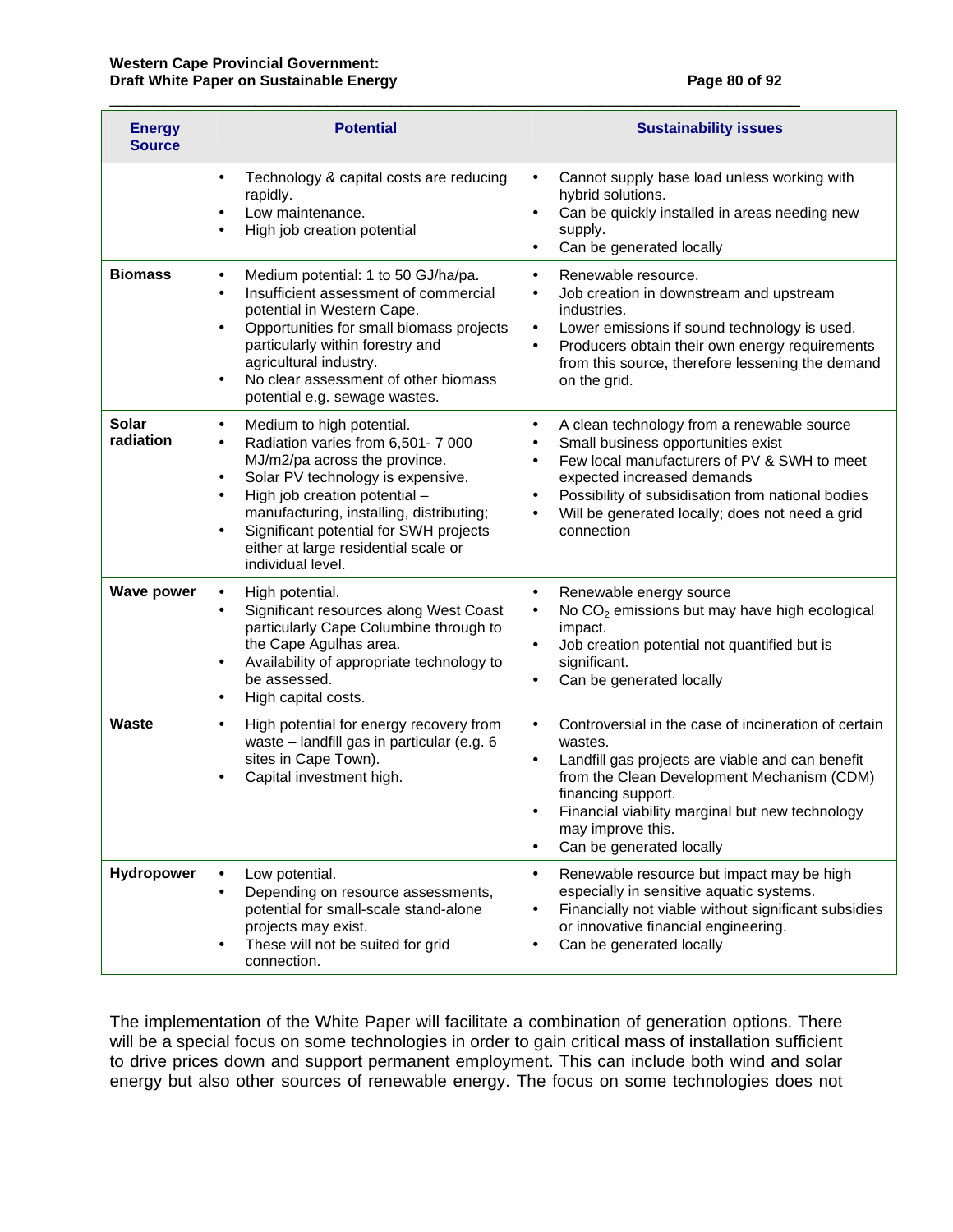mean that other technologies are excluded. It means that some technologies will have additional special attention during this first phase until 2014.

\_\_\_\_\_\_\_\_\_\_\_\_\_\_\_\_\_\_\_\_\_\_\_\_\_\_\_\_\_\_\_\_\_\_\_\_\_\_\_\_\_\_\_\_\_\_\_\_\_\_\_\_\_\_\_\_\_\_\_\_\_\_\_\_\_\_\_\_\_\_\_\_\_\_\_\_

The implementation will be facilitated within the legal mandate of the Western Cape where current mechanisms are insufficient legislation may be prepared. The implementation will also be supported with necessary financial instruments that will be discussed separately. Implementation of renewable energy also faces other capacity constraints. These will be identified through capacity assessments and addressed accordingly. This includes support to establish local manufacturing capacity.

#### **6.4. Energy Efficiency**

Different agendas can drive energy efficiency. It is essential that we have energy security to sustain growth and that we use energy efficiently to leave as little footprint as possible and facilitate reduced expenses for energy.

A power utility might approach energy efficiency from a Demand Side angle, namely attempting to level the load and balance the system over the 24 hour cycle. Seen from the industries' or consumers' point of view there are also two main agendas that drive the motivation for energy efficiency, namely energy security and energy affordability.

The focus on energy efficiency in the Western Cape is to optimise security of supply for all, minimise the collective carbon footprint and improve the economy. Using less energy for the same production output leads to relative lower energy bills. The implementation of energy efficiency follows the national strategy and initiatives and the PGWC will ensure that programmes and facilities are brought to the Province to support the achievement of set targets.

Energy efficiency implementation includes a combination of 'carrot and stick' approach interventions as shown in the following table:

| <b>Management:</b> | Energy must be treated as an expense that can be managed and<br>optimised. Special focus will be given to support and promote industrial<br>energy management but also management of energy in buildings.<br>International studies <sup>35</sup> show average industrial savings between 16%<br>and 26% through management only.                                                                                                                                                                    |
|--------------------|-----------------------------------------------------------------------------------------------------------------------------------------------------------------------------------------------------------------------------------------------------------------------------------------------------------------------------------------------------------------------------------------------------------------------------------------------------------------------------------------------------|
| <b>Audits:</b>     | Energy audits are used across all sectors to identify efficiency measures<br>that can be implemented in a cost-effective manner. The DoE has<br>initiated this process through audits of public buildings. Other initiatives<br>such as the upcoming UNIDO industrial management programme<br>focuses on industrial audits. The PGWC will support the auditing of<br>industries and buildings in the Province by certified auditors as a first<br>step to manage and measure the potential savings. |

<sup>&</sup>lt;sup>35</sup> IEA: Energy Efficiency World Data, 2008

 $\overline{a}$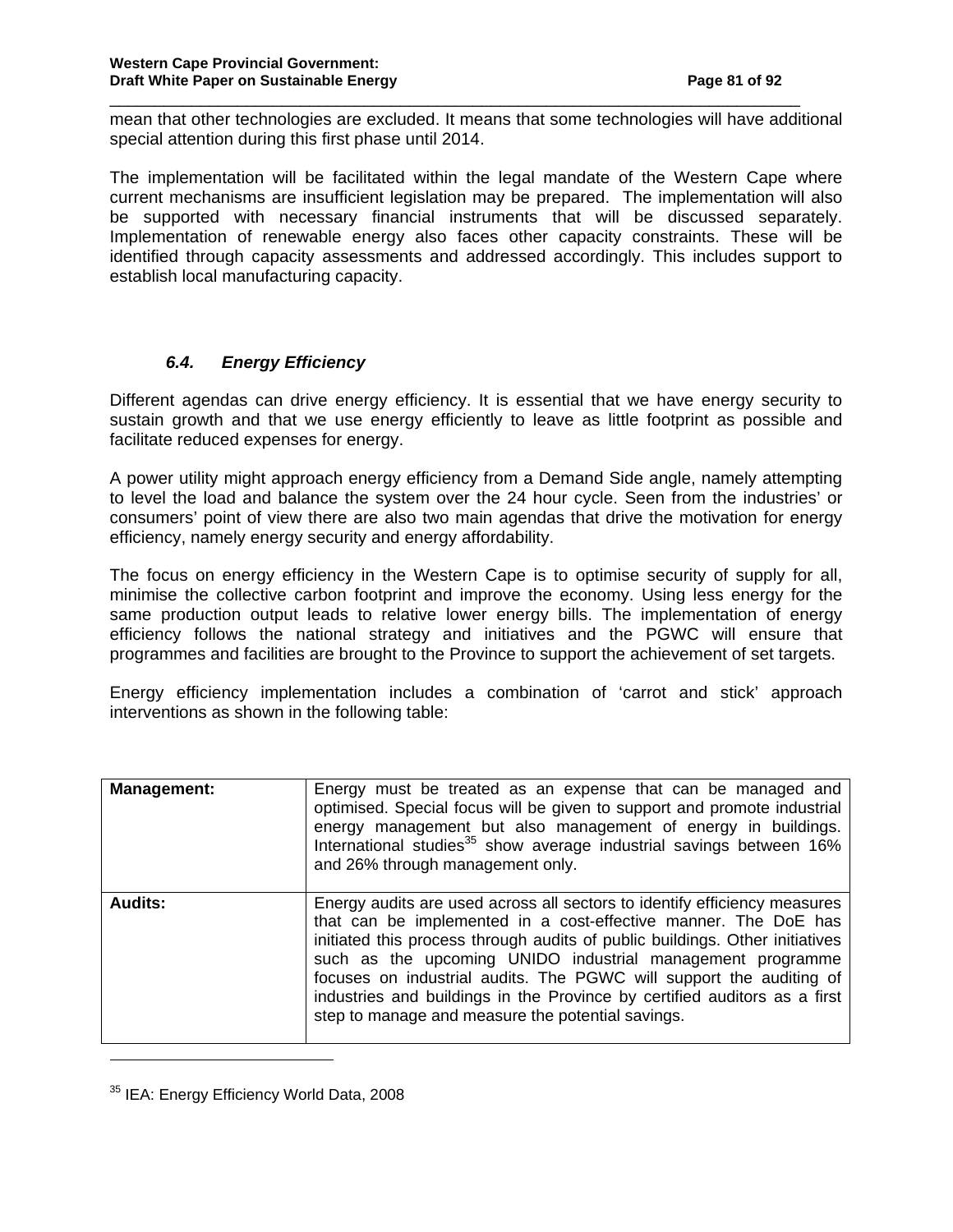| Norms, Standards and<br>Labelling:                    | Promotion of norms, standards and labelling of energy use in particular<br>in motors, systems, appliances, processes and designs. These activities<br>are largely driven from the national level and no special standards,<br>norms or labels are envisaged. A special attention will be given to new<br>building regulation and the option to ensure inclusion of use of solar as<br>and where appropriate. PGWC will also support green labelling of<br>buildings. |
|-------------------------------------------------------|----------------------------------------------------------------------------------------------------------------------------------------------------------------------------------------------------------------------------------------------------------------------------------------------------------------------------------------------------------------------------------------------------------------------------------------------------------------------|
| <b>Certification and</b><br><b>Accreditation:</b>     | Compliance monitoring is essential to ensure quality and optimal use.<br>The DoE in collaboration with SABS drives these activities and the<br>PGWC will promote optimal support and use of certified and accredited<br>professionals.                                                                                                                                                                                                                               |
| Communication,<br><b>Education, and</b><br>Awareness: | The PGWC will supplement appropriate national initiatives with special<br>campaigns and awareness programmes. The importance of long term<br>systematic awareness to support sustainable development is recognised<br>and coordinated efforts will be ensured.                                                                                                                                                                                                       |

\_\_\_\_\_\_\_\_\_\_\_\_\_\_\_\_\_\_\_\_\_\_\_\_\_\_\_\_\_\_\_\_\_\_\_\_\_\_\_\_\_\_\_\_\_\_\_\_\_\_\_\_\_\_\_\_\_\_\_\_\_\_\_\_\_\_\_\_\_\_\_\_\_\_\_\_

The implementation of energy efficiency includes a number of action plans that will be specified for each sub-sector. The PGWC will initiate establishment of forums where necessary to promote and support implementation of energy efficiency in the different sub-sectors.

### **6.4.1. Reduction of Energy Poverty**

The PGWC will in a consultative process with all relevant line departments as well as the local municipalities address the unique sustainable energy issues facing the poor. This includes:

- Development of a baseline from where to define and measure the energy poverty among the poor both in terms of access as well as in terms of price per energy output.
- Develop a methodology for monitoring energy poverty
- Oversee and facilitating implementation of the monitoring system
- Develop a catalogue of interventions that can address the energy poverty
- Develop a catalogue of interventions that can address the energy poverty and facilitate barrier removals to relieve energy poverty. This can include improved building standards for RDP houses or improved tender processes to ensure that construction of houses optimise clean energy solutions. It can also include facilitation of finance mechanisms to support installation of solar water heaters despite these not necessarily being financially viable in traditional banking terms.
- Facilitating information activities and capacity building initiatives that enhances achievement of the energy poverty reduction goals.
- Promoting the safe use of paraffin.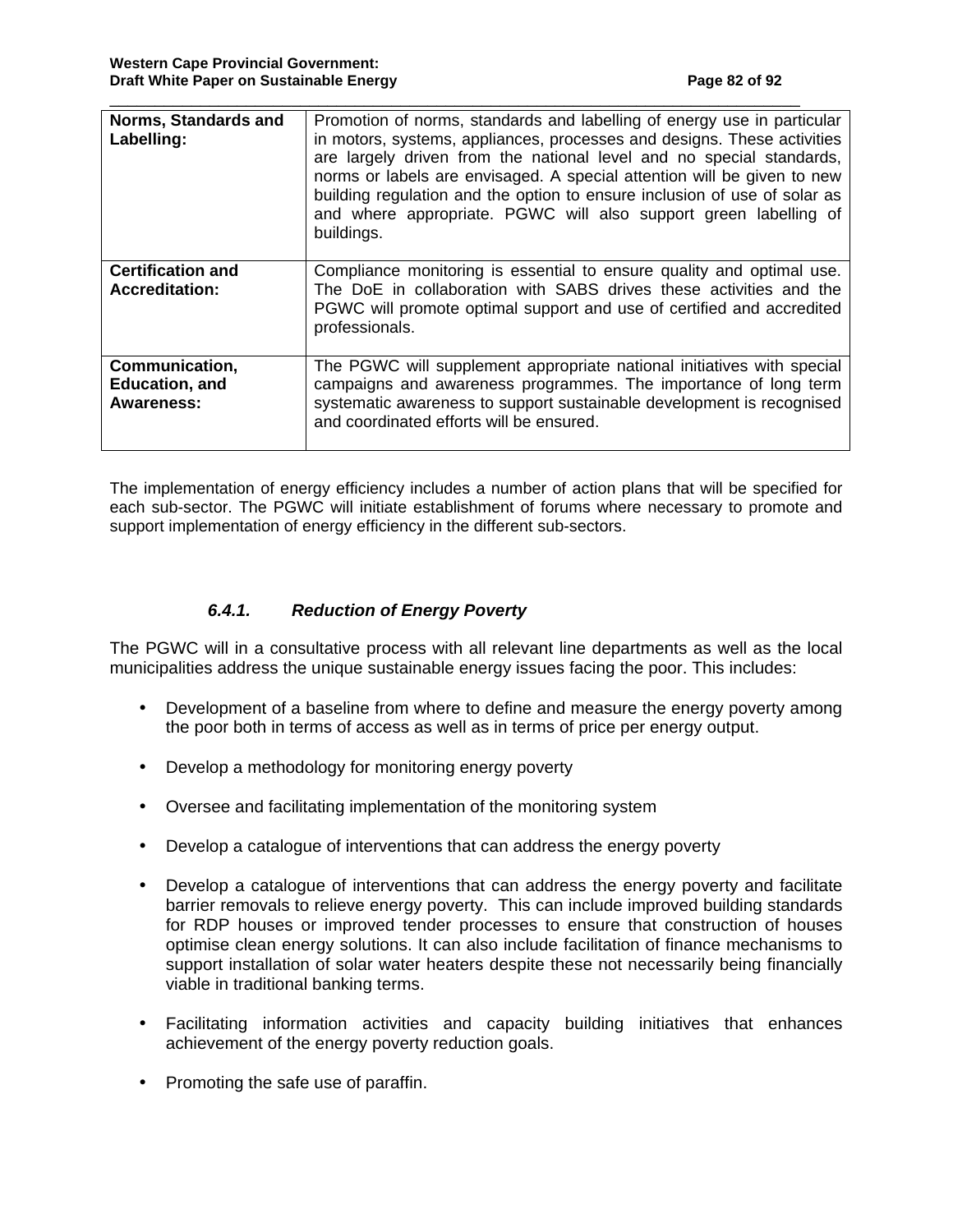It is well recognised that poverty eradication is a cross cutting issue and the mandate for poverty eradication lies with a number of departments and stakeholders. It is the intention of the PGWC to participate actively in already established fora as well as initiate the establishment of a cross cutting reference and implementation group that can drive a consolidated effort towards energy poverty eradication.

\_\_\_\_\_\_\_\_\_\_\_\_\_\_\_\_\_\_\_\_\_\_\_\_\_\_\_\_\_\_\_\_\_\_\_\_\_\_\_\_\_\_\_\_\_\_\_\_\_\_\_\_\_\_\_\_\_\_\_\_\_\_\_\_\_\_\_\_\_\_\_\_\_\_\_\_

#### **6.5. Optimisation of the Transport System**

Transport is one of the fastest growing sectors of energy use, with road transport being the major sub-sector. As an example, transport accounts for 54% of total Cape Town energy consumption. The Provincial Energy Scenarios found that the bulk of energy use across the Province can be attributed to electricity consumption and that transport is the second largest energy consumer. The importance of a sustainable transport system in the future scenario for Western Cape is essential and a separate detailed implementation plan will be prepared. The 2010 Soccer World Cup has already placed special emphasis on transport and the long term implementation will greatly benefit from the capital investments acquired.

Transport energy can be reduced through an emphasis on modal shift from private to public transport, non motorised transport alternatives and more energy efficient vehicle standards.

### **6.6. Legal Support Mechanisms**

Legislation is an essential tool to support the implementation of this White Paper. Legislation is relevant both as a "stick" used, for example, by setting technical standards that specify energy performance and technology choices and as a "carrot" to allow the PGWC to encourage specific behaviour. The PGWC will make use of both to ensure achievement of Sustainable Energy targets as set out in the White Paper.

The PGWC has a constitutional mandate to promote the socio-economic wellbeing of its citizens, and this includes the adoption of a White Paper on Sustainable Energy. Furthermore, municipalities have a constitutional obligation to supply electricity and other services to its residents, thereby emphasising the close link between the Provincial sustainable energy mandate and municipal electricity reticulation obligation.

## **6.7. Financial Support Mechanisms**

Financial support mechanisms are essential to drive changes in power generation. Renewable Energy is typically supported through feed-in tariffs or top-up feed in tariffs for grid connected solutions. Other support systems include once-off grant systems for typically smaller installations such as solar water heating. It is essential to recognise the need for financial support mechanisms but also accept that it might not be prudent for the Western Cape to establish a system that is delinked from national financial support structures. PGWC will promote and enable investment conditions.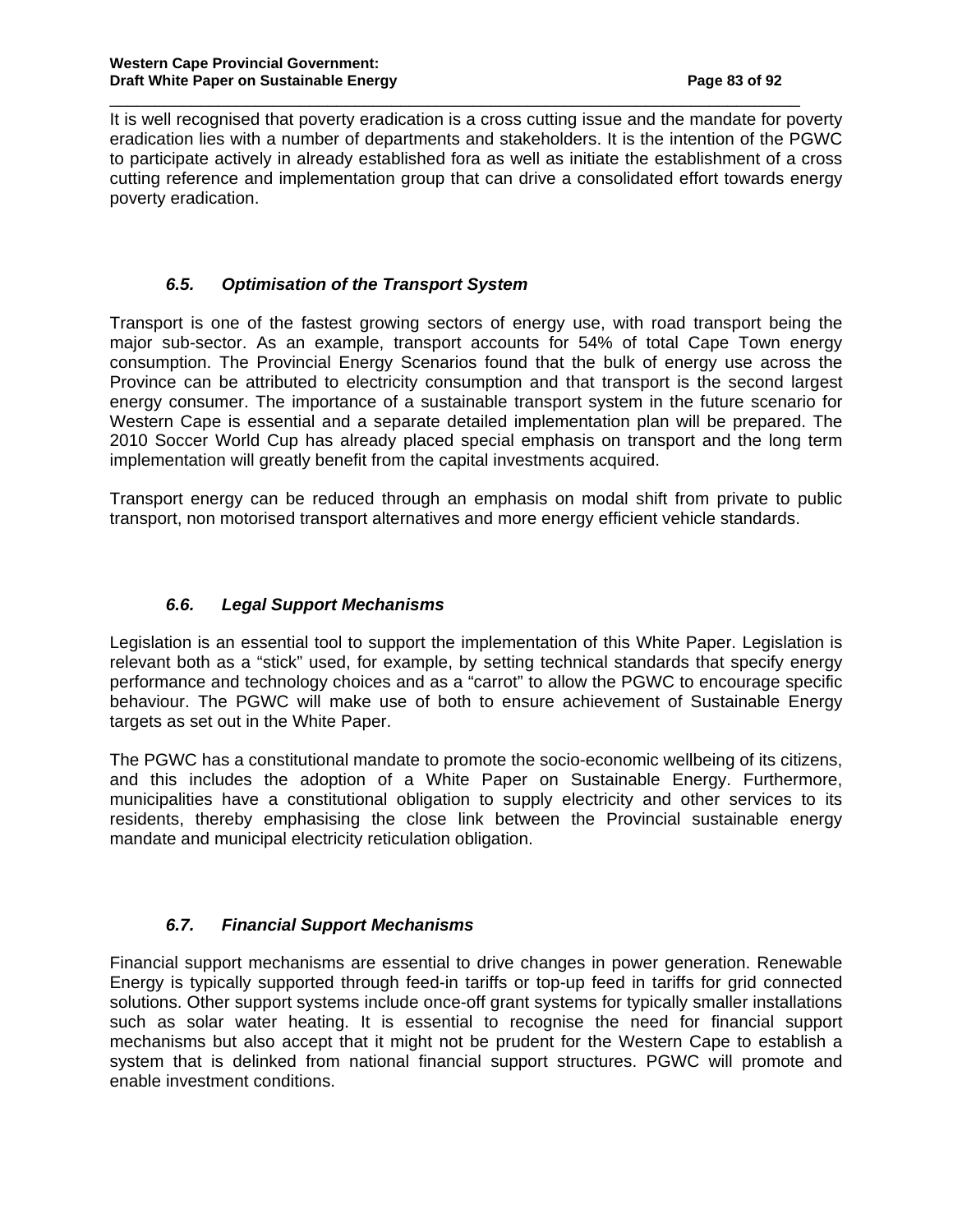The formulation and implementation of the White Paper is geared towards self-finance, positive savings and job creation. Energy efficiency improvements will primarily materialise through the implementation of standards, regulation and management tools which at the end of the day lead to short pay back periods for the individual enterprises, house owners and government.

\_\_\_\_\_\_\_\_\_\_\_\_\_\_\_\_\_\_\_\_\_\_\_\_\_\_\_\_\_\_\_\_\_\_\_\_\_\_\_\_\_\_\_\_\_\_\_\_\_\_\_\_\_\_\_\_\_\_\_\_\_\_\_\_\_\_\_\_\_\_\_\_\_\_\_\_

It is foreseen that costs related to investments in equipment or refurbishing of production flows, houses and so forth are to be borne by the direct beneficiaries. For the PGWC, the real costs to implement the White Paper relate to information and coordination requirements as well as pilot project initiatives to achieve targets and goals.

At this stage of South Africa's development it is difficult to justify government subsidies for energy efficiency when there are so many other pressing needs in the province and nationwide. However, the continuous process of fiscal reform does present opportunities to promote energy efficiency as part and parcel of the reform process. Furthermore, donor funding received for key interventions would allow for further implementation.

### **6.8. Stakeholder Interaction**

The South African energy arena is characterised by a number of diverse role players each with a mandate within the fields of energy supply, conversion, efficiency and regulation. Only through well- coordinated initiatives and promotion to activate the different role players will the Province be able to effectively promote energy efficiency.

This White Paper on Sustainable Energy will thus be implemented in close collaboration with partners and stakeholders locally, nationally and internationally. The PGWC will play a leadership role by ensuring appropriate policies, legislation and regulations for the effective application of renewable energy and improvement of energy efficiency. It is the role of the PGWC to ensure that its policies are within the framework of the National Constitution and the mandate of the local governments within the PGWC's jurisdiction.

#### **6.8.1. Internal Provincial Government**

The Department of Environmental Affairs and Development Planning is responsible for the formulation and implementation of the White Paper. The Department will ensure that – in line with the guidelines on policy implementation in the Western Cape - all relevant Provincial Departments are involved as partners, reference points or stakeholders. This includes in particular the Provincial Treasury, The Department of Economic Development and Tourism, the Department of Local Government, the Department of Housing and the Department of Transport and Public Works.

## **6.8.2. National Government**

While the implementation of this White Paper is a matter of provincial and local jurisdiction, it is nevertheless essential to engage the national stakeholders such as National Treasury, the Department of Energy (DoE), the Department of Trade & Industry (DTI), the Department of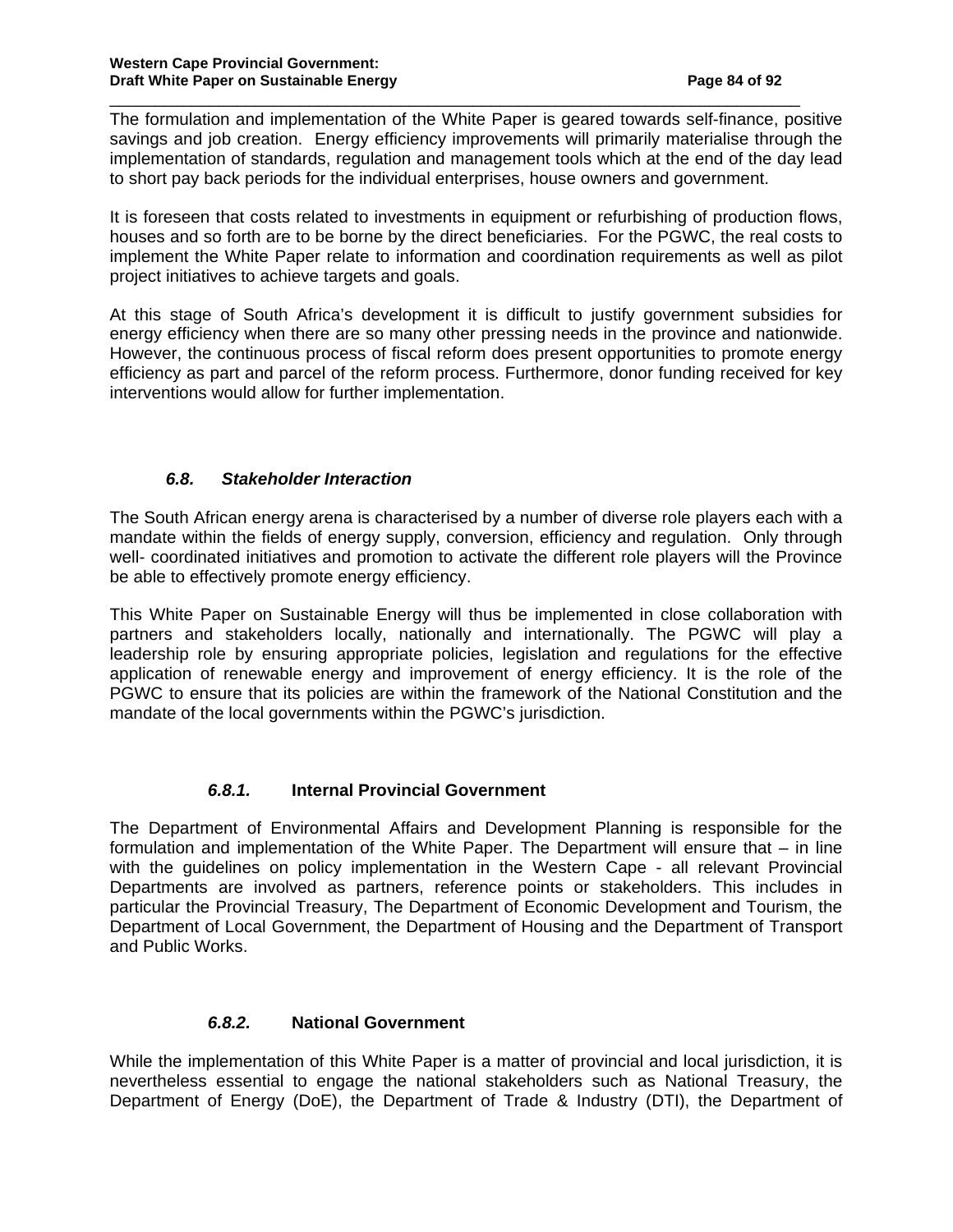Environmental Affairs (DEA), the National Energy Regulator (NERSA) and the power utility to ensure financial, legal and technical support. It is also essential that the Provincial activities can function as integral parts of possible national activities.

\_\_\_\_\_\_\_\_\_\_\_\_\_\_\_\_\_\_\_\_\_\_\_\_\_\_\_\_\_\_\_\_\_\_\_\_\_\_\_\_\_\_\_\_\_\_\_\_\_\_\_\_\_\_\_\_\_\_\_\_\_\_\_\_\_\_\_\_\_\_\_\_\_\_\_\_

The PGWC is responsible for ensuring that all activities are effectively coordinated and optimised in relation to national initiatives, legislation and finance.

#### **6.8.3. Local Government**

The successful implementation of this White Paper also hinges on effective and supportive cooperation with and by all local governments in the Province. The PGWC will support the development of energy plans that collectively can contribute to the achievement of the targets set out in the White Paper. Local government is the sphere of government which can have the greatest impact on sustainability with respect to energy. For example, municipalities can pass by-laws or establish building approval guidelines which make it compulsory for all new buildings to be fitted with solar geysers.

The mandate for reticulation and sale of electricity rests with municipalities. The PGWC will facilitate removal of legal and financial barriers currently preventing the uptake of renewable energy. Through effective communication and liaison with local governments the PGWC will support the development of necessary local capacity to engage in the renewable energy market. This includes training of local labour and development of appropriate monitoring systems.

In support of energy efficiency targets, the PGWC will support the development of industrial, commercial and residential energy efficiency plans and their implementation.

The energy poverty eradication efforts will be closely coordinated both within the responsible Provincial Department/s as well as with the relevant local governments. This includes:

- Local mapping of energy poverty against the agreed provincial baseline methodology;
- Local mapping of appropriate interventions (such mapping can be supported through facilitated input from the PGWC as appropriate);
- Monitoring of energy poverty;
- Focussed implementation of activities which could include, for example, restrictions on construction by allowing only energy efficient housing designed for the Western Cape's different micro climates; support of solar hot water roll-out; or support of programmes to promote improved cooking facilities that reduce energy consumption and improve the indoor climate.

In addition, in the implementation of the White Paper, the PGWC can play a pivotal role in assisting municipalities with regards to the following:

- Play a leading role in developing standardised building guidelines to aid municipalities;
- Improving consistencies in statistics and information to enable municipalities to do effective plan and track progress in service delivery and meet delivery targets.
- To engage with municipalities in the process of annual engagement on planning and budgeting in the Local Government Medium Term Expenditure Committee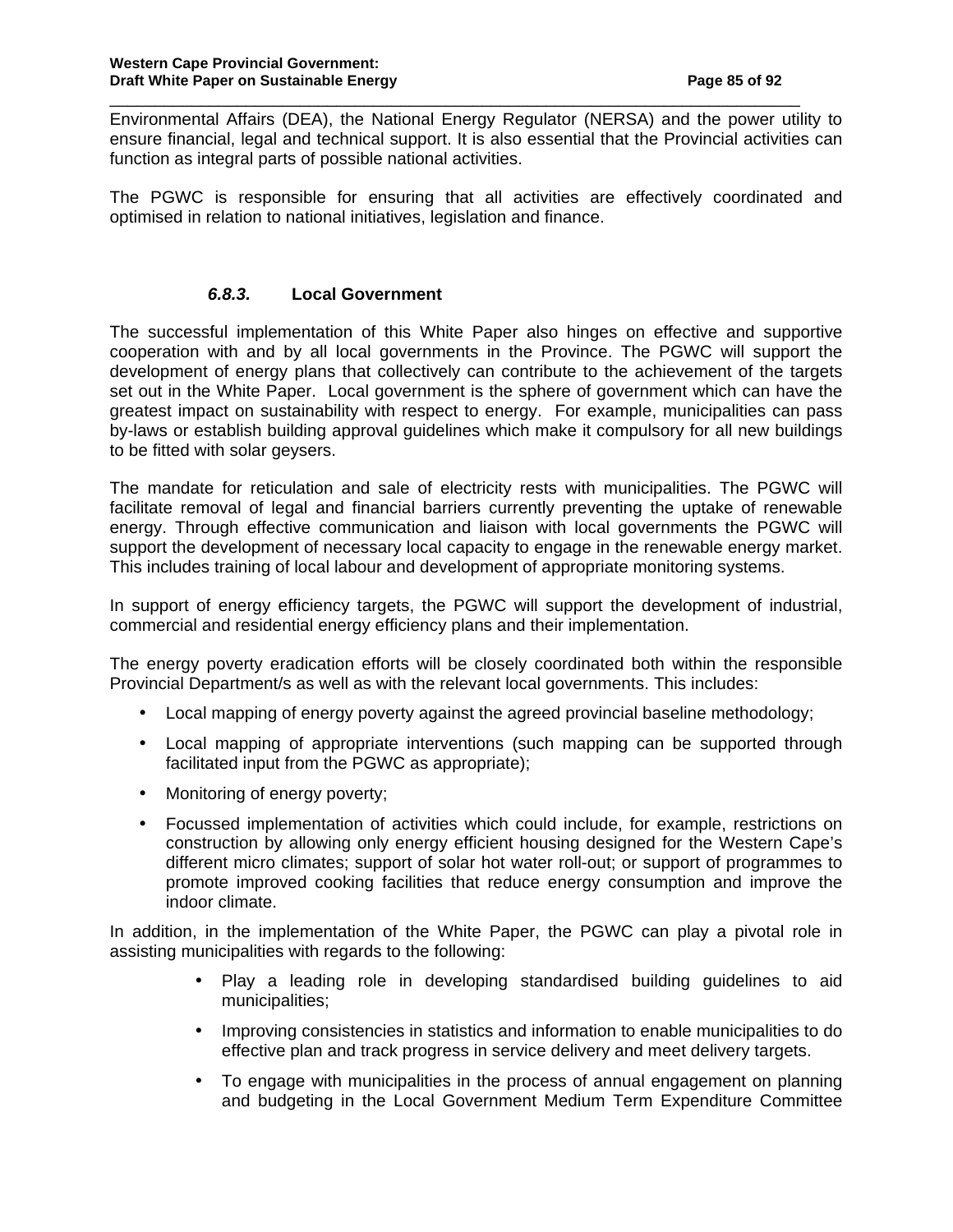(LGMTEC). The LGMTEC allows legislative prescripts 'that planning undertaken by a municipality must be aligned with, and complement, the development plans and strategies of other affected municipalities and other organs of state' and the principles of co-operative government contained in section 41 of the Constitution. This integrative approach between provincial and municipal planning and budgeting is found in Section 24 and 25(1)(e) of the Municipal Systems Act, 32 of 2000 and Sections 35,36 and 37 of the Municipal Finance Management Act, 56 of 2003.

\_\_\_\_\_\_\_\_\_\_\_\_\_\_\_\_\_\_\_\_\_\_\_\_\_\_\_\_\_\_\_\_\_\_\_\_\_\_\_\_\_\_\_\_\_\_\_\_\_\_\_\_\_\_\_\_\_\_\_\_\_\_\_\_\_\_\_\_\_\_\_\_\_\_\_\_

• Larger municipalities seem to be able to make headway with implementing energy-related initiatives. It is important that the implementation of the White Paper takes on the challenge to capacitate particularly the smaller municipalities. Municipalities in general are dependent on income from electricity sales for their cash flows and to assist them in subsidising various activities within their jurisdictions.

### **6.8.4. Other Stakeholders**

Public communication will be facilitated to address the awareness and education on the use of renewable energy, energy efficiency and eradication of energy poverty.

Coordinating efforts with the Industrial and Commercial sector is essential to ensure adequate supply of the appropriate quality of both renewable energy generation including solar water heaters as well as energy efficient appliances and systems. Thus Industrial and Commercial sector covers the hardware producers, hardware suppliers, installers as well as the consulting firms who can support optimisation of processes and use of energy.

The NGO sector is an essential part of the stakeholders' engagement in the implementation of the White Paper. The NGO sector plays an important role as implementer, trainer, communicator, agitator and watchdog.

#### **6.9. Research and Skills Development**

The research facilities in the Province, nationally and internationally are essential to support the use of appropriate technologies and optimisations of systems. Hence the research entities will be encouraged to support the implementation through focused research and development.

Various facilities already exist in the Province and elsewhere in the country for undertaking vital research activities. A number of key research entities are briefly described below:

- SANERI is a state-funded research company that focuses energy R&D on a number of energy subjects including renewable energy, energy efficiency, energy policy and the impact of energy on the environment
- SAWEP focuses on the publication of a wind atlas. The programme is largely funded by international donors.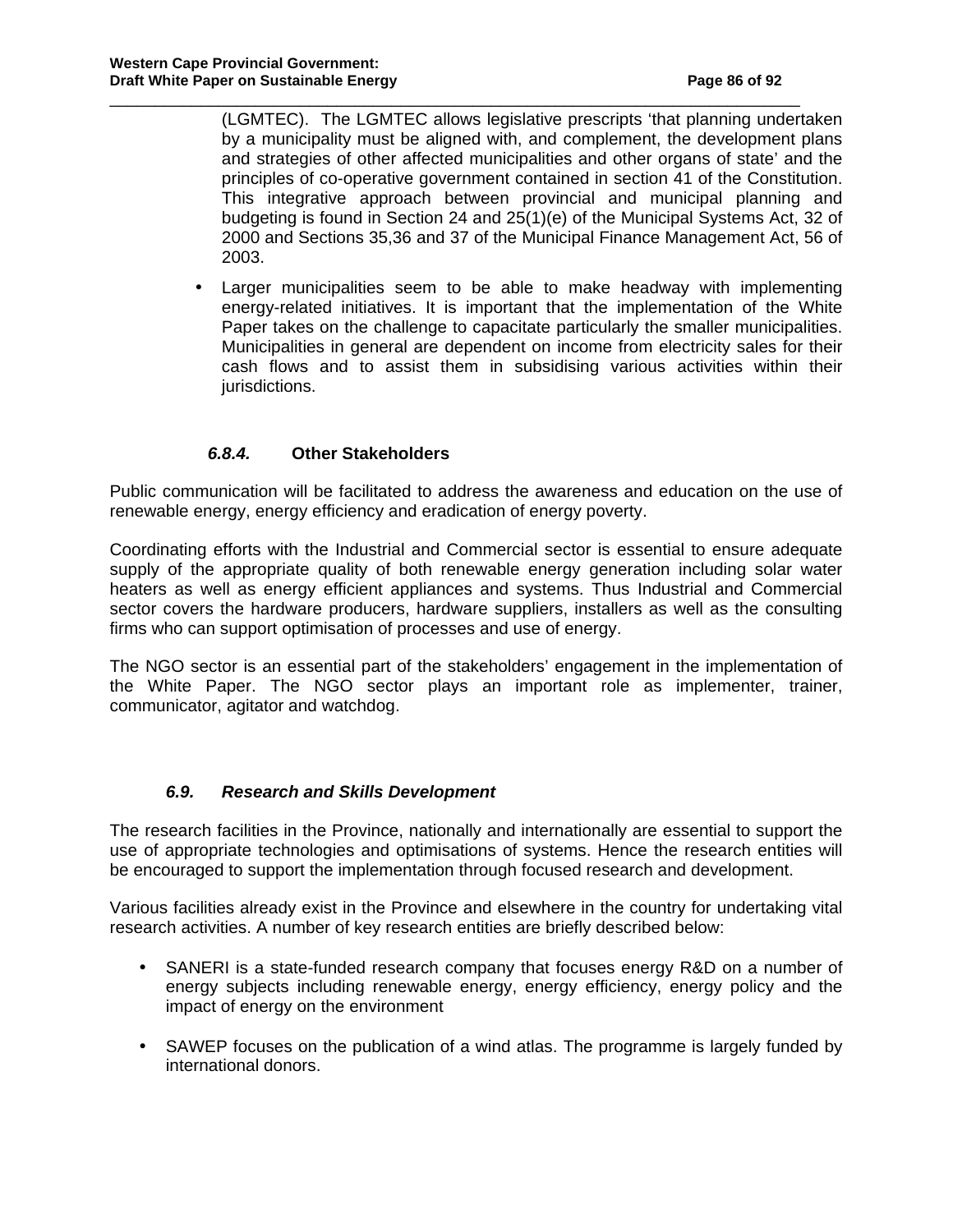• Site visits can be made to the Darling Wind farm and the Eskom Klipheuwel Wind Turbine Testing Facility.

\_\_\_\_\_\_\_\_\_\_\_\_\_\_\_\_\_\_\_\_\_\_\_\_\_\_\_\_\_\_\_\_\_\_\_\_\_\_\_\_\_\_\_\_\_\_\_\_\_\_\_\_\_\_\_\_\_\_\_\_\_\_\_\_\_\_\_\_\_\_\_\_\_\_\_\_

- Universities in the Western Cape in particular the Energy Research Centre at the University of Cape Town, the Centre for Sustainable and Renewable Energy Studies at the University of Stellenbosch and the Cape Peninsula University of Technology perform essential and recognised research in the field of sustainable development and sustainable energy.
- A number of trusts, NGOs such as Sustainable Energy Africa and South South North and consulting companies also play a key role in sustainable energy research.

Funding for sustainable energy research is also available through bilateral and multilateral donor programmes. This White Paper on Sustainable Energy does not require separate or additional research funding as it is expected that existing and forthcoming resources will be sufficient and more sustainable to support longer term research activities.

## **7. Chapter 7. Monitoring and Evaluation**

The SDIP stipulates that an annual provincial sustainability review will be prepared and published by the D:EA&DP. This annual review is to include dedicated reporting on all of the priority actions and targets indentified in the SDIP. This means that key performance areas linked to sustainable energy will be monitored on an annual basis.

The PGWC must also be able to measure the effectiveness and efficiency of programmes and actions implemented and it must be able to sustain this capacity.

The PGWC will put in place a system for continuous updating and registration of statistics related to energy efficiency and electrical renewable energy generation. A special monitoring system will also be developed to track the efforts and achieve the goals for energy poverty reduction.

A formalised system for collecting and managing data, calculating indicators and reporting will be established. This will inform on progress being made and guide implementation and necessary adjustments in order for the Province to successfully achieve the targets for sustainable energy.

The PGWC has embarked upon a process to develop detailed methodologies for the monitoring and tracking of sectoral targets. Where regulation is necessary to collect data, the PGWC will prepare the necessary legislation and regulations to prescribe to institutions, enterprises and individuals to keep and supply the necessary data.

The PGWC will also undertake institutional capacity assessments as part of monitoring. By understanding the institutional capacity and the barriers, PGWC will be enabled to address the gaps.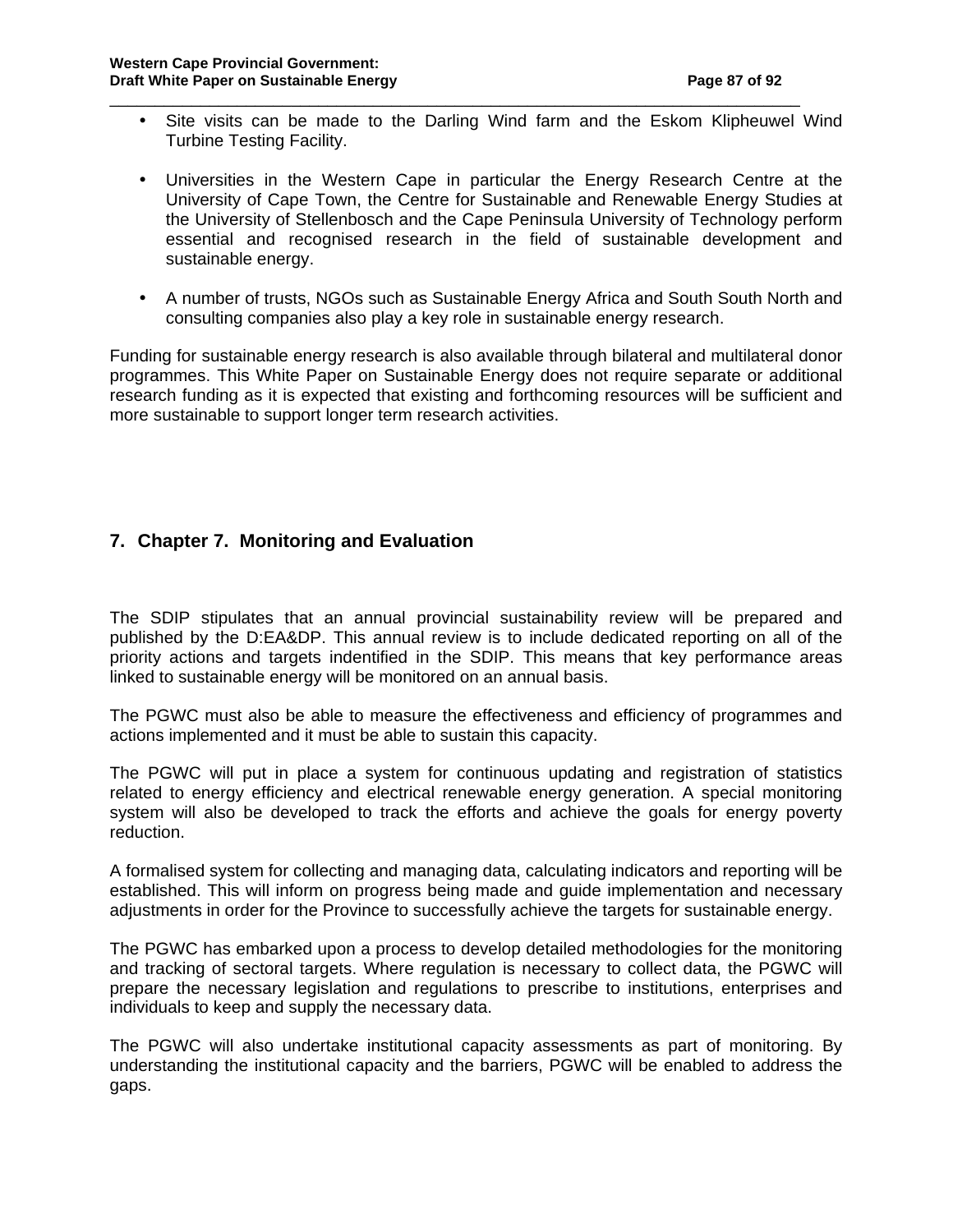Independent external parties may be used to verify or provide independent views and findings related to the methodologies and results monitored and reported by the PGWC.

\_\_\_\_\_\_\_\_\_\_\_\_\_\_\_\_\_\_\_\_\_\_\_\_\_\_\_\_\_\_\_\_\_\_\_\_\_\_\_\_\_\_\_\_\_\_\_\_\_\_\_\_\_\_\_\_\_\_\_\_\_\_\_\_\_\_\_\_\_\_\_\_\_\_\_\_

## **Conclusion**

The White Paper has detailed the approach the Western Cape Provincial Government is taking in ensuring sustainable energy provision and use thereof in the province. Through the implementation of the energy policy options and cooperation with stakeholders at national and municipal level, the Western Cape Provincial Government will strive to reach the targets and goals it has set in the White Paper.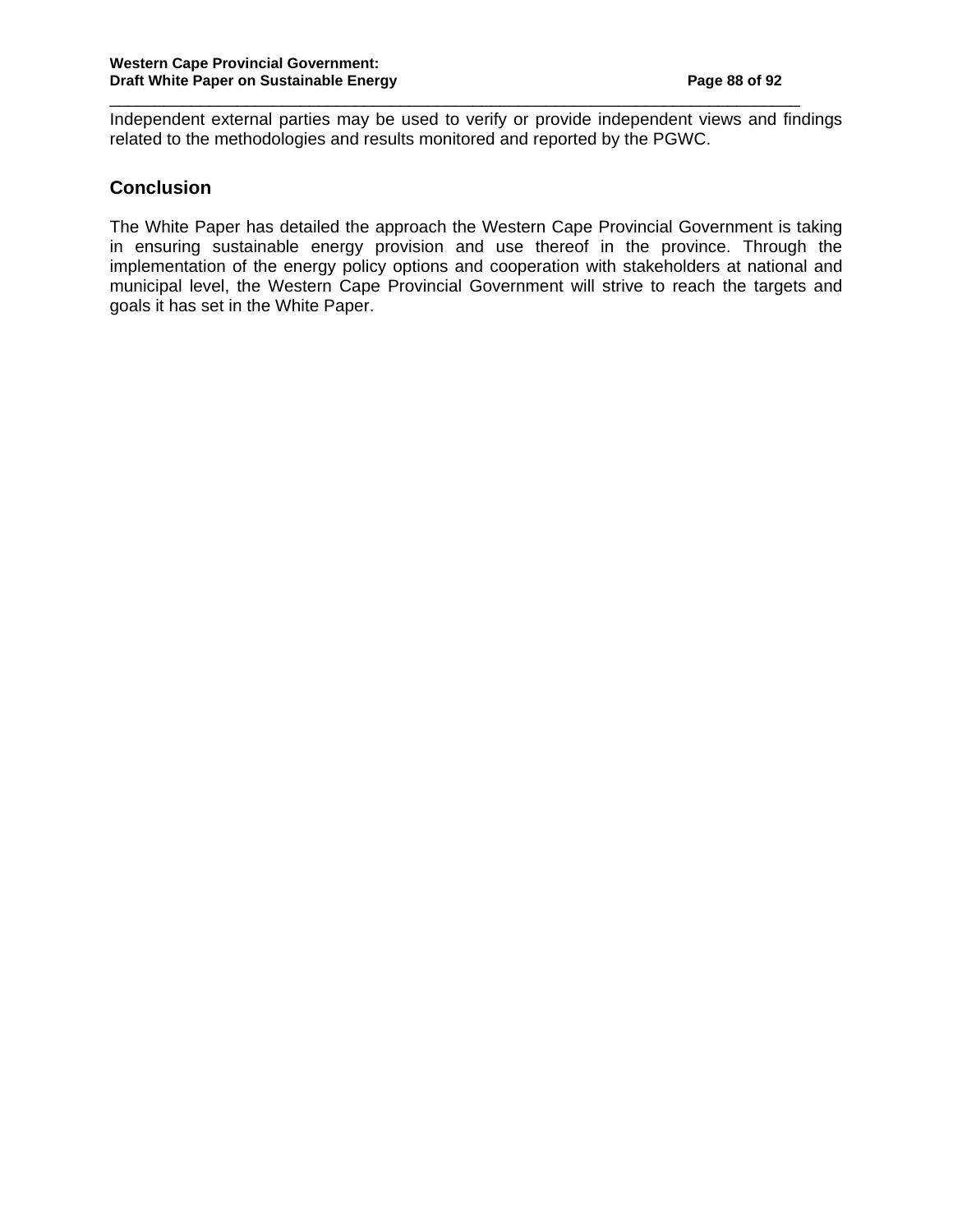#### **Appendices**

#### **7.1. Appendix 1: Process and Participation in the Energy policy development in the Western Cape 2005 – 2008**

This White Paper on Sustainable Energy is a result of a long process of policy development as well as participation activities.

\_\_\_\_\_\_\_\_\_\_\_\_\_\_\_\_\_\_\_\_\_\_\_\_\_\_\_\_\_\_\_\_\_\_\_\_\_\_\_\_\_\_\_\_\_\_\_\_\_\_\_\_\_\_\_\_\_\_\_\_\_\_\_\_\_\_\_\_\_\_\_\_\_\_\_\_

The policy formulation of this White Paper on Energy is an integrated and logical result of the IKAPA GDS and the SDIP.

Prior to those policy documents, the PGWC had drafted what is now called the Sustainable Energy Strategy, which is an internal department document. The Sustainable Energy Strategy Process started in 2005 with the development of a status quo document outlining the energy issues in the Western Cape. From the status quo document followed research that could provide facts around options and the actual energy situation.

The support documents included the Energy Profile of the Western Cape based on 2004 data, the Renewable Energy Scenarios and Action Plan and Energy Efficiency Scenarios and priorities. This formed the Sustainable Energy Strategy Compendium. This was also summarised into the current Sustainable Energy Strategy.

Throughout the process there has been engagement with stakeholders.

In 2006 a series of Workshops endorsed by the PDC and advertised in the local newspapers were held for the following sectors: local government; labour; NGOs; business and the public.

The draft strategy was finalised based on the comments received.

During that process the above-mentioned Sustainable Development Implementation Plan was also being developed. Energy was one of the areas defined and this was clearly linked to the strategy. Through their consultation process the energy issue and strategy was discussed and noted by stakeholders through the PDC.

The process included one-on-one meetings with internal stakeholders on the potential impact of the proposed strategy on their area of work – for example from the Health Department to the Economic Development Department. That process was complimented by the engagement of the multi-stakeholder Energy Risk Management Committee which was set up around the time of a crisis relating to electricity shortages.

This process was followed in 2007 by a conference on climate change and energy. The strategy was presented and a call for legislation that would entrench the outcomes of the conference and the strategy was proposed. At this conference the draft strategy document was made available.

The draft climate change strategy, its supporting documents as well as popular brochures of the energy profile and strategy have been made available on the special purpose website www.wcapeenergy.net.

The participation process on the development of the White Paper on Sustainable Energy has included:

• internal consultations;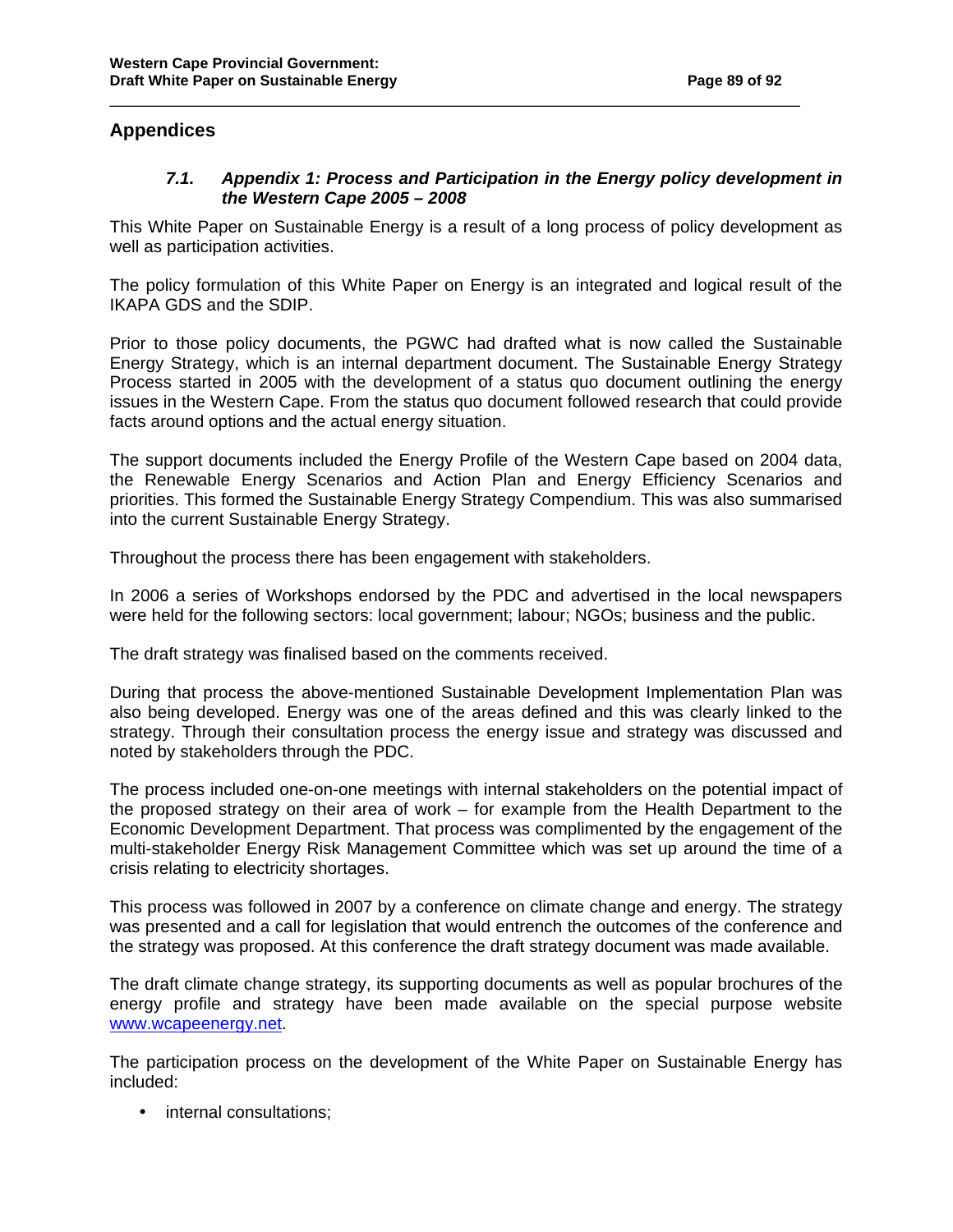- establishment of a reference group and consultation;
- external consultation with local municipalities, national departments, business and Labour; and

\_\_\_\_\_\_\_\_\_\_\_\_\_\_\_\_\_\_\_\_\_\_\_\_\_\_\_\_\_\_\_\_\_\_\_\_\_\_\_\_\_\_\_\_\_\_\_\_\_\_\_\_\_\_\_\_\_\_\_\_\_\_\_\_\_\_\_\_\_\_\_\_\_\_\_\_

• Public hearings.

The White Paper process complied with the PGWC guidelines on formulation of policy and legislative documents.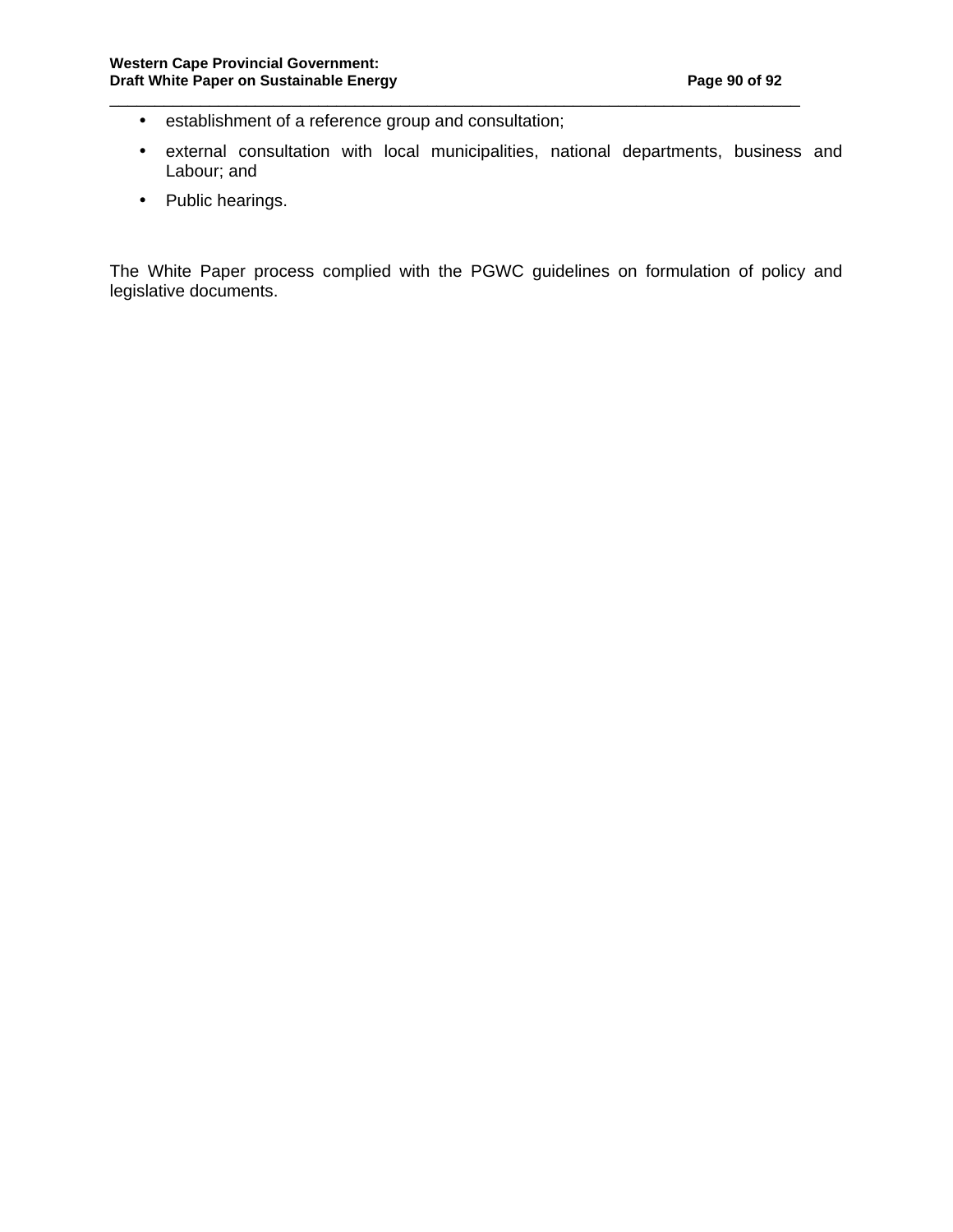| Role/<br><b>Stakeholder</b><br><b>Groups</b> | <b>Policy</b>    | Legislation/<br><b>Standards</b> | <b>Enforcement</b>      | Implementation          | <b>Finance</b>    | <b>Research</b>   | <b>Education/</b><br><b>Awareness</b> | <b>Monitoring</b> | Other<br>roles    |
|----------------------------------------------|------------------|----------------------------------|-------------------------|-------------------------|-------------------|-------------------|---------------------------------------|-------------------|-------------------|
| <b>WCPG</b>                                  | $\overline{V}$   | $\overline{V}$                   | $\overline{V}$          | $\overline{(V)}$        |                   |                   | $\overline{\vee}$                     | $\overline{\vee}$ |                   |
| Local<br><b>Government</b>                   | $\overline{(v)}$ | $\overline{V}$                   | $\overline{\mathsf{v}}$ | $\overline{\mathsf{v}}$ | $\overline{V}$    |                   | $\overline{V}$                        | $\overline{V}$    | $\overline{V}$    |
| <b>National</b><br><b>Government</b>         | $\overline{(V)}$ | $\overline{\vee}$                |                         |                         | (V)               |                   | (V)                                   |                   | $\overline{\vee}$ |
| <b>NERSA</b>                                 |                  | $\overline{\vee}$                | $\overline{\mathsf{v}}$ |                         |                   |                   |                                       |                   |                   |
| Group:<br><b>User</b><br><b>Industry</b>     | (v)              |                                  |                         | $\overline{\vee}$       | (v)               |                   | $\overline{\vee}$                     |                   |                   |
| User Group:<br><b>Buildings</b>              | $\overline{(v)}$ |                                  |                         | $\overline{\vee}$       | (v)               |                   | $\overline{\vee}$                     |                   |                   |
| User Group:<br><b>Residents</b>              | (v)              |                                  |                         | $\overline{\vee}$       | (v)               |                   |                                       |                   |                   |
| Organised<br>Labour                          | (v)              |                                  |                         |                         |                   |                   |                                       |                   |                   |
| <b>IPPs</b>                                  |                  |                                  |                         | $\overline{\vee}$       | $\overline{\vee}$ |                   |                                       |                   |                   |
| <b>Eskom</b>                                 |                  |                                  |                         | $\overline{\vee}$       | $\overline{\vee}$ |                   |                                       |                   |                   |
| <b>ESCOs</b>                                 |                  |                                  |                         | $\overline{\vee}$       |                   |                   |                                       |                   |                   |
| <b>NGOs</b>                                  | (v)              |                                  |                         |                         |                   | $\overline{\vee}$ | $\overline{\vee}$                     |                   | $\overline{\vee}$ |
| <b>Donors</b>                                |                  |                                  |                         |                         | $\overline{\vee}$ |                   |                                       |                   | $\overline{\vee}$ |
| <b>Universities</b>                          |                  |                                  |                         |                         |                   | $\overline{\vee}$ |                                       |                   |                   |
| <b>Consultants</b>                           |                  |                                  |                         | $\overline{\mathsf{v}}$ |                   |                   |                                       |                   |                   |
| <b>Individuals</b><br><b>Others</b>          | (V)              |                                  |                         |                         |                   | $\overline{\vee}$ |                                       |                   | $\overline{\vee}$ |
| $V = Key$ role and (v) = Consultation role   |                  |                                  |                         |                         |                   |                   |                                       |                   |                   |

# **7.2 Appendix 2: Key Stakeholder Roles for Development of WCPG Sustainable Energy Framework 2008-2014**